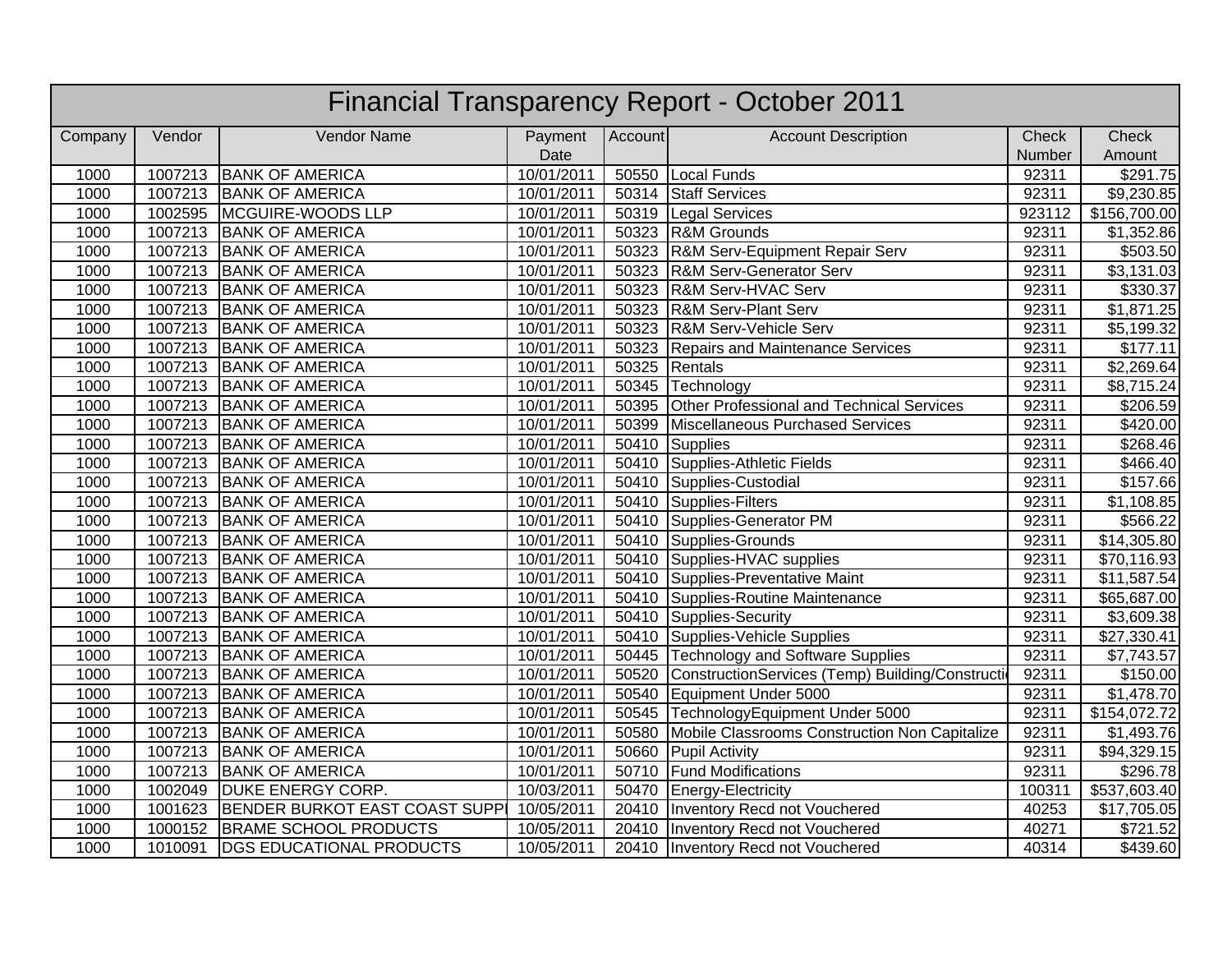| 1000 |         | 1001347   PYRAMID SCHOOL PRODUCTS                  | 10/05/2011 |       | 20410   Inventory Recd not Vouchered                | 40465 | \$3,838.26           |
|------|---------|----------------------------------------------------|------------|-------|-----------------------------------------------------|-------|----------------------|
| 1000 | 1000494 | UNITED CHEMICAL AND SUPPLY INC                     | 10/05/2011 |       | 20410 Inventory Recd not Vouchered                  | 40526 | \$604.71             |
| 1000 |         | 1000635 EMPLOYEE INSURANCE PROGRAM                 | 10/05/2011 |       | 20412 Accrued Exp - Dental Ins                      | 40330 | \$84,102.58          |
| 1000 |         | 1000635 EMPLOYEE INSURANCE PROGRAM                 | 10/05/2011 |       | 20412 Accrued Exp - Health Ins                      | 40330 | ##########           |
| 1000 |         | 1000635 EMPLOYEE INSURANCE PROGRAM                 | 10/05/2011 |       | 20412 Accrued Exp - LngTerm Disab                   | 40330 | \$22,182.58          |
| 1000 |         | 1000635 EMPLOYEE INSURANCE PROGRAM                 | 10/05/2011 | 20412 | Accrued Exp - State Life Ins                        | 40330 | \$2,342.26           |
| 1000 | 1000635 | <b>EMPLOYEE INSURANCE PROGRAM</b>                  | 10/05/2011 | 20412 | Dental Insurance                                    | 40330 | \$144,410.32         |
| 1000 |         | 1000635 EMPLOYEE INSURANCE PROGRAM                 | 10/05/2011 |       | 20412 Long Term Disability                          | 40330 | \$14,644.22          |
| 1000 |         | 1000635 EMPLOYEE INSURANCE PROGRAM                 | 10/05/2011 |       | 20412 State Health Insurance BCBS                   | 40330 | ##########           |
| 1000 |         | 1000635 EMPLOYEE INSURANCE PROGRAM                 | 10/05/2011 | 20412 | State Term Life Ins                                 | 40330 | \$56,242.06          |
| 1000 |         | 1002417 FRINGE BENEFITS MANGEMENT COM              | 10/05/2011 | 20412 | Out of Pocket Medical                               | 40342 | $\overline{$}591.23$ |
| 1000 | 1001731 | SOUTH CAROLINA RETIREMENT SYST                     | 10/05/2011 | 20412 | <b>Employer Retirement Payable</b>                  | 40497 | $\overline{$}726.26$ |
| 1000 | 1001731 | SOUTH CAROLINA RETIREMENT SYST                     | 10/05/2011 | 20412 | <b>Retirement Deduction</b>                         | 40497 | \$506.92             |
| 1000 | 1008257 | <b>CUSTOM VISUAL DESIGN, LLC</b>                   | 10/05/2011 | 50311 | <b>Instructional Services</b>                       | 40308 | \$1,000.00           |
| 1000 | 1007000 | VICK SR., DONALD S.                                | 10/05/2011 | 50311 | <b>Instructional Services</b>                       | 40529 | \$310.40             |
| 1000 |         | 1010229 NEW DIRECTIONS COUNCELING                  | 10/05/2011 |       | 50312   Instructional Programs Improvement Services | 40441 | \$500.00             |
| 1000 | 1010039 | <b>THE VANDERBILT UNIVERSITY</b>                   | 10/05/2011 | 50312 | Instructional Programs Improvement Services         | 40515 | \$5,704.80           |
| 1000 |         | 1004973 DSCS HOLDINGS, LLC                         | 10/05/2011 |       | 50315 Management Services                           | 40320 | \$2,809.22           |
| 1000 |         | 1000145 BLUE RIDGE RURAL WATER COMPAN              | 10/05/2011 | 50321 | Public Utility Services (Excludes EnergySee 470)    | 40266 | \$247.47             |
| 1000 |         | 1001497 GREENVILLE WATER SYSTEM                    | 10/05/2011 | 50321 | Public Utility Services (Excludes EnergySee 470)    | 40359 | \$48,703.52          |
| 1000 |         | 1000209   MARIETTA WATER DISTRICT                  | 10/05/2011 | 50321 | Public Utility Services (Excludes EnergySee 470)    | 40415 | \$432.53             |
| 1000 | 1009759 | <b>ALL STAR SPORTS TURF</b>                        | 10/05/2011 | 50323 | <b>Repairs and Maintenance Services</b>             | 40237 | \$4,988.00           |
| 1000 |         | 1001105 BINSWANGER                                 | 10/05/2011 | 50323 | <b>R&amp;M Serv-Plant Serv</b>                      | 40260 | \$832.86             |
| 1000 |         | 1000770 GOT-U-COVERED                              | 10/05/2011 | 50323 | R&M Serv-Vehicle Serv                               | 40348 | $\overline{$}185.50$ |
| 1000 | 1001304 | GRAINGER                                           | 10/05/2011 | 50323 | <b>R&amp;M Serv-HVAC Serv</b>                       | 40350 | \$984.70             |
| 1000 |         | 1003236 HAWKINS TOWING INC.                        | 10/05/2011 | 50323 | <b>R&amp;M Serv-Vehicle Serv</b>                    | 40368 | \$125.00             |
| 1000 |         | 1000662 J & H ELECTRIC MOTOR REPAIR IN             | 10/05/2011 | 50323 | <b>R&amp;M Serv-Plant Serv</b>                      | 40381 | $\overline{$}148.00$ |
| 1000 |         | 1001533 KALEIDOSCOPE CONSTRUCTION & DI             | 10/05/2011 | 50323 | R&M Serv-Field & Park Light Serv                    | 40393 | \$1,678.34           |
| 1000 |         | 1007717   MASTERCRAFT RENOVAITON SYSTEN 10/05/2011 |            | 50323 | R&M Serv-Gym Bleacher Serv                          | 40417 | \$30,418.41          |
| 1000 | 1007717 | MASTERCRAFT RENOVAITON SYSTEM                      | 10/05/2011 | 50323 | <b>R&amp;M Serv-Plant Serv</b>                      | 40417 | \$2,643.00           |
| 1000 |         | 1000032 SC DEPT OF LABOR LICENSING                 | 10/05/2011 |       | 50323 Repairs and Maintenance Services              | 40482 | \$175.00             |
| 1000 |         | 1001125 SHABKIE, DON                               | 10/05/2011 | 50323 | R&M Serv-Piano & Strings Serv                       | 40487 | \$140.00             |
| 1000 |         | 1004430 SURRY INSURANCE                            | 10/05/2011 | 50324 | <b>Property Insurance</b>                           | 40508 | \$122.00             |
| 1000 |         | 1003590 AMERICAN SECURITY                          | 10/05/2011 | 50329 | Other - Property Serv                               | 40241 | \$4,236.12           |
| 1000 | 1001912 | JONSCOT GENERAL CONTRACTORS                        | 10/05/2011 | 50329 | Other - Property Serv                               | 40389 | \$3,814.00           |
| 1000 |         | 1000032 SC DEPT OF LABOR LICENSING                 | 10/05/2011 | 50329 | Other - Property Serv                               | 40482 | \$425.00             |
| 1000 |         | 1000995 WASTE MANAGEMENT OF SOUTH CAH              | 10/05/2011 | 50329 | Oth Prop Srv-Waste Management                       | 40533 | \$5,021.13           |
| 1000 | 1007322 | <b>IDEAS UNLIMITED SEMINARS, INC</b>               | 10/05/2011 | 50332 | <b>Emp Tvl-Conference Registration</b>              | 40378 | \$716.00             |
| 1000 | 1002822 | <b>APEX LEARNING</b>                               | 10/05/2011 | 50345 | Technology                                          | 40242 | \$129,405.00         |
| 1000 |         | 1003290 CPO, INC.                                  | 10/05/2011 |       | 50345 Technology                                    | 40301 | \$13,631.00          |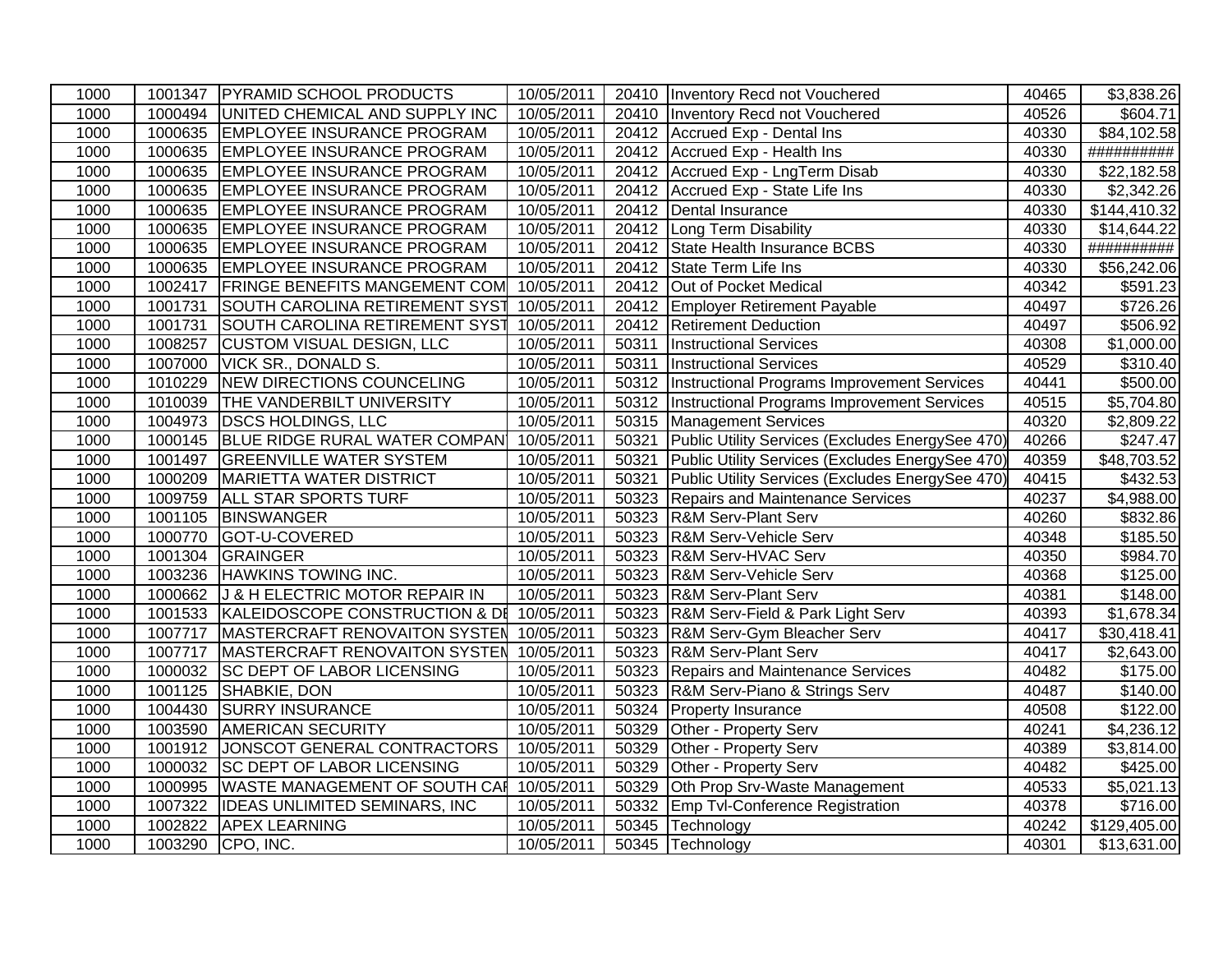| 1000 |              | 1005764 CURRICULUM ADVANTAGE                     | 10/05/2011 |       | 50345 Technology                                 | 40306 | \$2,995.00             |
|------|--------------|--------------------------------------------------|------------|-------|--------------------------------------------------|-------|------------------------|
| 1000 |              | 1008650 DLT SOLUTIONS                            | 10/05/2011 |       | 50345 Technology                                 | 40316 | \$207.30               |
| 1000 | 1004671      | DORIAN BUSINESS SYSTEMS, INC.                    | 10/05/2011 | 50345 | Technology                                       | 40319 | \$150.00               |
| 1000 |              | 1001324 GALE GROUP                               | 10/05/2011 |       | 50345 Technology                                 | 40343 | \$834.30               |
| 1000 | 1003798      | <b>LEARNING A-Z</b>                              | 10/05/2011 | 50345 | Technology                                       | 40405 | \$250.00               |
| 1000 | 1004171      | MONTEREY INST. FOE TECHNOLOGY                    | 10/05/2011 |       | 50345 Technology                                 | 40431 | \$3,000.00             |
| 1000 | 1004788      | <b>SHARP BUSINESS SYSTEMS</b>                    | 10/05/2011 | 50345 | <b>Tech Srvc-Copier Contract</b>                 | 40488 | \$5,801.74             |
| 1000 |              | 1010252 TRIPLE A LEARNING                        | 10/05/2011 |       | 50345 Technology                                 | 40522 | \$2,030.00             |
| 1000 | 1000461      | <b>GREENVILLE NEWS</b>                           | 10/05/2011 | 50350 | Advertising                                      | 40355 | \$261.66               |
| 1000 | 1000461      | <b>GREENVILLE NEWS</b>                           | 10/05/2011 | 50350 | Advertising                                      | 40514 | \$187.76               |
| 1000 |              | 1008386 HISPANIC MARKETING, INC                  | 10/05/2011 | 50350 | Advertising                                      | 40374 | \$150.00               |
| 1000 |              | 1000189 MINUTEMAN PRESS                          | 10/05/2011 | 50360 | Printing and Binding                             | 40428 | \$139.38               |
| 1000 |              | 1005256 TRI-COUNTY TECHNICAL COLLEGE             | 10/05/2011 | 50373 | Tuition to other Entity                          | 40521 | \$4,000.00             |
| 1000 | 1003590      | <b>AMERICAN SECURITY</b>                         | 10/05/2011 | 50395 | Other Professional and Technical Services        | 40241 | $\overline{$}478.08$   |
| 1000 | 1003590      | <b>AMERICAN SECURITY</b>                         | 10/05/2011 | 50395 | <b>Other Security Services</b>                   | 40241 | \$956.16               |
| 1000 | 1004852      | CARRIE LERSCH SERVICES, LLC                      | 10/05/2011 | 50395 | Other Professional and Technical Services        | 40283 | \$1,037.50             |
| 1000 |              | 1002680 CHARTER COMMUNICATIONS                   | 10/05/2011 | 50395 | Other Professional and Technical Services        | 40287 | \$491.91               |
| 1000 |              | 1000332 CRANDALL CORPORATION                     | 10/05/2011 | 50395 | <b>Prof Tech Srvc-Chemical Disposal</b>          | 40302 | \$1,295.00             |
| 1000 | 1002171      | <b>DEVELOPMENTAL PEDIATRICS</b>                  | 10/05/2011 | 50395 | Other Professional and Technical Services        | 40313 | \$205.00               |
| 1000 | 1009159      | <b>GALLAGHER, LAUREN M</b>                       | 10/05/2011 | 50395 | Other Professional and Technical Services        | 40344 | \$1,540.00             |
| 1000 | 1002589      | KADI MEDICAL SERVICES                            | 10/05/2011 | 50395 | Other Professional and Technical Services        | 40392 | \$132.00               |
| 1000 | 1004405      | LAWLER AND ASSOCIATES LLC                        | 10/05/2011 | 50395 | Other Professional and Technical Services        | 40403 | \$270.00               |
| 1000 |              | 1003404   MANAGEMENT DECISIONS                   | 10/05/2011 | 50395 | Other Professional and Technical Services        | 40414 | \$18,900.00            |
| 1000 | 1003037      | <b>PEDIATRIC SERVICES OF AMERICA,</b>            | 10/05/2011 | 50395 | Other Professional and Technical Services        | 40457 | $\overline{$1,653.75}$ |
| 1000 | 1002001      | S&ME                                             | 10/05/2011 | 50395 | <b>Other Professional and Technical Services</b> | 40479 | \$641.70               |
| 1000 | 1002717      | <b>SNOW, STEPHANIE L.</b>                        | 10/05/2011 | 50395 | Other Professional and Technical Services        | 40495 | \$370.00               |
| 1000 |              | 1001348 STANDARD & POOR'S                        | 10/05/2011 | 50395 | Other Professional and Technical Services        | 40499 | \$15,000.00            |
| 1000 |              | 1003224 TROTTER, MARGIE T.                       | 10/05/2011 | 50395 | Other Professional and Technical Services        | 40524 | \$230.00               |
| 1000 | 1006569      | <b>MATH OLYMPIADS</b>                            | 10/05/2011 | 50399 | Miscellaneous Purchased Services                 | 40418 | \$495.00               |
| 1000 | 1000906      | <b>ADVANCE AUTO PARTS</b>                        | 10/05/2011 | 50410 | Supplies                                         | 40234 | \$211.96               |
| 1000 |              | 1003033 AMAZON.COM                               | 10/05/2011 |       | 50410 Supplies                                   | 40238 | \$117.88               |
| 1000 |              | 1004357 AMERICAN LEGACY PUBLISHING               | 10/05/2011 |       | 50410 Supplies                                   | 40240 | \$1,141.71             |
| 1000 |              | 1000947 APPERSON PRINT MANAGEMENT SER 10/05/2011 |            | 50410 | Supplies                                         | 40243 | \$258.92               |
| 1000 | 1000715 ASCD |                                                  | 10/05/2011 |       | 50410 Supplies                                   | 40245 | \$178.18               |
| 1000 | 1002150      | BARNES & NOBLE, INC.                             | 10/05/2011 |       | 50410 Supplies                                   | 40249 | \$4,676.75             |
| 1000 |              | 1000133 BATTERY SPECIALISTS INC                  | 10/05/2011 |       | 50410 Supplies-Custodial                         | 40250 | \$1,655.74             |
| 1000 | 1000141      | <b>BI-LO</b>                                     | 10/05/2011 |       | 50410 Supplies                                   | 40258 | \$448.69               |
| 1000 |              | 1001115 BIO CORP                                 | 10/05/2011 |       | 50410 Supplies                                   | 40261 | \$109.50               |
| 1000 |              | 1007840 BRUCE AIR FILTER CO                      | 10/05/2011 |       | 50410 Supplies-Filters                           | 40274 | \$1,030.57             |
| 1000 |              | 1000164 CAMCOR                                   | 10/05/2011 |       | 50410 Supplies                                   | 40279 | \$321.17               |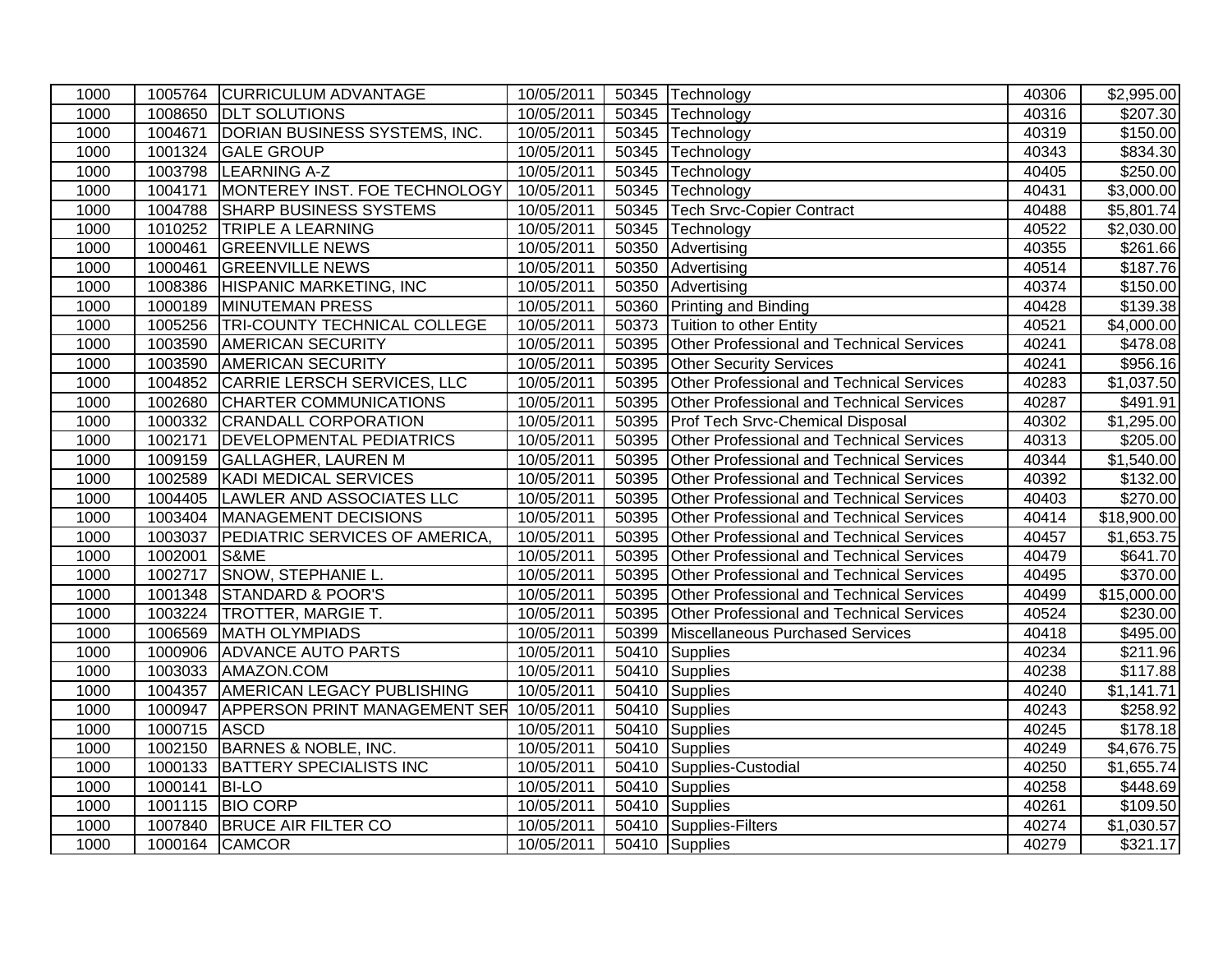| 1000 |                | 1000172 CAROLINA LASER TECHNOLOGY/ CLT 10/05/2011 |            |       | 50410 Supplies                     | 40281 | \$120.88             |
|------|----------------|---------------------------------------------------|------------|-------|------------------------------------|-------|----------------------|
| 1000 |                | 1000173 CAROLINA LAWN & TRACTOR INC               | 10/05/2011 | 50410 | Supplies-Custodial                 | 40282 | \$359.34             |
| 1000 | 1000909        | CHANNING L. BETE CO., INC.                        | 10/05/2011 | 50410 | Supplies                           | 40286 | \$700.71             |
| 1000 | 1002262        | <b>CITY ELECTRIC SUPPLY</b>                       | 10/05/2011 |       | 50410 Supplies-Custodial           | 40290 | \$744.60             |
| 1000 | 1000690        | <b>CK SUPPLY</b>                                  | 10/05/2011 |       | 50410 Supplies-Routine Maintenance | 40291 | \$3,170.84           |
| 1000 | 1002263        | COUNTY ELECTRIC SUPPLY CO., LT                    | 10/05/2011 | 50410 | Supplies-Custodial                 | 40299 | \$417.11             |
| 1000 | 1000317        | <b>COWART AWARDS</b>                              | 10/05/2011 | 50410 | Supplies                           | 40300 | \$139.92             |
| 1000 | 1006223        | <b>CSI TECHNOLOGY OUTFITTERS</b>                  | 10/05/2011 |       | 50410 Supplies                     | 40304 | \$318.58             |
| 1000 | 1006426        | <b>DAVIS SCREEN PRINTING</b>                      | 10/05/2011 |       | 50410 Supplies                     | 40309 | \$928.11             |
| 1000 | 1000020        | DEMCO                                             | 10/05/2011 | 50410 | Supplies                           | 40311 | \$116.37             |
| 1000 | 1001139        | DEMCO INC.                                        | 10/05/2011 | 50410 | Supplies                           | 40312 | \$616.33             |
| 1000 | 1008347        | <b>DILLION SUPPLY COMPANY</b>                     | 10/05/2011 |       | 50410 Supplies                     | 40315 | $\overline{$}212.25$ |
| 1000 |                | 1000063 DODGE LEARNING RESOURCES                  | 10/05/2011 |       | 50410 Supplies                     | 40317 | \$5,295.48           |
| 1000 |                | 1008723 EAI EDUCATION                             | 10/05/2011 | 50410 | Supplies                           | 40324 | \$589.87             |
| 1000 | 1002785        | <b>FASTENAL CO.</b>                               | 10/05/2011 | 50410 | Supplies                           | 40334 | \$866.33             |
| 1000 | 1000447        | <b>GEORGE H PENNELL COMPANY</b>                   | 10/05/2011 |       | 50410 Supplies                     | 40346 | \$620.11             |
| 1000 | 1002989        | <b>GL SPORTS</b>                                  | 10/05/2011 |       | 50410 Supplies                     | 40527 | \$1,068.78           |
| 1000 |                | 1001304 GRAINGER                                  | 10/05/2011 | 50410 | Supplies-HVAC supplies             | 40350 | \$2,090.80           |
| 1000 | 1000771        | <b>GUY BEATY</b>                                  | 10/05/2011 |       | 50410 Supplies-HVAC supplies       | 40365 | \$107.73             |
| 1000 | 1005742        | <b>HEINEMANN</b>                                  | 10/05/2011 |       | 50410 Supplies                     | 40369 | \$164.67             |
| 1000 | 1000538        | <b>HOUGHTON MIFFLIN #1</b>                        | 10/05/2011 | 50410 | Supplies                           | 40376 | \$541.17             |
| 1000 | 1000539        | <b>HOUGHTON MIFFLIN HARCOURT</b>                  | 10/05/2011 | 50410 | Supplies                           | 40376 | \$2,897.21           |
| 1000 | 1000662        | <b>J &amp; H ELECTRIC MOTOR REPAIR IN</b>         | 10/05/2011 |       | 50410 Supplies-Routine Maintenance | 40381 | \$248.00             |
| 1000 | 1000365        | <b>JW PEPPER &amp; SON INC.</b>                   | 10/05/2011 |       | 50410 Supplies                     | 40383 | \$236.98             |
| 1000 | 1000462 JANPAK |                                                   | 10/05/2011 | 50410 | Supplies-Custodial                 | 40385 | \$874.91             |
| 1000 | 1000559        | <b>JEFF LYNCH APPLIANCE &amp; TV CENT</b>         | 10/05/2011 | 50410 | Supplies-Custodial                 | 40387 | \$981.17             |
| 1000 | 1009590        | <b>KEEP BOOKS</b>                                 | 10/05/2011 |       | 50410 Supplies                     | 40395 | $\overline{$132.00}$ |
| 1000 | 1003470        | <b>LEGO EDUCATION</b>                             | 10/05/2011 |       | 50410 Supplies                     | 40409 | \$874.67             |
| 1000 | 1000419        | <b>LIBRARY STORE INC</b>                          | 10/05/2011 | 50410 | Supplies                           | 40410 | \$178.32             |
| 1000 | 1001452        | LOWE'S OF SIMPSONVILLE                            | 10/05/2011 |       | 50410 Supplies                     | 40412 | \$126.83             |
| 1000 | 1000672        | MACMILLAN/MCGRAW-HILL SCHOOL 0 10/05/2011         |            |       | 50410 Supplies                     | 40413 | \$1,572.98           |
| 1000 | 1000421        | <b>MARKERBOARD PEOPLE</b>                         | 10/05/2011 |       | 50410 Supplies                     | 40416 | \$1,386.00           |
| 1000 | 1007682        | MAULDIN FAMILY PHARMACY                           | 10/05/2011 | 50410 | Supplies                           | 40421 | \$101.22             |
| 1000 | 1005731        | <b>MUSICAL INNOVATIONS</b>                        | 10/05/2011 | 50410 | Supplies                           | 40434 | \$347.18             |
| 1000 | 1002203        | <b>NAPA AUTO PARTS</b>                            | 10/05/2011 |       | 50410 Supplies                     | 40436 | \$1,404.59           |
| 1000 | 1000228        | NATIONAL SCHOOL PRODUCTS                          | 10/05/2011 | 50410 | Supplies                           | 40438 | \$417.76             |
| 1000 | 1004450        | <b>OFFICE DEPOT</b>                               | 10/05/2011 | 50410 | Supplies                           | 40446 | \$338.63             |
| 1000 | 1007334        | <b>PACIFIC NORTHWEST PUBLISHING</b>               | 10/05/2011 | 50410 | Supplies                           | 40450 | \$1,760.99           |
| 1000 | 1000243        | <b>PEARSON EDUCATION, INC.</b>                    | 10/05/2011 |       | 50410 Supplies                     | 40455 | \$52,445.34          |
| 1000 |                | 1000364 PECKNEL MUSIC COMPANY                     | 10/05/2011 |       | 50410 Supplies                     | 40456 | \$569.04             |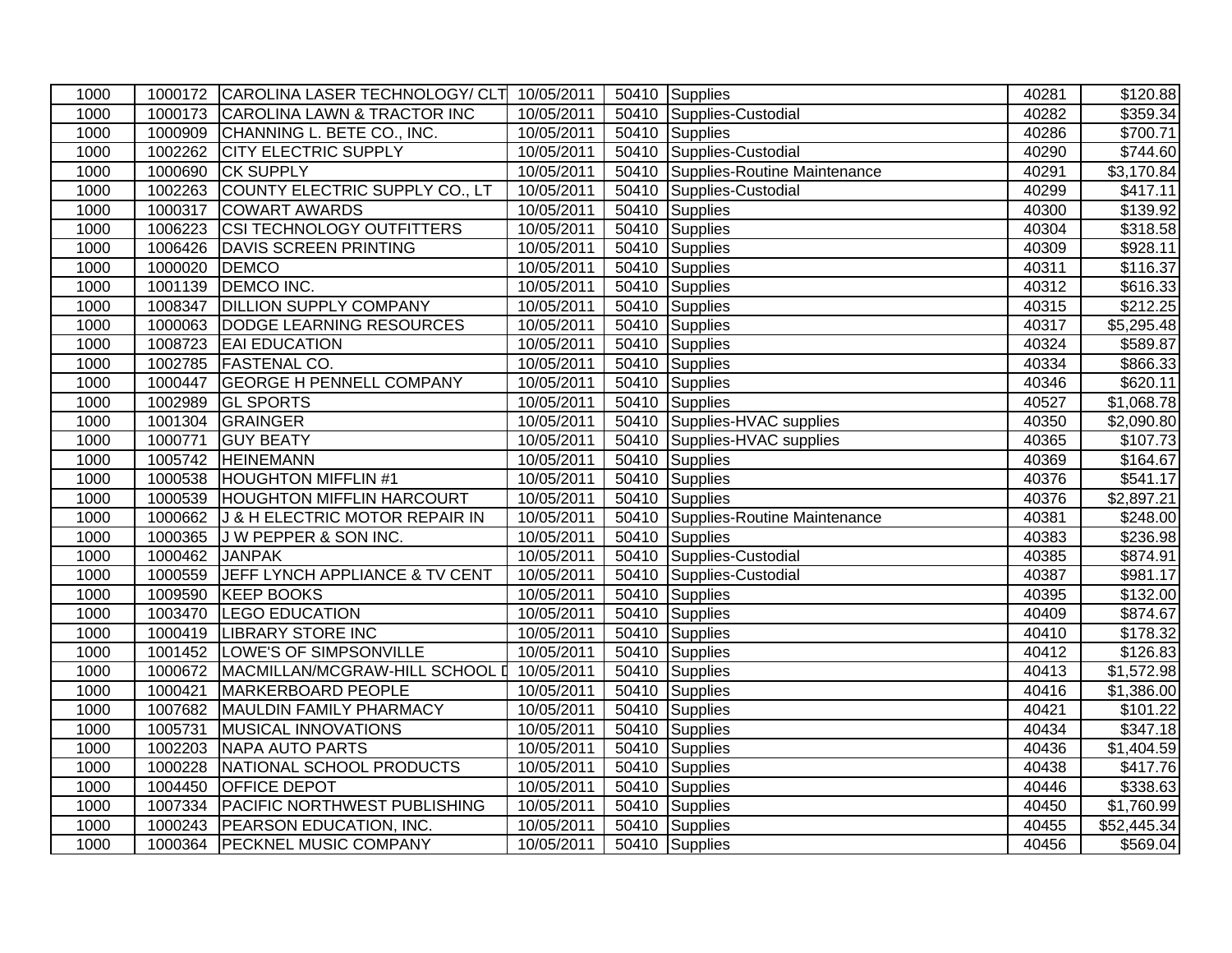| 1000 |         | 1004584 PETSMART                                 | 10/05/2011 |       | 50410 Supplies                          | 40459 | \$127.75               |
|------|---------|--------------------------------------------------|------------|-------|-----------------------------------------|-------|------------------------|
| 1000 | 1001079 | <b>PRESENTATION SYSTEMS SOUTH, IN</b>            | 10/05/2011 |       | 50410 Supplies                          | 40462 | \$294.78               |
| 1000 |         | 1000305 QUILL CORPORATION                        | 10/05/2011 | 50410 | Supplies                                | 40466 | \$889.39               |
| 1000 | 1000901 | <b>QUILL CORPORATION</b>                         | 10/05/2011 | 50410 | Supplies                                | 40466 | \$182.72               |
| 1000 | 1003615 | <b>QUILL CORPORATION</b>                         | 10/05/2011 |       | 50410 Supplies                          | 40466 | \$328.26               |
| 1000 | 1001573 | <b>REALLY GOOD STUFF</b>                         | 10/05/2011 | 50410 | Supplies                                | 40468 | \$438.98               |
| 1000 | 1002289 | ROCHESTER 100 INC.                               | 10/05/2011 | 50410 | Supplies                                | 40473 | \$133.43               |
| 1000 | 1000814 | SARGENT-WELCH SCIENTIFIC                         | 10/05/2011 | 50410 | Science Lab Supplies                    | 40481 | \$546.72               |
| 1000 | 1009496 | <b>SCHOOL CHECK IN</b>                           | 10/05/2011 |       | 50410 Supplies                          | 40484 | \$495.55               |
| 1000 | 1002294 | <b>SCHOOL OUTFITTERS</b>                         | 10/05/2011 | 50410 | Supplies                                | 40485 | \$335.47               |
| 1000 | 1010034 | SMARTMOTION TECHNOLOGY                           | 10/05/2011 | 50410 | Supplies                                | 40492 | \$1,335.00             |
| 1000 | 1000372 | <b>SMILEMAKERS INC</b>                           | 10/05/2011 | 50410 | Supplies                                | 40493 | \$467.85               |
| 1000 | 1001222 | <b>STAPLES ADVANTAGE</b>                         | 10/05/2011 |       | 50410 Supplies                          | 40509 | \$135.26               |
| 1000 | 1005110 | STAPLES ADVANTAGE                                | 10/05/2011 |       | 50410 Supplies                          | 40500 | \$931.29               |
| 1000 | 1005110 | <b>STAPLES ADVANTAGE</b>                         | 10/05/2011 |       | 50410 Supplies                          | 40501 | \$161.16               |
| 1000 | 1002312 | <b>TRANE COMFORT SOLUTIONS</b>                   | 10/05/2011 |       | 50410 Supplies-HVAC supplies            | 40519 | $\overline{$}1,248.06$ |
| 1000 | 1002940 | <b>TRIUMPH LEARNING LLC</b>                      | 10/05/2011 |       | 50410 Supplies                          | 40523 | \$549.67               |
| 1000 |         | 1000494 UNITED CHEMICAL AND SUPPLY INC           | 10/05/2011 | 50410 | Supplies-Custodial                      | 40526 | \$3,147.30             |
| 1000 | 1002932 | <b>WARD'S NATURAL SCIENCE</b>                    | 10/05/2011 | 50410 | Supplies                                | 40531 | \$374.21               |
| 1000 | 1000020 | <b>DEMCO</b>                                     | 10/05/2011 |       | 50430 Library Books and Materials       | 40311 | \$166.51               |
| 1000 | 1001139 | DEMCO INC.                                       | 10/05/2011 | 50430 | <b>Library Books and Materials</b>      | 40312 | \$166.44               |
| 1000 | 1001529 | <b>JUNIOR LIBRARY GUILD</b>                      | 10/05/2011 | 50430 | <b>Library Books and Materials</b>      | 40390 | \$1,435.20             |
| 1000 | 1003406 | <b>WT COX SUBSCRIPTIONS</b>                      | 10/05/2011 | 50440 | Periodicals                             | 40542 | \$538.16               |
| 1000 | 1001238 | A & E HOME VIDEO                                 | 10/05/2011 | 50445 | <b>Technology and Software Supplies</b> | 40233 | \$310.90               |
| 1000 |         | 1000947 APPERSON PRINT MANAGEMENT SER 10/05/2011 |            |       | 50445 Technology and Software Supplies  | 40243 | \$630.70               |
| 1000 |         | 1000164 CAMCOR                                   | 10/05/2011 |       | 50445 Technology and Software Supplies  | 40279 | \$769.78               |
| 1000 |         | 1002916 COMPUTER SOFTWARE INNOVATION 10/05/2011  |            |       | 50445 Technology and Software Supplies  | 40298 | \$274.12               |
| 1000 | 1006223 | <b>CSI TECHNOLOGY OUTFITTERS</b>                 | 10/05/2011 | 50445 | Technology and Software Supplies        | 40304 | \$3,729.48             |
| 1000 |         | 1002695 DELL MARKETING                           | 10/05/2011 | 50445 | <b>Technology and Software Supplies</b> | 40310 | \$2,108.29             |
| 1000 | 1000279 | <b>PROFESSIONAL DUPLICATIONS INC</b>             | 10/05/2011 | 50445 | Technology and Software Supplies        | 40463 | \$242.21               |
| 1000 | 1005110 | <b>STAPLES ADVANTAGE</b>                         | 10/05/2011 |       | 50445 Technology and Software Supplies  | 40500 | \$103.09               |
| 1000 | 1000704 | <b>SUPER DUPER PUBLICATIONS INC</b>              | 10/05/2011 | 50445 | <b>Technology and Software Supplies</b> | 40507 | \$211.89               |
| 1000 |         | 1000838 DUKE POWER                               | 10/05/2011 | 50470 | Energy-Electricity                      | 40322 | \$1,272.71             |
| 1000 | 1001351 | <b>GREER GAS CO.</b>                             | 10/05/2011 | 50470 | Energy-Gas                              | 40361 | \$408.05               |
| 1000 | 1000210 | LAURENS ELECTRIC COOPERATIVE                     | 10/05/2011 | 50470 | Energy-Electricity                      | 40402 | \$6,319.09             |
| 1000 | 1003614 | <b>PIEDMONT NATURAL GAS</b>                      | 10/05/2011 | 50470 | Energy-Electricity                      | 40460 | \$15,003.72            |
| 1000 |         | 1003614 PIEDMONT NATURAL GAS                     | 10/05/2011 | 50470 | Energy-Gas                              | 40460 | \$435.14               |
| 1000 | 1000141 | <b>BI-LO</b>                                     | 10/05/2011 | 50490 | Supplies Food and Meals                 | 40258 | \$655.81               |
| 1000 | 1006377 | <b>BI-LO</b>                                     | 10/05/2011 | 50490 | Supplies Food and Meals                 | 40259 | \$151.94               |
| 1000 |         | 1005837 CHICK-FIL-A @ CHERRYDALE                 | 10/05/2011 |       | 50490 Supplies Food and Meals           | 40289 | \$904.50               |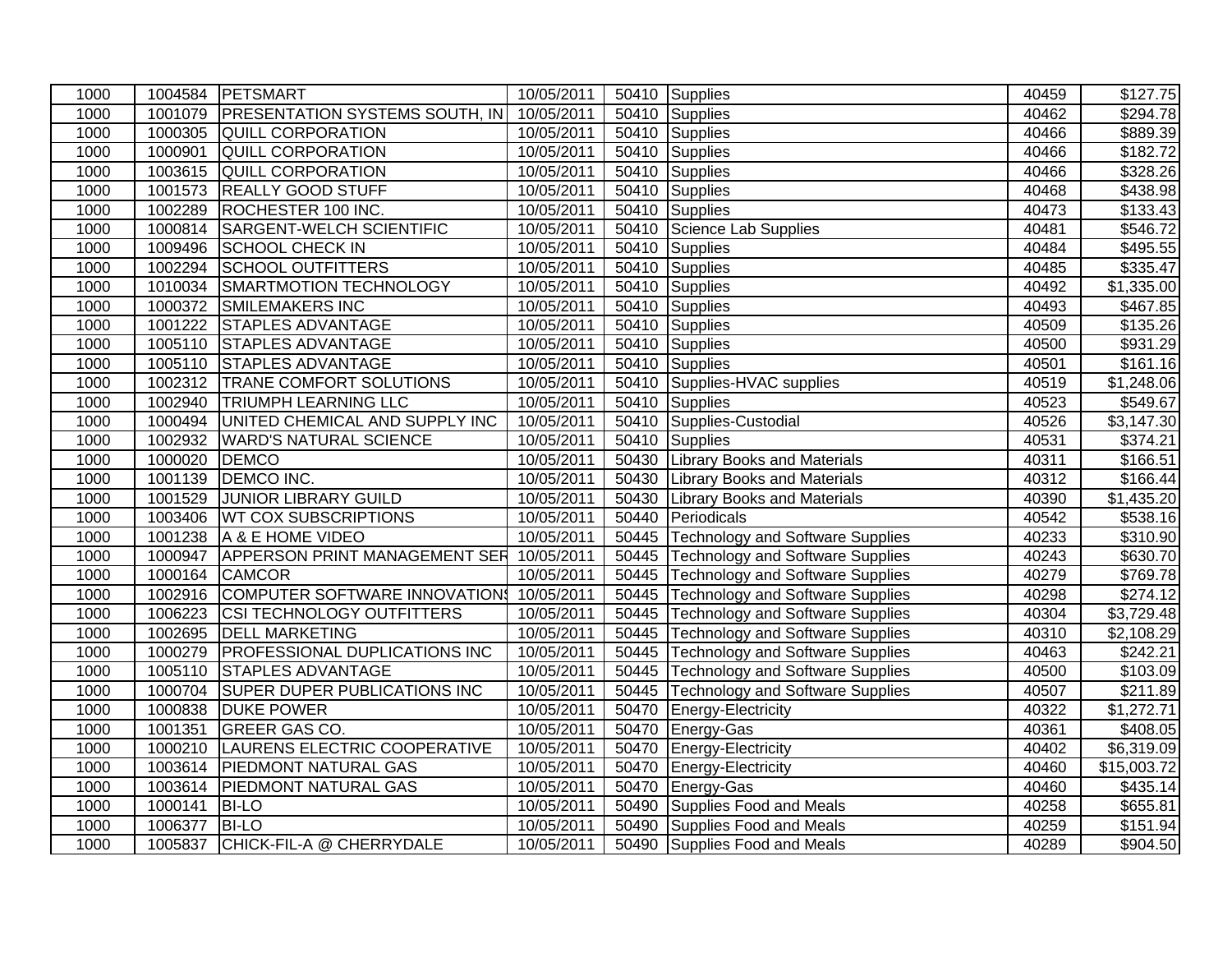| 1000 |         | 1001405 CUSTOM SIGNS AND GRAPHICS                  | 10/05/2011 |       | 50490 Other Supplies and Materials                | 40307            | \$1,392.42           |
|------|---------|----------------------------------------------------|------------|-------|---------------------------------------------------|------------------|----------------------|
| 1000 |         | 1009509 GOURMET PIZZA & MORE                       | 10/05/2011 | 50490 | Supplies Food and Meals                           | 40349            | \$229.88             |
| 1000 |         | 1003814 MCALISTERS DELI                            | 10/05/2011 | 50490 | Supplies Food and Meals                           | 40424            | $\overline{$}101.96$ |
| 1000 |         | 1003940 PANERA BREAD                               | 10/05/2011 | 50490 | Supplies Food and Meals                           | 40452            | $\sqrt{$444.70}$     |
| 1000 |         | 1009722 ROLY POLY SANDWICH SHOP                    | 10/05/2011 | 50490 | Supplies Food and Meals                           | 40474            | \$246.66             |
| 1000 |         | 1000552 J & R FENCING COMPANY                      | 10/05/2011 | 50520 | ConstructionServices (Temp) Building/Construction | 40382            | \$3,151.60           |
| 1000 | 1009696 | MATRIX CONSTRUCTION CO                             | 10/05/2011 | 50520 | ConstructionServices Buildings Capitalize         | 40419            | \$351,816.95         |
| 1000 |         | 1009946 FLINT EQUIPMENT CO                         | 10/05/2011 | 50540 | Equipment Over 5000                               | 40338            | \$67,952.36          |
| 1000 | 1000164 | <b>CAMCOR</b>                                      | 10/05/2011 | 50545 | TechnologyEquipment Under 5000                    | 40279            | \$666.74             |
| 1000 |         | 1002916 COMPUTER SOFTWARE INNOVATION\$ 10/05/2011  |            |       | 50545 TechnologyEquipment Under 5000              | 40298            | \$899.94             |
| 1000 |         | 1002695 DELL MARKETING                             | 10/05/2011 | 50545 | TechnologyEquipment Under 5000                    | 40310            | \$6,002.20           |
| 1000 |         | 1001142  INTERNATIONAL BACCALAUREATE NA 10/05/2011 |            | 50640 | Organization Membership Dues and Fees (Profes     | 40380            | \$18,749.00          |
| 1000 | 1000377 | STATE DEPARTMENT OF EDUCATION 10/05/2011           |            | 50660 | <b>Pupil Activity</b>                             | 40502            | \$24,673.25          |
| 1000 |         | 1008634 WYNDHAM HOTEL INDIANAPOLIS WES 10/05/2011  |            | 50660 | <b>Pupil Activity</b>                             | 40543            | \$1,205.04           |
| 1000 |         | 1002688 GREENVILLE TECH CHARTER HIGH S             | 10/05/2011 | 50720 | Transits                                          | 40358            | \$500.00             |
| 1000 |         | 1002934   LEGACY CHARTER SCHOOL                    | 10/05/2011 | 50720 | Transits                                          | 40406            | \$20,288.72          |
| 1000 | 1002934 | <b>LEGACY CHARTER SCHOOL</b>                       | 10/05/2011 | 50720 | Transits                                          | 40407            | \$25,223.40          |
| 1000 |         | 1002934   LEGACY CHARTER SCHOOL                    | 10/05/2011 | 50720 | Transits                                          | 40408            | \$1,750.00           |
| 6000 |         | 1000340 CRESCENT SUPPLY CO INC                     | 10/05/2011 | 50323 | <b>Repairs and Maintenance Services</b>           | 60131            | 384.93               |
| 6000 |         | 1000465 GREENVILLE TECHNICAL COLLEGE               | 10/05/2011 | 50312 | Instructional Programs Improvement Services       | 60138            | 4776                 |
| 6000 |         | 1000542   TMS SOUTH (IMSCO)                        | 10/05/2011 | 50323 | Repairs and Maintenance Services                  | 60132            | 154.01               |
| 6000 | 1000721 | <b>FORMS &amp; SUPPLY, INC.</b>                    | 10/05/2011 | 50410 | Supplies                                          | 60133            | 436.78               |
| 6000 | 1001561 | <b>HOLDER ELECTRIC SUPPLY</b>                      | 10/05/2011 | 50323 | <b>Repairs and Maintenance Services</b>           | 60134            | $\overline{534.48}$  |
| 6000 |         | 1003636 KELLY SERVICES                             | 10/05/2011 | 50311 | <b>Instructional Services</b>                     | 60135            | 3717.95              |
| 6000 |         | 1005627 HOBART CORPORATION                         | 10/05/2011 | 50323 | <b>Repairs and Maintenance Services</b>           | 60137            | 215.88               |
| 1000 |         | 1001623 BENDER BURKOT EAST COAST SUPP 10/06/2011   |            | 20410 | Inventory Recd not Vouchered                      | 584              | \$17,705.05          |
| 1000 |         | 1003927 SCHOOL SPECIALTY                           | 10/06/2011 | 20410 | <b>Inventory Recd not Vouchered</b>               | 591              | \$4,931.86           |
| 1000 |         | 1002041   THYSSENKRUPP ELEVATOR                    | 10/06/2011 | 50323 | <b>R&amp;M Serv-Elevator Serv</b>                 | 585              | \$4,751.34           |
| 1000 |         | 1000264 COMMUNICATION SERVICE CENTER I             | 10/06/2011 | 50395 | <b>Other Security Services</b>                    | $\overline{577}$ | \$916.94             |
| 1000 |         | 1002523 FIRSTLAB                                   | 10/06/2011 | 50395 | <b>Prof Tech Srvc-Drug Testing</b>                | 586              | \$1,560.00           |
| 1000 |         | 1002878   MAXIM HEALTHCARE SERVICES, INC           | 10/06/2011 | 50395 | Other Professional and Technical Services         | 588              | \$3,592.44           |
| 1000 |         | 1003912 ABC SCHOOL SUPPLY                          | 10/06/2011 | 50410 | Supplies                                          | 591              | \$1,227.91           |
| 1000 |         | 1000850 AIRGAS NATIONAL WELDERS                    | 10/06/2011 | 50410 | Supplies                                          | 581              | \$344.71             |
| 1000 |         | 1001623   BENDER BURKOT EAST COAST SUPPI           | 10/06/2011 | 50410 | Supplies                                          | 584              | \$537.12             |
| 1000 | 1003917 | <b>CLASSROOM DIRECT</b>                            | 10/06/2011 | 50410 | Supplies                                          | 591              | \$349.07             |
| 1000 | 1000014 | <b>DELTA EDUCATION</b>                             | 10/06/2011 |       | 50410 Supplies                                    | 591              | \$467.57             |
| 1000 |         | 1002726 ECHOLS OIL CO.                             | 10/06/2011 | 50410 | Supplies-Vehicle fuel                             | 587              | \$33,096.79          |
| 1000 | 1000721 | <b>FORMS &amp; SUPPLY, INC.</b>                    | 10/06/2011 | 50410 | Supplies                                          | 580              | \$1,273.90           |
| 1000 | 1000721 | <b>FORMS &amp; SUPPLY, INC.</b>                    | 10/06/2011 |       | 50410 Supplies-Custodial                          | 580              | \$1,108.74           |
| 1000 |         | 1002887 GREENVILLE OFFICE SUPPLY                   | 10/06/2011 |       | 50410 Supplies                                    | 589              | \$753.05             |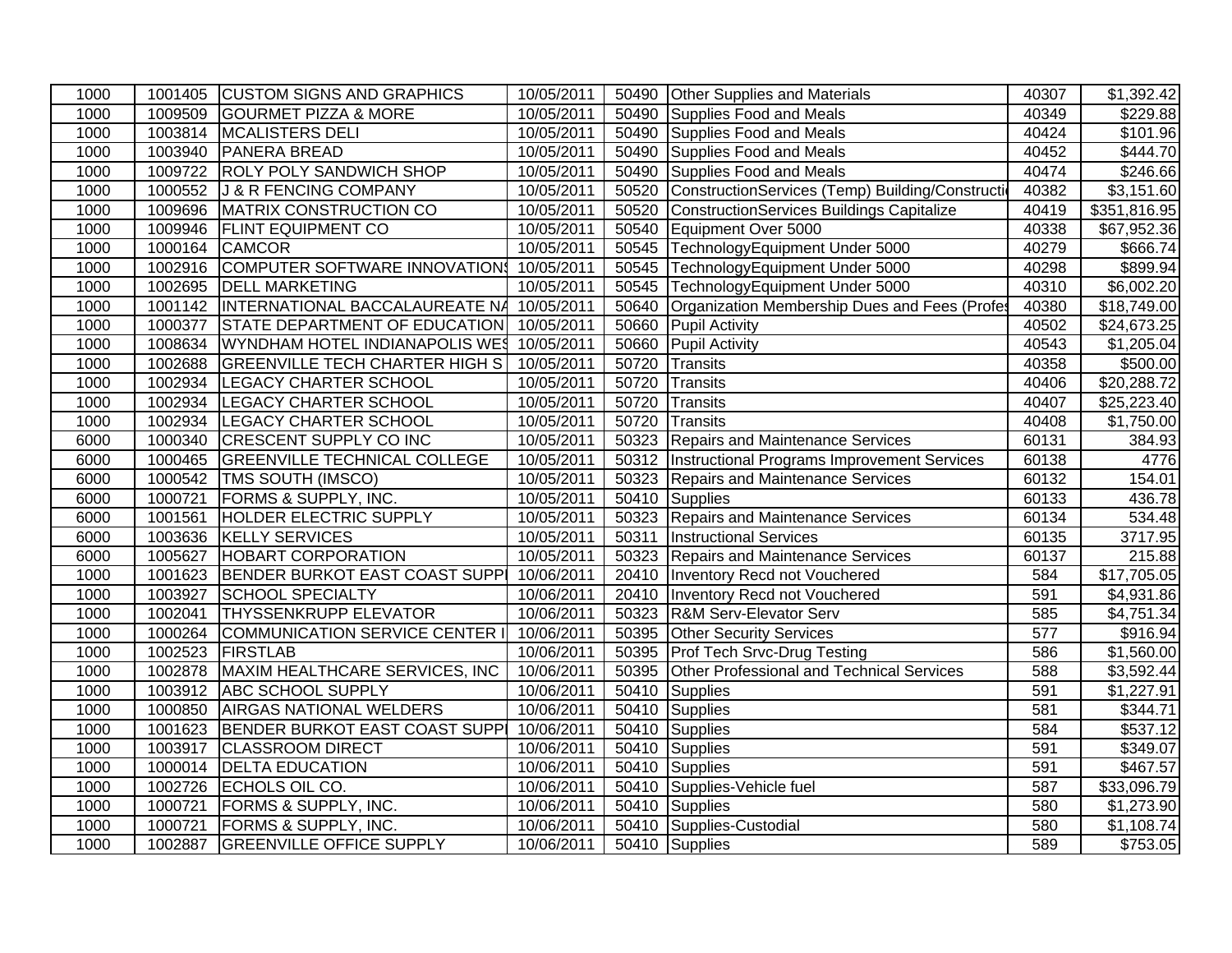| 1000 |                | 1000066 LAKESHORE LEARNING MATERIALS     | 10/06/2011 |       | 50410 Supplies                              | 575   | \$3,532.49           |
|------|----------------|------------------------------------------|------------|-------|---------------------------------------------|-------|----------------------|
| 1000 |                | 1000313 R L BRYAN COMPANY/CENTRAL TEXT   | 10/06/2011 | 50410 | Supplies                                    | 578   | \$1,773.69           |
| 1000 |                | 1003186 SCANTEX BUSINESS SYSTEMS         | 10/06/2011 | 50410 | Supplies                                    | 590   | \$723.00             |
| 1000 |                | 1003920 SCHOOL SPECIALTY                 | 10/06/2011 | 50410 | Supplies                                    | 591   | $\overline{$136.34}$ |
| 1000 | 1000670        | <b>SCHOOL SPECIALTY INC</b>              | 10/06/2011 | 50410 | Supplies                                    | 591   | \$486.45             |
| 1000 |                | 1000313 R L BRYAN COMPANY/CENTRAL TEXT   | 10/06/2011 | 50420 | <b>Textbooks</b>                            | 578   | \$720.16             |
| 1000 | 1000567        | <b>FOLLETT LIBRARY RESOURCES</b>         | 10/06/2011 | 50430 | <b>Library Books and Materials</b>          | 579   | \$12,704.94          |
| 1000 | 1001225        | <b>FOLLETT SOFTWARE COMPANY</b>          | 10/06/2011 |       | 50445 Technology and Software Supplies      | 582   | \$648.92             |
| 1000 | 1000721        | <b>FORMS &amp; SUPPLY, INC.</b>          | 10/06/2011 |       | 50445 Technology and Software Supplies      | 580   | \$310.91             |
| 1000 |                | 1002887 GREENVILLE OFFICE SUPPLY         | 10/06/2011 |       | 50445 Technology and Software Supplies      | 589   | \$934.13             |
| 1000 | 1003927        | SCHOOL SPECIALTY                         | 10/06/2011 |       | 50445 Technology and Software Supplies      | 591   | $\overline{$}137.90$ |
| 1000 | 1004357        | AMERICAN LEGACY PUBLISHING               | 10/10/2011 | 50410 | Supplies                                    | 40639 | \$526.94             |
| 6000 |                | 1000018   ROTO-ROOTER SEWER DRAIN SERVIC | 10/10/2011 |       | 50323 Repairs and Maintenance Services      | 60143 | 4715                 |
| 6000 | 1000025        | JOYCE EQUIPMENT COMPANY                  | 10/10/2011 | 50323 | Repairs and Maintenance Services            | 60144 | 6796.78              |
| 6000 |                | 1000025 JOYCE EQUIPMENT COMPANY          | 10/10/2011 |       | 50540 Equipment Under 5000                  | 60144 | 3718.75              |
| 6000 | 1000367        | <b>PEPSI-COLA BOTTLING COMPANY</b>       | 10/10/2011 | 50460 | Food Purchases                              | 60148 | 16113.19             |
| 6000 |                | 1000378 SOUTHEASTERN ELECTRICAL DISTRI   | 10/10/2011 | 50323 | Repairs and Maintenance Services            | 60149 | 118.73               |
| 6000 |                | 1000389 PIEDMONT ELECTRIC DISTRICT       | 10/10/2011 | 50323 | Repairs and Maintenance Services            | 60150 | 249.1                |
| 6000 |                | 1000465 GREENVILLE TECHNICAL COLLEGE     | 10/10/2011 | 50312 | Instructional Programs Improvement Services | 60151 | 199                  |
| 6000 | 1000721        | <b>FORMS &amp; SUPPLY, INC.</b>          | 10/10/2011 | 50410 | Supplies                                    | 60152 | 378.71               |
| 6000 | 1001140        | <b>PAPA JOHN'S INTERNATIONAL</b>         | 10/10/2011 | 50460 | Food Purchases                              | 60153 | 134613.18            |
| 6000 | 1001561        | HOLDER ELECTRIC SUPPLY                   | 10/10/2011 | 50323 | Repairs and Maintenance Services            | 60154 | 131.04               |
| 6000 | 1002212        | LOWE'S COMPANIES, INC.                   | 10/10/2011 | 50323 | Repairs and Maintenance Services            | 60157 | 723.35               |
| 6000 |                | 1002695 DELL MARKETING                   | 10/10/2011 | 50545 | TechnologyEquipment Under 5000              | 60158 | 4715.31              |
| 6000 | 1002928 FED EX |                                          | 10/10/2011 | 50490 | <b>Other Supplies and Materials</b>         | 60159 | 372.07               |
| 6000 | 1002957        | SMITH METAL FAB, INC.                    | 10/10/2011 | 50323 | Repairs and Maintenance Services            | 60160 | 1468.1               |
| 6000 |                | 1003636 KELLY SERVICES                   | 10/10/2011 | 50311 | <b>Instructional Services</b>               | 60161 | 3922.64              |
| 6000 |                | 1004748 MARVIN'S PRODUCE                 | 10/10/2011 | 50460 | <b>Food Purchases</b>                       | 60162 | 27998.44             |
| 6000 | 1005276        | <b>GREENVILLE COUNTY SCHOOLS</b>         | 10/10/2011 | 10150 | Due To From General Fund                    | 60164 | 1375788.87           |
| 6000 |                | 1005345 BLUE BELL CREAMERIES             | 10/10/2011 | 50460 | <b>Food Purchases</b>                       | 60165 | 3613.76              |
| 6000 | 1005417        | FUNACHO                                  | 10/10/2011 | 50460 | <b>Food Purchases</b>                       | 60166 | 5335.47              |
| 6000 |                | 1005515 PLUS LINEN                       | 10/10/2011 | 50490 | <b>Other Supplies and Materials</b>         | 60167 | 245.66               |
| 6000 |                | 1005525 SANITECH SYSTEMS, INC.           | 10/10/2011 | 50490 | Supplies Food and Meals                     | 60168 | 21323.65             |
| 6000 | 1005627        | <b>HOBART CORPORATION</b>                | 10/10/2011 | 50323 | Repairs and Maintenance Services            | 60169 | 328.3                |
| 6000 | 1005790        | <b>TMS SOUTH INC</b>                     | 10/10/2011 | 50323 | Repairs and Maintenance Services            | 60170 | 418.56               |
| 6000 | 1010370        | <b>RICH PRODUCTS CORP</b>                | 10/10/2011 | 10160 | Inventory - Food                            | 60171 | 37530.05             |
| 1000 | 1000534        | <b>HIGHWATER CLAYS INC</b>               | 10/12/2011 | 10160 | Inventory - Warehouse                       | 40789 | \$276.23             |
| 1000 | 1000755        | <b>DICK BLICK COMPANY</b>                | 10/12/2011 | 20410 | Inventory Recd not Vouchered                | 40723 | \$558.09             |
| 1000 | 1000534        | <b>HIGHWATER CLAYS INC</b>               | 10/12/2011 | 20410 | Inventory Recd not Vouchered                | 40789 | \$1,780.80           |
| 1000 | 1002083        | MOORE MEDICAL                            | 10/12/2011 |       | 20410   Inventory Recd not Vouchered        | 40864 | \$1,123.60           |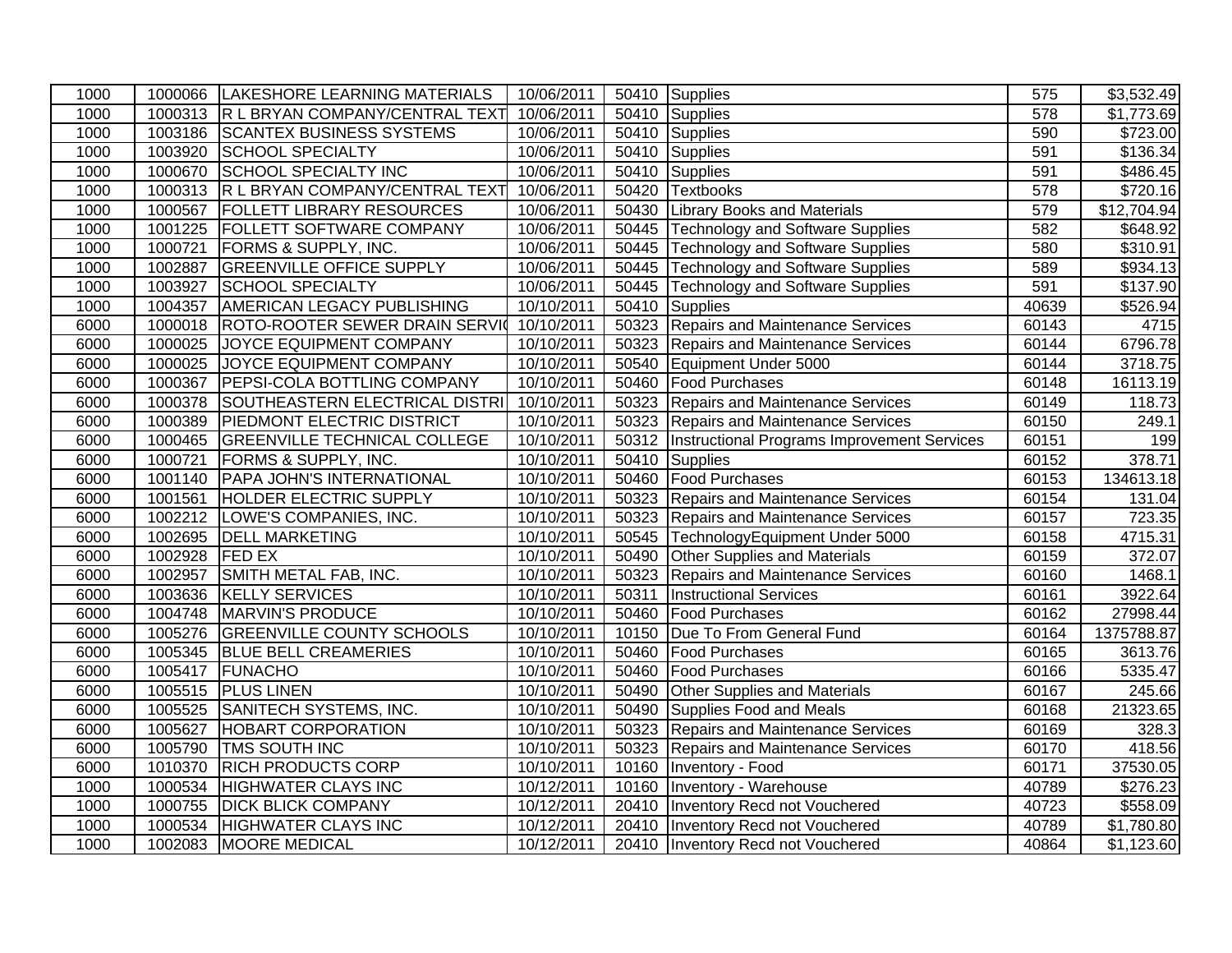| 1000 |               | 1003227 MORRISETTE PAPER COMPANY                   | 10/12/2011 |       | 20410   Inventory Recd not Vouchered               | 40865 | $\overline{$45,213.62}$ |
|------|---------------|----------------------------------------------------|------------|-------|----------------------------------------------------|-------|-------------------------|
| 1000 |               | 1000519 VALUE TEXTILES INC                         | 10/12/2011 |       | 20410   Inventory Recd not Vouchered               | 40972 | \$2,226.00              |
| 1000 |               | 1010375 LISA HENDRIX                               | 10/12/2011 |       | 41310 Tuition for Regular School                   | 40835 | \$796.32                |
| 1000 |               | 1005122 MCCOY, MELODY JOELL                        | 10/12/2011 | 50311 | <b>Instructional Services</b>                      | 40850 | $\overline{$}180.00$    |
| 1000 | 1008531       | <b>REGENTS OF UNIV OF COLORADO</b>                 | 10/12/2011 |       | 50312  Instructional Programs Improvement Services | 40902 | \$10,050.00             |
| 1000 |               | 1007978 SC COALITION FOR MATH & SCIENC             | 10/12/2011 | 50312 | Instructional Programs Improvement Services        | 40713 | \$1,950.00              |
| 1000 | 1001619       | <b>INDOOR AIR QUALITY ASSOCIATION</b>              | 10/12/2011 | 50314 | <b>Staff Services</b>                              | 40796 | \$950.00                |
| 1000 | 1004973       | <b>DSCS HOLDINGS, LLC</b>                          | 10/12/2011 | 50315 | Management Services                                | 40729 | \$1,025.12              |
| 1000 | 1004462       | LAWSON SOFTWARE AMERICAS-USD                       | 10/12/2011 |       | 50316   Data Processing Services                   | 40827 | \$56,684.55             |
| 1000 |               | 1000826 HARPER, LAMBERT AND BROWN, PA              | 10/12/2011 |       | 50319 Legal Services                               | 40776 | \$1,145.50              |
| 1000 |               | 1004462  LAWSON SOFTWARE AMERICAS-USD   10/12/2011 |            |       | 50319 Legal Services                               | 40827 | \$1,200.00              |
| 1000 |               | 1000145  BLUE RIDGE RURAL WATER COMPAN             | 10/12/2011 | 50321 | Public Utility Services (Excludes EnergySee 470)   | 40672 | \$1,330.93              |
| 1000 |               | 1003739 UNITED UTILITY CO                          | 10/12/2011 | 50321 | Public Utility Services (Excludes EnergySee 470)   | 40968 | \$2,663.28              |
| 1000 | 1008621       | <b>BISCO</b>                                       | 10/12/2011 | 50323 | Repairs and Maintenance Services                   | 40669 | \$275.00                |
| 1000 | 1007450       | <b>CANNON ROOFING</b>                              | 10/12/2011 | 50323 | Repairs and Maintenance Services                   | 40689 | \$1,460.00              |
| 1000 |               | 1007524 GREENVILLE ROOFING CO. INC.                | 10/12/2011 | 50323 | Repairs and Maintenance Services                   | 40767 | \$11,850.00             |
| 1000 |               | 1007453 JA PIPER ROOFING CO                        | 10/12/2011 | 50323 | Repairs and Maintenance Services                   | 40799 | \$4,500.00              |
| 1000 |               | 1007717 MASTERCRAFT RENOVAITON SYSTEN 10/12/2011   |            | 50323 | R&M Serv-Vehicle Serv                              | 40846 | \$11,000.00             |
| 1000 |               | 1007452 TECTA AMERICA                              | 10/12/2011 | 50323 | Repairs and Maintenance Services                   | 40955 | \$4,125.00              |
| 1000 |               | 1002568 WILSON & ASSOCIATES                        | 10/12/2011 | 50323 | Repairs and Maintenance Services                   | 40987 | \$6,000.00              |
| 1000 | 1003590       | <b>AMERICAN SECURITY</b>                           | 10/12/2011 | 50329 | Other - Property Serv                              | 40647 | \$8,799.42              |
| 1000 |               | 1000032 SC DEPT OF LABOR LICENSING                 | 10/12/2011 | 50329 | Other - Property Serv                              | 40916 | \$100.00                |
| 1000 |               | 1009916   WASTE CONNECTIONS CAROLINAS              | 10/12/2011 | 50329 | Oth Prop Srv-Waste Management                      | 40979 | \$1,054.00              |
| 1000 |               | 1002349 SC AUTISM SOCIETY                          | 10/12/2011 | 50332 | <b>Emp Tvl-Conference Registration</b>             | 40915 | \$345.00                |
| 1000 | 1001002 SCASP |                                                    | 10/12/2011 | 50332 | <b>Emp Tvl-Conference Registration</b>             | 40917 | \$240.00                |
| 1000 |               | 1002823 BRAINPOP LLC                               | 10/12/2011 | 50345 | Technology                                         | 40678 | \$1,053.71              |
| 1000 |               | 1002916 COMPUTER SOFTWARE INNOVATION\$ 10/12/2011  |            |       | 50345 Technology                                   | 40704 | \$6,626.02              |
| 1000 | 1000934       | DE LAGE LANDEN FINANCIAL SERVI                     | 10/12/2011 | 50345 | <b>Tech Srvc-Copier Contract</b>                   | 40716 | \$118.98                |
| 1000 |               | 1002894 EXPLORE LEARNING                           | 10/12/2011 |       | 50345 Technology                                   | 40739 | \$60,000.00             |
| 1000 | 1005949       | <b>ONTARIO INVESTMENTS, INC.</b>                   | 10/12/2011 | 50345 | <b>Tech Srvc-Copier Contract</b>                   | 40881 | \$16,381.38             |
| 1000 |               | 1004788 SHARP BUSINESS SYSTEMS                     | 10/12/2011 |       | 50345 Tech Srvc-Copier Contract                    | 40926 | \$44,877.69             |
| 1000 |               | 1005113 VIRTUCOM INC.                              | 10/12/2011 | 50345 | Tech Srvc-Copier Contract                          | 40975 | \$1,124.41              |
| 1000 | 1000461       | <b>GREENVILLE NEWS</b>                             | 10/12/2011 | 50350 | Advertising                                        | 40765 | \$6,521.00              |
| 1000 |               | 1000452 GRAPHICS NOW INC                           | 10/12/2011 | 50360 | <b>Printing and Binding</b>                        | 40764 | $\overline{$}243.80$    |
| 1000 | 1002069       | LOFTIS PRINTING CO., INC.                          | 10/12/2011 | 50360 | Printing and Binding                               | 40837 | \$146.45                |
| 1000 | 1000189       | MINUTEMAN PRESS                                    | 10/12/2011 |       | 50360 Printing and Binding                         | 40863 | \$1,158.21              |
| 1000 |               | 1009825   VISUAL GRAPHICS                          | 10/12/2011 | 50360 | <b>Printing and Binding</b>                        | 40976 | \$2,642.27              |
| 1000 | 1003590       | <b>AMERICAN SECURITY</b>                           | 10/12/2011 | 50395 | Other Professional and Technical Services          | 40647 | \$276.39                |
| 1000 | 1003590       | <b>AMERICAN SECURITY</b>                           | 10/12/2011 | 50395 | <b>Other Security Services</b>                     | 40647 | \$1,792.80              |
| 1000 |               | 1001829 CITY OF GREENVILLE POLICE DEPT             | 10/12/2011 |       | 50395 Prof Tech Srvc-SRO Contracts                 | 40698 | \$20,666.64             |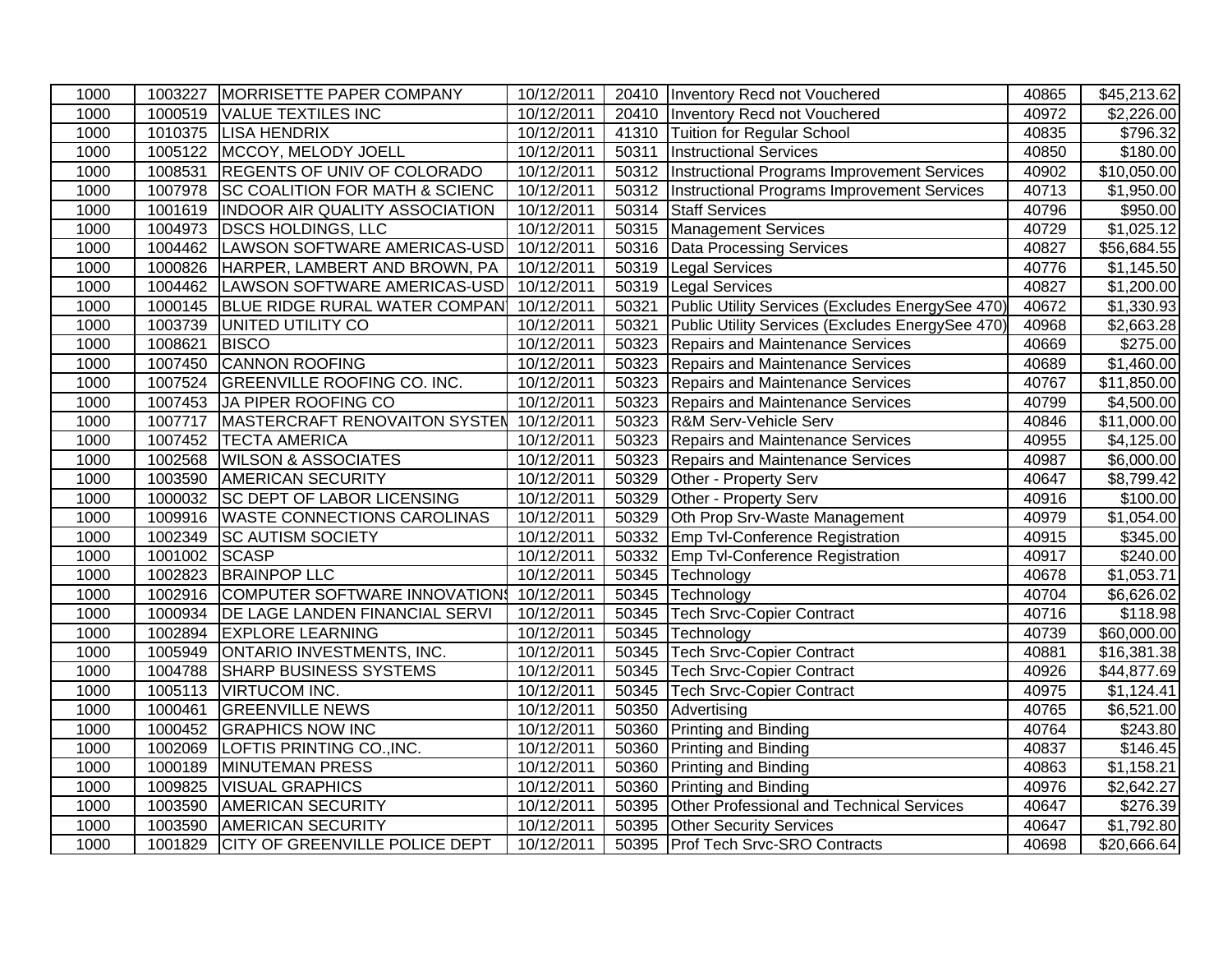| 1000 |              | 1005616 CITY OF MAULDIN                          | 10/12/2011 |       | 50395 Prof Tech Srvc-SRO Contracts               | 40699 | \$8,333.33           |
|------|--------------|--------------------------------------------------|------------|-------|--------------------------------------------------|-------|----------------------|
| 1000 |              | 1002655 KLG JONES                                | 10/12/2011 | 50395 | <b>Other Professional and Technical Services</b> | 40819 | \$1,375.00           |
| 1000 |              | 1003404 MANAGEMENT DECISIONS                     | 10/12/2011 | 50395 | <b>Other Professional and Technical Services</b> | 40844 | \$34,175.00          |
| 1000 | 1003037      | <b>PEDIATRIC SERVICES OF AMERICA,</b>            | 10/12/2011 | 50395 | <b>Other Professional and Technical Services</b> | 40890 | \$2,857.50           |
| 1000 | 1008241      | <b>RUSHTON, JAMES HOWARD</b>                     | 10/12/2011 | 50395 | Other Professional and Technical Services        | 40911 | \$1,330.00           |
| 1000 | 1002092      | SIMPSONVILLE POLICE DEPARTMENT                   | 10/12/2011 | 50395 | <b>Prof Tech Srvc-SRO Contracts</b>              | 40931 | \$9,791.68           |
| 1000 | 1000954      | SMITH, SAMUEL (SECURITY)                         | 10/12/2011 | 50395 | Other Professional and Technical Services        | 40936 | \$276.00             |
| 1000 | 1002717      | SNOW, STEPHANIE L.                               | 10/12/2011 | 50395 | <b>Other Professional and Technical Services</b> | 40937 | \$825.00             |
| 1000 |              | 1001993 UTILITY SPECIALISTS INC.                 | 10/12/2011 | 50395 | Other Professional and Technical Services        | 40971 | \$330.00             |
| 1000 |              | 1003932 ALGY COSTUMES & UNIFORMS                 | 10/12/2011 | 50410 | <b>Supplies</b>                                  | 40644 | \$512.57             |
| 1000 |              | 1000947 APPERSON PRINT MANAGEMENT SER 10/12/2011 |            | 50410 | Supplies                                         | 40648 | \$108.59             |
| 1000 | 1000715 ASCD |                                                  | 10/12/2011 |       | 50410 Supplies                                   | 40652 | \$140.65             |
| 1000 |              | 1007542 ASCENT INFORMATION TECHNOLOGY            | 10/12/2011 |       | 50410 Supplies                                   | 40653 | \$2,592.70           |
| 1000 | 1002150      | BARNES & NOBLE, INC.                             | 10/12/2011 | 50410 | Supplies                                         | 40658 | \$3,168.90           |
| 1000 |              | 1000133 BATTERY SPECIALISTS INC                  | 10/12/2011 |       | 50410 Supplies-Custodial                         | 40661 | \$857.56             |
| 1000 |              | 1004789 BECKER'S SCHOOL SUPPLY                   | 10/12/2011 |       | 50410 Supplies                                   | 40663 | \$273.74             |
| 1000 |              | 1010099 BES INDUSTRIES, INC                      | 10/12/2011 |       | 50410 Supplies                                   | 40666 | \$607.77             |
| 1000 | 1000141      | <b>BI-LO</b>                                     | 10/12/2011 | 50410 | Supplies                                         | 40667 | \$536.66             |
| 1000 | 1006377      | <b>BI-LO</b>                                     | 10/12/2011 |       | 50410 Supplies                                   | 40668 | $\overline{$}136.56$ |
| 1000 | 1007840      | <b>BRUCE AIR FILTER CO</b>                       | 10/12/2011 |       | 50410 Supplies-Filters                           | 40682 | \$4,359.02           |
| 1000 | 1000164      | <b>CAMCOR</b>                                    | 10/12/2011 | 50410 | Supplies                                         | 40688 | \$572.99             |
| 1000 | 1000752      | CAROLINA BIOLOGICAL SUPPLY CO                    | 10/12/2011 | 50410 | Supplies                                         | 40690 | \$7,813.71           |
| 1000 | 1000173      | <b>CAROLINA LAWN &amp; TRACTOR INC</b>           | 10/12/2011 |       | 50410 Supplies                                   | 40691 | \$466.02             |
| 1000 | 1000184      | CARSON-DELLOSA PUBLISHING CO.,                   | 10/12/2011 | 50410 | Supplies                                         | 40694 | \$194.82             |
| 1000 |              | 1001030 CONSTRUCTIVE PLAYTHINGS                  | 10/12/2011 | 50410 | Supplies                                         | 40705 | \$488.25             |
| 1000 | 1000317      | <b>COWART AWARDS</b>                             | 10/12/2011 | 50410 | Supplies                                         | 40710 | \$106.00             |
| 1000 |              | 1000755 DICK BLICK COMPANY                       | 10/12/2011 |       | 50410 Supplies                                   | 40723 | \$745.81             |
| 1000 | 1005827      | <b>DISCOUNT SCHOOL SUPPLY</b>                    | 10/12/2011 | 50410 | Supplies                                         | 40725 | \$609.07             |
| 1000 |              | 1000063 DODGE LEARNING RESOURCES                 | 10/12/2011 | 50410 | Supplies                                         | 40726 | \$150.04             |
| 1000 | 1001710      | EDUCATIONAL INNOVATIONS, INC.                    | 10/12/2011 | 50410 | Supplies                                         | 40734 | \$187.69             |
| 1000 |              | 1000286 EVERBIND/MARCO                           | 10/12/2011 |       | 50410 Supplies                                   | 40738 | \$196.10             |
| 1000 | 1008830      | <b>FIRST BOOK</b>                                | 10/12/2011 | 50410 | Supplies                                         | 40742 | \$145.83             |
| 1000 |              | 1002885 FLAGHOUSE                                | 10/12/2011 | 50410 | Supplies                                         | 40746 | \$1,109.69           |
| 1000 |              | 1001304 GRAINGER                                 | 10/12/2011 | 50410 | Supplies                                         | 40763 | \$741.00             |
| 1000 |              | 1005742 HEINEMANN                                | 10/12/2011 | 50410 | Supplies                                         | 40782 | \$528.77             |
| 1000 |              | 1000532 HIGH NOON BOOKS/ACADEMIC THER 10/12/2011 |            | 50410 | Supplies                                         | 40787 | \$119.35             |
| 1000 | 1010120      | HIGHSCOPE EDUCATIONAL RESEARD                    | 10/12/2011 | 50410 | Supplies                                         | 40788 | \$748.75             |
| 1000 |              | 1000539 HOUGHTON MIFFLIN HARCOURT                | 10/12/2011 | 50410 | Supplies                                         | 40792 | \$104.91             |
| 1000 |              | 1008646  INKHEAD, INC                            | 10/12/2011 |       | 50410 Supplies                                   | 40797 | \$1,164.96           |
| 1000 |              | 1000365 J W PEPPER & SON INC.                    | 10/12/2011 |       | 50410 Supplies                                   | 40798 | \$1,449.23           |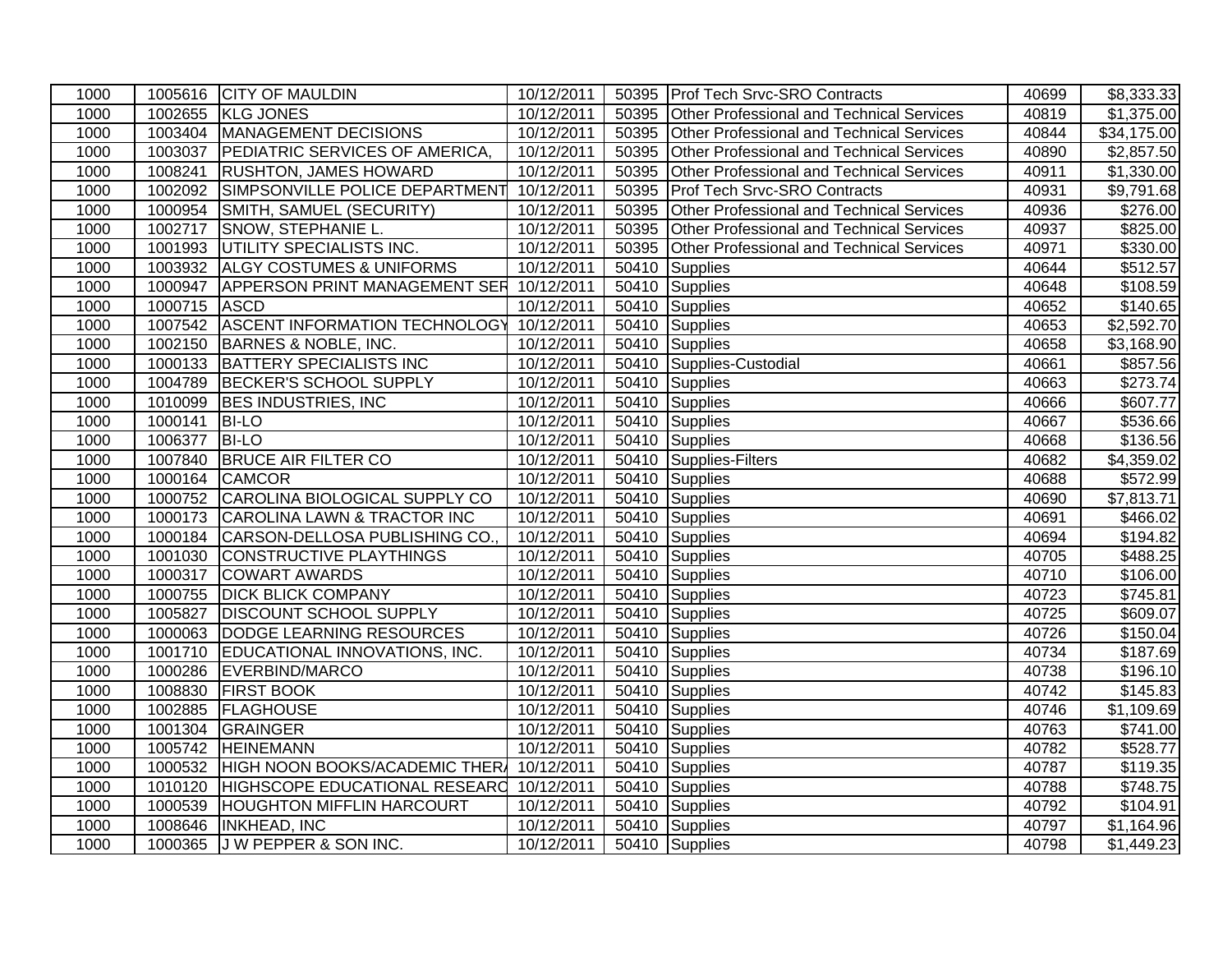| 1000 |         | 1000035 K MART #7274                   | 10/12/2011 |       | 50410 Supplies                    | 40811 | \$1,533.44           |
|------|---------|----------------------------------------|------------|-------|-----------------------------------|-------|----------------------|
| 1000 | 1000823 | L & L JANITORIAL SERVICE               | 10/12/2011 |       | 50410 Supplies-Custodial          | 40822 | \$1,190.00           |
| 1000 |         | 1001435 LANDSCAPERS SUPPLY II          | 10/12/2011 | 50410 | Supplies-Custodial                | 40823 | \$201.39             |
| 1000 |         | 1001435 LANDSCAPERS SUPPLY II          | 10/12/2011 | 50410 | Supplies-Custodial                | 40824 | \$527.82             |
| 1000 |         | 1000069 LANDSCAPERS SUPPLY INC         | 10/12/2011 | 50410 | Supplies-Custodial                | 40823 | \$2,152.49           |
| 1000 | 1001460 | LEARNING RESOURCES, INC.               | 10/12/2011 | 50410 | Supplies                          | 40828 | \$339.09             |
| 1000 | 1000112 | LOWE'S OF GREER                        | 10/12/2011 | 50410 | Supplies                          | 40839 | \$1,515.32           |
| 1000 |         | 1001452  LOWE'S OF SIMPSONVILLE        | 10/12/2011 | 50410 | Supplies                          | 40839 | \$247.15             |
| 1000 | 1006119 | MOVIE LICENSING USA                    | 10/12/2011 |       | 50410 Supplies                    | 40867 | \$1,200.00           |
| 1000 |         | 1000205 NASCO INC                      | 10/12/2011 | 50410 | Supplies                          | 40872 | \$2,083.87           |
| 1000 | 1004450 | <b>OFFICE DEPOT</b>                    | 10/12/2011 | 50410 | Supplies                          | 40878 | $\overline{$}774.57$ |
| 1000 | 1007334 | <b>PACIFIC NORTHWEST PUBLISHING</b>    | 10/12/2011 | 50410 | Supplies                          | 40885 | \$4,602.07           |
| 1000 | 1000364 | <b>PECKNEL MUSIC COMPANY</b>           | 10/12/2011 |       | 50410 Supplies                    | 40889 | \$152.00             |
| 1000 |         | 1003662 PETSMART #1301                 | 10/12/2011 | 50410 | Supplies                          | 40891 | \$284.62             |
| 1000 | 1009112 | POCKET NURSE ENTERPRISES, INC          | 10/12/2011 | 50410 | Supplies                          | 40893 | \$355.84             |
| 1000 | 1000901 | <b>QUILL CORPORATION</b>               | 10/12/2011 |       | 50410 Supplies                    | 40896 | \$220.71             |
| 1000 | 1003615 | QUILL CORPORATION                      | 10/12/2011 |       | 50410 Supplies                    | 40896 | \$216.11             |
| 1000 |         | 1000327 READING SOURCE                 | 10/12/2011 | 50410 | Supplies                          | 40899 | \$506.46             |
| 1000 |         | 1003862 READING WAREHOUSE INC., THE    | 10/12/2011 | 50410 | Supplies                          | 40900 | \$321.00             |
| 1000 | 1000837 | <b>SCHOLASTIC MAGAZINES</b>            | 10/12/2011 | 50410 | Supplies                          | 40919 | \$1,042.95           |
| 1000 |         | 1002762 SCHOLASTIC, INC.               | 10/12/2011 | 50410 | Supplies                          | 40919 | \$255.75             |
| 1000 | 1001240 | SCHOOL HEALTH CORPORATION              | 10/12/2011 | 50410 | Supplies                          | 40921 | \$1,576.04           |
| 1000 | 1009261 | <b>SENSORY EDGE</b>                    | 10/12/2011 | 50410 | Supplies                          | 40923 | \$307.06             |
| 1000 | 1004788 | <b>SHARP BUSINESS SYSTEMS</b>          | 10/12/2011 |       | 50410 Supplies                    | 40926 | \$223.20             |
| 1000 | 1001027 | SOUTHWEST STRINGS                      | 10/12/2011 | 50410 | Supplies                          | 40939 | \$308.61             |
| 1000 | 1001722 | <b>ST. CLAIR SIGNS</b>                 | 10/12/2011 | 50410 | Supplies                          | 40941 | \$413.40             |
| 1000 |         | 1001222 STAPLES ADVANTAGE              | 10/12/2011 |       | 50410 Supplies                    | 40951 | \$152.49             |
| 1000 |         | 1005110 STAPLES ADVANTAGE              | 10/12/2011 | 50410 | Supplies                          | 40942 | \$541.84             |
| 1000 |         | 1002330 STUDIES WEEKLY, INC./AMERICAN  | 10/12/2011 | 50410 | Supplies                          | 40949 | \$351.30             |
| 1000 |         | 1008592  TEACHER'S TOOLBOX LLC         | 10/12/2011 | 50410 | Supplies                          | 40954 | \$3,124.56           |
| 1000 | 1010157 | <b>THE HISTORY PRESS</b>               | 10/12/2011 |       | 50410 Supplies                    | 40957 | \$156.45             |
| 1000 | 1002940 | <b>TRIUMPH LEARNING LLC</b>            | 10/12/2011 | 50410 | Supplies                          | 40962 | \$1,191.15           |
| 1000 |         | 1002544 TRUGREEN CHEMLAWN              | 10/12/2011 | 50410 | Supplies                          | 40964 | \$1,181.00           |
| 1000 |         | 1001482 U S POSTAL SERVICE             | 10/12/2011 | 50410 | Supplies                          | 40965 | \$264.00             |
| 1000 |         | 1000494 UNITED CHEMICAL AND SUPPLY INC | 10/12/2011 | 50410 | Supplies-Custodial                | 40966 | \$2,998.34           |
| 1000 | 1002804 | <b>UNITED MINISTRIES, INC.</b>         | 10/12/2011 | 50410 | Supplies                          | 40967 | \$1,036.21           |
| 1000 | 1002005 | <b>WRIGHT GROUP</b>                    | 10/12/2011 | 50410 | Supplies                          | 40851 | \$4,628.33           |
| 1000 | 1001386 | ZANER-BLOSER                           | 10/12/2011 | 50410 | Supplies                          | 40990 | \$126.97             |
| 1000 | 1001529 | <b>JUNIOR LIBRARY GUILD</b>            | 10/12/2011 |       | 50430 Library Books and Materials | 40810 | \$2,978.40           |
| 1000 |         | 1007997   WATSON LIBRARY SERVICES, INC | 10/12/2011 |       | 50430 Library Books and Materials | 40980 | \$2,187.75           |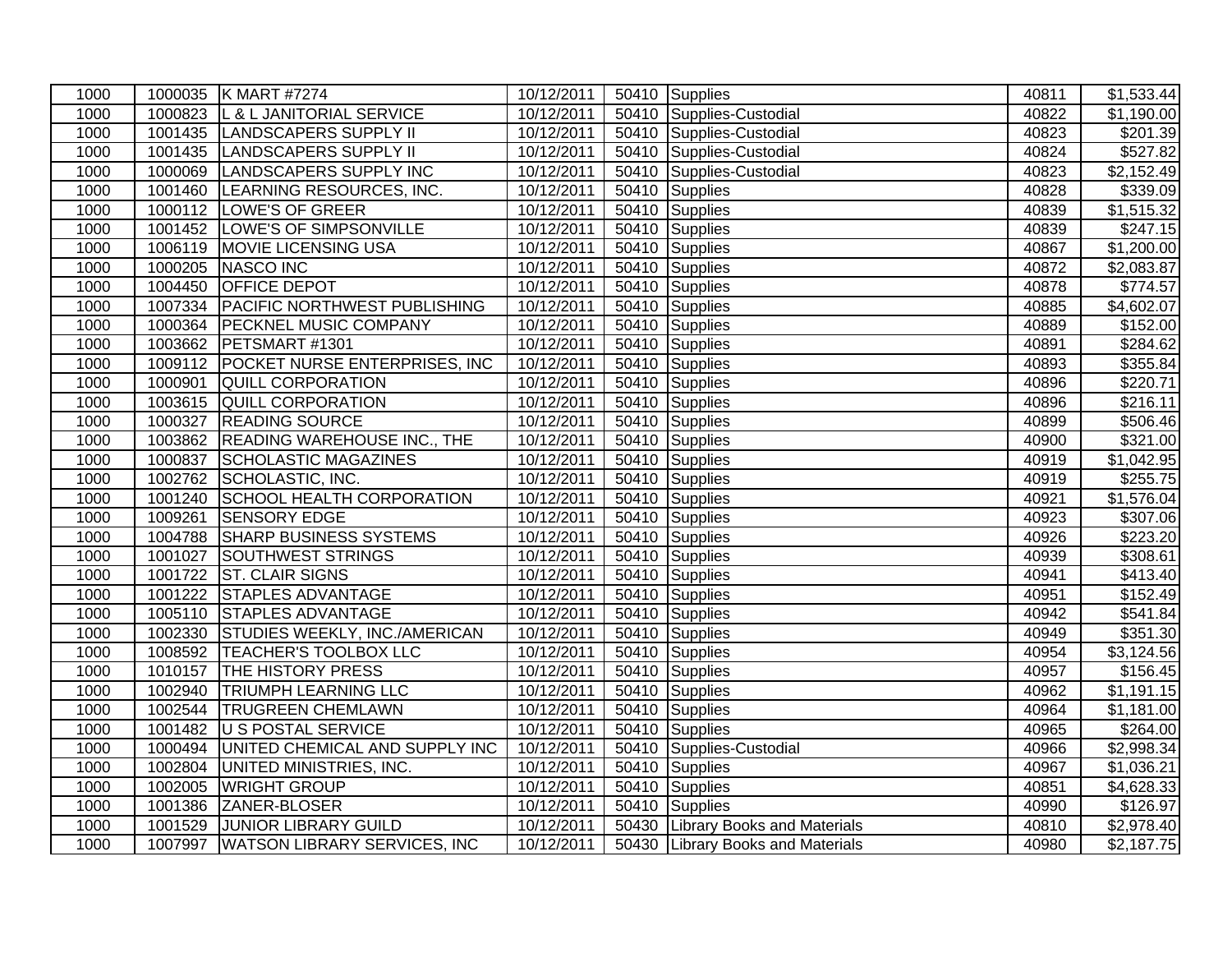| 1000 |         | 1000947 APPERSON PRINT MANAGEMENT SER 10/12/2011 |            |       | 50445 Technology and Software Supplies            | 40648 | \$524.70               |
|------|---------|--------------------------------------------------|------------|-------|---------------------------------------------------|-------|------------------------|
| 1000 |         | 1000849 APPLE INC.                               | 10/12/2011 |       | 50445 Technology and Software Supplies            | 40649 | \$1,333.48             |
| 1000 |         | 1007542 ASCENT INFORMATION TECHNOLOGY            | 10/12/2011 |       | 50445 Technology and Software Supplies            | 40653 | \$207.31               |
| 1000 |         | 1000268 COMPUSULT INC                            | 10/12/2011 |       | 50445 Technology and Software Supplies            | 40703 | $\overline{$1,244.43}$ |
| 1000 | 1002916 | COMPUTER SOFTWARE INNOVATIONS                    | 10/12/2011 | 50445 | <b>Technology and Software Supplies</b>           | 40704 | \$552.79               |
| 1000 | 1002695 | <b>DELL MARKETING</b>                            | 10/12/2011 | 50445 | Technology and Software Supplies                  | 40718 | \$1,522.56             |
| 1000 | 1008851 | <b>DISCOUNT ELECTRONICS</b>                      | 10/12/2011 | 50445 | Technology and Software Supplies                  | 40724 | \$319.57               |
| 1000 | 1007320 | ELECTRIFIED DISCOUNTERS, INC.                    | 10/12/2011 | 50445 | Technology and Software Supplies                  | 40736 | \$1,089.17             |
| 1000 | 1002633 | <b>FLASHMASTER LLC</b>                           | 10/12/2011 | 50445 | Technology and Software Supplies                  | 40747 | $\overline{$}2,950.78$ |
| 1000 | 1009710 | MGM SOLUTIONS, INC                               | 10/12/2011 | 50445 | Technology and Software Supplies                  | 40858 | \$100.31               |
| 1000 |         | 1000199 MUSIC IN MOTION                          | 10/12/2011 |       | 50445 Technology and Software Supplies            | 40870 | \$244.86               |
| 1000 | 1001317 | <b>PCI EDUCATIONAL</b>                           | 10/12/2011 |       | 50445 Technology and Software Supplies            | 40888 | \$264.44               |
| 1000 | 1009496 | <b>SCHOOL CHECK IN</b>                           | 10/12/2011 | 50445 | Technology and Software Supplies                  | 40920 | \$594.66               |
| 1000 | 1000213 | <b>COMMISSION OF PUBLIC WORKS</b>                | 10/12/2011 | 50470 | Energy-Gas                                        | 40702 | \$227.07               |
| 1000 | 1002662 | <b>FOUNTAIN INN NATURAL GAS SYSTE</b>            | 10/12/2011 | 50470 | Energy-Gas                                        | 40751 | \$1,095.24             |
| 1000 | 1002662 | <b>FOUNTAIN INN NATURAL GAS SYSTE</b>            | 10/12/2011 | 50470 | Energy-Gas                                        | 40752 | \$835.45               |
| 1000 | 1000141 | <b>BI-LO</b>                                     | 10/12/2011 | 50490 | Supplies Food and Meals                           | 40667 | \$390.06               |
| 1000 | 1006377 | <b>BI-LO</b>                                     | 10/12/2011 | 50490 | Supplies Food and Meals                           | 40668 | \$527.04               |
| 1000 | 1007557 | LITTLE CAFE W/ DESERTS TO ENJO                   | 10/12/2011 | 50490 | Supplies Food and Meals                           | 40836 | \$903.42               |
| 1000 | 1002090 | <b>MIKE &amp; JEFF'S DINER</b>                   | 10/12/2011 | 50490 | Supplies Food and Meals                           | 40860 | \$238.50               |
| 1000 | 1002909 | <b>STAX'S ORIGINAL</b>                           | 10/12/2011 | 50490 | Supplies Food and Meals                           | 40944 | \$577.80               |
| 1000 | 1000765 | <b>FAULKNER AND ASSOCIATES</b>                   | 10/12/2011 | 50510 | <b>Land Appraisal</b>                             | 40740 | \$1,400.00             |
| 1000 | 1009040 | <b>BAKER SALES, INC</b>                          | 10/12/2011 | 50520 | ConstructionServices Buildings Capitalize         | 40656 | \$16,827.50            |
| 1000 | 1002340 | COOK & BOARDMAN, INC. OF SOUTH                   | 10/12/2011 | 50520 | ConstructionServices (Temp) Building/Construction | 40706 | \$932.80               |
| 1000 | 1000461 | <b>GREENVILLE NEWS</b>                           | 10/12/2011 | 50520 | ConstructionServices (Temp) Building/Construction | 40956 | \$116.85               |
| 1000 | 1002001 | S&ME                                             | 10/12/2011 | 50520 | ConstructionServices (Temp) Building/Construction | 40913 | \$922.65               |
| 1000 | 1008539 | SHELCO, INC                                      | 10/12/2011 | 50520 | ConstructionServices Buildings Capitalize         | 40928 | \$829,372.63           |
| 1000 | 1009948 | JOHN DEERE CONSTRUCTION RETAIL                   | 10/12/2011 | 50540 | Equipment Over 5000                               | 40805 | \$38,658.37            |
| 1000 | 1000069 | LANDSCAPERS SUPPLY INC                           | 10/12/2011 | 50540 | Equipment Under 5000                              | 40823 | \$1,218.95             |
| 1000 | 1000164 | <b>CAMCOR</b>                                    | 10/12/2011 | 50545 | TechnologyEquipment Under 5000                    | 40688 | $\overline{$7,181.30}$ |
| 1000 | 1002695 | <b>DELL MARKETING</b>                            | 10/12/2011 | 50545 | TechnologyEquipment Under 5000                    | 40718 | \$49,564.21            |
| 1000 | 1000232 | EDUCATIONAL DEVELOPMENT CENTE 10/12/2011         |            | 50640 | Organization Membership Dues and Fees (Profes     | 40733 | \$5,000.00             |
| 1000 | 1000558 | <b>JEAN'S TOURS &amp; CHARTER</b>                | 10/12/2011 | 50660 | <b>Pupil Activity</b>                             | 40802 | \$2,000.00             |
| 1000 | 1008664 | SPRINGHILL SUITES BY MARRIOTT                    | 10/12/2011 | 50660 | <b>Pupil Activity</b>                             | 40940 | \$1,450.56             |
| 1000 | 1000377 | STATE DEPARTMENT OF EDUCATION                    | 10/12/2011 | 50660 | <b>Pupil Activity</b>                             | 40943 | \$4,667.55             |
| 1000 | 1010206 | UNIV OF GEORGIA FOOD SERVICES                    | 10/12/2011 | 50660 | <b>Pupil Activity</b>                             | 40969 | \$1,364.57             |
| 6000 | 1000025 | JOYCE EQUIPMENT COMPANY                          | 10/12/2011 | 50323 | <b>Repairs and Maintenance Services</b>           | 60173 | 2546.87                |
| 6000 | 1000025 | JOYCE EQUIPMENT COMPANY                          | 10/12/2011 | 50540 | Equipment Under 5000                              | 60173 | 903.03                 |
| 6000 | 1000302 | US FOODSERVICE                                   | 10/12/2011 | 50460 | <b>Food Purchases</b>                             | 60175 | 611805.7               |
| 6000 | 1000302 | <b>US FOODSERVICE</b>                            | 10/12/2011 |       | 50462 Food Commodity Distribution Charge          | 60175 | 16854.7                |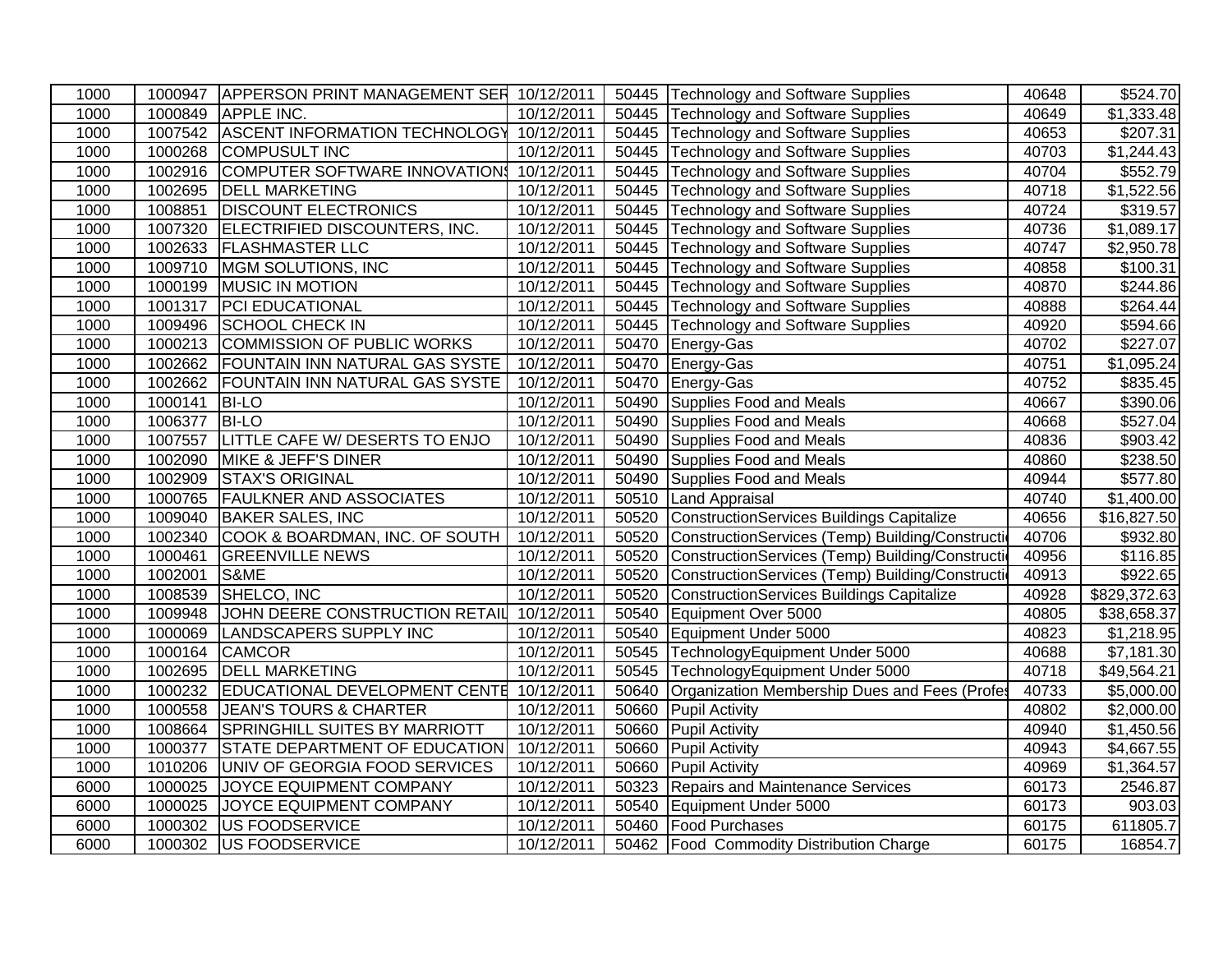| 6000         |         | 1000302 US FOODSERVICE                                                          | 10/12/2011               |       | 50490 Supplies Food and Meals                                       | 60175          | 131095                    |
|--------------|---------|---------------------------------------------------------------------------------|--------------------------|-------|---------------------------------------------------------------------|----------------|---------------------------|
| 6000         |         | 1001763 NETWORK CONTROLS & ELECTRIC                                             | 10/12/2011               | 50545 | TechnologyEquipment Under 5000                                      | 60177          | 266.76                    |
| 6000         |         | 1005550 STERITECH GROUP, INC., THE                                              | 10/12/2011               | 50311 | <b>Instructional Services</b>                                       | 60178          | 5460                      |
| 1000         |         | 1003608 CORE SECURITY TECHNOLOGIES                                              | 10/13/2011               | 50345 | Technology                                                          | 41044          | \$30,000.00               |
| 1000         |         | 1003344 AJ CHEMICAL                                                             | 10/14/2011               | 50323 | <b>R&amp;M Preventative Maintenance</b>                             | 603            | \$4,333.33                |
| 1000         |         | 1000818 COMMUNICATIONS SERVICE CTR-INV                                          | 10/14/2011               | 50323 | <b>R&amp;M Serv-Plant Serv</b>                                      | 597            | \$4,035.29                |
| 1000         | 1003021 | <b>FIRE PROTECTION SPECIALIST OF</b>                                            | 10/14/2011               | 50323 | <b>R&amp;M Serv-Plant Serv</b>                                      | 602            | \$3,860.30                |
| 1000         | 1003021 | <b>FIRE PROTECTION SPECIALIST OF</b>                                            | 10/14/2011               | 50329 | Other - Property Serv                                               | 602            | \$1,450.00                |
| 1000         | 1001623 | BENDER BURKOT EAST COAST SUPPI                                                  | 10/14/2011               | 50410 | <b>Supplies</b>                                                     | 599            | \$552.41                  |
| 1000         |         | 1002726 ECHOLS OIL CO.                                                          | 10/14/2011               | 50410 | Supplies-Vehicle fuel                                               | 600            | \$26,534.18               |
| 1000         | 1000721 | <b>FORMS &amp; SUPPLY, INC.</b>                                                 | 10/14/2011               | 50410 | Supplies                                                            | 596            | \$912.60                  |
| 1000         | 1002887 | <b>GREENVILLE OFFICE SUPPLY</b>                                                 | 10/14/2011               | 50410 | Supplies                                                            | 601            | \$2,729.23                |
| 1000         |         | 1000066  LAKESHORE LEARNING MATERIALS                                           | 10/14/2011               | 50410 | Supplies                                                            | 592            | \$3,147.16                |
| 1000         |         | 1000313 R L BRYAN COMPANY/CENTRAL TEXT                                          | 10/14/2011               | 50410 | <b>Supplies</b>                                                     | 593            | \$26,914.82               |
| 1000         | 1003927 | SCHOOL SPECIALTY                                                                | 10/14/2011               | 50410 | Supplies                                                            | 604            | \$157.96                  |
| 1000         | 1000848 | <b>FOLLETT LIBRARY COMPANY</b>                                                  | 10/14/2011               | 50430 | <b>Library Books and Materials</b>                                  | 594            | \$1,489.92                |
| 1000         |         | 1000567   FOLLETT LIBRARY RESOURCES                                             | 10/14/2011               | 50430 | <b>Library Books and Materials</b>                                  | 594            | \$1,626.74                |
| 1000         | 1000721 | <b>FORMS &amp; SUPPLY, INC.</b>                                                 | 10/14/2011               |       | 50445 Technology and Software Supplies                              | 596            | \$1,102.05                |
| 1000         | 1003021 | <b>FIRE PROTECTION SPECIALIST OF</b>                                            | 10/14/2011               | 50520 | ConstructionServices (Temp) Building/Constructi                     | 602            | \$1,237.43                |
| 1000         | 1000660 | <b>WALDROP HEATING &amp; AIR</b>                                                | 10/14/2011               | 50520 | ConstructionServices Buildings Capitalize                           | 595            | \$122,224.05              |
| 1000         |         | 1002049   DUKE ENERGY CORP.                                                     | 10/17/2011               | 50470 | Energy-Electricity                                                  | 100711         | \$356,644.13              |
| 6000         |         | <b>SC DEPARTMENT OF REVENUE</b>                                                 | 10/17/2011               | 50670 | Sales Tax on Adult Meals                                            | 60196          |                           |
|              | 1006209 |                                                                                 |                          |       |                                                                     |                | 106.85                    |
| 6000         |         | 1006209 SC DEPARTMENT OF REVENUE                                                | 10/17/2011               | 50670 | Sales Tax on Adult Meals                                            | 60197          | 4742.42                   |
| 6000         | 1004748 | MARVIN'S PRODUCE                                                                | 10/18/2011               | 50460 | <b>Food Purchases</b>                                               | 60211          | 25305.66                  |
| 6000         | 1005791 | OSORIA, DAYANA                                                                  | 10/18/2011               | 50312 | Instructional Programs Improvement Services                         | 60212          | 2287.4                    |
| 1000         | 1000755 | <b>DICK BLICK COMPANY</b>                                                       | 10/19/2011               | 20410 | Inventory Recd not Vouchered                                        | 41097          | \$2,766.96                |
| 1000         |         | 1000446 GENESIS II                                                              | 10/19/2011               | 20410 | Inventory Recd not Vouchered                                        | 41111          | \$490.99                  |
| 1000         | 1010061 | <b>KENTRON HEALTH CARE, INC</b>                                                 | 10/19/2011               | 20410 | Inventory Recd not Vouchered                                        | 41151          | \$1,875.05                |
| 1000         | 1002083 | <b>MOORE MEDICAL</b>                                                            | 10/19/2011               | 20410 | Inventory Recd not Vouchered                                        | 41175          | \$916.91                  |
| 1000         | 1003227 | MORRISETTE PAPER COMPANY                                                        | 10/19/2011               | 20410 | Inventory Recd not Vouchered                                        | 41176          | \$39,396.19               |
| 1000         |         | 1000310 SHIFFLER EQUIPMENT SALES                                                | 10/19/2011               | 20410 | Inventory Recd not Vouchered                                        | 41223          | \$7,070.20                |
| 1000         |         | 1000495 UNITED ELECTRICAL                                                       | 10/19/2011               | 20410 | Inventory Recd not Vouchered                                        | 41252          | \$1,234.90                |
| 1000         | 1002417 | <b>FRINGE BENEFITS MANGEMENT COM</b>                                            | 10/19/2011               | 20412 | Out of Pocket Medical                                               | 41108          | \$129.12                  |
| 1000         | 1000758 | <b>SC EMPLOYMENT SECURITY COMMIS</b>                                            | 10/19/2011               | 50260 | Unemployment Compensation Tax                                       | 41214          | \$144,838.35              |
| 1000         |         | 1003238   PMA MANAGEMENT CORP.                                                  | 10/19/2011               | 50270 | <b>Worker's Compensation Tax</b>                                    | 41194          | \$17,437.00               |
| 1000         | 1009982 | LENHARDT, CAROLYN                                                               | 10/19/2011               | 50311 | <b>Instructional Services</b>                                       | 41158          | \$485.00                  |
| 1000         | 1006600 | EICKHOLT, LISA A                                                                | 10/19/2011               | 50312 | Instructional Programs Improvement Services                         | 41102          | \$1,000.00                |
| 1000         | 1002039 | GREENVILLE CHAMBER OF COMMER                                                    | 10/19/2011               | 50312 | Instructional Programs Improvement Services                         | 41121          | \$5,000.00                |
| 1000<br>1000 | 1007978 | <b>SC COALITION FOR MATH &amp; SCIENC</b><br>1001387 GREENE FINNEY & HORTON LLP | 10/19/2011<br>10/19/2011 | 50312 | Instructional Programs Improvement Services<br>50318 Audit Services | 41210<br>41117 | \$2,500.00<br>\$35,000.00 |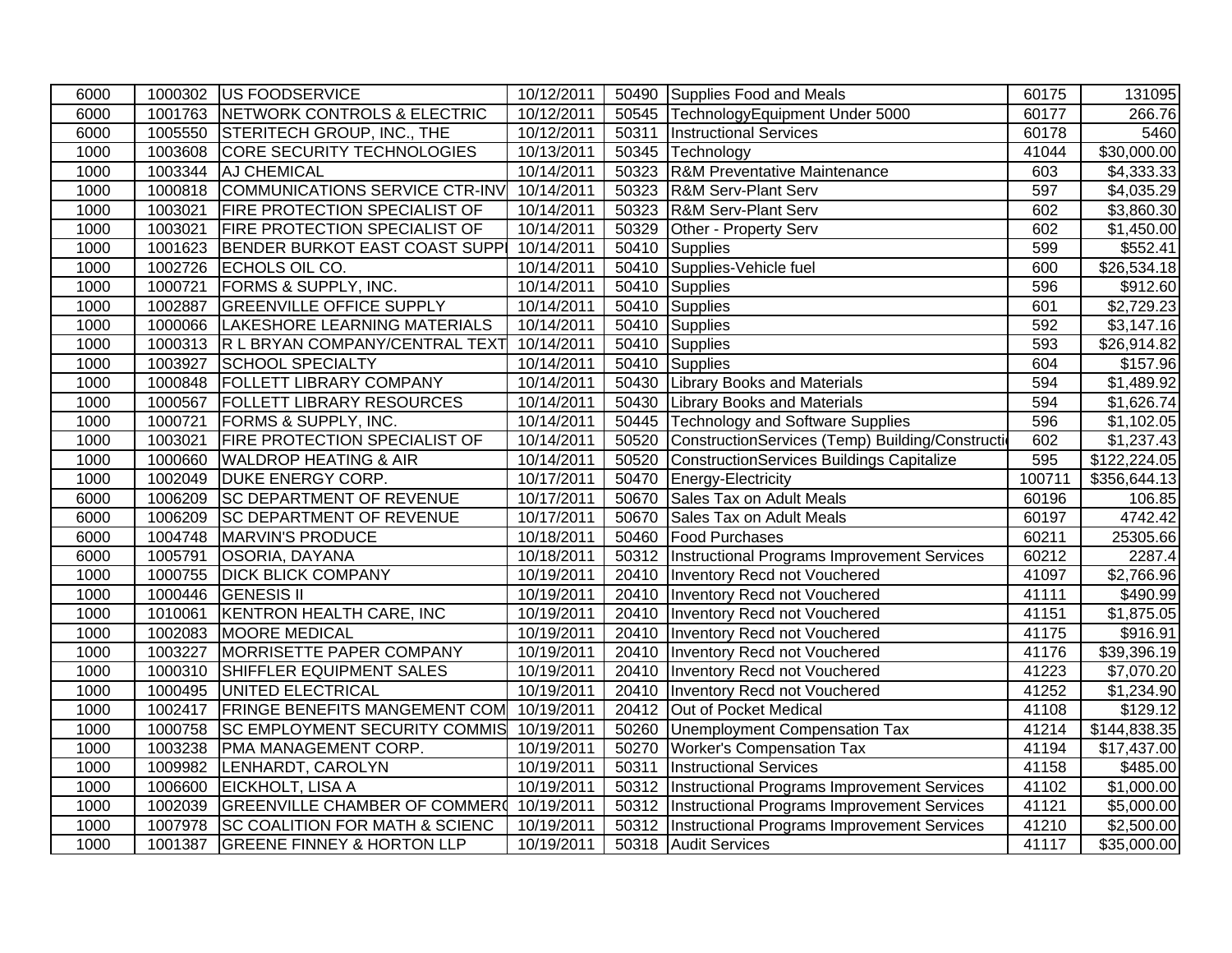| 1000 |              | 1001780 CHILDS & HALLIGAN                        | 10/19/2011 |       | 50319 Legal Services                             | 41082             | \$2,006.94              |
|------|--------------|--------------------------------------------------|------------|-------|--------------------------------------------------|-------------------|-------------------------|
| 1000 |              | 1002173 CLARKSON, WALSH, TERRELL& COULT          | 10/19/2011 |       | 50319 Legal Services                             | 41084             | \$3,106.93              |
| 1000 |              | 1000145 BLUE RIDGE RURAL WATER COMPAN 10/19/2011 |            | 50321 | Public Utility Services (Excludes EnergySee 470) | 41064             | \$2,472.16              |
| 1000 |              | 1000213 COMMISSION OF PUBLIC WORKS               | 10/19/2011 | 50321 | Public Utility Services (Excludes EnergySee 470) | 41086             | \$932.45                |
| 1000 |              | 1001497 GREENVILLE WATER SYSTEM                  | 10/19/2011 | 50321 | Public Utility Services (Excludes EnergySee 470) | 41125             | \$44,124.58             |
| 1000 | 1008621      | <b>BISCO</b>                                     | 10/19/2011 | 50323 | Repairs and Maintenance Services                 | 41061             | \$205.00                |
| 1000 |              | 1007524 GREENVILLE ROOFING CO. INC.              | 10/19/2011 | 50323 | Repairs and Maintenance Services                 | $\frac{1}{41123}$ | \$2,400.00              |
| 1000 | 1003236      | <b>HAWKINS TOWING INC.</b>                       | 10/19/2011 | 50323 | R&M Serv-Vehicle Serv                            | 41132             | \$975.00                |
| 1000 |              | 1009634  INNOVATIVE FLOOR WORKS                  | 10/19/2011 | 50323 | <b>R&amp;M Serv-Plant Serv</b>                   | 41137             | \$1,163.88              |
| 1000 |              | 1007453 JA PIPER ROOFING CO                      | 10/19/2011 | 50323 | <b>R&amp;M Serv-Plant Serv</b>                   | 41140             | \$2,319.00              |
| 1000 |              | 1001533 KALEIDOSCOPE CONSTRUCTION & DE           | 10/19/2011 | 50323 | R&M Serv-Field & Park Light Serv                 | 41149             | \$1,598.20              |
| 1000 | 1007717      | MASTERCRAFT RENOVAITON SYSTEM                    | 10/19/2011 | 50323 | Repairs and Maintenance Services                 | 41167             | \$1,266.00              |
| 1000 | 1000841      | MOTOROLA INC                                     | 10/19/2011 | 50323 | R&M Serv-Equipment Repair Serv                   | 41177             | \$2,559.73              |
| 1000 |              | 1007593 MULCH MART OF POWDERSVILLE               | 10/19/2011 | 50323 | R&M Grounds                                      | 41179             | \$20,131.36             |
| 1000 |              | 1000394 PLUS INC                                 | 10/19/2011 | 50323 | Repairs and Maintenance Services                 | 41193             | \$118.72                |
| 1000 |              | 1002045 SOUTHERN PAINT.& MAINT.SPECIAL           | 10/19/2011 | 50323 | R&M Serv-Painting Serv                           | 41234             | \$6,200.00              |
| 1000 |              | 1007452 TECTA AMERICA                            | 10/19/2011 | 50323 | Repairs and Maintenance Services                 | 41244             | \$1,250.00              |
| 1000 |              | 1000850 AIRGAS NATIONAL WELDERS                  | 10/19/2011 | 50325 | Rentals                                          | 41048             | \$164.30                |
| 1000 |              | 1003590 AMERICAN SECURITY                        | 10/19/2011 | 50329 | Other - Property Serv                            | 41050             | \$4,236.12              |
| 1000 | 1002091      | <b>JL ROGERS &amp; CALLCOTT ENG.</b>             | 10/19/2011 | 50329 | Other - Property Serv                            | 41139             | \$118.92                |
| 1000 |              | 1000032 SC DEPT OF LABOR LICENSING               | 10/19/2011 | 50329 | Other - Property Serv                            | 41213             | \$275.00                |
| 1000 |              | 1001800 SIMPLEX GRINNELL                         | 10/19/2011 | 50329 | Other - Property Serv                            | 41225             | $\overline{$27,180.98}$ |
| 1000 |              | 1009916 WASTE CONNECTIONS CAROLINAS              | 10/19/2011 | 50329 | Oth Prop Srv-Waste Management                    | 41260             | \$40,606.76             |
| 1000 |              | 1010257 AUSTIN HILTON CONVENTION CENTE           | 10/19/2011 | 50332 | Emp Tvl-Conference Lodging                       | 41054             | \$600.30                |
| 1000 |              | 1005749 CAROLINA FIRST                           | 10/19/2011 | 50332 | Emp Tvl-Incidentals (Meals, mileage, etc.)       | 41080             | \$135.00                |
| 1000 |              | 1010388 CAROLINA TESOL                           | 10/19/2011 | 50332 | <b>Emp Tvl-Conference Registration</b>           | 41081             | \$2,160.00              |
| 1000 | 1001705 AT&T |                                                  | 10/19/2011 | 50340 | Comm Srvc-Landlines                              | 41053             | \$29,296.68             |
| 1000 |              | 1008286 FRONTIER COMMUNICATIONS                  | 10/19/2011 | 50340 | <b>Comm Srvc-Landlines</b>                       | 41109             | \$2,511.37              |
| 1000 |              | 1002322 SPIRIT TELECOM                           | 10/19/2011 | 50340 | Comm Srvc-Landlines                              | 41236             | \$2,023.24              |
| 1000 | 1001216 ARC  |                                                  | 10/19/2011 | 50345 | Technology                                       | 41052             | \$3,284.94              |
| 1000 |              | 1000934 DE LAGE LANDEN FINANCIAL SERVI           | 10/19/2011 | 50345 | <b>Tech Srvc-Copier Contract</b>                 | 41095             | \$122.90                |
| 1000 |              | 1002576 HOMECOURT PUBLISHERS                     | 10/19/2011 | 50345 | Technology                                       | 41134             | \$286.20                |
| 1000 |              | 1005949 ONTARIO INVESTMENTS, INC.                | 10/19/2011 | 50345 | <b>Tech Srvc-Copier Contract</b>                 | 41185             | $\overline{$27,059.13}$ |
| 1000 |              | 1004788 SHARP BUSINESS SYSTEMS                   | 10/19/2011 | 50345 | <b>Tech Srvc-Copier Contract</b>                 | 41221             | \$1,970.41              |
| 1000 |              | 1002763 STARFALL PUBLICATIONS                    | 10/19/2011 | 50345 | Technology                                       | 41238             | \$270.00                |
| 1000 |              | 1005113   VIRTUCOM INC.                          | 10/19/2011 | 50345 | <b>Tech Srvc-Copier Contract</b>                 | 41256             | \$27,403.61             |
| 1000 |              | 1005798 FEDEX KINKO'S                            | 10/19/2011 | 50360 | Printing and Binding                             | 41106             | \$352.24                |
| 1000 | 1000391      | <b>PIP PRINTING #3</b>                           | 10/19/2011 | 50360 | <b>Printing and Binding</b>                      | 41192             | \$168.43                |
| 1000 |              | 1003382 TRUCOLOR                                 | 10/19/2011 | 50360 | Printing and Binding                             | 41249             | \$891.52                |
| 1000 |              | 1009825 VISUAL GRAPHICS                          | 10/19/2011 |       | 50360 Printing and Binding                       | 41257             | \$517.55                |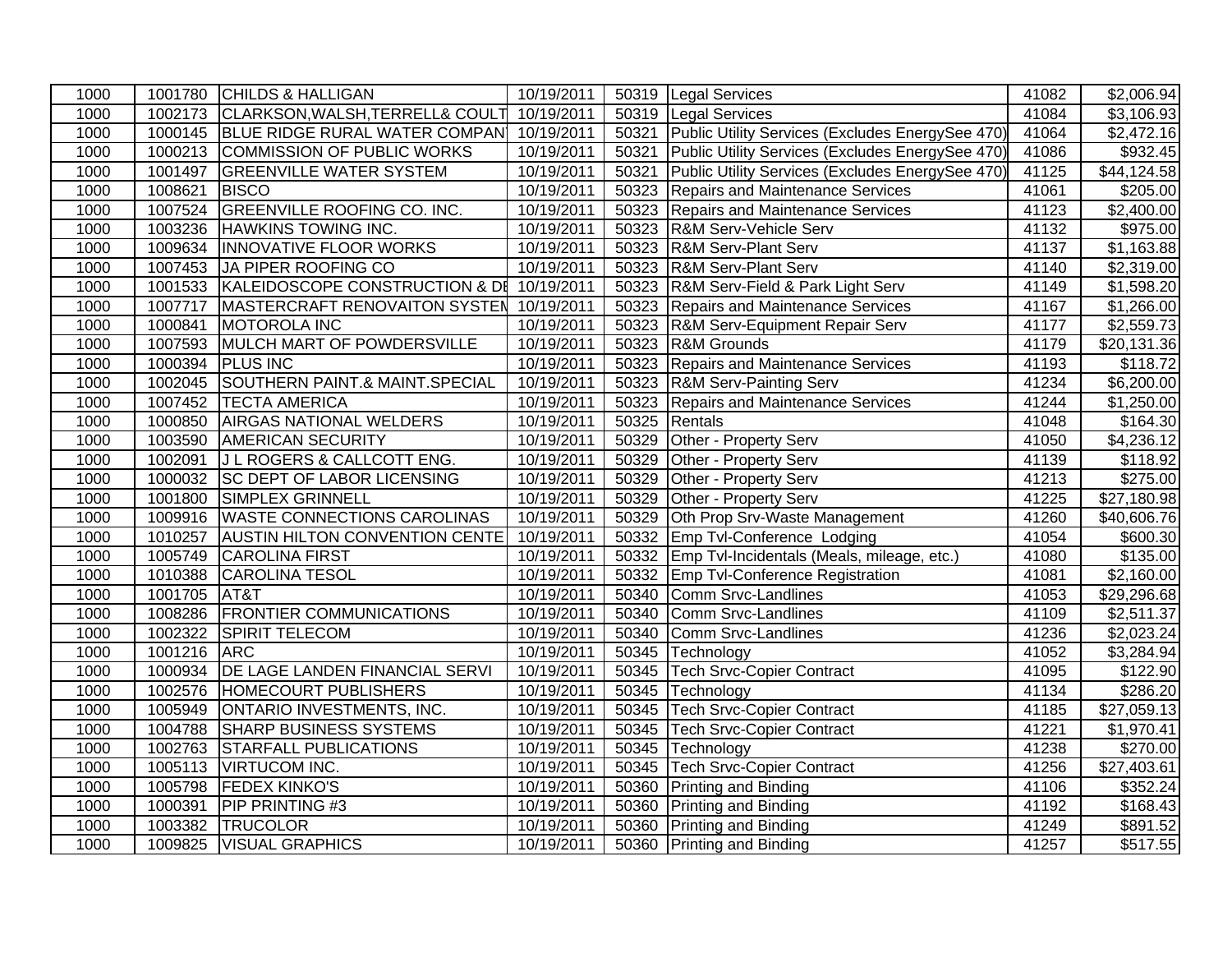| 1000 |                | 1003237 BOWERS, CLAUDIA GAIL                     | 10/19/2011             |       | 50395 Other Professional and Technical Services  | 41066 | \$840.00             |
|------|----------------|--------------------------------------------------|------------------------|-------|--------------------------------------------------|-------|----------------------|
| 1000 | 1004246 CINTAS |                                                  | $\frac{10}{10}$ 9/2011 | 50395 | Other Professional and Technical Services        | 41083 | \$3,408.40           |
| 1000 |                | 1009159 GALLAGHER, LAUREN M                      | 10/19/2011             | 50395 | <b>Other Professional and Technical Services</b> | 41110 | \$1,540.00           |
| 1000 |                | 1003102 GREER, JENNIFER CARON                    | 10/19/2011             | 50395 | <b>Other Professional and Technical Services</b> | 41126 | \$610.00             |
| 1000 |                | 1002666 HANNON, GAYLE H.                         | 10/19/2011             | 50395 | Other Professional and Technical Services        | 41130 | \$483.00             |
| 1000 |                | 1005913 HUFFMAN, CYNTHIA D.                      | 10/19/2011             | 50395 | <b>Other Professional and Technical Services</b> | 41136 | \$870.00             |
| 1000 | 1001360        | <b>MOODY'S INVESTORS</b>                         | 10/19/2011             | 50395 | <b>Other Professional and Technical Services</b> | 41174 | \$35,000.00          |
| 1000 | 1002332        | <b>OSBORN, SHIRLEY</b>                           | 10/19/2011             | 50395 | <b>Other Professional and Technical Services</b> | 41187 | $\sqrt{$}140.00$     |
| 1000 | 1008445        | <b>RAYMOND ENGINEERING SC</b>                    | 10/19/2011             | 50395 | <b>Other Professional and Technical Services</b> | 41200 | \$4,599.20           |
| 1000 |                | 1009090 REGIONS BANK                             | 10/19/2011             | 50395 | Other Professional and Technical Services        | 41205 | \$1,000.00           |
| 1000 | 1009860        | <b>SARTAIN, SUSAN M</b>                          | 10/19/2011             | 50395 | Other Professional and Technical Services        | 41208 | \$150.00             |
| 1000 |                | 1000954 SMITH, SAMUEL (SECURITY)                 | 10/19/2011             | 50395 | Other Professional and Technical Services        | 41231 | \$287.50             |
| 1000 |                | 1003845 WARD, WENDY COOK                         | 10/19/2011             | 50395 | Other Professional and Technical Services        | 41259 | \$780.00             |
| 1000 |                | 1003294 WOODRUFF, NANCY                          | 10/19/2011             | 50395 | <b>Other Professional and Technical Services</b> | 41266 | \$1,045.00           |
| 1000 | 1002077        | YEAGER VISION CARE                               | 10/19/2011             | 50395 | Other Professional and Technical Services        | 41271 | \$110.00             |
| 1000 |                | 1000947 APPERSON PRINT MANAGEMENT SER 10/19/2011 |                        |       | 50410 Supplies                                   | 41051 | \$1,004.63           |
| 1000 |                | 1000133 BATTERY SPECIALISTS INC                  | 10/19/2011             | 50410 | Supplies-Custodial                               | 41056 | \$1,715.12           |
| 1000 |                | 1002560 BERNHARDT HOUSE OF VIOLINS               | 10/19/2011             | 50410 | Supplies                                         | 41058 | \$689.00             |
| 1000 | 1000141 BI-LO  |                                                  | 10/19/2011             |       | 50410 Supplies                                   | 41059 | $\overline{$}351.09$ |
| 1000 | 1006377        | <b>BI-LO</b>                                     | 10/19/2011             | 50410 | Supplies                                         | 41060 | \$136.26             |
| 1000 |                | 1008230 BRENNAN INDUSTRIES, INC                  | 10/19/2011             | 50410 | Supplies                                         | 41067 | \$523.15             |
| 1000 | 1007840        | <b>BRUCE AIR FILTER CO</b>                       | 10/19/2011             | 50410 | Supplies-Filters                                 | 41071 | \$9,224.11           |
| 1000 |                | 1000160 BURMAX COMPANY INC                       | 10/19/2011             |       | 50410 Supplies                                   | 41073 | \$973.24             |
| 1000 |                | 1000752 CAROLINA BIOLOGICAL SUPPLY CO            | 10/19/2011             |       | 50410 Supplies                                   | 41079 | \$23,814.82          |
| 1000 |                | 1005749 CAROLINA FIRST                           | 10/19/2011             | 50410 | Supplies-Vehicle Supplies                        | 41080 | \$254.37             |
| 1000 |                | 1002340 COOK & BOARDMAN, INC. OF SOUTH           | 10/19/2011             | 50410 | Supplies-Custodial                               | 41089 | \$1,387.54           |
| 1000 |                | 1002963 COUNTER ACT, INC.                        | 10/19/2011             |       | 50410 Supplies-Routine Maintenance               | 41091 | $\sqrt{$290.97}$     |
| 1000 |                | 1008723 EAI EDUCATION                            | 10/19/2011             |       | 50410 Supplies                                   | 41100 | \$689.98             |
| 1000 |                | 1001579 FISHER'S ORCHARD                         | 10/19/2011             | 50410 | Supplies                                         | 41107 | \$140.00             |
| 1000 |                | 1000539 HOUGHTON MIFFLIN HARCOURT                | 10/19/2011             | 50410 | Supplies                                         | 41135 | \$1,572.18           |
| 1000 |                | 1001453  INTERSTATE TRANSPORTATION EQUI          | 10/19/2011             |       | 50410 Supplies                                   | 41138 | \$8,047.24           |
| 1000 |                | 1010228 JAMTOWN, LLC                             | 10/19/2011             |       | 50410 Supplies                                   | 41142 | \$108.12             |
| 1000 |                | 1000784 LESLIE SHEET METAL WORKS                 | 10/19/2011             | 50410 | Supplies-Routine Maintenance                     | 41159 | \$1,603.66           |
| 1000 |                | 1000419 LIBRARY STORE INC                        | 10/19/2011             | 50410 | Supplies                                         | 41160 | \$132.87             |
| 1000 |                | 1000113  LOWE'S OF GREENVILLE                    | 10/19/2011             | 50410 | Supplies                                         | 41163 | \$1,496.89           |
| 1000 |                | 1001452 LOWE'S OF SIMPSONVILLE                   | 10/19/2011             |       | 50410 Supplies                                   | 41163 | \$628.42             |
| 1000 |                | 1001452  LOWE'S OF SIMPSONVILLE                  | 10/19/2011             | 50410 | Supplies-Custodial                               | 41164 | \$275.55             |
| 1000 | 1009018        | MINDSTEP, INC                                    | 10/19/2011             | 50410 | Supplies                                         | 41173 | \$158.74             |
| 1000 | 1004450        | <b>OFFICE DEPOT</b>                              | 10/19/2011             |       | 50410 Supplies                                   | 41184 | \$411.19             |
| 1000 |                | 1000364 PECKNEL MUSIC COMPANY                    | 10/19/2011             |       | 50410 Supplies                                   | 41190 | \$312.29             |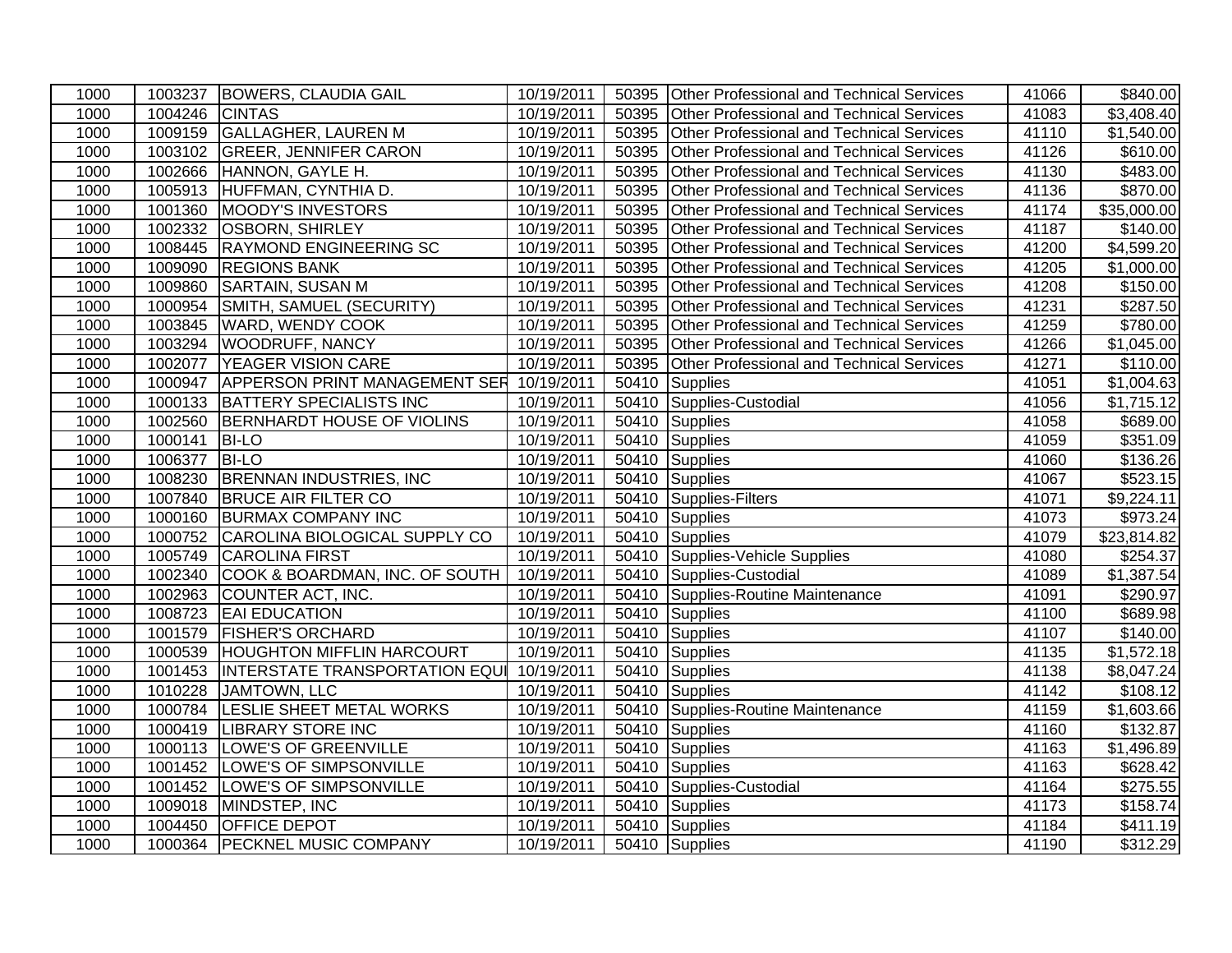| 1000 |         | 1001079   PRESENTATION SYSTEMS SOUTH, IN 10/19/2011 |            |       | 50410 Supplies                          | 41196 | \$1,014.09             |
|------|---------|-----------------------------------------------------|------------|-------|-----------------------------------------|-------|------------------------|
| 1000 |         | 1003615 QUILL CORPORATION                           | 10/19/2011 |       | 50410 Supplies                          | 41199 | \$194.68               |
| 1000 |         | 1000327 READING SOURCE                              | 10/19/2011 |       | 50410 Supplies                          | 41201 | \$215.18               |
| 1000 |         | 1000815 RIVERSIDE PUBLISHING                        | 10/19/2011 |       | 50410 Supplies                          | 41135 | $\overline{$3,056.07}$ |
| 1000 | 1000814 | <b>SARGENT-WELCH SCIENTIFIC</b>                     | 10/19/2011 |       | 50410 Supplies                          | 41207 | \$801.62               |
| 1000 | 1002762 | SCHOLASTIC, INC.                                    | 10/19/2011 |       | 50410 Supplies                          | 41217 | \$298.66               |
| 1000 | 1002294 | <b>SCHOOL OUTFITTERS</b>                            | 10/19/2011 | 50410 | Supplies                                | 41218 | \$301.50               |
| 1000 | 1003106 | <b>SFI ELECTRONICS, INC</b>                         | 10/19/2011 |       | 50410 Supplies                          | 41220 | \$904.53               |
| 1000 | 1004788 | <b>SHARP BUSINESS SYSTEMS</b>                       | 10/19/2011 |       | 50410 Supplies                          | 41221 | \$169.43               |
| 1000 | 1000310 | SHIFFLER EQUIPMENT SALES                            | 10/19/2011 |       | 50410 Supplies-Custodial                | 41224 | \$369.64               |
| 1000 | 1000371 | <b>SMART APPLE MEDIA</b>                            | 10/19/2011 |       | 50410 Supplies                          | 41227 | \$414.22               |
| 1000 | 1002015 | <b>SNAP ON INDUSTRIAL</b>                           | 10/19/2011 |       | 50410 Supplies                          | 41232 | \$1,210.99             |
| 1000 | 1002318 | SOUTHEASTERN PAPER GROUP                            | 10/19/2011 |       | 50410 Supplies-Custodial                | 41233 | \$439.90               |
| 1000 |         | 1000799 SPECIALTY STEELS INC.                       | 10/19/2011 |       | 50410 Supplies                          | 41235 | \$834.71               |
| 1000 | 1005110 | <b>STAPLES ADVANTAGE</b>                            | 10/19/2011 |       | 50410 Supplies                          | 41237 | \$219.64               |
| 1000 |         | 1007348   TEACHER CREATED MATERIALS, INC            | 10/19/2011 |       | 50410 Supplies                          | 41243 | \$463.54               |
| 1000 | 1000477 | <b>TOWNSEND PRESS</b>                               | 10/19/2011 |       | 50410 Supplies                          | 41248 | \$115.00               |
| 1000 |         | 1000494 UNITED CHEMICAL AND SUPPLY INC              | 10/19/2011 |       | 50410 Supplies-Custodial                | 41251 | \$633.67               |
| 1000 | 1000634 | <b>USA TODAY SUBSCRIPTIONS</b>                      | 10/19/2011 | 50410 | Supplies                                | 41253 | \$165.00               |
| 1000 |         | 1000475 WELDORS SUPPLY HOUSE INC                    | 10/19/2011 |       | 50410 Supplies                          | 41262 | \$115.98               |
| 1000 | 1003251 | <b>WRIGHT EXPRESS FINANCIAL SERVI</b>               | 10/19/2011 |       | 50410 Supplies-Driver Ed                | 41268 | \$1,043.13             |
| 1000 | 1003251 | <b>WRIGHT EXPRESS FINANCIAL SERVI</b>               | 10/19/2011 | 50410 | Supplies-Vehicle Supplies               | 41268 | \$110.00               |
| 1000 | 1003251 | <b>WRIGHT EXPRESS FINANCIAL SERVI</b>               | 10/19/2011 | 50410 | Supplies-Vehicle fuel                   | 41268 | \$605.72               |
| 1000 | 1000423 | <b>PEOPLES PUBLISHING GROUP INC</b>                 | 10/19/2011 | 50420 | Textbooks                               | 41143 | \$700.75               |
| 1000 | 1001529 | JUNIOR LIBRARY GUILD                                | 10/19/2011 | 50430 | <b>Library Books and Materials</b>      | 41146 | \$1,004.40             |
| 1000 | 1001529 | <b>JUNIOR LIBRARY GUILD</b>                         | 10/19/2011 | 50430 | <b>Library Books and Materials</b>      | 41147 | \$1,076.40             |
| 1000 | 1000327 | <b>READING SOURCE</b>                               | 10/19/2011 | 50430 | <b>Library Books and Materials</b>      | 41201 | \$339.58               |
| 1000 | 1007997 | <b>WATSON LIBRARY SERVICES, INC.</b>                | 10/19/2011 | 50430 | <b>Library Books and Materials</b>      | 41046 | $\overline{$2,187.75}$ |
| 1000 |         | 1000096 EBSCO SUBSCRIPTION SERVICES                 | 10/19/2011 | 50440 | Periodicals                             | 41101 | $\overline{$}796.05$   |
| 1000 | 1000855 | <b>JUNIOR LIBRARY GUILD</b>                         | 10/19/2011 | 50440 | Periodicals                             | 41146 | \$717.60               |
| 1000 |         | 1003406   WT COX SUBSCRIPTIONS                      | 10/19/2011 | 50440 | Periodicals                             | 41269 | \$546.38               |
| 1000 | 1000160 | <b>BURMAX COMPANY INC</b>                           | 10/19/2011 | 50445 | <b>Technology and Software Supplies</b> | 41073 | \$448.21               |
| 1000 |         | 1005749 CAROLINA FIRST                              | 10/19/2011 |       | 50445 Technology and Software Supplies  | 41080 | \$741.98               |
| 1000 |         | 1000565 COMPUTER DIRECT OUTLET                      | 10/19/2011 |       | 50445 Technology and Software Supplies  | 41087 | \$365.70               |
| 1000 | 1002916 | COMPUTER SOFTWARE INNOVATION\$ 10/19/2011           |            |       | 50445 Technology and Software Supplies  | 41088 | \$4,516.13             |
| 1000 | 1010320 | <b>GENESIS TECHNOLOGIES INC</b>                     | 10/19/2011 | 50445 | Technology and Software Supplies        | 41112 | \$484.92               |
| 1000 | 1000099 | <b>LIBRARY VIDEO COMPANY</b>                        | 10/19/2011 |       | 50445 Technology and Software Supplies  | 41161 | \$215.92               |
| 1000 | 1002744 | <b>REDLEAF PRESS</b>                                | 10/19/2011 |       | 50445 Technology and Software Supplies  | 41203 | \$138.85               |
| 1000 | 1001222 | STAPLES ADVANTAGE                                   | 10/19/2011 |       | 50445 Technology and Software Supplies  | 41237 | \$606.30               |
| 1000 | 1000213 | COMMISSION OF PUBLIC WORKS                          | 10/19/2011 |       | 50470 Energy-Electricity                | 41086 | \$10,022.83            |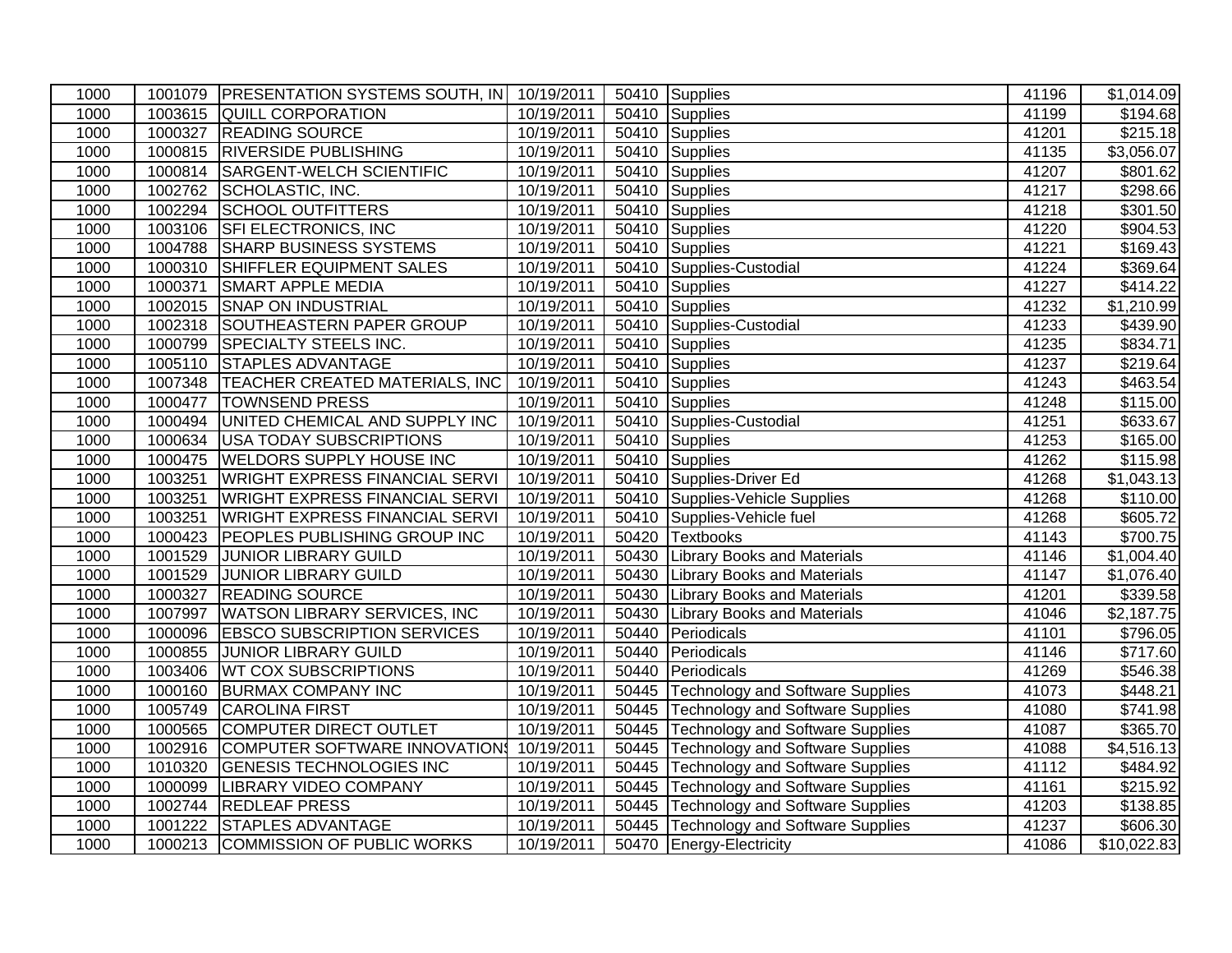| 1000 |         | 1000213 COMMISSION OF PUBLIC WORKS        | 10/19/2011 |       | 50470 Energy-Gas                                  | 41086 | $\overline{$}540.25$   |
|------|---------|-------------------------------------------|------------|-------|---------------------------------------------------|-------|------------------------|
| 1000 | 1000210 | LAURENS ELECTRIC COOPERATIVE              | 10/19/2011 | 50470 | Energy-Electricity                                | 41156 | \$14,273.70            |
| 1000 |         | 1003614 PIEDMONT NATURAL GAS              | 10/19/2011 | 50470 | Energy-Electricity                                | 41191 | \$1,327.91             |
| 1000 |         | 1003614 PIEDMONT NATURAL GAS              | 10/19/2011 | 50470 | Energy-Gas                                        | 41191 | \$43,803.82            |
| 1000 | 1000141 | <b>BI-LO</b>                              | 10/19/2011 | 50490 | Supplies Food and Meals                           | 41059 | \$1,183.15             |
| 1000 | 1001296 | DAVE'S OF BEREA RESTAURANT                | 10/19/2011 | 50490 | Supplies Food and Meals                           | 41094 | $\overline{$}260.82$   |
| 1000 | 1001140 | <b>PAPA JOHN'S INTERNATIONAL</b>          | 10/19/2011 | 50490 | Supplies Food and Meals                           | 41189 | \$497.78               |
| 1000 | 1003087 | <b>SLATER MARIETTA ELEMENTARY CAR</b>     | 10/19/2011 | 50490 | Supplies Food and Meals                           | 41226 | $\overline{$}146.25$   |
| 1000 | 1001756 | SMITH SURVEYORS, INC.                     | 10/19/2011 | 50510 | Land                                              | 41229 | \$1,499.00             |
| 1000 | 1002340 | COOK & BOARDMAN, INC. OF SOUTH            | 10/19/2011 | 50520 | ConstructionServices (Temp) Building/Construction | 41090 | \$932.80               |
| 1000 |         | 1005849 ENGINEERED SYSTEMS DESIGN         | 10/19/2011 | 50520 | ConstructionServices Arch Fees Capitalize         | 41104 | $\overline{$5,950.00}$ |
| 1000 | 1007453 | JA PIPER ROOFING CO                       | 10/19/2011 | 50520 | ConstructionServices Buildings Capitalize         | 41140 | \$63,910.80            |
| 1000 | 1010071 | MT WATERPROOFING CO                       | 10/19/2011 | 50520 | ConstructionServices (Temp) Building/Construction | 41178 | \$500.00               |
| 1000 | 1002283 | <b>REGIONAL MECHANICAL SERVICES</b>       | 10/19/2011 | 50520 | ConstructionServices (Temp) Building/Constructi   | 41204 | \$20,000.00            |
| 1000 | 1000062 | <b>SC DEPARTMENT OF CORRECTIONS</b>       | 10/19/2011 | 50520 | ConstructionServices Buildings Capitalize         | 41211 | \$22,319.50            |
| 1000 | 1002057 | <b>SMITH DRAY LINE</b>                    | 10/19/2011 | 50520 | ConstructionServices Buildings Capitalize         | 41228 | \$1,030.00             |
| 1000 |         | 1003196 TANDUS FLOORING, INC              | 10/19/2011 | 50520 | ConstructionServices (Temp) Building/Construction | 41241 | \$2,347.16             |
| 1000 |         | 1010136 AMERICAN PARK AND RECREATION      | 10/19/2011 | 50540 | Equipment Over 5000                               | 41049 | \$4,473.21             |
| 1000 | 1000467 | <b>GREENVILLE TURF &amp; TRACTOR, INC</b> | 10/19/2011 | 50540 | Equipment Over 5000                               | 41124 | \$8,707.97             |
| 1000 | 1001755 | LIFE SAFETY & COMMUNICATIONS S            | 10/19/2011 | 50540 | Equipment Over 5000                               | 41162 | \$9,335.01             |
| 1000 | 1002916 | COMPUTER SOFTWARE INNOVATION              | 10/19/2011 | 50545 | TechnologyEquipment Communications Equipme        | 41088 | \$9,747.55             |
| 1000 | 1006223 | <b>CSI TECHNOLOGY OUTFITTERS</b>          | 10/19/2011 | 50545 | TechnologyEquipment Under 5000                    | 41093 | \$97,570.53            |
| 1000 | 1000113 | <b>LOWE'S OF GREENVILLE</b>               | 10/19/2011 | 50580 | Mobile Classrooms Construction Non Capitalize     | 41163 | \$2,294.89             |
| 1000 | 1006191 | BELTON HONEA PATH HIGH SCHOOL             | 10/19/2011 | 50660 | <b>Pupil Activity</b>                             | 41057 | \$642.00               |
| 1000 |         | 1004748 MARVIN'S PRODUCE                  | 10/19/2011 | 50660 | <b>Pupil Activity</b>                             | 41166 | \$861.35               |
| 1000 |         | 1002346 NATIONAL FFA ORGANIZATION         | 10/19/2011 | 50660 | <b>Pupil Activity</b>                             | 41182 | \$160.00               |
| 1000 | 1000377 | STATE DEPARTMENT OF EDUCATION             | 10/19/2011 | 50660 | <b>Pupil Activity</b>                             | 41239 | \$25,710.90            |
| 1000 | 1008634 | WYNDHAM HOTEL INDIANAPOLIS WES            | 10/19/2011 | 50660 | <b>Pupil Activity</b>                             | 41270 | \$826.88               |
| 1000 | 1004949 | <b>SC DEPARTMENT OF JUVENILE JUST</b>     | 10/19/2011 | 50720 | Transits                                          | 41212 | \$1,966.13             |
| 6000 | 1000017 | <b>AAA SUPPLY</b>                         | 10/19/2011 | 50323 | Repairs and Maintenance Services                  | 60228 | \$1,321.26             |
| 6000 | 1000047 | <b>SAM'S CLUB</b>                         | 10/19/2011 | 50460 | <b>Food Purchases</b>                             | 60229 | 1620.44                |
| 6000 | 1000047 | <b>SAM'S CLUB</b>                         | 10/19/2011 | 50490 | <b>Other Supplies and Materials</b>               | 60229 | 1351.77                |
| 6000 | 1000047 | <b>SAM'S CLUB</b>                         | 10/19/2011 | 50490 | Supplies Food and Meals                           | 60229 | 102.23                 |
| 6000 | 1000047 | <b>SAM'S CLUB</b>                         | 10/19/2011 | 50540 | Equipment Under 5000                              | 60229 | 328.16                 |
| 6000 | 1000340 | <b>CRESCENT SUPPLY CO INC</b>             | 10/19/2011 | 50323 | Repairs and Maintenance Services                  | 60231 | 128.96                 |
| 6000 | 1000367 | <b>PEPSI-COLA BOTTLING COMPANY</b>        | 10/19/2011 | 50460 | <b>Food Purchases</b>                             | 60214 | 3174.16                |
| 6000 | 1000721 | <b>FORMS &amp; SUPPLY, INC.</b>           | 10/19/2011 | 50410 | Supplies                                          | 60232 | 329.03                 |
| 6000 | 1000784 | <b>LESLIE SHEET METAL WORKS</b>           | 10/19/2011 | 50323 | Repairs and Maintenance Services                  | 60233 | 1065.3                 |
| 6000 | 1000831 | <b>BAKER DISTRIBUTING</b>                 | 10/19/2011 | 50323 | Repairs and Maintenance Services                  | 60234 | 663.36                 |
| 6000 | 1001483 | <b>CC DICKSON</b>                         | 10/19/2011 |       | 50323 Repairs and Maintenance Services            | 60236 | 289.41                 |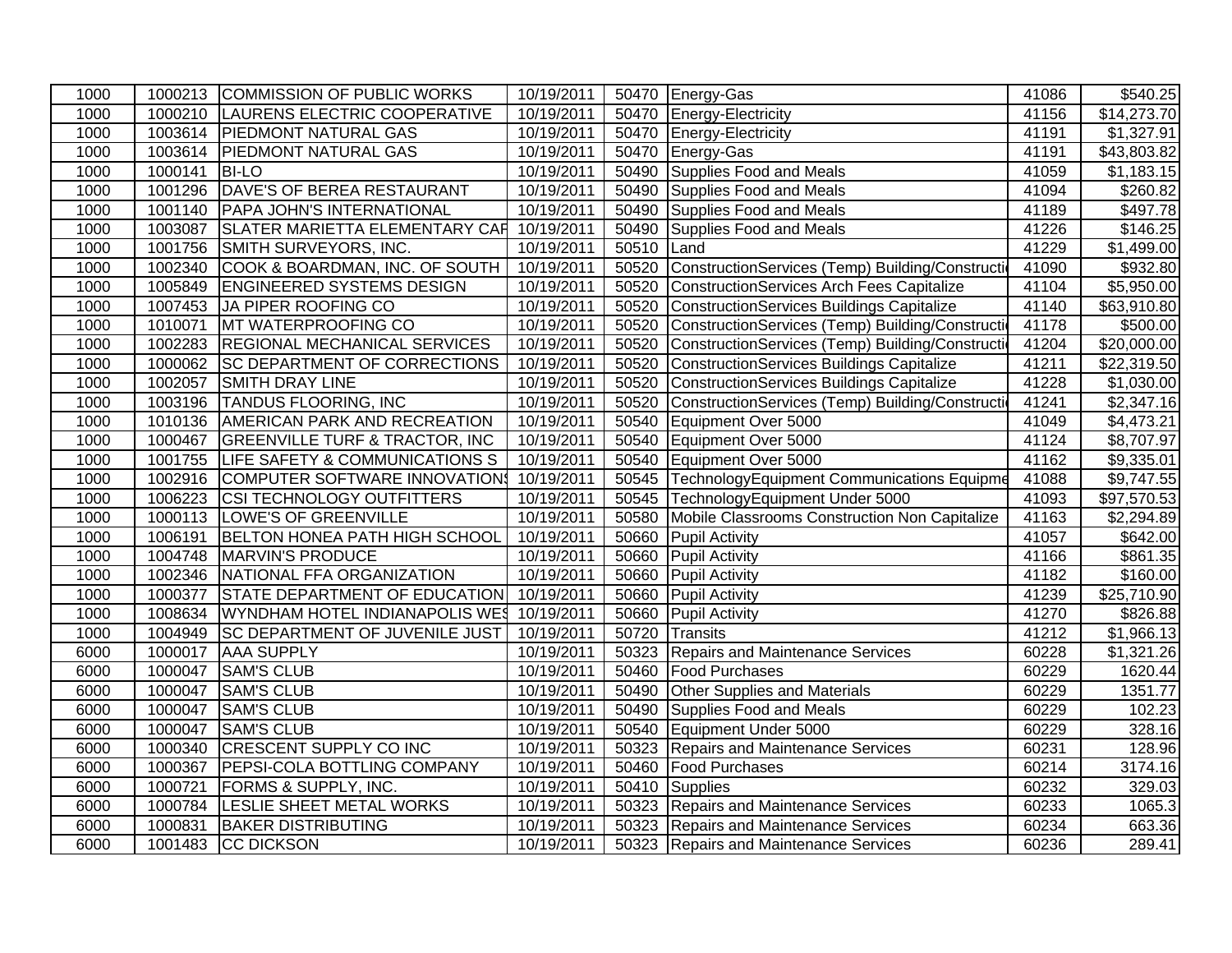| 6000 |         | 1002038 PET DAIRY                                 | 10/19/2011 |       | 50460 Food Purchases                               | 60215  | 62705.59    |
|------|---------|---------------------------------------------------|------------|-------|----------------------------------------------------|--------|-------------|
| 6000 |         | 1002849 GREENVILLE TECH-BUCK MICKEL CE            | 10/19/2011 |       | 50312  Instructional Programs Improvement Services | 60216  | 1194        |
| 6000 |         | 1002957 SMITH METAL FAB, INC.                     | 10/19/2011 | 50323 | Repairs and Maintenance Services                   | 60241  | 110         |
| 6000 |         | 1003636 KELLY SERVICES                            | 10/19/2011 | 50311 | <b>Instructional Services</b>                      | 60242  | 2358.47     |
| 6000 |         | 1003636 KELLY SERVICES                            | 10/19/2011 | 50323 | Repairs and Maintenance Services                   | 60242  | 2993.9      |
| 6000 |         | 1005276 GREENVILLE COUNTY SCHOOLS                 | 10/19/2011 | 50791 | <b>Indirect Costs</b>                              | 60217  | 1607000     |
| 6000 |         | 1005345 BLUE BELL CREAMERIES                      | 10/19/2011 | 50460 | <b>Food Purchases</b>                              | 60218  | 2663.4      |
| 6000 |         | 1005403 EARTHFARE MARKET & CAFE                   | 10/19/2011 | 50460 | <b>Food Purchases</b>                              | 60219  | 950         |
| 6000 |         | 1005417 FUNACHO                                   | 10/19/2011 | 50460 | <b>Food Purchases</b>                              | 60220  | 4818.82     |
| 6000 | 1005551 | <b>STREETMAN RESOURCES, INC.</b>                  | 10/19/2011 | 50311 | <b>Instructional Services</b>                      | 60243  | 2030        |
| 6000 |         | 1005564 WHALEY FOOD SERVICE REPAIRS               | 10/19/2011 | 50323 | Repairs and Maintenance Services                   | 60244  | 1303.58     |
| 6000 |         | 1005790 TMS SOUTH INC                             | 10/19/2011 | 50323 | Repairs and Maintenance Services                   | 60245  | 474.83      |
| 6000 |         | 1006209 SC DEPARTMENT OF REVENUE                  | 10/19/2011 | 50670 | Sales Tax on Adult Meals                           | 60246  | 149.31      |
| 1000 |         | 1008663 SPEARS, KIMBERLY                          | 10/20/2011 | 50312 | Instructional Programs Improvement Services        | 41277  | \$125.00    |
| 1000 |         | 1007213 BANK OF AMERICA                           | 10/21/2011 | 50314 | <b>Staff Services</b>                              | 102111 | \$6,151.00  |
| 1000 |         | 1007213 BANK OF AMERICA                           | 10/21/2011 |       | 50323 R&M Grounds                                  | 102111 | \$1,611.98  |
| 1000 |         | 1007213 BANK OF AMERICA                           | 10/21/2011 | 50323 | <b>R&amp;M Serv-Equipment Repair Serv</b>          | 102111 | \$3,708.41  |
| 1000 |         | 1007213 BANK OF AMERICA                           | 10/21/2011 | 50323 | R&M Serv-HVAC Serv                                 | 102111 | \$963.00    |
| 1000 |         | 1007213 BANK OF AMERICA                           | 10/21/2011 | 50323 | <b>R&amp;M Serv-Plant Serv</b>                     | 102111 | \$1,574.61  |
| 1000 |         | 1007213 BANK OF AMERICA                           | 10/21/2011 | 50323 | R&M Serv-Vehicle Serv                              | 102111 | \$4,379.51  |
| 1000 |         | 1007213 BANK OF AMERICA                           | 10/21/2011 | 50323 | Repairs and Maintenance Services                   | 102111 | \$157.87    |
| 1000 | 1003021 | <b>FIRE PROTECTION SPECIALIST OF</b>              | 10/21/2011 | 50323 | <b>R&amp;M Serv-Plant Serv</b>                     | 615    | \$220.16    |
| 1000 |         | 1007213 BANK OF AMERICA                           | 10/21/2011 | 50325 | Rentals                                            | 102111 | \$389.08    |
| 1000 | 1003021 | <b>FIRE PROTECTION SPECIALIST OF</b>              | 10/21/2011 | 50329 | Other - Property Serv                              | 615    | \$1,650.00  |
| 1000 |         | 1001499 G & K SERVICES                            | 10/21/2011 | 50329 | Oth Prop Srv-Uniform Services                      | 611    | \$13,313.35 |
| 1000 |         | 1007213 BANK OF AMERICA                           | 10/21/2011 | 50340 | Comm Srvc-Cellular                                 | 102111 | \$27,290.09 |
| 1000 |         | 1007213 BANK OF AMERICA                           | 10/21/2011 | 50340 | Communication                                      | 102111 | \$11,347.43 |
| 1000 |         | 1007213 BANK OF AMERICA                           | 10/21/2011 | 50345 | <b>Tech Srvc-Copier Contract</b>                   | 102111 | \$320.34    |
| 1000 |         | 1007213 BANK OF AMERICA                           | 10/21/2011 | 50345 | Technology                                         | 102111 | \$23,711.29 |
| 1000 |         | 1000850 AIRGAS NATIONAL WELDERS                   | 10/21/2011 | 50410 | Supplies                                           | 610    | \$259.58    |
| 1000 |         | 1007213 BANK OF AMERICA                           | 10/21/2011 |       | 50410 Supplies                                     | 102111 | \$287.39    |
| 1000 |         | 1007213 BANK OF AMERICA                           | 10/21/2011 | 50410 | Supplies-Filters                                   | 102111 | \$1,140.97  |
| 1000 |         | 1007213 BANK OF AMERICA                           | 10/21/2011 | 50410 | Supplies-Generator PM                              | 102111 | \$3,004.20  |
| 1000 |         | 1007213 BANK OF AMERICA                           | 10/21/2011 | 50410 | Supplies-Grounds                                   | 102111 | \$9,358.11  |
| 1000 |         | 1007213 BANK OF AMERICA                           | 10/21/2011 |       | 50410 Supplies-HVAC supplies                       | 102111 | \$63,475.84 |
| 1000 |         | 1007213 BANK OF AMERICA                           | 10/21/2011 |       | 50410 Supplies-Preventative Maint                  | 102111 | \$12,371.37 |
| 1000 |         | 1007213 BANK OF AMERICA                           | 10/21/2011 | 50410 | Supplies-Routine Maintenance                       | 102111 | \$61,239.09 |
| 1000 |         | 1007213 BANK OF AMERICA                           | 10/21/2011 | 50410 | Supplies-Security                                  | 102111 | \$3,769.03  |
| 1000 |         | 1007213 BANK OF AMERICA                           | 10/21/2011 |       | 50410 Supplies-Vehicle Supplies                    | 102111 | \$30,433.74 |
| 1000 |         | 1001623 BENDER BURKOT EAST COAST SUPPI 10/21/2011 |            |       | 50410 Supplies                                     | 612    | \$135.87    |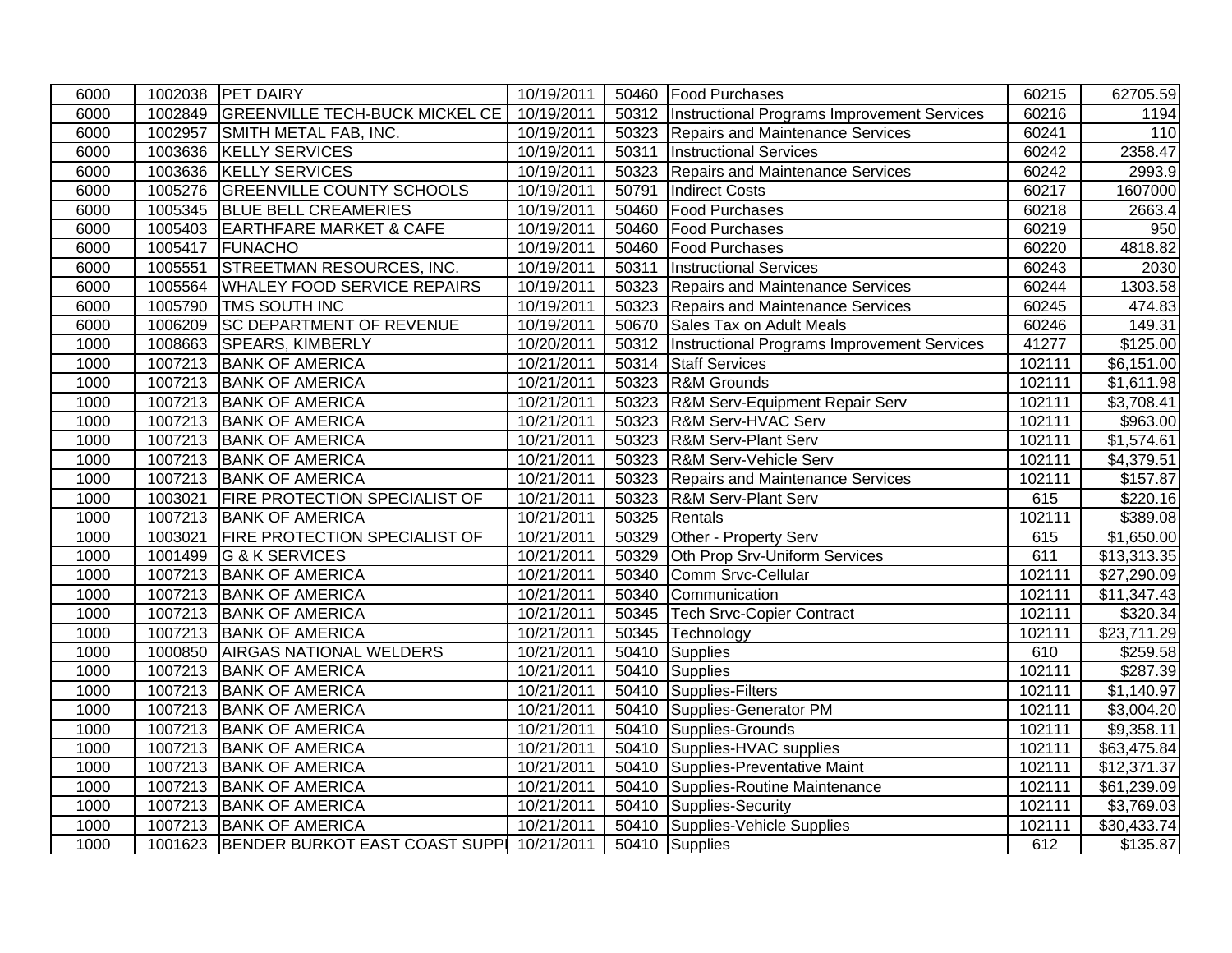| 1000 |                | 1003917 CLASSROOM DIRECT                          | 10/21/2011 |       | 50410 Supplies                                | 616    | \$608.42                |
|------|----------------|---------------------------------------------------|------------|-------|-----------------------------------------------|--------|-------------------------|
| 1000 |                | 1000264 COMMUNICATION SERVICE CENTER I            | 10/21/2011 | 50410 | Supplies-Security                             | 606    | \$487.72                |
| 1000 |                | 1002726 ECHOLS OIL CO.                            | 10/21/2011 | 50410 | Supplies-Vehicle fuel                         | 613    | \$10,705.35             |
| 1000 |                | 1000721 FORMS & SUPPLY, INC.                      | 10/21/2011 | 50410 | Supplies                                      | 609    | \$1,901.67              |
| 1000 |                | 1000066 LAKESHORE LEARNING MATERIALS              | 10/21/2011 | 50410 | Supplies                                      | 605    | \$1,781.44              |
| 1000 |                | 1000313 R L BRYAN COMPANY/CENTRAL TEXT            | 10/21/2011 | 50410 | Supplies                                      | 607    | \$1,789.71              |
| 1000 |                | 1003927 SCHOOL SPECIALTY                          | 10/21/2011 | 50410 | Supplies                                      | 616    | \$101.11                |
| 1000 | 1000313        | R L BRYAN COMPANY/CENTRAL TEXT                    | 10/21/2011 | 50420 | <b>Textbooks</b>                              | 607    | \$393.01                |
| 1000 |                | 1000567   FOLLETT LIBRARY RESOURCES               | 10/21/2011 |       | 50430 Library Books and Materials             | 608    | \$7,389.88              |
| 1000 |                | 1007213 BANK OF AMERICA                           | 10/21/2011 |       | 50445 Technology and Software Supplies        | 102111 | \$5,190.85              |
| 1000 |                | 1000264 COMMUNICATION SERVICE CENTER I            | 10/21/2011 |       | 50445 Technology and Software Supplies        | 606    | \$1,218.18              |
| 1000 |                | 1000721 FORMS & SUPPLY, INC.                      | 10/21/2011 |       | 50445 Technology and Software Supplies        | 609    | $\overline{\$1,775.92}$ |
| 1000 |                | 1007213 BANK OF AMERICA                           | 10/21/2011 | 50540 | Equipment Under 5000                          | 102111 | \$1,393.90              |
| 1000 |                | 1007213 BANK OF AMERICA                           | 10/21/2011 |       | 50545 TechnologyEquipment Under 5000          | 102111 | \$52,101.59             |
| 1000 |                | 1007213 BANK OF AMERICA                           | 10/21/2011 | 50580 | Mobile Classrooms Construction Non Capitalize | 102111 | \$3,221.60              |
| 1000 |                | 1007213 BANK OF AMERICA                           | 10/21/2011 |       | 50660 Pupil Activity                          | 102111 | \$86,777.27             |
| 1000 |                | 1007213 BANK OF AMERICA                           | 10/21/2011 |       | 50710 Fund Modifications                      | 102111 | \$7,238.79              |
| 6000 |                | 1000025 JOYCE EQUIPMENT COMPANY                   | 10/25/2011 | 50323 | Repairs and Maintenance Services              | 60251  | 1823.98                 |
| 6000 |                | 1000025 JOYCE EQUIPMENT COMPANY                   | 10/25/2011 | 50540 | Equipment Under 5000                          | 60251  | 2621.21                 |
| 6000 |                | 1000367 PEPSI-COLA BOTTLING COMPANY               | 10/25/2011 | 50460 | <b>Food Purchases</b>                         | 60253  | 13877.59                |
| 6000 |                | 1000367 PEPSI-COLA BOTTLING COMPANY               | 10/25/2011 | 50460 | <b>Food Purchases</b>                         | 60274  | 8087.09                 |
| 6000 | 1000721        | <b>FORMS &amp; SUPPLY, INC.</b>                   | 10/25/2011 | 50410 | Supplies                                      | 60254  | 185.64                  |
| 6000 | 1000721        | <b>FORMS &amp; SUPPLY, INC.</b>                   | 10/25/2011 | 50540 | Equipment Under 5000                          | 60254  | 567.1                   |
| 6000 |                | 1005345 BLUE BELL CREAMERIES                      | 10/25/2011 | 50460 | <b>Food Purchases</b>                         | 60257  | 2635.48                 |
| 6000 |                | 1005345 BLUE BELL CREAMERIES                      | 10/25/2011 | 50460 | <b>Food Purchases</b>                         | 60275  | 2683.63                 |
| 6000 |                | 1005417 FUNACHO                                   | 10/25/2011 | 50460 | <b>Food Purchases</b>                         | 60258  | 5793.37                 |
| 6000 |                | 1005417 FUNACHO                                   | 10/25/2011 | 50460 | <b>Food Purchases</b>                         | 60276  | 5605.87                 |
| 6000 |                | 1005453   INTEGRATED FOOD SERVICES                | 10/25/2011 | 10160 | Inventory - Food                              | 60259  | 52917.89                |
| 6000 |                | 1005454 J. M. SMUCKERS COMPANY                    | 10/25/2011 | 10160 | Inventory - Food                              | 60260  | 19154.85                |
| 6000 | 1005458        | <b>JTM PROVISIONS CO</b>                          | 10/25/2011 | 10160 | Inventory - Warehouse                         | 60261  | 11055                   |
| 6000 | 1005464 LING'S |                                                   | 10/25/2011 | 10160 | Inventory - Food                              | 60262  | 8156.34                 |
| 6000 |                | 1005486 NARDONE BROS. BAKING CO., INC             | 10/25/2011 | 10160 | Inventory - Food                              | 60263  | 15015.2                 |
| 6000 |                | 1005515 PLUS LINEN                                | 10/25/2011 | 50490 | <b>Other Supplies and Materials</b>           | 60264  | 314.97                  |
| 6000 |                | 1005526 SARA LEE BAKERY GROUP/ EARTHGR 10/25/2011 |            | 50460 | <b>Food Purchases</b>                         | 60265  | 8717.64                 |
| 6000 |                | 1005558 TYSON FOODS COMMODITY PROCES              | 10/25/2011 | 10160 | Inventory - Food                              | 60266  | 27031.25                |
| 6000 | 1008317        | GOOD HARBOR FOOD GROUP                            | 10/25/2011 | 10160 | Inventory - Food                              | 60270  | 9281.75                 |
| 6000 | 1010057        | TABORDA, LUIS H                                   | 10/25/2011 | 50690 | <b>Other Objects</b>                          | 60277  | 195                     |
| 6000 | 1010370        | <b>RICH PRODUCTS CORP</b>                         | 10/25/2011 | 10160 | Inventory - Food                              | 60271  | 18414.75                |
| 1000 | 1000446        | <b>GENESIS II</b>                                 | 10/26/2011 |       | 20410   Inventory Recd not Vouchered          | 41394  | $\overline{$7,212.24}$  |
| 1000 |                | 1000095  LIBERTY PRESS INC                        | 10/26/2011 |       | 20410   Inventory Recd not Vouchered          | 41467  | \$965.45                |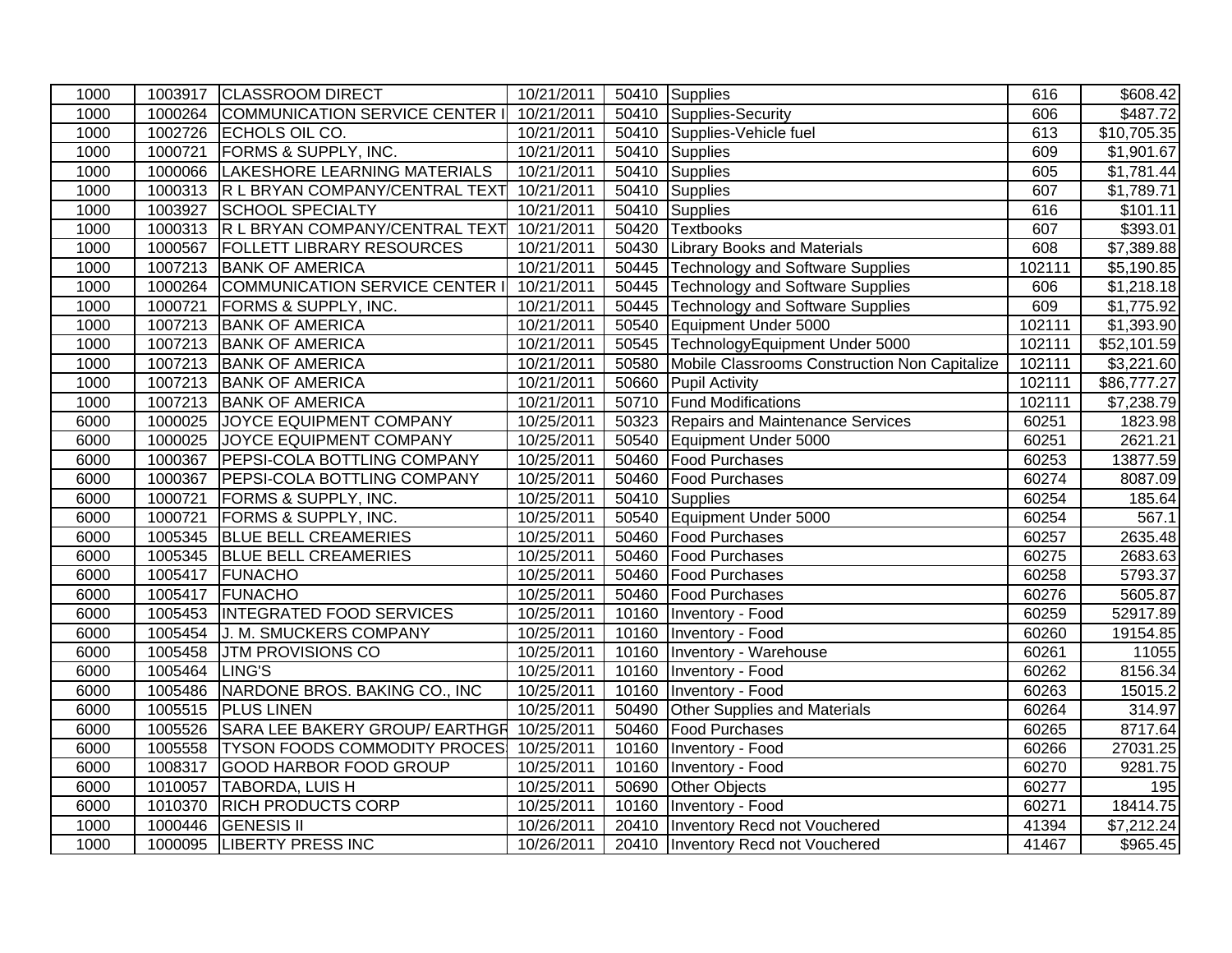| 1000 |         | 1002083 MOORE MEDICAL                              | 10/26/2011 |       | 20410   Inventory Recd not Vouchered               | 41501 | \$9,794.40              |
|------|---------|----------------------------------------------------|------------|-------|----------------------------------------------------|-------|-------------------------|
| 1000 |         | 1000495 UNITED ELECTRICAL                          | 10/26/2011 |       | 20410   Inventory Recd not Vouchered               | 41624 | \$2,935.14              |
| 1000 |         | 1002417 FRINGE BENEFITS MANGEMENT COM 10/26/2011   |            |       | 20412 Health Savings - Deductible                  | 41384 | \$253.34                |
| 1000 |         | 1002417   FRINGE BENEFITS MANGEMENT COM 10/26/2011 |            |       | 20412 Out of Pocket Medical                        | 41384 | \$453.32                |
| 1000 |         | 1003560 FURMAN UNIV.-STUDENT BUSINESS              | 10/26/2011 |       | 50312  Instructional Programs Improvement Services | 41386 | \$5,790.00              |
| 1000 |         | 1009018 MINDSTEP, INC                              | 10/26/2011 | 50312 | Instructional Programs Improvement Services        | 41497 | \$6,500.00              |
| 1000 |         | 1001714 WEST GROUP                                 | 10/26/2011 | 50319 | <b>Legal Services</b>                              | 41633 | \$1,032.09              |
| 1000 |         | 1000145 BLUE RIDGE RURAL WATER COMPAN              | 10/26/2011 | 50321 | Public Utility Services (Excludes EnergySee 470)   | 41313 | \$2,509.02              |
| 1000 |         | 1000852 BUREAU OF FINANCE                          | 10/26/2011 | 50321 | Public Utility Services (Excludes EnergySee 470)   | 41323 | \$1,060.00              |
| 1000 |         | 1000213 COMMISSION OF PUBLIC WORKS                 | 10/26/2011 | 50321 | Public Utility Services (Excludes EnergySee 470)   | 41347 | \$3,299.22              |
| 1000 |         | 1001497 GREENVILLE WATER SYSTEM                    | 10/26/2011 | 50321 | Public Utility Services (Excludes EnergySee 470)   | 41402 | $\overline{$30,581.26}$ |
| 1000 |         | 1007450 CANNON ROOFING                             | 10/26/2011 | 50323 | Repairs and Maintenance Services                   | 41331 | \$142.00                |
| 1000 |         | 1007524 GREENVILLE ROOFING CO. INC.                | 10/26/2011 | 50323 | Repairs and Maintenance Services                   | 41400 | \$2,125.00              |
| 1000 |         | 1006912 H&H GLASS & SERVICES INC.                  | 10/26/2011 | 50323 | <b>R&amp;M Serv-Plant Serv</b>                     | 41408 | \$414.40                |
| 1000 |         | 1007453 JA PIPER ROOFING CO                        | 10/26/2011 | 50323 | Repairs and Maintenance Services                   | 41436 | \$1,500.00              |
| 1000 |         | 1000822   MARTIN MICROSCOPE COMPANY                | 10/26/2011 | 50323 | <b>Repairs and Maintenance Services</b>            | 41481 | \$160.00                |
| 1000 |         | 1000841 MOTOROLA INC                               | 10/26/2011 | 50323 | Repairs and Maintenance Services                   | 41503 | \$1,199.04              |
| 1000 |         | 1001182 SC DEPT OF EDUCATION TRANSPORT             | 10/26/2011 | 50323 | Repairs and Maintenance Services                   | 41564 | \$7,612.25              |
| 1000 |         | 1001125 SHABKIE, DON                               | 10/26/2011 | 50323 | R&M Serv-Piano & Strings Serv                      | 41580 | \$140.00                |
| 1000 |         | 1009916 WASTE CONNECTIONS CAROLINAS                | 10/26/2011 | 50323 | Repairs and Maintenance Services                   | 41630 | \$10,892.83             |
| 1000 |         | 1000513  XEROX CAPITAL SERVICES, LLC               | 10/26/2011 | 50323 | Repairs and Maintenance Services                   | 41643 | \$149.46                |
| 1000 | 1000850 | <b>AIRGAS NATIONAL WELDERS</b>                     | 10/26/2011 | 50325 | Rentals                                            | 41284 | \$159.00                |
| 1000 |         | 1000032 SC DEPT OF LABOR LICENSING                 | 10/26/2011 | 50329 | Other - Property Serv                              | 41565 | \$425.00                |
| 1000 | 1009916 | <b>WASTE CONNECTIONS CAROLINAS</b>                 | 10/26/2011 | 50329 | Oth Prop Srv-Waste Management                      | 41630 | \$26,638.21             |
| 1000 |         | 1002043 ALLEN, DEBORAH E.                          | 10/26/2011 | 50331 | Student Transportation                             | 41286 | \$614.08                |
| 1000 |         | 1008648 BEASLEY, ANTHONY WAYNE                     | 10/26/2011 | 50331 | Student Transportation                             | 41302 | \$626.20                |
| 1000 |         | 1004003 BLACKSTOCK, SUSAN                          | 10/26/2011 | 50331 | Student Transportation                             | 41312 | \$517.12                |
| 1000 |         | 1008647   BRUNSON, VICTORIA B                      | 10/26/2011 | 50331 | Student Transportation                             | 41321 | \$163.62                |
| 1000 |         | 1004919 BURKHARDT, CARLA                           | 10/26/2011 | 50331 | <b>Student Transportation</b>                      | 41324 | \$157.56                |
| 1000 |         | 1002814 BURNS, DARRELL L                           | 10/26/2011 | 50331 | <b>Student Transportation</b>                      | 41326 | \$470.16                |
| 1000 | 1003291 | <b>BURRELL, CHAD SR</b>                            | 10/26/2011 | 50331 | Student Transportation                             | 41327 | \$808.00                |
| 1000 | 1009587 | CHING, JUSTIN                                      | 10/26/2011 | 50331 | Student Transportation                             | 41342 | \$614.08                |
| 1000 |         | 1010324 CLEVELAND, ROSALIND Y                      | 10/26/2011 | 50331 | <b>Student Transportation</b>                      | 41345 | \$969.60                |
| 1000 |         | 1010399 COTA, KELLI K                              | 10/26/2011 | 50331 | Student Transportation                             | 41350 | \$537.32                |
| 1000 |         | 1004437   DAVIES, MICHELE C                        | 10/26/2011 | 50331 | Student Transportation                             | 41355 | \$242.40                |
| 1000 |         | 1010395   DE LA TORRE, ANA LILIA                   | 10/26/2011 | 50331 | Student Transportation                             | 41356 | \$775.68                |
| 1000 |         | 1003604 DOWD, DANA                                 | 10/26/2011 | 50331 | Student Transportation                             | 41367 | \$404.00                |
| 1000 | 1006441 | DUNN, VIRGINIA DALE                                | 10/26/2011 | 50331 | Student Transportation                             | 41369 | \$232.30                |
| 1000 |         | 1006442 FISHER, GEORGIA                            | 10/26/2011 | 50331 | <b>Student Transportation</b>                      | 41380 | \$484.80                |
| 1000 |         | 1002813 FREEMAN, TINA                              | 10/26/2011 | 50331 | Student Transportation                             | 41383 | \$820.12                |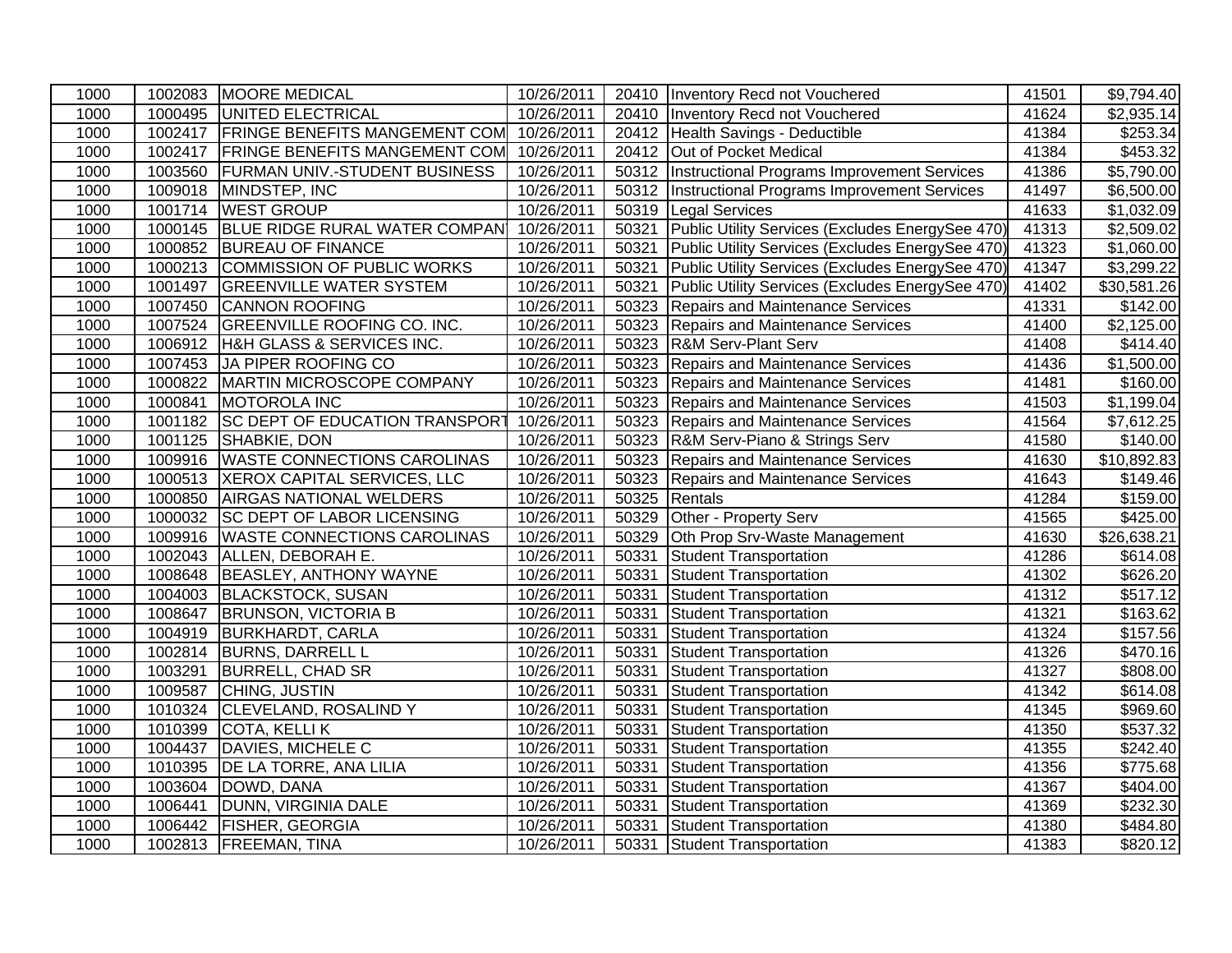| 1000 |         | 1010369 FUTRELL, CANDICE M              | 10/26/2011 | 50331 | Student Transportation                 | 41387 | $\overline{$651.45}$   |
|------|---------|-----------------------------------------|------------|-------|----------------------------------------|-------|------------------------|
| 1000 |         | 1006605 GARY, CLARA M                   | 10/26/2011 | 50331 | Student Transportation                 | 41392 | $\overline{$1,001.92}$ |
| 1000 | 1008840 | HARDIGREE, ALICIA D                     | 10/26/2011 | 50331 | Student Transportation                 | 41412 | \$581.76               |
| 1000 |         | 1002824 HARDY, SUSAN JEANETTE           | 10/26/2011 | 50331 | <b>Student Transportation</b>          | 41414 | \$808.00               |
| 1000 | 1002614 | HART, JANE J.                           | 10/26/2011 | 50331 | <b>Student Transportation</b>          | 41415 | \$290.88               |
| 1000 | 1010397 | HENDRIX, CARMAN                         | 10/26/2011 | 50331 | <b>Student Transportation</b>          | 41418 | \$407.03               |
| 1000 | 1004926 | <b>HINES, KATIE</b>                     | 10/26/2011 | 50331 | <b>Student Transportation</b>          | 41420 | \$512.58               |
| 1000 | 1002812 | <b>HOFFMAN, SARA</b>                    | 10/26/2011 | 50331 | <b>Student Transportation</b>          | 41422 | \$481.77               |
| 1000 | 1003065 | HOLT, CHRISTAL G                        | 10/26/2011 | 50331 | Student Transportation                 | 41423 | $\overline{$}549.44$   |
| 1000 | 1004448 | HORNER, ANGELA                          | 10/26/2011 | 50331 | Student Transportation                 | 41425 | \$923.65               |
| 1000 | 1010325 | HOWARD, BETTY                           | 10/26/2011 | 50331 | Student Transportation                 | 41427 | $\overline{$872.64}$   |
| 1000 | 1002434 | JARA, ROBERT J                          | 10/26/2011 | 50331 | Student Transportation                 | 41438 | \$547.40               |
| 1000 | 1010387 | KELLY, SEAN A                           | 10/26/2011 | 50331 | Student Transportation                 | 41448 | \$307.04               |
| 1000 | 1003603 | KIRBY, TAMMIE                           | 10/26/2011 | 50331 | Student Transportation                 | 41450 | \$351.48               |
| 1000 | 1010270 | KLINE, HEATHER KATHLEEN                 | 10/26/2011 | 50331 | <b>Student Transportation</b>          | 41451 | \$143.93               |
| 1000 |         | 1006604 MARSH, CHERI                    | 10/26/2011 | 50331 | Student Transportation                 | 41480 | \$484.80               |
| 1000 | 1010217 | MERRIGAN, MICHELE G                     | 10/26/2011 | 50331 | <b>Student Transportation</b>          | 41494 | \$272.70               |
| 1000 | 1004389 | MOLINA, MERI                            | 10/26/2011 | 50331 | <b>Student Transportation</b>          | 41499 | $\overline{$}391.38$   |
| 1000 | 1004878 | MOO, JONDA LYNN                         | 10/26/2011 | 50331 | <b>Student Transportation</b>          | 41500 | \$761.54               |
| 1000 | 1004876 | <b>PANTEN, EVELYN</b>                   | 10/26/2011 | 50331 | <b>Student Transportation</b>          | 41522 | \$431.78               |
| 1000 |         | 1003416 PLUMLEY, LISA K.                | 10/26/2011 | 50331 | <b>Student Transportation</b>          | 41538 | \$303.00               |
| 1000 | 1006453 | PORTER, MIRINDA B.                      | 10/26/2011 | 50331 | Student Transportation                 | 41540 | \$232.30               |
| 1000 | 1003077 | <b>SANDERS, ALICIA</b>                  | 10/26/2011 | 50331 | <b>Student Transportation</b>          | 41562 | \$969.60               |
| 1000 | 1002623 | SMITH, MONTI GALLOWAY                   | 10/26/2011 | 50331 | Student Transportation                 | 41588 | \$341.38               |
| 1000 | 1008900 | <b>STAMPS, GLORIA</b>                   | 10/26/2011 | 50331 | <b>Student Transportation</b>          | 41594 | \$189.38               |
| 1000 |         | 1002615 TOLLISON, SARAH JANE            | 10/26/2011 | 50331 | <b>Student Transportation</b>          | 41617 | \$239.88               |
| 1000 | 1002220 | <b>TRUESDALE, ELATA</b>                 | 10/26/2011 | 50331 | Student Transportation                 | 41622 | \$283.31               |
| 1000 | 1002811 | <b>WALLACE, GERALDINE ANN</b>           | 10/26/2011 | 50331 | Student Transportation                 | 41628 | \$595.90               |
| 1000 |         | 1004432   WEISS, SARAH                  | 10/26/2011 | 50331 | Student Transportation                 | 41632 | \$664.58               |
| 1000 | 1004877 | <b>WILLIAMS, APRYLE</b>                 | 10/26/2011 | 50331 | Student Transportation                 | 41635 | \$614.08               |
| 1000 | 1002719 | <b>WITMER, CONNIE A.</b>                | 10/26/2011 | 50331 | <b>Student Transportation</b>          | 41637 | \$743.36               |
| 1000 | 1003547 | <b>HEALTH EDUCATION NETWORK</b>         | 10/26/2011 | 50332 | <b>Emp Tvl-Conference Registration</b> | 41416 | \$338.00               |
| 1000 | 1008286 | <b>FRONTIER COMMUNICATIONS</b>          | 10/26/2011 | 50340 | Comm Srvc-Landlines                    | 41385 | \$4,214.78             |
| 1000 | 1004014 | ACT, INC.                               | 10/26/2011 | 50345 | Technology                             | 41282 | $\overline{1,918.91}$  |
| 1000 | 1002823 | <b>BRAINPOP LLC</b>                     | 10/26/2011 | 50345 | Technology                             | 41317 | \$995.00               |
| 1000 | 1002916 | COMPUTER SOFTWARE INNOVATION 10/26/2011 |            | 50345 | Technology                             | 41349 | \$44,801.63            |
| 1000 | 1002589 | KADI MEDICAL SERVICES                   | 10/26/2011 | 50345 | Technology                             | 41447 | \$135.00               |
| 1000 | 1001763 | NETWORK CONTROLS & ELECTRIC             | 10/26/2011 | 50345 | Technology                             | 41515 | \$1,533.44             |
| 1000 | 1005949 | ONTARIO INVESTMENTS, INC.               | 10/26/2011 | 50345 | <b>Tech Srvc-Copier Contract</b>       | 41518 | \$4,803.97             |
| 1000 |         | 1001448   PAUL H. BROOKES PUBLISHING    | 10/26/2011 |       | 50345 Technology                       | 41526 | \$6,234.15             |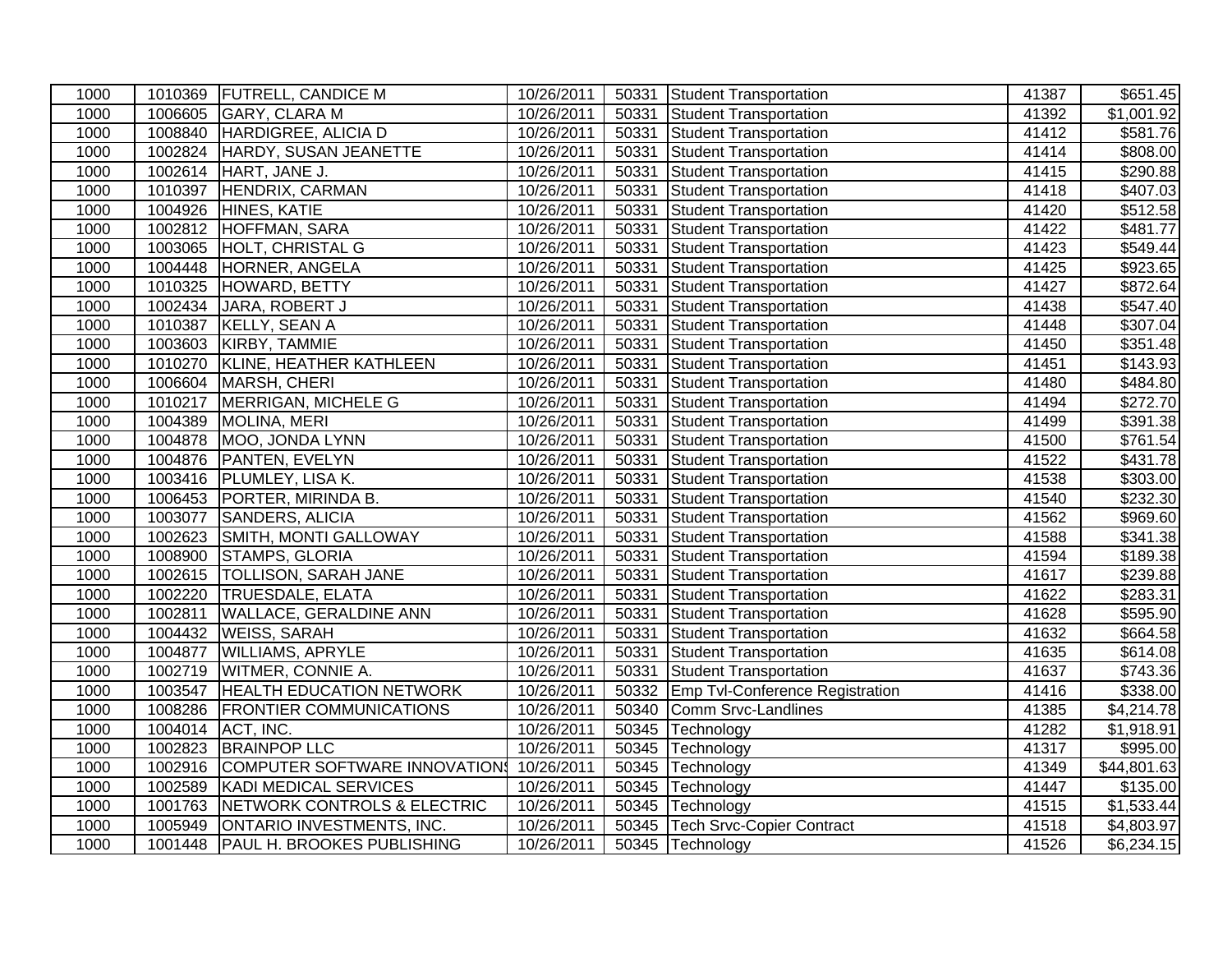| 1000 |         | 1001846 RENAISSANCE LEARNING, INC.        | 10/26/2011 |       | 50345 Technology                                 | 41551 | \$42,051.65            |
|------|---------|-------------------------------------------|------------|-------|--------------------------------------------------|-------|------------------------|
| 1000 |         | 1001598 ROSETTA STONE                     | 10/26/2011 |       | 50345 Technology                                 | 41556 | \$50,196.60            |
| 1000 |         | 1004788 SHARP BUSINESS SYSTEMS            | 10/26/2011 |       | 50345 Tech Srvc-Copier Contract                  | 41582 | \$6,157.03             |
| 1000 |         | 1006508 SOUNDZABOUND MUSIC LIBRARY        | 10/26/2011 |       | 50345 Technology                                 | 41593 | \$907.70               |
| 1000 | 1010252 | <b>TRIPLE A LEARNING</b>                  | 10/26/2011 | 50345 | Technology                                       | 41619 | \$2,642.50             |
| 1000 |         | 1005113   VIRTUCOM INC.                   | 10/26/2011 | 50345 | <b>Tech Srvc-Copier Contract</b>                 | 41626 | \$13,750.63            |
| 1000 | 1000415 | <b>GREENVILLE NEWS SUBSCRIPTION</b>       | 10/26/2011 | 50350 | Advertising                                      | 41399 | \$193.80               |
| 1000 | 1000189 | <b>MINUTEMAN PRESS</b>                    | 10/26/2011 | 50360 | Printing and Binding                             | 41498 | \$198.13               |
| 1000 | 1000237 | <b>CLEMSON UNIVERSITY</b>                 | 10/26/2011 | 50373 | Tuition to other Entity                          | 41344 | \$23,500.00            |
| 1000 |         | 1003590 AMERICAN SECURITY                 | 10/26/2011 | 50395 | <b>Other Professional and Technical Services</b> | 41289 | \$496.76               |
| 1000 | 1003590 | <b>AMERICAN SECURITY</b>                  | 10/26/2011 | 50395 | <b>Other Security Services</b>                   | 41289 | \$956.16               |
| 1000 |         | 1004852 CARRIE LERSCH SERVICES, LLC       | 10/26/2011 | 50395 | Other Professional and Technical Services        | 41336 | \$375.00               |
| 1000 |         | 1001725 CITY OF GREER                     | 10/26/2011 | 50395 | <b>Prof Tech Srvc-SRO Contracts</b>              | 41343 | \$37,500.00            |
| 1000 |         | 1000332 CRANDALL CORPORATION              | 10/26/2011 | 50395 | <b>Prof Tech Srvc-Chemical Disposal</b>          | 41352 | \$7,850.00             |
| 1000 |         | 1010075 ECS CAROLINAS LLP                 | 10/26/2011 | 50395 | <b>Other Professional and Technical Services</b> | 41370 | \$1,174.50             |
| 1000 | 1009159 | <b>GALLAGHER, LAUREN M</b>                | 10/26/2011 | 50395 | <b>Other Professional and Technical Services</b> | 41388 | \$1,485.00             |
| 1000 |         | 1010268 HARBIN, HENRY E "HANK"            | 10/26/2011 | 50395 | Other Professional and Technical Services        | 41411 | \$105.00               |
| 1000 |         | 1002364  INTERPRETER EXPRESS LLC          | 10/26/2011 | 50395 | <b>Other Professional and Technical Services</b> | 41432 | $\frac{1}{140.00}$     |
| 1000 |         | 1004405 LAWLER AND ASSOCIATES LLC         | 10/26/2011 | 50395 | Other Professional and Technical Services        | 41459 | \$360.00               |
| 1000 | 1003404 | MANAGEMENT DECISIONS                      | 10/26/2011 | 50395 | <b>Other Professional and Technical Services</b> | 41476 | \$12,705.75            |
| 1000 | 1006844 | MUSIC THEATRE INTERNATIONAL               | 10/26/2011 | 50395 | <b>Other Professional and Technical Services</b> | 41506 | \$1,300.00             |
| 1000 | 1007146 | <b>PARAGON ENGINEERING &amp; GEOSCIEN</b> | 10/26/2011 | 50395 | <b>Other Professional and Technical Services</b> | 41523 | \$664.00               |
| 1000 |         | 1003037   PEDIATRIC SERVICES OF AMERICA,  | 10/26/2011 | 50395 | <b>Other Professional and Technical Services</b> | 41531 | \$13,758.75            |
| 1000 | 1008241 | <b>RUSHTON, JAMES HOWARD</b>              | 10/26/2011 | 50395 | <b>Other Professional and Technical Services</b> | 41557 | \$950.00               |
| 1000 |         | 1002717 SNOW, STEPHANIE L.                | 10/26/2011 | 50395 | <b>Other Professional and Technical Services</b> | 41592 | $\overline{$1,245.00}$ |
| 1000 |         | 1003599 STOVER MECHANICAL INC.            | 10/26/2011 | 50395 | <b>Other Professional and Technical Services</b> | 41598 | \$295.00               |
| 1000 |         | 1000468 GREENVILLE ZOO                    | 10/26/2011 | 50399 | Miscellaneous Purchased Services                 | 41403 | \$355.00               |
| 1000 |         | 1000392 PITNEY BOWES                      | 10/26/2011 | 50399 | Miscellaneous Purchased Services                 | 41537 | \$2,728.63             |
| 1000 |         | 1000065 AMERICAN BOOK COMPANY             | 10/26/2011 | 50410 | <b>Supplies</b>                                  | 41287 | \$273.75               |
| 1000 |         | 1001689 AMSCO SCHOOL PUBLICATIONS         | 10/26/2011 | 50410 | Supplies                                         | 41290 | \$459.85               |
| 1000 |         | 1000947   APPERSON PRINT MANAGEMENT SER   | 10/26/2011 |       | 50410 Supplies                                   | 41293 | \$660.44               |
| 1000 |         | 1002150 BARNES & NOBLE, INC.              | 10/26/2011 | 50410 | Supplies                                         | 41299 | \$4,222.12             |
| 1000 |         | 1002130 BATTERIES PLUS                    | 10/26/2011 | 50410 | Supplies                                         | 41300 | \$317.89               |
| 1000 |         | 1000133 BATTERY SPECIALISTS INC           | 10/26/2011 | 50410 | Supplies-Custodial                               | 41301 | \$642.84               |
| 1000 | 1000141 | <b>BI-LO</b>                              | 10/26/2011 | 50410 | Supplies                                         | 41305 | \$617.74               |
| 1000 | 1006377 | <b>BI-LO</b>                              | 10/26/2011 | 50410 | Supplies                                         | 41307 | \$110.05               |
| 1000 | 1001115 | <b>BIO CORP</b>                           | 10/26/2011 | 50410 | <b>Supplies</b>                                  | 41309 | \$336.56               |
| 1000 | 1000160 | <b>BURMAX COMPANY INC</b>                 | 10/26/2011 |       | 50410 Supplies                                   | 41325 | \$1,284.95             |
| 1000 | 1002404 | <b>BWI COMPANIES, INC.</b>                | 10/26/2011 |       | 50410 Supplies-Athletic Fields                   | 41328 | \$4,607.23             |
| 1000 |         | 1000164 CAMCOR                            | 10/26/2011 |       | 50410 Supplies                                   | 41329 | \$1,062.00             |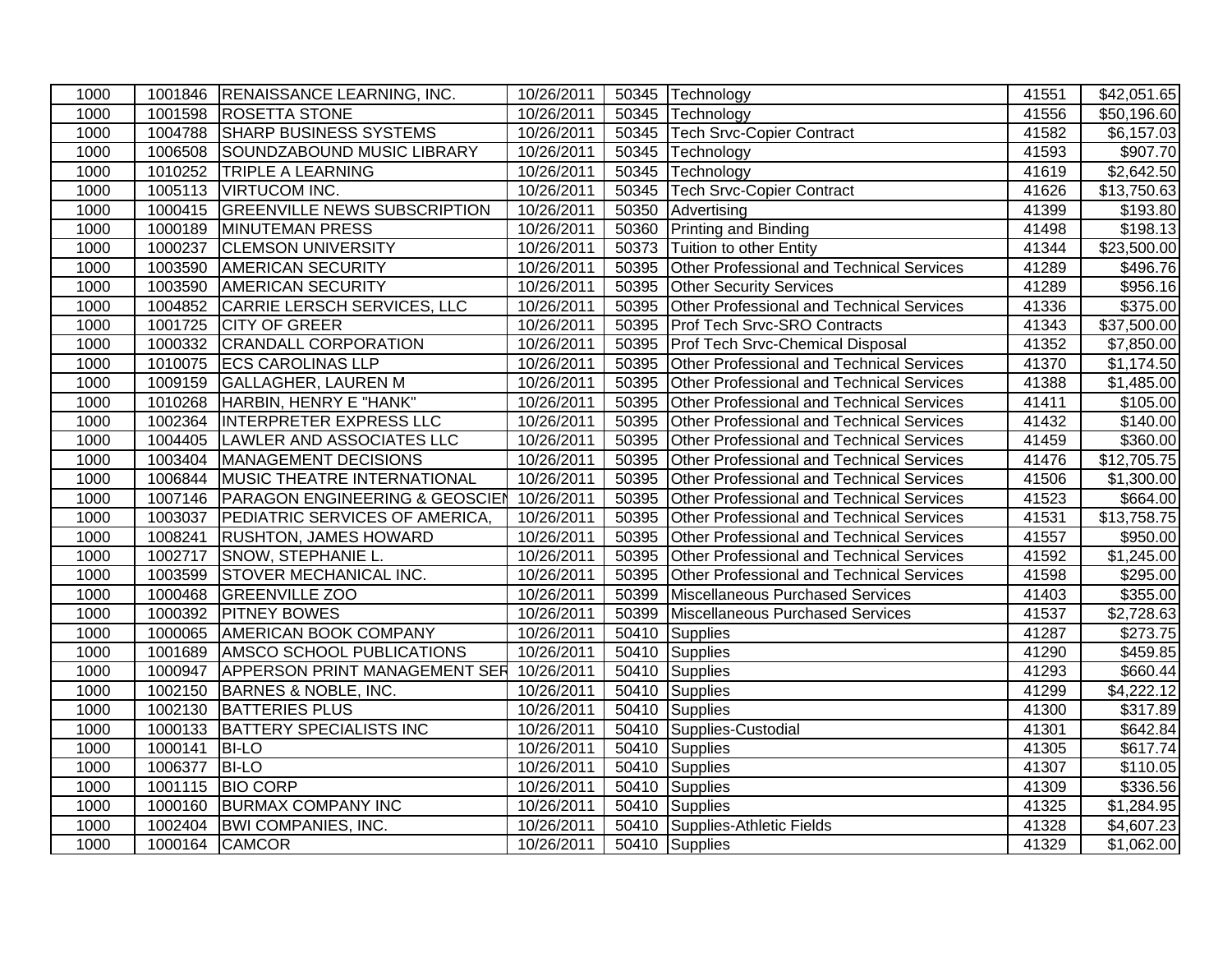| 1000 |               | 1000752 CAROLINA BIOLOGICAL SUPPLY CO              | 10/26/2011 |       | 50410 Supplies                     | 41333 | \$3,615.57  |
|------|---------------|----------------------------------------------------|------------|-------|------------------------------------|-------|-------------|
| 1000 |               | 1000173 CAROLINA LAWN & TRACTOR INC                | 10/26/2011 |       | 50410 Supplies-Custodial           | 41335 | \$856.78    |
| 1000 |               | 1000909 CHANNING L. BETE CO., INC.                 | 10/26/2011 |       | 50410 Supplies                     | 41339 | \$1,075.26  |
| 1000 |               | 1002112 COLLEGE BOARD                              | 10/26/2011 |       | 50410 Supplies                     | 41346 | \$51,203.13 |
| 1000 | 1000020       | <b>DEMCO</b>                                       | 10/26/2011 |       | 50410 Supplies                     | 41359 | \$560.79    |
| 1000 | 1001139       | DEMCO INC.                                         | 10/26/2011 |       | 50410 Supplies                     | 41360 | \$295.33    |
| 1000 | 1000755       | <b>DICK BLICK COMPANY</b>                          | 10/26/2011 |       | 50410 Supplies                     | 41364 | \$694.39    |
| 1000 | 1008347       | <b>DILLION SUPPLY COMPANY</b>                      | 10/26/2011 |       | 50410 Supplies                     | 41365 | \$179.24    |
| 1000 | 1010128       | DOUG MIDDLETON AND ASSOC, INC                      | 10/26/2011 |       | 50410 Supplies-Routine Maintenance | 41366 | \$2,451.68  |
| 1000 |               | 1008345 EPSON ACCESSORIES, INC                     | 10/26/2011 | 50410 | Supplies                           | 41374 | \$449.28    |
| 1000 | 1000274 ETA   |                                                    | 10/26/2011 |       | 50410 Supplies                     | 41375 | \$582.51    |
| 1000 |               | 1000566 FISHER SCIENTIFIC                          | 10/26/2011 |       | 50410 Supplies                     | 41379 | \$381.72    |
| 1000 |               | 1002885 FLAGHOUSE                                  | 10/26/2011 |       | 50410 Supplies                     | 41381 | \$476.92    |
| 1000 |               | 1003436 GLENDALE INDUSTRIES                        | 10/26/2011 |       | 50410 Supplies                     | 41395 | \$330.30    |
| 1000 | 1000468       | <b>GREENVILLE ZOO</b>                              | 10/26/2011 |       | 50410 Supplies                     | 41403 | \$400.00    |
| 1000 |               | 1005742 HEINEMANN                                  | 10/26/2011 |       | 50410 Supplies                     | 41417 | \$105.27    |
| 1000 |               | 1009792 HIGHSMITH, LLC                             | 10/26/2011 |       | 50410 Supplies                     | 41419 | \$195.52    |
| 1000 |               | 1000539 HOUGHTON MIFFLIN HARCOURT                  | 10/26/2011 |       | 50410 Supplies                     | 41426 | \$1,193.94  |
| 1000 | 1006620       | <b>ID WHOLESALER</b>                               | 10/26/2011 |       | 50410 Supplies                     | 41430 | \$161.10    |
| 1000 |               | 1001142  INTERNATIONAL BACCALAUREATE NA 10/26/2011 |            |       | 50410 Supplies                     | 41431 | \$6,355.00  |
| 1000 | 1000550       | <b>INTERSTATE MUSIC SUPPLY</b>                     | 10/26/2011 |       | 50410 Supplies                     | 41433 | \$517.84    |
| 1000 |               | 1000365 J W PEPPER & SON INC.                      | 10/26/2011 |       | 50410 Supplies                     | 41435 | \$125.99    |
| 1000 | 1000557       | JANITOR'S WHOLESALE SUPPLY                         | 10/26/2011 |       | 50410 Supplies-Custodial           | 41437 | \$124.22    |
| 1000 | 1010351       | JASON AND NORDIC PUBLISHERS IN                     | 10/26/2011 |       | 50410 Supplies                     | 41439 | \$186.61    |
| 1000 | 1000671       | JONES SCHOOL SUPPLY CO.                            | 10/26/2011 |       | 50410 Supplies                     | 41443 | \$155.40    |
| 1000 | 1001529       | <b>JUNIOR LIBRARY GUILD</b>                        | 10/26/2011 |       | 50410 Supplies                     | 41444 | \$310.00    |
| 1000 |               | 1000035 K MART #7274                               | 10/26/2011 |       | 50410 Supplies                     | 41446 | \$172.61    |
| 1000 |               | 1005314 LABELVALUE.COM                             | 10/26/2011 |       | 50410 Supplies                     | 41455 | \$143.28    |
| 1000 |               | 1003602 LEARNING FOCUSED                           | 10/26/2011 |       | 50410 Supplies                     | 41463 | \$412.50    |
| 1000 |               | 1002212 LOWE'S COMPANIES, INC.                     | 10/26/2011 |       | 50410 Supplies-Custodial           | 41472 | \$530.99    |
| 1000 | 1002501       | <b>LRP PUBLICATIONS</b>                            | 10/26/2011 |       | 50410 Supplies                     | 41473 | \$237.00    |
| 1000 |               | 1000115 LUCK'S MUSIC LIBRARY INC                   | 10/26/2011 |       | 50410 Supplies                     | 41474 | \$121.94    |
| 1000 |               | 1006657 MAILBOX PRESCHOOL                          | 10/26/2011 | 50410 | Supplies                           | 41371 | \$767.24    |
| 1000 |               | 1004413 MAPS.COM                                   | 10/26/2011 |       | 50410 Supplies                     | 41477 | \$189.75    |
| 1000 |               | 1001244   MARCY COOK MATH MATERIALS                | 10/26/2011 |       | 50410 Supplies                     | 41478 | \$112.00    |
| 1000 |               | 1000179   MCGRAW HILL COMPANIES, INC.              | 10/26/2011 |       | 50410 Supplies                     | 41488 | \$612.04    |
| 1000 | 1002037       | MCGRAW-HILL COMPANIES                              | 10/26/2011 | 50410 | Supplies                           | 41489 | \$673.01    |
| 1000 | 1002766       | MEDCO SUPPLY LOCKBOX                               | 10/26/2011 |       | 50410 Supplies                     | 41491 | \$1,410.74  |
| 1000 | 1003669       | MY OFFICE PRODUCTS.COM                             | 10/26/2011 |       | 50410 Supplies                     | 41508 | \$492.86    |
| 1000 | 1002704 NAEYC |                                                    | 10/26/2011 |       | 50410 Supplies                     | 41509 | \$166.76    |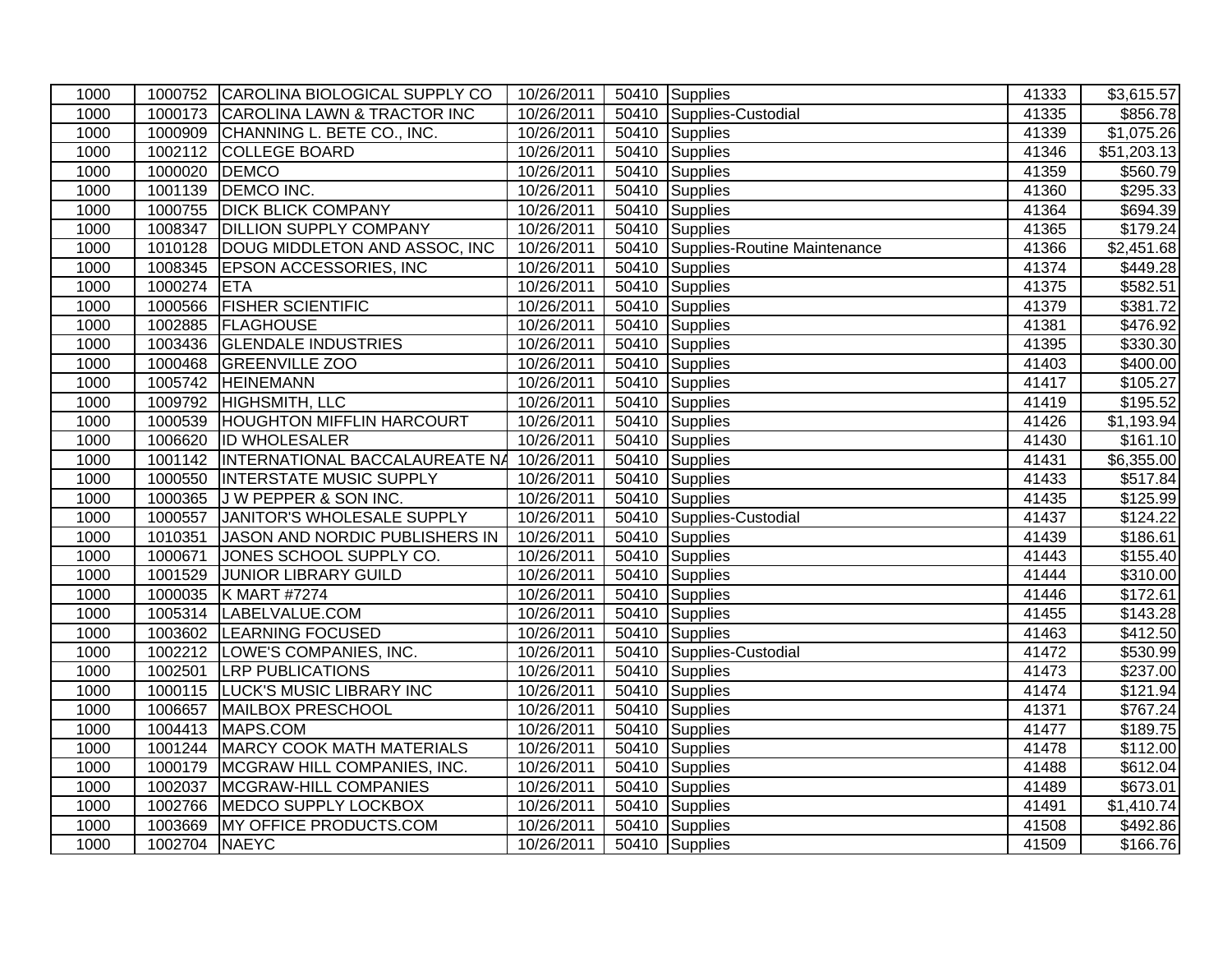| 1000 |         | 1002203 NAPA AUTO PARTS                          | 10/26/2011 |       | 50410 Supplies             | 41510 | \$1,499.94           |
|------|---------|--------------------------------------------------|------------|-------|----------------------------|-------|----------------------|
| 1000 |         | 1000205 NASCO INC                                | 10/26/2011 |       | 50410 Supplies             | 41511 | \$2,328.94           |
| 1000 |         | 1001797 NATIONAL GEOGRAPHIC                      | 10/26/2011 |       | 50410 Supplies             | 41512 | \$561.00             |
| 1000 | 1001317 | <b>PCI EDUCATIONAL</b>                           | 10/26/2011 |       | 50410 Supplies             | 41528 | \$239.78             |
| 1000 |         | 1000243 PEARSON EDUCATION, INC.                  | 10/26/2011 |       | 50410 Supplies             | 41529 | \$2,043.07           |
| 1000 |         | 1000364 PECKNEL MUSIC COMPANY                    | 10/26/2011 | 50410 | Supplies                   | 41530 | \$367.88             |
| 1000 | 1000370 | PERMA-BOUND BOOKS                                | 10/26/2011 | 50410 | Supplies                   | 41533 | \$114.30             |
| 1000 | 1000389 | PIEDMONT ELECTRIC DISTRICT                       | 10/26/2011 |       | 50410 Supplies-Custodial   | 41535 | $\overline{$}265.00$ |
| 1000 | 1001079 | <b>PRESENTATION SYSTEMS SOUTH, IN 10/26/2011</b> |            |       | 50410 Supplies             | 41541 | \$692.89             |
| 1000 | 1002240 | <b>PROJECT LEAD THE WAY, INC.</b>                | 10/26/2011 |       | 50410 Supplies             | 41543 | \$1,569.11           |
| 1000 | 1000305 | <b>QUILL CORPORATION</b>                         | 10/26/2011 | 50410 | Supplies                   | 41545 | \$1,014.21           |
| 1000 | 1003615 | <b>QUILL CORPORATION</b>                         | 10/26/2011 |       | 50410 Supplies             | 41545 | \$183.27             |
| 1000 | 1000327 | <b>READING SOURCE</b>                            | 10/26/2011 |       | 50410 Supplies             | 41546 | \$2,711.75           |
| 1000 |         | 1001573 REALLY GOOD STUFF                        | 10/26/2011 |       | 50410 Supplies             | 41547 | \$563.58             |
| 1000 | 1001891 | <b>SALLY'S BEAUTY SUPPLY</b>                     | 10/26/2011 |       | 50410 Supplies             | 41560 | \$1,465.04           |
| 1000 | 1000047 | <b>SAM'S CLUB</b>                                | 10/26/2011 |       | 50410 Supplies             | 41561 | \$1,795.81           |
| 1000 | 1000814 | <b>SARGENT-WELCH SCIENTIFIC</b>                  | 10/26/2011 |       | 50410 Science Lab Supplies | 41563 | \$398.03             |
| 1000 |         | 1001268 SCHOLASTIC INC                           | 10/26/2011 | 50410 | Supplies                   | 41570 | \$657.53             |
| 1000 | 1001268 | <b>SCHOLASTIC INC</b>                            | 10/26/2011 | 50410 | Supplies                   | 41572 | \$696.39             |
| 1000 | 1000837 | <b>SCHOLASTIC MAGAZINES</b>                      | 10/26/2011 |       | 50410 Supplies             | 41571 | \$1,422.60           |
| 1000 | 1009496 | <b>SCHOOL CHECK IN</b>                           | 10/26/2011 | 50410 | Supplies                   | 41573 | \$100.70             |
| 1000 | 1001240 | <b>SCHOOL HEALTH CORPORATION</b>                 | 10/26/2011 | 50410 | Supplies                   | 41574 | \$978.79             |
| 1000 | 1002294 | <b>SCHOOL OUTFITTERS</b>                         | 10/26/2011 | 50410 | Supplies                   | 41575 | \$855.35             |
| 1000 | 1003927 | <b>SCHOOL SPECIALTY</b>                          | 10/26/2011 |       | 50410 Supplies             | 41576 | 3487.86              |
| 1000 | 1002295 | <b>SCHOOL SPOT</b>                               | 10/26/2011 | 50410 | Supplies                   | 41577 | \$194.56             |
| 1000 | 1000277 | <b>SHAR PRODUCTS COMPANY</b>                     | 10/26/2011 | 50410 | Supplies                   | 41581 | \$999.00             |
| 1000 | 1000310 | SHIFFLER EQUIPMENT SALES                         | 10/26/2011 |       | 50410 Supplies-Custodial   | 41584 | \$706.13             |
| 1000 | 1005706 | SHOPLET.COM                                      | 10/26/2011 |       | 50410 Supplies             | 41586 | \$125.28             |
| 1000 |         | 1002015 SNAP ON INDUSTRIAL                       | 10/26/2011 |       | 50410 Supplies             | 41591 | \$279.44             |
| 1000 | 1001222 | <b>STAPLES ADVANTAGE</b>                         | 10/26/2011 |       | 50410 Supplies             | 41602 | \$837.05             |
| 1000 | 1005110 | <b>STAPLES ADVANTAGE</b>                         | 10/26/2011 |       | 50410 Supplies             | 41595 | \$532.49             |
| 1000 | 1002002 | <b>STENHOUSE PUBLISHERS</b>                      | 10/26/2011 |       | 50410 Supplies             | 41597 | \$172.70             |
| 1000 |         | 1007348 TEACHER CREATED MATERIALS, INC           | 10/26/2011 | 50410 | Supplies                   | 41606 | \$559.14             |
| 1000 | 1003229 | <b>TEACHER DIRECT</b>                            | 10/26/2011 | 50410 | Supplies                   | 41607 | \$836.62             |
| 1000 | 1003926 | <b>TEACHER'S DISCOUNT</b>                        | 10/26/2011 |       | 50410 Supplies             | 41609 | \$258.39             |
| 1000 | 1002586 | TECHNOLOGY FOR EDUCATION                         | 10/26/2011 |       | 50410 Supplies             | 41610 | \$1,927.40           |
| 1000 | 1010309 | <b>THE MAP SHOP</b>                              | 10/26/2011 |       | 50410 Supplies             | 41613 | \$326.06             |
| 1000 | 1005646 | TIME FOR KIDS                                    | 10/26/2011 | 50410 | Supplies                   | 41616 | \$406.64             |
| 1000 | 1003046 | <b>TREETOP PUBLISHING</b>                        | 10/26/2011 |       | 50410 Supplies             | 41618 | \$796.05             |
| 1000 |         | 1000494 UNITED CHEMICAL AND SUPPLY INC           | 10/26/2011 |       | 50410 Supplies-Custodial   | 41623 | \$1,221.90           |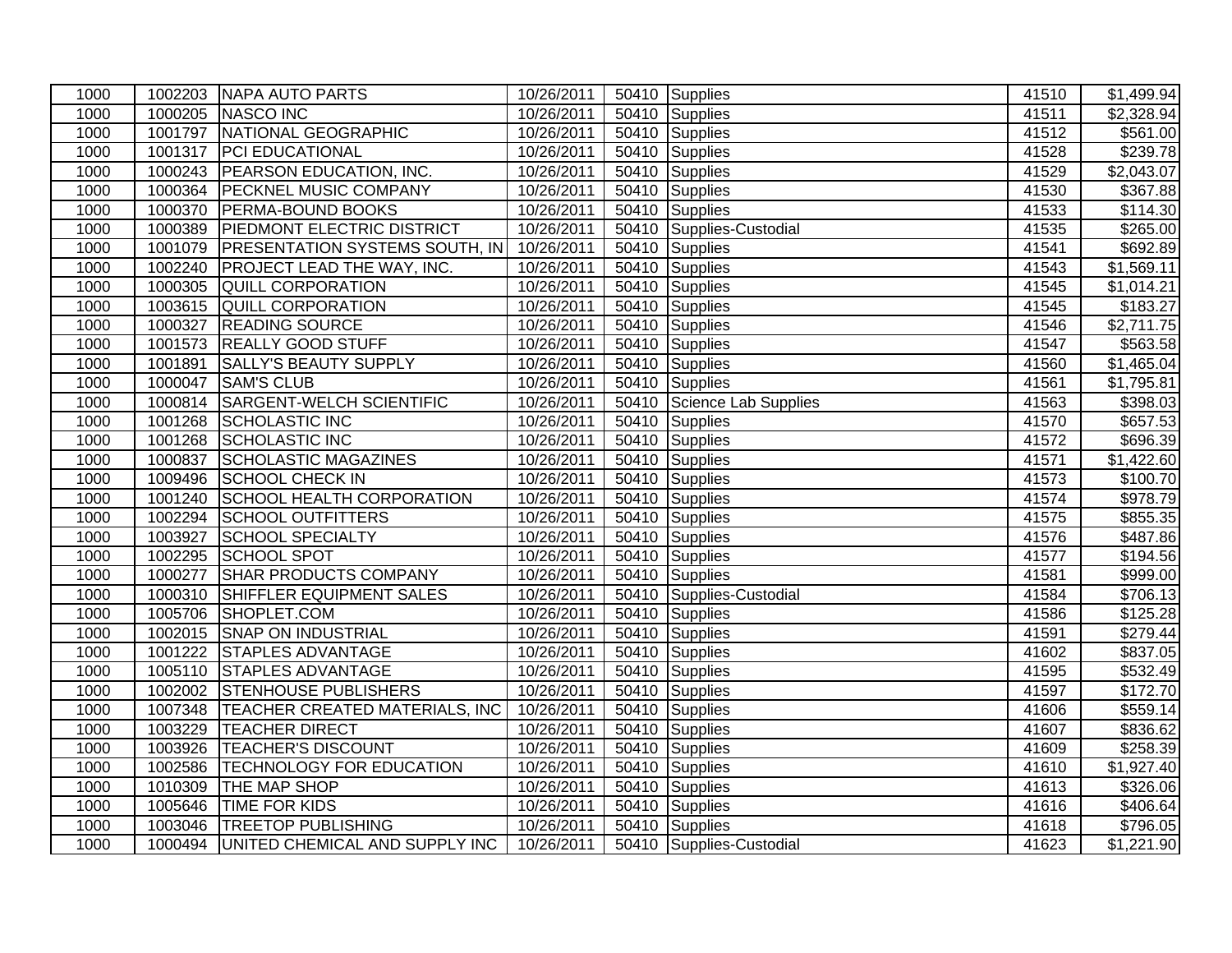| 1000 |               | 1000302 US FOODSERVICE               | 10/26/2011 |       | 50410 Supplies                          | 41625 | $\overline{31}$ , 182.86 |
|------|---------------|--------------------------------------|------------|-------|-----------------------------------------|-------|--------------------------|
| 1000 |               | 1002932 WARD'S NATURAL SCIENCE       | 10/26/2011 | 50410 | Supplies                                | 41629 | \$139.38                 |
| 1000 |               | 1000653 WEEKLY READER CORP.          | 10/26/2011 | 50410 | Supplies                                | 41631 | $\overline{$5,316.24}$   |
| 1000 | 1000940       | <b>WOODWIND &amp; THE BRASSWIND</b>  | 10/26/2011 | 50410 | Supplies                                | 41638 | \$529.48                 |
| 1000 | 1009999       | WOODYARD PUBLICATIONS CO             | 10/26/2011 | 50410 | Supplies                                | 41639 | 3444.75                  |
| 1000 | 1000065       | <b>AMERICAN BOOK COMPANY</b>         | 10/26/2011 | 50420 | <b>Textbooks</b>                        | 41287 | \$367.92                 |
| 1000 | 1009405       | <b>KRAMES STAYWELL LLC</b>           | 10/26/2011 | 50420 | <b>Textbooks</b>                        | 41453 | \$343.20                 |
| 1000 | 1002150       | BARNES & NOBLE, INC.                 | 10/26/2011 | 50430 | <b>Library Books and Materials</b>      | 41299 | \$155.63                 |
| 1000 | 1000805       | <b>BOUND TO STAY BOUND</b>           | 10/26/2011 | 50430 | <b>Library Books and Materials</b>      | 41315 | \$1,979.47               |
| 1000 | 1000020 DEMCO |                                      | 10/26/2011 | 50430 | <b>Library Books and Materials</b>      | 41359 | \$158.96                 |
| 1000 |               | 1001116 GARRETT EDUCATIONAL CORP.    | 10/26/2011 | 50430 | <b>Library Books and Materials</b>      | 41390 | \$358.70                 |
| 1000 |               | 1009792 HIGHSMITH, LLC               | 10/26/2011 | 50430 | <b>Library Books and Materials</b>      | 41419 | \$213.60                 |
| 1000 |               | 1000717 HUMAN RELATIONS MEDIA        | 10/26/2011 | 50430 | <b>Library Books and Materials</b>      | 41428 | \$318.89                 |
| 1000 |               | 1001529 JUNIOR LIBRARY GUILD         | 10/26/2011 | 50430 | <b>Library Books and Materials</b>      | 41444 | \$5,902.60               |
| 1000 |               | 1000099 LIBRARY VIDEO COMPANY        | 10/26/2011 | 50430 | <b>Library Books and Materials</b>      | 41468 | \$627.95                 |
| 1000 | 1005110       | <b>STAPLES ADVANTAGE</b>             | 10/26/2011 | 50430 | <b>Library Books and Materials</b>      | 41595 | \$196.77                 |
| 1000 |               | 1005780 WORLD BOOK, INC              | 10/26/2011 | 50430 | <b>Library Books and Materials</b>      | 41640 | \$581.94                 |
| 1000 |               | 1003406 WT COX SUBSCRIPTIONS         | 10/26/2011 | 50440 | Periodicals                             | 41642 | \$899.78                 |
| 1000 |               | 1002794 ACL SERVICES, LTD.           | 10/26/2011 |       | 50445 Technology and Software Supplies  | 41280 | \$432.18                 |
| 1000 |               | 1002668 ACP DIRECT                   | 10/26/2011 | 50445 | <b>Technology and Software Supplies</b> | 41281 | \$1,095.51               |
| 1000 | 1000849       | <b>APPLE INC.</b>                    | 10/26/2011 | 50445 | Technology and Software Supplies        | 41295 | \$249.10                 |
| 1000 | 1008014       | <b>BRAINCHILD CORP</b>               | 10/26/2011 | 50445 | <b>Technology and Software Supplies</b> | 41316 | \$3,000.00               |
| 1000 | 1000164       | <b>CAMCOR</b>                        | 10/26/2011 |       | 50445 Technology and Software Supplies  | 41329 | \$1,818.01               |
| 1000 | 1000946       | CDW, GOVERNMENT, INC.                | 10/26/2011 | 50445 | <b>Technology and Software Supplies</b> | 41337 | \$102.12                 |
| 1000 |               | 1002916 COMPUTER SOFTWARE INNOVATION | 10/26/2011 | 50445 | Technology and Software Supplies        | 41349 | \$4,668.77               |
| 1000 | 1006223       | <b>CSI TECHNOLOGY OUTFITTERS</b>     | 10/26/2011 | 50445 | Technology and Software Supplies        | 41353 | \$210.94                 |
| 1000 |               | 1002695 DELL MARKETING               | 10/26/2011 |       | 50445 Technology and Software Supplies  | 41358 | \$567.00                 |
| 1000 | 1000099       | <b>LIBRARY VIDEO COMPANY</b>         | 10/26/2011 | 50445 | Technology and Software Supplies        | 41468 | \$168.27                 |
| 1000 | 1000200       | MUSIC IS ELEMENTARY                  | 10/26/2011 | 50445 | <b>Technology and Software Supplies</b> | 41505 | \$398.24                 |
| 1000 | 1000362       | <b>PBS VIDEO</b>                     | 10/26/2011 | 50445 | Technology and Software Supplies        | 41527 | \$247.84                 |
| 1000 |               | 1001846 RENAISSANCE LEARNING, INC.   | 10/26/2011 |       | 50445 Technology and Software Supplies  | 41550 | \$1,161.34               |
| 1000 | 1005110       | <b>STAPLES ADVANTAGE</b>             | 10/26/2011 | 50445 | <b>Technology and Software Supplies</b> | 41595 | \$169.56                 |
| 1000 | 1010151       | YABLA INC                            | 10/26/2011 | 50445 | Technology and Software Supplies        | 41644 | \$349.38                 |
| 1000 | 1000213       | COMMISSION OF PUBLIC WORKS           | 10/26/2011 | 50470 | Energy-Electricity                      | 41347 | \$54,774.86              |
| 1000 | 1000213       | COMMISSION OF PUBLIC WORKS           | 10/26/2011 | 50470 | Energy-Gas                              | 41347 | \$12,965.43              |
| 1000 | 1002506       | COMMISSION OF PUBLIC WORKS-GRE       | 10/26/2011 | 50470 | Energy-Gas                              | 41348 | \$154.90                 |
| 1000 | 1000838       | <b>DUKE POWER</b>                    | 10/26/2011 | 50470 | Energy-Electricity                      | 41368 | \$188.02                 |
| 1000 | 1000210       | <b>LAURENS ELECTRIC COOPERATIVE</b>  | 10/26/2011 | 50470 | Energy-Electricity                      | 41458 | \$34,798.76              |
| 1000 | 1003614       | <b>PIEDMONT NATURAL GAS</b>          | 10/26/2011 |       | 50470 Energy-Gas                        | 41536 | $\overline{$19,386.29}$  |
| 1000 |               | 1000663 ANN'S CAKES & CATERING       | 10/26/2011 |       | 50490 Supplies Food and Meals           | 41292 | \$619.30                 |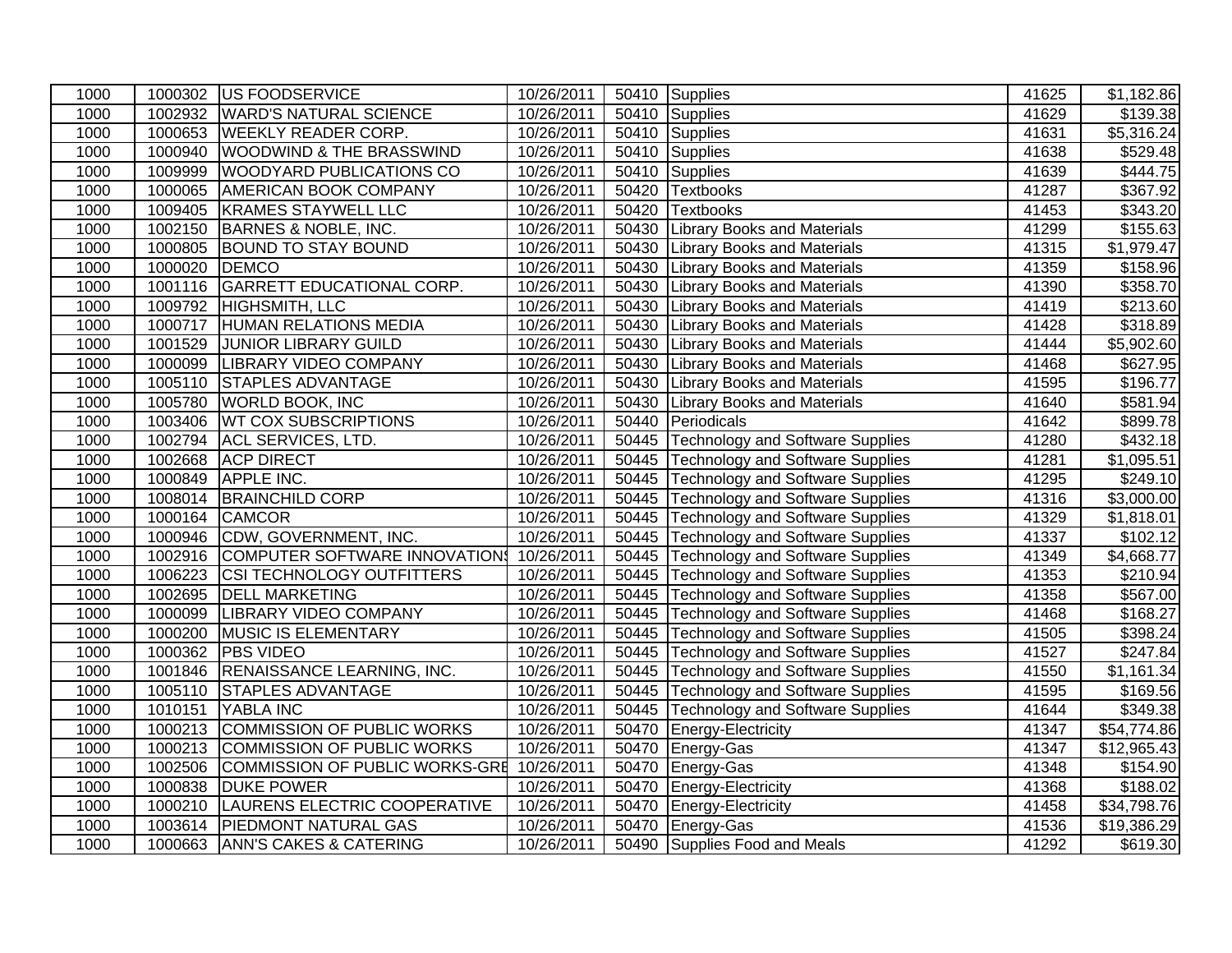| 1000 | 1000141 | <b>BI-LO</b>                                       | 10/26/2011 |       | 50490 Supplies Food and Meals                     | 41305 | \$390.71                |
|------|---------|----------------------------------------------------|------------|-------|---------------------------------------------------|-------|-------------------------|
| 1000 |         | 1000024 DESIGNS UNLIMITED                          | 10/26/2011 | 50490 | <b>Other Supplies and Materials</b>               | 41361 | \$903.61                |
| 1000 | 1004701 | <b>LITTLE CAESAR'S</b>                             | 10/26/2011 | 50490 | Supplies Food and Meals                           | 41470 | \$324.00                |
| 1000 |         | 1003029   MARRIOTT COLUMBIA HOTEL                  | 10/26/2011 | 50490 | Supplies Food and Meals                           | 41479 | $\overline{$19,236.98}$ |
| 1000 | 1009722 | <b>ROLY POLY SANDWICH SHOP</b>                     | 10/26/2011 | 50490 | Supplies Food and Meals                           | 41555 | \$199.30                |
| 1000 | 1010437 | <b>SARAH'S KITCHEN</b>                             | 10/26/2011 | 50490 | Supplies Food and Meals                           | 41699 | \$295.61                |
| 1000 | 1001655 | ARD, WOOD, HOLCOMBE, & SLATE                       | 10/26/2011 | 50520 | ConstructionServices Arch Fees Capitalize         | 41296 | \$2,949.00              |
| 1000 | 1007986 | <b>MBAJ ARCHITECTURE</b>                           | 10/26/2011 | 50520 | ConstructionServices Arch Fees Capitalize         | 41485 | \$1,118.07              |
| 1000 | 1009899 | OSBORN CONTRACT SERVICES, INC                      | 10/26/2011 | 50520 | ConstructionServices (Temp) Building/Constructi   | 41519 | \$1,487.00              |
| 1000 | 1002001 | S&ME                                               | 10/26/2011 | 50520 | ConstructionServices (Temp) Building/Construction | 41559 | \$5,727.75              |
| 1000 | 1003106 | <b>SFI ELECTRONICS, INC</b>                        | 10/26/2011 | 50520 | ConstructionServices (Temp) Building/Construction | 41579 | $\overline{$6,117.96}$  |
| 1000 | 1001806 | YEARGIN CONSTRUCTION COMPANY                       | 10/26/2011 | 50520 | ConstructionServices Buildings Capitalize         | 41645 | \$223,670.00            |
| 1000 | 1002936 | SILMAR ELECTRONICS, INC.                           | 10/26/2011 | 50540 | Equipment Under 5000                              | 41587 | \$8,045.40              |
| 1000 | 1000849 | APPLE INC.                                         | 10/26/2011 | 50545 | TechnologyEquipment Under 5000                    | 41295 | \$1,241.26              |
| 1000 | 1000164 | <b>CAMCOR</b>                                      | 10/26/2011 | 50545 | TechnologyEquipment Under 5000                    | 41329 | \$12,021.72             |
| 1000 | 1002916 | COMPUTER SOFTWARE INNOVATION 10/26/2011            |            |       | 50545 TechnologyEquipment Under 5000              | 41349 | \$15,558.15             |
| 1000 | 1006223 | CSI TECHNOLOGY OUTFITTERS                          | 10/26/2011 | 50545 | TechnologyEquipment Under 5000                    | 41353 | \$1,967.86              |
| 1000 | 1002695 | <b>DELL MARKETING</b>                              | 10/26/2011 | 50545 | TechnologyEquipment Under 5000                    | 41358 | \$2,503.89              |
| 1000 |         | 1001142  INTERNATIONAL BACCALAUREATE NA 10/26/2011 |            | 50640 | Organization Membership Dues and Fees (Profes     | 41431 | \$7,450.00              |
| 1000 | 1009676 | LEARNING ALLEY, INC                                | 10/26/2011 | 50640 | Organization Membership Dues and Fees (Profes     | 41462 | \$198.00                |
| 1000 | 1001259 | <b>SC INTERNATIONAL BACCALAUREAT</b>               | 10/26/2011 | 50640 | Organization Membership Dues and Fees (Profes     | 41567 | \$100.00                |
| 1000 |         | 1010435 RED FOX GAMES INC                          | 10/26/2011 | 50660 | <b>Pupil Activity</b>                             | 41548 | \$1,100.00              |
| 1000 | 1000377 | <b>STATE DEPARTMENT OF EDUCATION</b>               | 10/26/2011 | 50660 | <b>Pupil Activity</b>                             | 41596 | \$7,743.80              |
| 1000 | 1004117 | ENHANCED FINANCIAL SOLUTIONS                       | 10/26/2011 | 50690 | <b>Other Objects</b>                              | 41372 | \$139,384.36            |
| 1000 |         | 1003233 BRASHIER MID COLLEGE CHARTER               | 10/26/2011 | 50720 | Transits                                          | 41318 | \$203,309.64            |
| 1000 | 1002688 | <b>GREENVILLE TECH CHARTER HIGH S</b>              | 10/26/2011 | 50720 | Transits                                          | 41401 | \$206,482.98            |
| 1000 | 1004436 | GREER MIDDLE COLLEGE CHARTER \$                    | 10/26/2011 | 50720 | Transits                                          | 41404 | \$31,137.31             |
| 1000 | 1004436 | <b>GREER MIDDLE COLLEGE CHARTER \$</b>             | 10/26/2011 | 50720 | Transits                                          | 41405 | \$191,556.03            |
| 1000 | 1004436 | GREER MIDDLE COLLEGE CHARTER \$                    | 10/26/2011 | 50720 | Transits                                          | 41406 | \$750.00                |
| 1000 | 1002929 | LANGSTON CHARTER MIDDLE SCHOO                      | 10/26/2011 | 50720 | Transits                                          | 41457 | \$173,582.27            |
| 1000 | 232012  | <b>LEAD ACADEMY CHARTER SCHOOL</b>                 | 10/26/2011 | 50720 | Transits                                          | 41461 | \$52,665.65             |
| 1000 | 1002934 | <b>LEGACY CHARTER SCHOOL</b>                       | 10/26/2011 | 50720 | Transits                                          | 41464 | \$344,593.74            |
| 1000 | 1001281 | <b>MEYER CENTER</b>                                | 10/26/2011 | 50720 | Transits                                          | 41496 | \$11,540.29             |
| 1000 | 1001623 | BENDER BURKOT EAST COAST SUPPI 10/28/2011          |            | 20410 | <b>Inventory Recd not Vouchered</b>               | 624   | \$3,525.09              |
| 1000 | 1010470 | <b>DEPT OF HOMELAND SECURITY</b>                   | 10/28/2011 | 50314 | <b>Staff Services</b>                             | 41702 | \$325.00                |
| 1000 | 1003021 | FIRE PROTECTION SPECIALIST OF                      | 10/28/2011 | 50323 | <b>R&amp;M Serv-Plant Serv</b>                    | 628   | \$411.25                |
| 1000 | 1002041 | THYSSENKRUPP ELEVATOR                              | 10/28/2011 | 50323 | R&M Serv-Elevator Serv                            | 625   | \$2,744.02              |
| 1000 | 1003021 | <b>FIRE PROTECTION SPECIALIST OF</b>               | 10/28/2011 | 50329 | Other - Property Serv                             | 628   | \$200.00                |
| 1000 | 1001499 | <b>G &amp; K SERVICES</b>                          | 10/28/2011 | 50329 | Oth Prop Srv-Uniform Services                     | 623   | \$1,843.50              |
| 1000 | 1002878 | MAXIM HEALTHCARE SERVICES, INC                     | 10/28/2011 | 50395 | <b>Other Professional and Technical Services</b>  | 626   | $\overline{$3,615.48}$  |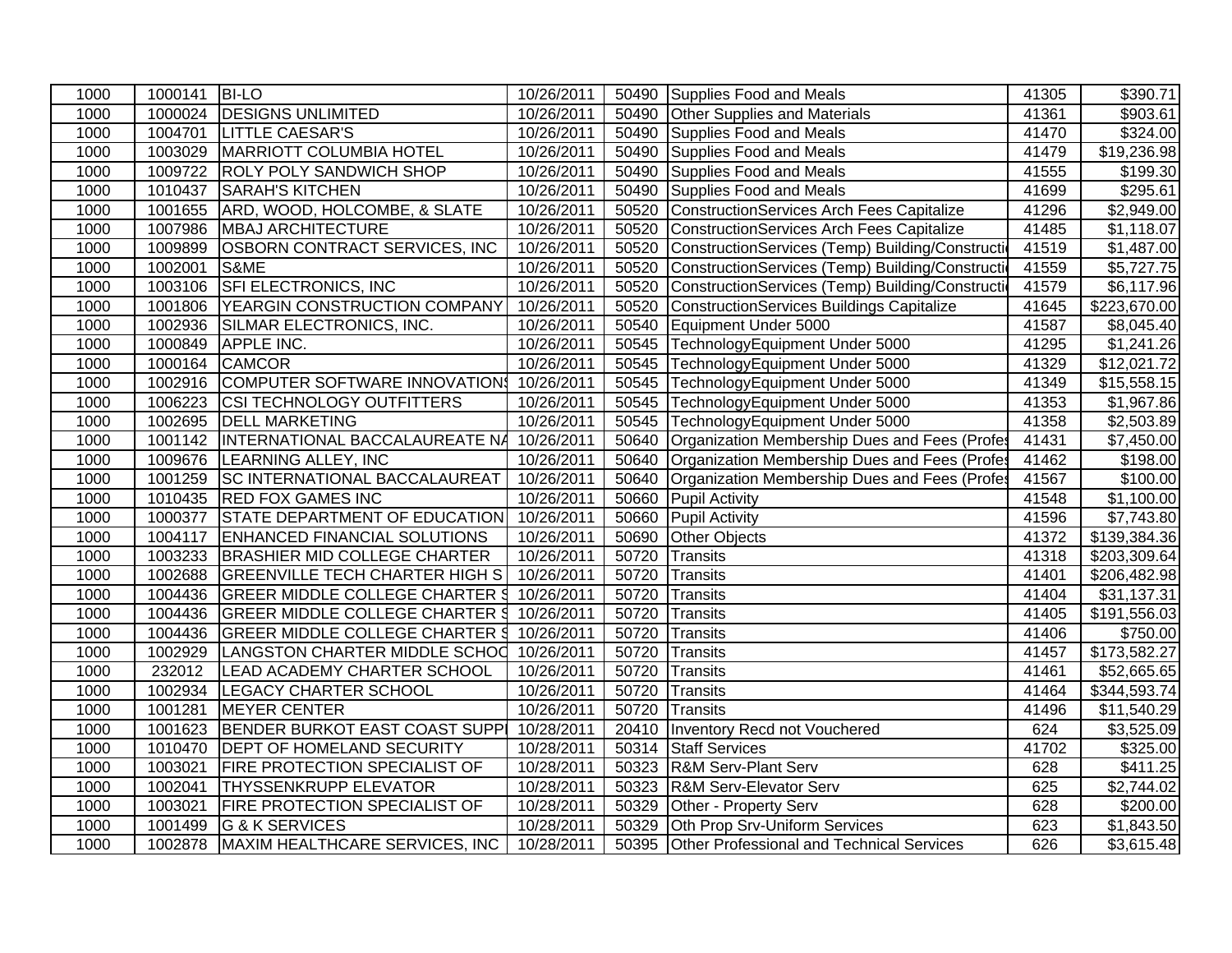| 1000 |         | 1000392 PITNEY BOWES                   | 10/28/2011 |       | 50399 Miscellaneous Purchased Services   | 41703 | \$10,529.03 |
|------|---------|----------------------------------------|------------|-------|------------------------------------------|-------|-------------|
| 1000 |         | 1003912 ABC SCHOOL SUPPLY              | 10/28/2011 | 50410 | Supplies                                 | 629   | \$1,010.37  |
| 1000 |         | 1000850 AIRGAS NATIONAL WELDERS        | 10/28/2011 | 50410 | Supplies                                 | 622   | \$110.16    |
| 1000 | 1004357 | AMERICAN LEGACY PUBLISHING             | 10/28/2011 | 50410 | Supplies                                 | 41701 | \$268.96    |
| 1000 |         | 1001623 BENDER BURKOT EAST COAST SUPPI | 10/28/2011 | 50410 | Supplies                                 | 624   | \$1,726.17  |
| 1000 | 1003976 | <b>CHILDCRAFT</b>                      | 10/28/2011 | 50410 | <b>Supplies</b>                          | 629   | \$582.65    |
| 1000 | 1003917 | <b>CLASSROOM DIRECT</b>                | 10/28/2011 | 50410 | Supplies                                 | 629   | \$1,218.87  |
| 1000 | 1000567 | <b>FOLLETT LIBRARY RESOURCES</b>       | 10/28/2011 | 50410 | Supplies                                 | 619   | \$642.00    |
| 1000 | 1000721 | <b>FORMS &amp; SUPPLY, INC.</b>        | 10/28/2011 | 50410 | Supplies                                 | 620   | \$2,933.84  |
| 1000 | 1002887 | <b>GREENVILLE OFFICE SUPPLY</b>        | 10/28/2011 | 50410 | Supplies                                 | 627   | \$168.55    |
| 1000 |         | 1000066  LAKESHORE LEARNING MATERIALS  | 10/28/2011 | 50410 | Supplies                                 | 617   | \$1,299.80  |
| 1000 | 1000177 | <b>MCBRIDES INC</b>                    | 10/28/2011 | 50410 | Supplies                                 | 618   | \$776.70    |
| 1000 |         | 1003927 SCHOOL SPECIALTY               | 10/28/2011 | 50410 | Supplies                                 | 629   | \$1,996.70  |
| 1000 | 1000670 | <b>SCHOOL SPECIALTY INC</b>            | 10/28/2011 | 50410 | Supplies                                 | 629   | \$884.42    |
| 1000 | 1000567 | <b>FOLLETT LIBRARY RESOURCES</b>       | 10/28/2011 |       | 50430 Library Books and Materials        | 619   | \$12,163.43 |
| 1000 | 1000567 | <b>FOLLETT LIBRARY RESOURCES</b>       | 10/28/2011 |       | 50445 Technology and Software Supplies   | 619   | \$1,256.40  |
| 1000 | 1000721 | <b>FORMS &amp; SUPPLY, INC.</b>        | 10/28/2011 |       | 50445   Technology and Software Supplies | 620   | \$406.18    |
| 1000 |         | 1002887 GREENVILLE OFFICE SUPPLY       | 10/28/2011 | 50445 | Technology and Software Supplies         | 627   | \$345.87    |
| 6000 | 1000017 | <b>AAA SUPPLY</b>                      | 10/28/2011 | 50323 | Repairs and Maintenance Services         | 60285 | 1486.92     |
| 6000 | 1000025 | JOYCE EQUIPMENT COMPANY                | 10/28/2011 | 50323 | Repairs and Maintenance Services         | 60286 | 725.25      |
| 6000 | 1000025 | JOYCE EQUIPMENT COMPANY                | 10/28/2011 | 50540 | Equipment Under 5000                     | 60286 | 12776.89    |
| 6000 | 1000025 | JOYCE EQUIPMENT COMPANY                | 10/28/2011 | 50545 | TechnologyEquipment Under 5000           | 60286 | 148.4       |
| 6000 | 1000367 | <b>PEPSI-COLA BOTTLING COMPANY</b>     | 10/28/2011 | 50460 | <b>Food Purchases</b>                    | 60287 | 5301.32     |
| 6000 | 1000721 | <b>FORMS &amp; SUPPLY, INC.</b>        | 10/28/2011 | 50410 | Supplies                                 | 60288 | 355.1       |
| 6000 |         | 1002695 DELL MARKETING                 | 10/28/2011 | 50545 | TechnologyEquipment Under 5000           | 60291 | 5111.81     |
| 6000 | 1002928 | <b>FED EX</b>                          | 10/28/2011 | 50490 | <b>Other Supplies and Materials</b>      | 60292 | 123.55      |
| 6000 |         | 1003636 KELLY SERVICES                 | 10/28/2011 | 50311 | <b>Instructional Services</b>            | 60293 | 2777        |
| 6000 | 1005345 | <b>BLUE BELL CREAMERIES</b>            | 10/28/2011 | 50460 | <b>Food Purchases</b>                    | 60294 | 2607.07     |
| 6000 | 1005417 | FUNACHO                                | 10/28/2011 | 50460 | <b>Food Purchases</b>                    | 60296 | 2101.23     |
| 6000 | 1005441 | <b>HINSON AND ASSOCIATES</b>           | 10/28/2011 | 50311 | <b>Instructional Services</b>            | 60297 | 5206.93     |
| 6000 | 1005451 | INFINITE CORPORATE SOLUTIONS           | 10/28/2011 | 50545 | TechnologyEquipment Under 5000           | 60298 | 1406.76     |
| 6000 |         | 1005515 PLUS LINEN                     | 10/28/2011 | 50490 | <b>Other Supplies and Materials</b>      | 60299 | 272.16      |
| 6000 | 1005564 | <b>WHALEY FOOD SERVICE REPAIRS</b>     | 10/28/2011 | 50323 | <b>Repairs and Maintenance Services</b>  | 60300 | 1127.26     |
| 6000 | 1005608 | SCHOOL NUTRITION ASSOC                 | 10/28/2011 | 50311 | <b>Instructional Services</b>            | 60301 | 8455        |
| 6000 | 1010349 | <b>3M FOOD SAFETY DEPT</b>             | 10/28/2011 | 50490 | Supplies Food and Meals                  | 60302 | 450         |
| 6000 | 1002038 | <b>PET DAIRY</b>                       | 10/31/2011 | 50460 | <b>Food Purchases</b>                    | 60303 | 177915.03   |
| 6000 | 1002136 | <b>SUBWAY (GOODWILL INDUSTRIES)</b>    | 10/31/2011 | 50460 | Food Purchases                           | 60304 | 4883.6      |
| 6000 | 1004748 | MARVIN'S PRODUCE                       | 10/31/2011 | 50460 | <b>Food Purchases</b>                    | 60305 | 31578.88    |
| 6000 | 1005276 | <b>GREENVILLE COUNTY SCHOOLS</b>       | 10/31/2011 | 10150 | Due To From General Fund                 | 60306 | 18097.18    |
| 6000 |         | 1005363 CARGILL INC.                   | 10/31/2011 |       | 10160   Inventory - Food                 | 60307 | 8375.2      |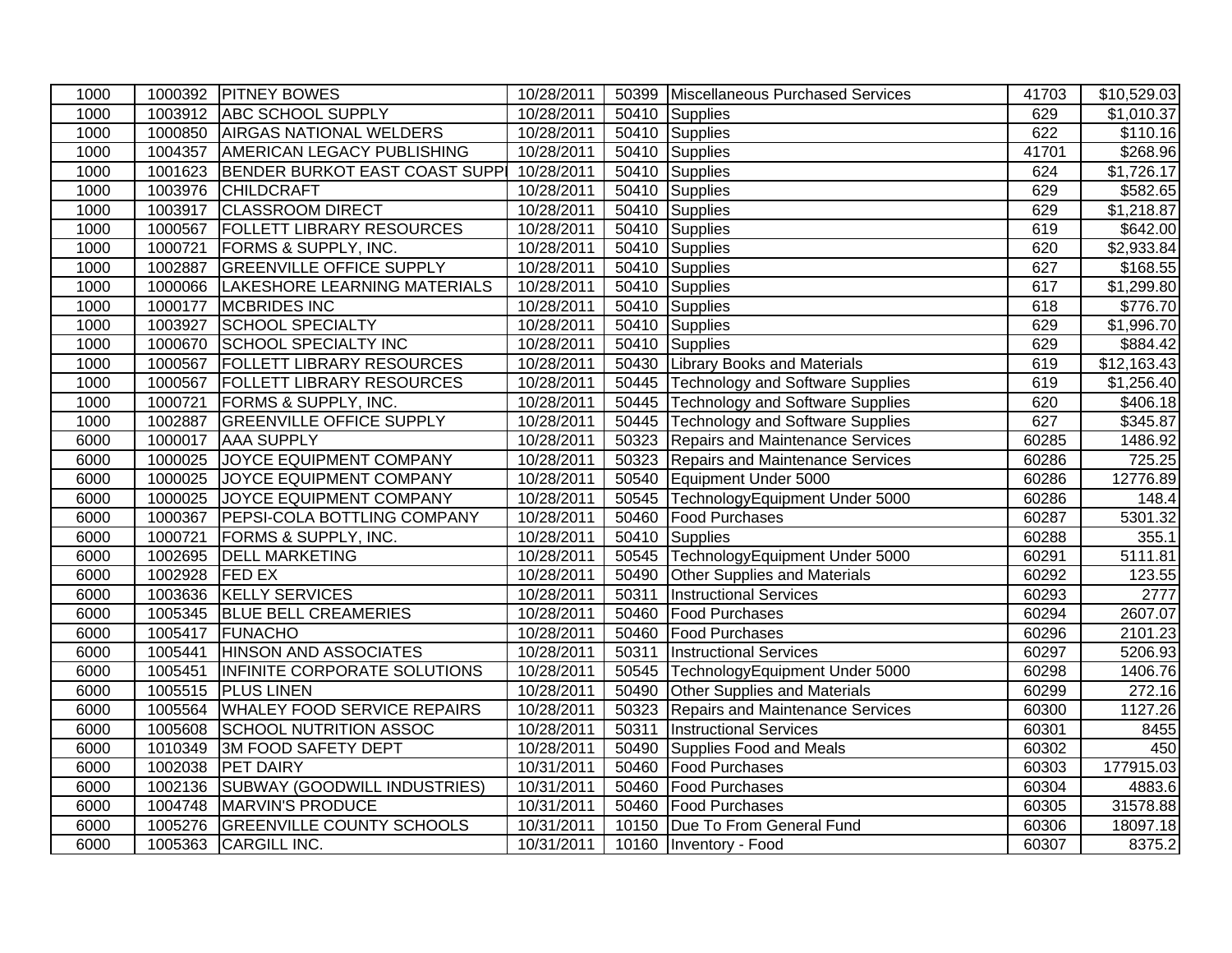| 6000 |                | 1005388 CULINARY STANDARDS CORP.                | 10/31/2011 | 10160 Inventory - Food | 60308 | 10362.88 |
|------|----------------|-------------------------------------------------|------------|------------------------|-------|----------|
| 6000 |                | 1005456 IJENNIE-O-TURKEY STORE                  | 10/31/2011 | 10160 Inventory - Food | 60309 | 6584.1   |
| 6000 |                | 1005458 JJTM PROVISIONS CO                      | 10/31/2011 | 10160 Inventory - Food | 60310 | 11055    |
| 6000 |                | 1005459 KINGS DELIGHT, LTD.                     | 10/31/2011 | 10160 Inventory - Food | 60311 | 48123.4  |
| 6000 | 1005464 LING'S |                                                 | 10/31/2011 | 10160 Inventory - Food | 60312 | 19187.5  |
| 6000 |                | 1005552 TABATCHNICK FOODS                       | 10/31/2011 | 10160 Inventory - Food | 60313 | 2304     |
| 6000 |                | 1005558 TYSON FOODS COMMODITY PROCES 10/31/2011 |            | 10160 Inventory - Food | 60314 | 6500     |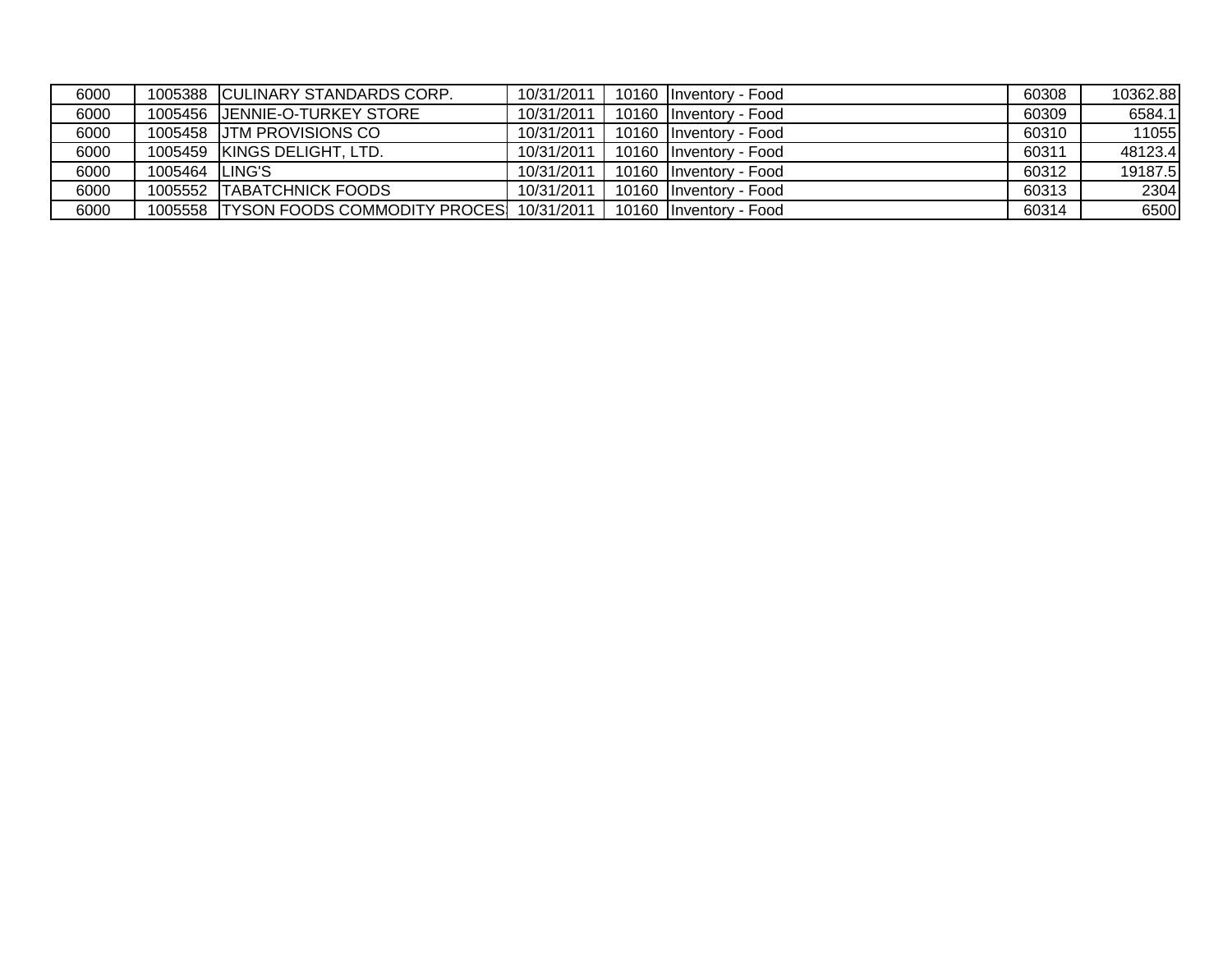## **Greenville County Schools Purchasing Card October 2011**

| Post Date | Amount       | Vendor Name                         |
|-----------|--------------|-------------------------------------|
| 10/3/2011 |              | \$77.97 GREENVILLE FENCE CO         |
| 10/3/2011 |              | \$153.33 POINSETT PLUMBING SUPPLY   |
| 10/3/2011 |              | \$3.00 CAROLINA LOCKSMITHS          |
| 10/3/2011 |              | \$25.00 TWO CHEFS TO GO             |
| 10/3/2011 | $(\$354.05)$ | <b>BLACK ELECTRICAL SUPPLY I</b>    |
| 10/3/2011 |              | \$20.13 ELLIS FLOORING SALES #43    |
| 10/3/2011 |              | \$36.56   FGS HARDWARE              |
| 10/3/2011 |              | \$84.27 OFFICE DEPOT #1214          |
| 10/3/2011 |              | \$129.72 KING ASPHALT INC           |
| 10/3/2011 |              | \$196.09 STAPLS9219989787000        |
| 10/3/2011 |              | \$621.62   TRIARCO ARTS AND CRAFTS  |
| 10/3/2011 |              | \$866.86 KING ASPHALT INC           |
| 10/3/2011 | \$25.00      | <b>SC LAW ENFORCEMENT</b>           |
| 10/3/2011 | \$282.60     | <b>HOLDER ELECTRIC SUPPLY</b>       |
| 10/3/2011 |              | \$19.24 THE TRANE COMPANY           |
| 10/3/2011 | \$9.90       | <b>WM SUPERCENTER</b>               |
| 10/3/2011 | \$111.70     | JOHNSTONE SUPPLY-GREENVIL           |
| 10/3/2011 |              | \$50.00 BI-LO 273                   |
| 10/3/2011 |              | \$96.24 NASCO CATALOG SALES         |
| 10/3/2011 |              | \$38.79   PARTY CITY #200           |
| 10/3/2011 |              | \$83.88   DMI DELL K-12 PTR         |
| 10/3/2011 |              | (\$193.85) THE HOME DEPOT 1104      |
| 10/3/2011 |              | \$500.52 GREENVILLE FENCE CO        |
| 10/3/2011 |              | \$88.34   FIREHOUSE SUBS - A        |
| 10/3/2011 |              | (\$12.59) BLACK ELECTRICAL SUPPLY I |
| 10/3/2011 |              | \$287.26 SWANK MOTION PICTURES      |
| 10/3/2011 |              | \$125.62 HAMPTON INNS               |
| 10/3/2011 |              | \$71.77 THE HOME DEPOT #1126        |
| 10/3/2011 | \$413.02     | <b>HOLDER ELECTRIC SUPPLY</b>       |
| 10/3/2011 | \$360.60     | JOHNSTONE SUPPLY-GREENVIL           |
| 10/3/2011 |              | \$125.62 HAMPTON INNS               |
| 10/3/2011 | \$74.33      | <b>BLACK ELECTRICAL SUPPLY I</b>    |
| 10/3/2011 | \$13.77      | <b>NORTHERN TOOL EQUIPMNT</b>       |
| 10/3/2011 | \$90.67      | <b>COMFORT SUITES</b>               |
| 10/3/2011 |              | \$443.08 THE TRANE COMPANY          |
| 10/3/2011 | \$91.97      | <b>ZAXBYS 001013</b><br>Q55         |
| 10/3/2011 | \$90.67      | <b>COMFORT SUITES</b>               |
| 10/3/2011 | \$227.45     | CHICK-FIL-A #02122                  |
| 10/3/2011 | \$207.00     | CARRABBAS 3402                      |
| 10/3/2011 | \$230.83     | <b>BLANCHARD MACHINERY</b>          |
| 10/3/2011 | \$86.70      | <b>SKINS HOTDOGS #8</b>             |
| 10/3/2011 | \$392.20     | THE GRAPHIC COW CO.                 |
| 10/3/2011 | \$8.05       | SHERWIN WILLIAMS #2145              |
| 10/3/2011 | \$96.74      | OFFICE DEPOT #1214                  |
| 10/3/2011 | \$125.62     | <b>HAMPTON INNS</b>                 |
| 10/3/2011 | \$373.46     | <b>TMS SOUTH</b>                    |
| 10/3/2011 | \$118.47     | TRIARCO ARTS AND CRAFTS             |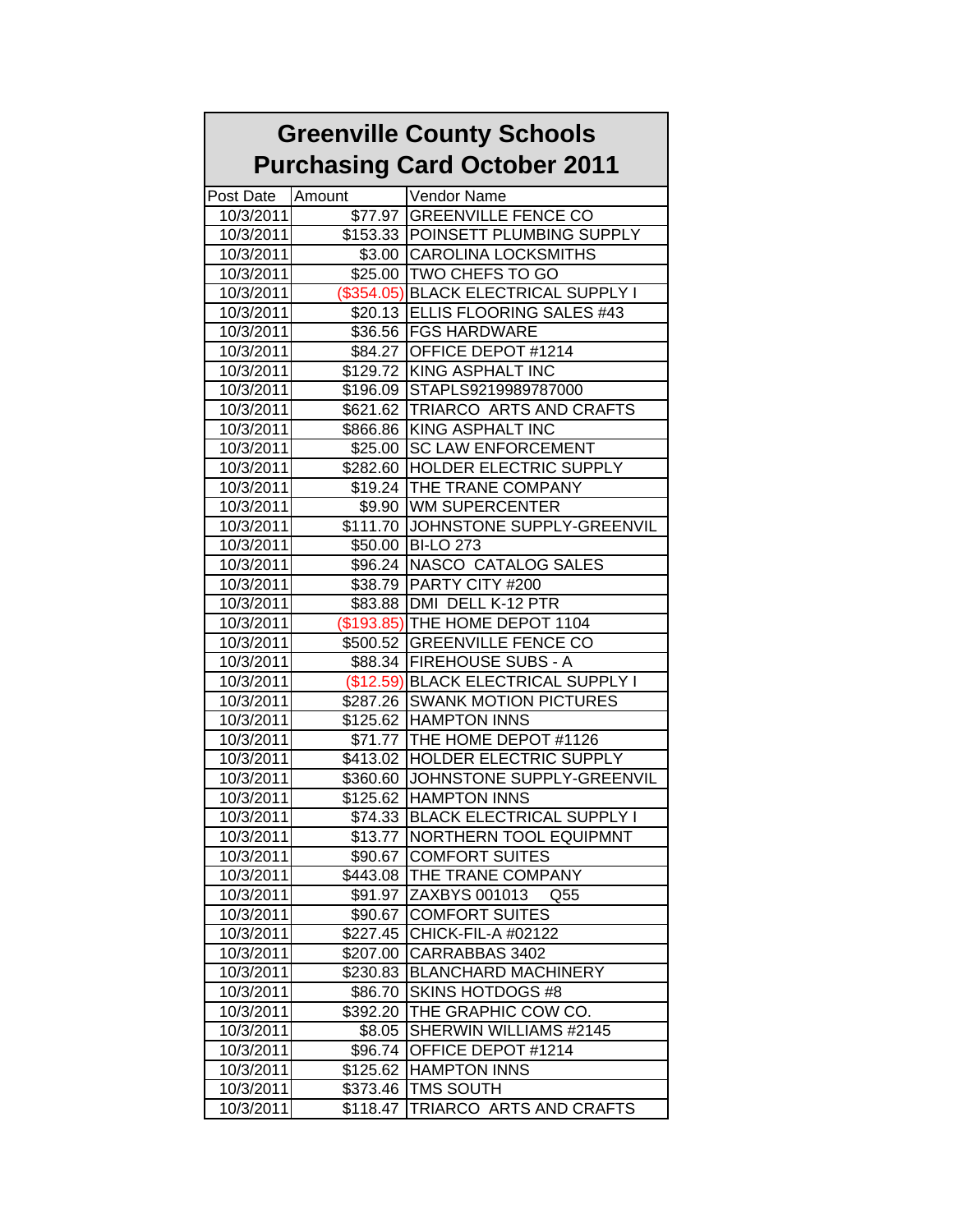| 10/3/2011 |          | \$71.92 ORIENTAL TRADING CO        |
|-----------|----------|------------------------------------|
| 10/3/2011 |          | \$192.78 KRISPY KREME DOUGH        |
| 10/3/2011 |          | \$90.67 COMFORT SUITES             |
| 10/3/2011 |          | \$543.93 JOHNSTONE SUPPLY-GREENVIL |
| 10/3/2011 |          | \$55.29 HOBBY LOBBY #0318          |
| 10/3/2011 |          | \$92.12 SOUTHEASTERN ELECTRICA     |
| 10/3/2011 |          | \$15.00 CITGO CORNER MART #2       |
| 10/3/2011 |          | \$72.57 CRESCENT SUPPLY COMPANY I  |
| 10/3/2011 | \$185.51 | <b>S&amp;S WORLDWIDE</b>           |
| 10/3/2011 |          | \$95.73 HOLDER ELECTRIC SUPPLY     |
| 10/3/2011 |          | \$7.63 HUFFS POWER EQUIPMENT       |
| 10/3/2011 | \$20.17  | <b>CLASSIC HWD &amp; POSTAL</b>    |
| 10/3/2011 |          | \$468.20   BWI-GREENVILLE-SPARTAN  |
| 10/3/2011 |          | \$172.00 SPARTANBURG COUNTY        |
| 10/3/2011 |          | \$225.99 CHICK-FIL-A #01076        |
| 10/3/2011 | \$354.05 | <b>BLACK ELECTRICAL SUPPLY I</b>   |
| 10/3/2011 |          | \$20.00   VZWRLSS PREPAID REC      |
| 10/3/2011 |          | \$76.37   LOWES #00528             |
| 10/3/2011 | \$113.74 | <b>GREENVILLE FENCE CO</b>         |
| 10/3/2011 | \$7.53   | <b>TMS SOUTH</b>                   |
| 10/3/2011 |          | \$72.32 JJOHNSTONE SUPPLY-GREENVIL |
| 10/3/2011 |          | \$8.69 JJOHNSTONE SUPPLY-GREENVIL  |
| 10/3/2011 |          | \$296.70 BENSON CHRYSLER PLYMOUTH  |
| 10/3/2011 |          | \$20.50 WM SUPERCENTER             |
| 10/3/2011 |          | \$90.67 COMFORT SUITES             |
| 10/3/2011 |          | \$97.94 CRESCENT SUPPLY COMPANY I  |
| 10/3/2011 |          | \$508.79   TRACTOR-SUPPLY-CO #0474 |
| 10/3/2011 |          | \$305.64   MCALISTERS DELI 1062    |
| 10/3/2011 | \$811.29 | <b>US IMPRINTS LLC</b>             |
| 10/3/2011 |          | \$36.59 HOLDER ELECTRIC SUPPLY     |
| 10/3/2011 |          | \$327.77 THE HOME DEPOT 1104       |
| 10/3/2011 | \$495.00 | <b>GLOGSTER</b>                    |
| 10/3/2011 |          | \$225.59 TMS SOUTH                 |
| 10/3/2011 |          | \$13.30 JJOYCE EQUIPMENT COMPANY   |
| 10/3/2011 |          | \$245.78 STAPLES<br>00118018       |
| 10/3/2011 |          | \$14.27 BI-LO 188                  |
| 10/3/2011 | \$246.76 | <b>BWI-GREENVILLE-SPARTAN</b>      |
| 10/3/2011 | \$127.57 | THINKGEEK, INC.                    |
| 10/3/2011 | \$6.11   | <b>ADVANCE AUTO PARTS #5330</b>    |
| 10/3/2011 | \$175.36 | SILMAR ELECTRONICS-GRNVLE          |
| 10/4/2011 | \$7.39   | LOWES #00667                       |
| 10/4/2011 | \$131.72 | HOLDER ELECTRIC SUPPLY             |
| 10/4/2011 | \$60.69  | LOWES #01718                       |
| 10/4/2011 | \$9.11   | PORTER PAINTS 9388                 |
| 10/4/2011 | \$7.79   | <b>CRESCENT SUPPLY COMPANY I</b>   |
| 10/4/2011 | \$148.13 | THE TRANE COMPANY                  |
| 10/4/2011 | \$21.06  | LOWES #01983                       |
| 10/4/2011 | \$130.59 | HOLDER ELECTRIC SUPPLY             |
| 10/4/2011 | \$72.69  | HOLDER ELECTRIC SUPPLY             |
| 10/4/2011 | \$39.67  | LOWES #00667                       |
| 10/4/2011 | \$362.87 | <b>HOLDER ELECTRIC SUPPLY</b>      |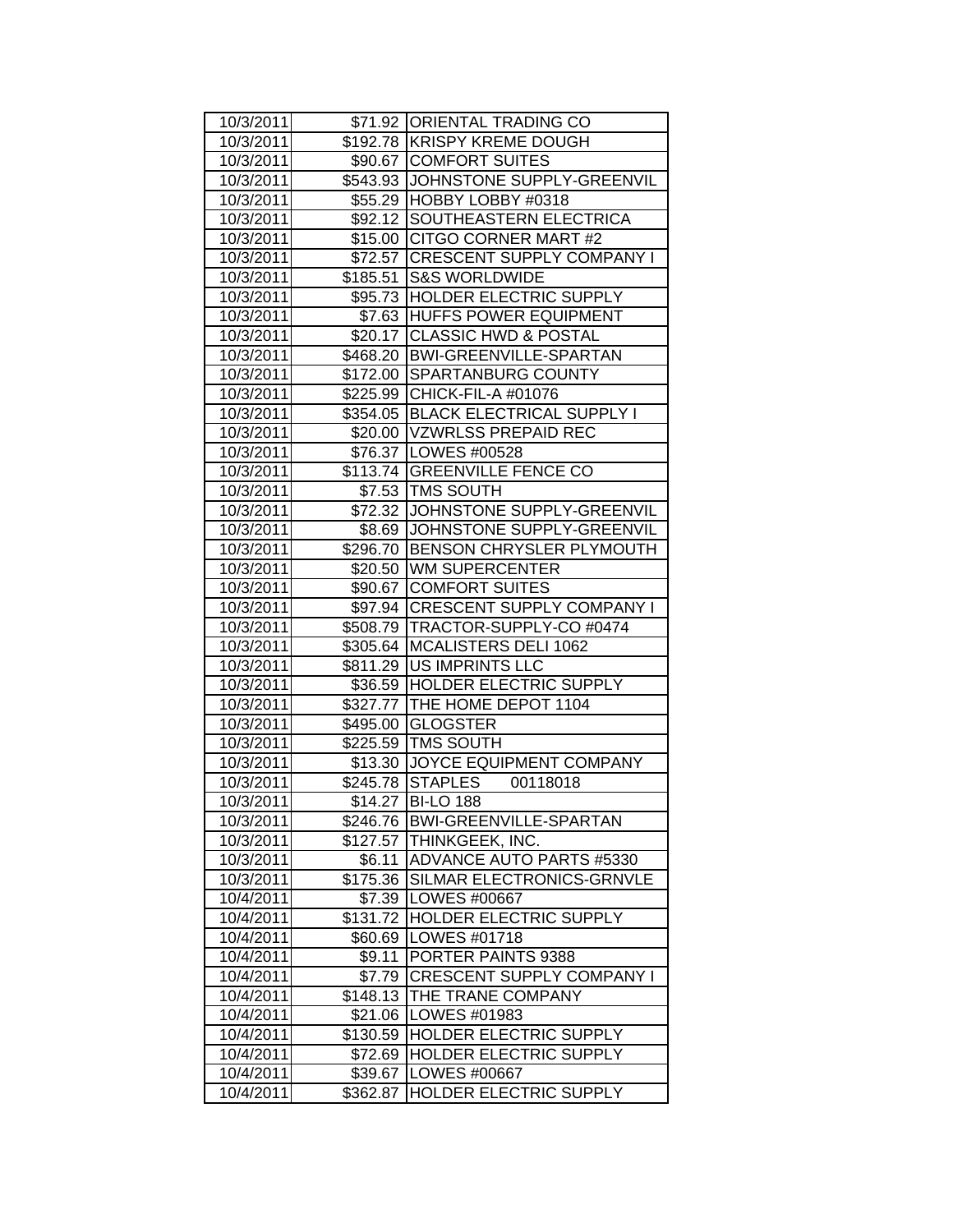| 10/4/2011 |          | \$434.90 STU SPIRITLINE              |
|-----------|----------|--------------------------------------|
| 10/4/2011 |          | \$33.67 CRESCENT SUPPLY COMP INC     |
| 10/4/2011 |          | \$8.00 SC LAW ENFORCEMENT            |
| 10/4/2011 |          | \$378.88 FREEDOM FUNDRAISING         |
| 10/4/2011 |          | \$26.50 POINSETT PLUMBING SUPPLY     |
| 10/4/2011 | \$8.00   | <b>SC LAW ENFORCEMENT</b>            |
| 10/4/2011 |          | \$277.00 GILL PORTER LITANIA         |
| 10/4/2011 |          | \$50.66 SHERWIN WILLIAMS #2735       |
| 10/4/2011 |          | \$1,350.00 FORMAL FASHIONS           |
| 10/4/2011 |          | \$33.80 SHERWIN WILLIAMS #2735       |
| 10/4/2011 |          | \$415.31   THE TRANE COMPANY         |
| 10/4/2011 |          | \$99.17   LOWES #00667               |
| 10/4/2011 |          | \$31.88 PUBLIX #576                  |
| 10/4/2011 |          | \$55.52   LOWES #00667               |
| 10/4/2011 |          | \$309.00 SKILLSUSA ORG               |
| 10/4/2011 |          | \$136.11 CRESCENT SUPPLY COMPANY I   |
| 10/4/2011 |          | \$902.40 OLD FASHION CANDY           |
| 10/4/2011 |          | \$44.07 HOLDER ELECTRIC SUPPLY       |
| 10/5/2011 |          | \$168.14 HAWKINS TOWING INC          |
| 10/5/2011 |          | \$500.00 YMCA OF GREENVILL           |
| 10/5/2011 |          | \$18.61 ADVANCE AUTO PARTS #5440     |
| 10/5/2011 |          | \$10.99 BLACK ELECTRICAL SUPPLY I    |
| 10/5/2011 |          | \$28.62   LOWES #01983               |
| 10/5/2011 |          | \$67.80   NAPA AUTO PARTS OF         |
| 10/5/2011 |          | \$32.12   TMS SOUTH                  |
| 10/5/2011 |          | \$390.84 AAA SUPPLY - GVILLE         |
| 10/5/2011 |          | \$50.62   LOWES #00667               |
| 10/5/2011 |          | \$5.70 SMITHTURF AND IRRIGATI        |
| 10/5/2011 |          | \$355.53 HOLDER ELECTRIC SUPPLY      |
| 10/5/2011 |          | \$159.68 HAWKINS TOWING INC          |
| 10/5/2011 |          | \$10.25 ADVANCE AUTO PARTS #5440     |
| 10/5/2011 |          | \$73.47 NAPA AUTO PARTS OF           |
| 10/5/2011 |          | \$73.46 MCABEE TRACTOR & TURF        |
| 10/5/2011 |          | \$16.19 CLASSIC HWD & POSTAL         |
| 10/5/2011 |          | \$43.16   THE HOME DEPOT #1126       |
| 10/5/2011 |          | \$3.68 LOWES #00667                  |
| 10/5/2011 | \$40.16  | <b>PUBLIX #530</b>                   |
| 10/5/2011 | \$100.98 | <b>JERSEY MIKES SUBS</b>             |
| 10/5/2011 | \$16.81  | THE HOME DEPOT #1124                 |
| 10/5/2011 | \$28.73  | LOWES #00667                         |
| 10/5/2011 | \$437.39 | <b>BLACK ELECTRICAL SUPPLY I</b>     |
| 10/5/2011 | \$77.23  | <b>TMS SOUTH</b>                     |
| 10/5/2011 | \$14.98  | <b>ADVANCE AUTO PARTS #5440</b>      |
| 10/5/2011 | \$12.70  | RADIOSHACK COR00196238               |
| 10/5/2011 | \$50.94  | <b>GREENVILLE FENCE CO</b>           |
| 10/5/2011 | \$16.20  | <b>GREENVILLE TURF &amp; TRACTOR</b> |
| 10/5/2011 | \$37.05  | <b>TMS SOUTH</b>                     |
| 10/5/2011 | \$238.00 | STORK SYSTEMS INC.                   |
| 10/5/2011 | \$57.60  | <b>TMS SOUTH</b>                     |
| 10/5/2011 | \$14.94  | ADVANCE AUTO PARTS #5440             |
| 10/5/2011 | \$240.78 | SMITHTURF AND IRRIGATI               |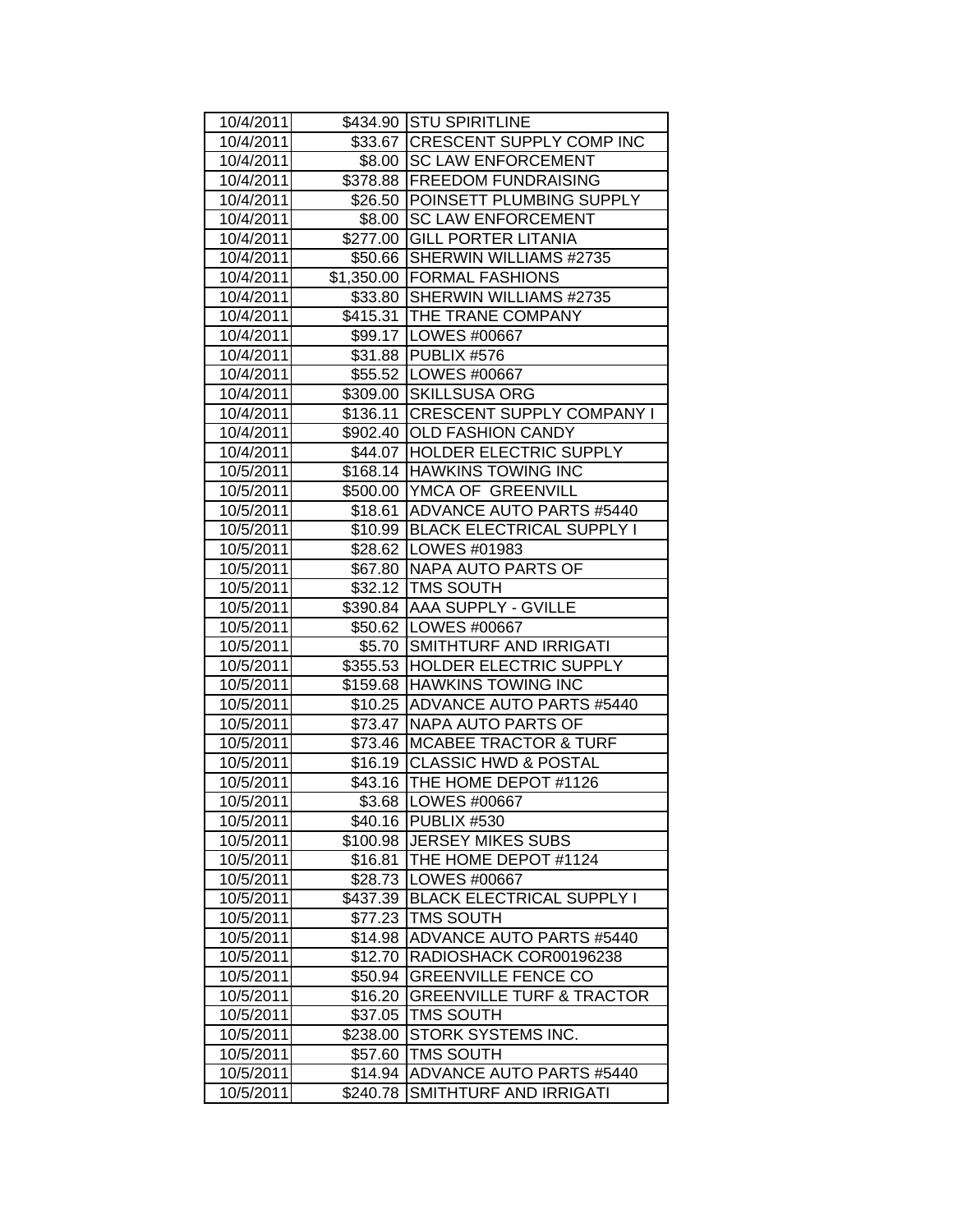| 10/5/2011 |           | \$7.31   LOWES #00667               |
|-----------|-----------|-------------------------------------|
| 10/5/2011 |           | \$72.50 JJOHNSTONE SUPPLY-GREENVIL  |
| 10/5/2011 |           | \$143.10 THE SASSY LETTER           |
| 10/5/2011 |           | \$2,210.00 CAROLINA EASY RIDE       |
| 10/5/2011 |           | \$104.41 JJOHNSTONE SUPPLY-GREENVIL |
| 10/5/2011 |           | \$50.00   TLF SIMPSONVILLE FLORI    |
| 10/5/2011 |           | \$15.44 BI-LO 608                   |
| 10/5/2011 |           | \$1,961.00 GENESIS PRESS INC        |
| 10/5/2011 |           | \$46.31 C C DICKSON CO 1004         |
| 10/5/2011 |           | \$480.08   FERGUSON ENT #43         |
| 10/5/2011 |           | \$31.46   LOWES #01983              |
| 10/5/2011 |           | \$131.85   LOWES #00667             |
| 10/5/2011 |           | \$43.34 WW GRAINGER                 |
| 10/5/2011 |           | \$152.47 SHERWIN WILLIAMS #2194     |
| 10/5/2011 |           | \$179.22   TMS SOUTH                |
| 10/5/2011 |           | \$140.56 LOWES #00667               |
| 10/5/2011 |           | \$61.41   TMS SOUTH                 |
| 10/5/2011 |           | \$289.10 HAWKINS TOWING INC         |
| 10/5/2011 |           | \$28.17 LOWES #00667                |
| 10/5/2011 |           | \$216.92 NAPA AUTO PARTS OF         |
| 10/5/2011 |           | \$486.67 HAWKINS TOWING INC         |
| 10/5/2011 |           | \$26.36   AAA FASTENER AND SUPPLY L |
| 10/5/2011 |           | \$43.13   NAPA AUTO PARTS OF        |
| 10/5/2011 |           | \$29.50 HD SUPPLY                   |
| 10/5/2011 |           | \$109.50 TMS SOUTH                  |
| 10/5/2011 |           | \$46.18   LOWES #01718              |
| 10/5/2011 |           | \$99.62   NAPA AUTO PARTS OF        |
| 10/5/2011 |           | \$254.21   LOWES #01983             |
| 10/5/2011 |           | (\$18.61) ADVANCE AUTO PARTS #5440  |
| 10/5/2011 |           | \$520.00 STORK SYSTEMS INC.         |
| 10/5/2011 |           | \$21.18   LOWES #00667              |
| 10/5/2011 |           | \$8.00 SC LAW ENFORCEMENT           |
| 10/5/2011 |           | \$8.42   THE HOME DEPOT 1127        |
| 10/5/2011 |           | \$60.34   NAPA AUTO PARTS OF        |
| 10/5/2011 |           | \$153.16 HAWKINS TOWING INC         |
| 10/6/2011 |           | \$920.25 NETWORK CONTROLS & E       |
| 10/6/2011 | \$109.11  | THE TRANE COMPANY                   |
| 10/6/2011 | \$14.81   | LOWES #01983                        |
| 10/6/2011 | \$76.28   | <b>WING ZONE</b>                    |
| 10/6/2011 | \$25.43   | <b>CLASSIC HWD &amp; POSTAL</b>     |
| 10/6/2011 | \$11.41   | <b>LOWES #00667</b>                 |
| 10/6/2011 | \$2.00    | THE HOME DEPOT 1127                 |
| 10/6/2011 | \$25.59   | W.P.LAW, INC #5                     |
| 10/6/2011 | \$19.49   | <b>ADVANCE AUTO PARTS #5440</b>     |
| 10/6/2011 | \$97.31   | LOWES #01718                        |
| 10/6/2011 | (\$20.00) | <b>ADVANCE AUTO PARTS #5440</b>     |
| 10/6/2011 | \$137.04  | THE TRANE COMPANY                   |
| 10/6/2011 | \$161.24  | <b>KEVIN WHITAKER CHEVROLET</b>     |
| 10/6/2011 | \$82.21   | HOLDER ELECTRIC SUPPLY              |
| 10/6/2011 | \$70.80   | PARTY CITY #200                     |
| 10/6/2011 | \$50.00   | TLF SIMPSONVILLE FLORI              |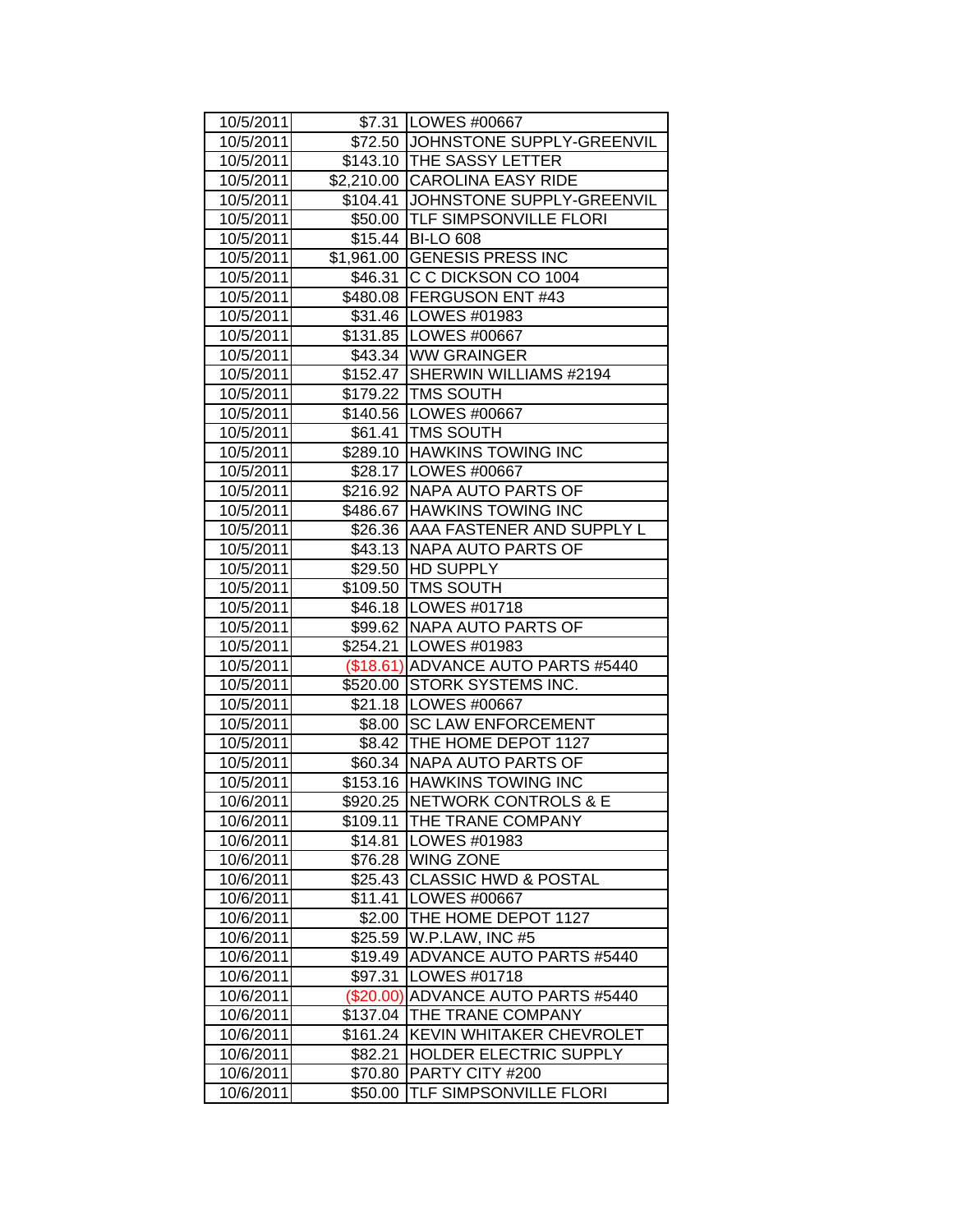| 10/6/2011 |          | \$191.60   USG LICHTENFELT NURSERIES |
|-----------|----------|--------------------------------------|
| 10/6/2011 |          | \$21.98   LOWES #01718               |
| 10/6/2011 |          | \$846.94 FIRST TEAM SPORTS           |
| 10/6/2011 |          | \$170.93 BENSON CHRYSLER PLYMOUTH    |
| 10/6/2011 |          | \$161.93 TMS SOUTH                   |
| 10/6/2011 |          | \$9.54 SILMAR ELECTRONICS-GRNVLE     |
| 10/6/2011 |          | \$334.53 THE HOME DEPOT 1104         |
| 10/6/2011 |          | \$347.23 TEAM CONNECTIONS INC        |
| 10/6/2011 |          | \$22.31 AAA FASTENER AND SUPPLY L    |
| 10/6/2011 |          | \$174.90 LOWES #00667                |
| 10/6/2011 |          | (\$155.82) BC CANNON CO INC          |
| 10/6/2011 |          | \$56.14 COMPUTER DIRECT OUTLET       |
| 10/6/2011 |          | \$61.00 ADVANCE AUTO PARTS #5440     |
| 10/6/2011 |          | \$252.43 SMITHTURF AND IRRIGATI      |
| 10/6/2011 |          | \$6.16   LOWES #00667                |
| 10/6/2011 |          | \$439.09 HOLDER ELECTRIC SUPPLY      |
| 10/6/2011 |          | \$41.53   LOWES #00528               |
| 10/6/2011 |          | \$1,393.90 SILMAR ELECTRONICS-GRNVLE |
| 10/6/2011 | \$386.90 | <b>ST CLAIR DESIGNS</b>              |
| 10/6/2011 | \$352.28 | SPORTS ADDIX                         |
| 10/6/2011 |          | \$30.36   LOWES #01718               |
| 10/6/2011 |          | \$91.16 HOLDER ELECTRIC SUPPLY       |
| 10/6/2011 |          | \$35.23   MCABEE TRACTOR & TURF      |
| 10/6/2011 |          | \$149.07 UNITED ELECTRICAL DIST MO   |
| 10/6/2011 |          | \$105.67 ADVANCE AUTO PARTS #5440    |
| 10/6/2011 |          | \$223.23 AAA SUPPLY - GVILLE         |
| 10/6/2011 |          | \$144.00 THE PEACE CENTER FOR THE    |
| 10/6/2011 |          | \$144.97   CE GREENVILLE             |
| 10/6/2011 |          | \$297.33 SCHOOL CHECK IN             |
| 10/6/2011 |          | \$197.32   LOWES #00667              |
| 10/6/2011 |          | \$128.59 CAROLINA LAWN & TRACTOR     |
| 10/6/2011 |          | \$29.87   PARTY CITY #200            |
| 10/6/2011 |          | \$34.03 TMS SOUTH                    |
| 10/6/2011 |          | \$49.93 J W VAUGHN CO INC            |
| 10/6/2011 |          | \$25.40 ACADEMY SPORTS #219          |
| 10/6/2011 |          | \$949.56 JJOHNSTONE SUPPLY-GREENVIL  |
| 10/6/2011 | \$218.21 | THE TRANE COMPANY                    |
| 10/6/2011 | \$413.38 | JOHNSTONE SUPPLY-GREENVIL            |
| 10/6/2011 | \$15.88  | <b>DUNCANS HOME CENTER</b>           |
| 10/6/2011 | \$118.72 | SILMAR ELECTRONICS-GRNVLE            |
| 10/6/2011 | \$55.41  | <b>TMS SOUTH</b>                     |
| 10/6/2011 | \$4.00   | <b>CAROLINA LOCKSMITHS</b>           |
| 10/6/2011 | \$51.34  | <b>BURDETTE HARDWARE FOUNTAI</b>     |
| 10/6/2011 | \$105.09 | PUBLIX #531                          |
| 10/6/2011 | \$87.90  | LOWES #01718                         |
| 10/6/2011 | \$10.84  | <b>TMS SOUTH</b>                     |
| 10/6/2011 | \$580.54 | <b>CAROLINA LAWN &amp; TRACTOR</b>   |
| 10/6/2011 | \$54.23  | <b>SYSTEMS DISTRIBUTOR</b>           |
| 10/6/2011 | \$21.79  | LOWES #01718                         |
| 10/6/2011 | \$51.22  | THE UPS STORE 2932                   |
| 10/6/2011 | \$99.60  | <b>TMS SOUTH</b>                     |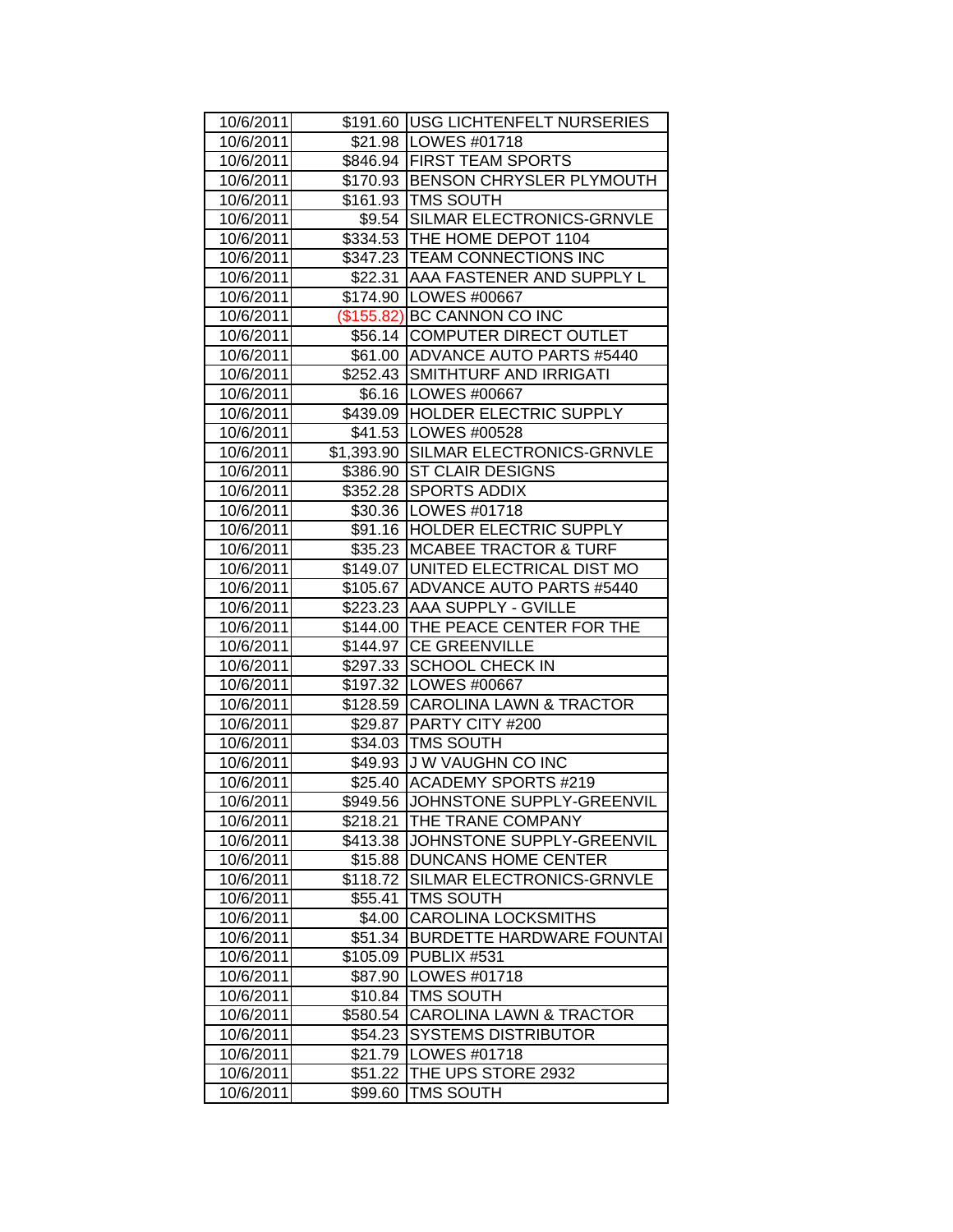| 10/6/2011 |          | \$1,848.75 NETWORK CONTROLS & E      |
|-----------|----------|--------------------------------------|
| 10/6/2011 |          | \$15.97   LOWES #01718               |
| 10/6/2011 |          | \$10.37   TMS SOUTH                  |
| 10/6/2011 |          | \$37.11 BI-LO 161                    |
| 10/6/2011 |          | \$25.90 LITTLE CAESARS 0101 0015     |
| 10/6/2011 |          | \$63.60 SILMAR ELECTRONICS-GRNVLE    |
| 10/6/2011 |          | \$573.75 JOHNSTONE SUPPLY-GREENVIL   |
| 10/6/2011 |          | (\$486.67) HAWKINS TOWING INC        |
| 10/6/2011 | \$149.35 | J W VAUGHN CO INC                    |
| 10/6/2011 |          | \$20.29 JJOHNSTONE SUPPLY-GREENVIL   |
| 10/6/2011 |          | \$15.96 ADVANCE AUTO PARTS #5440     |
| 10/6/2011 |          | \$11.10   LOWES #01718               |
| 10/6/2011 |          | \$64.55 SHERWIN WILLIAMS #2735       |
| 10/6/2011 |          | \$525.76 HAWKINS TOWING INC          |
| 10/6/2011 |          | \$12.73 PORTER PAINTS 9388           |
| 10/6/2011 |          | \$39.01 KEN MAR LLC                  |
| 10/6/2011 |          | \$25.98   HOLDER ELECTRIC SUPPLY     |
| 10/6/2011 |          | \$138.75   LOWES #01718              |
| 10/6/2011 | \$9.58   | <b>JW VAUGHN CO INC</b>              |
| 10/7/2011 | \$31.80  | <b>BATTERY SPECIALISTS</b>           |
| 10/7/2011 | \$25.00  | <b>SC LAW ENFORCEMENT</b>            |
| 10/7/2011 | \$8.00   | <b>SC LAW ENFORCEMENT</b>            |
| 10/7/2011 |          | \$351.37 THE HOME DEPOT 1104         |
| 10/7/2011 | \$8.00   | <b>SC LAW ENFORCEMENT</b>            |
| 10/7/2011 | \$25.00  | <b>SC LAW ENFORCEMENT</b>            |
| 10/7/2011 |          | \$53.64   DOLRTREE 1966 00019661     |
| 10/7/2011 | \$185.21 | SERVPRO OF NE GVILLE COUN            |
| 10/7/2011 |          | \$68.56 PORTER PAINTS 9388           |
| 10/7/2011 |          | \$8.00 SC LAW ENFORCEMENT            |
| 10/7/2011 | \$88.55  | <b>DISPLAY MART</b>                  |
| 10/7/2011 |          | (\$248.71) THE TRANE COMPANY         |
| 10/7/2011 | \$8.00   | <b>SC LAW ENFORCEMENT</b>            |
| 10/7/2011 |          | \$286.15 NAPA AUTO PARTS OF          |
| 10/7/2011 |          | \$2.20 BURDETTE HARDWARE FOUNTAI     |
| 10/7/2011 |          | \$8.00 SC LAW ENFORCEMENT            |
| 10/7/2011 |          | \$51.94 SHEALY ELECT 803-227-0599    |
| 10/7/2011 | \$47.15  | JOHNSTONE SUPPLY-GREENVIL            |
| 10/7/2011 | \$43.07  | SHERWIN WILLIAMS #2735               |
| 10/7/2011 | \$206.24 | <b>MOES SOUTHWEST GRILL</b>          |
| 10/7/2011 | \$52.29  | HOBBY LOBBY #0318                    |
| 10/7/2011 | \$9.54   | DOLRTREE 1728 00017285               |
| 10/7/2011 | \$20.70  | TRUCKPRO INC 022                     |
| 10/7/2011 | \$65.21  | <b>WW GRAINGER</b>                   |
| 10/7/2011 | \$8.00   | <b>SC LAW ENFORCEMENT</b>            |
| 10/7/2011 | \$36.06  | <b>CRESCENT SUPPLY COMPANY I</b>     |
| 10/7/2011 | \$159.28 | <b>CAMPBELL BROWN INC</b>            |
| 10/7/2011 | \$117.98 | <b>BANKS APPLIANCE PARTS &amp; S</b> |
| 10/7/2011 | \$12.68  | <b>WM SUPERCENTER</b>                |
| 10/7/2011 | \$27.22  | <b>CAMPBELL BROWN INC</b>            |
| 10/7/2011 | \$248.74 | <b>RSC EQUIPMENT RENTAL 476</b>      |
| 10/7/2011 | \$25.00  | <b>SC LAW ENFORCEMENT</b>            |
|           |          |                                      |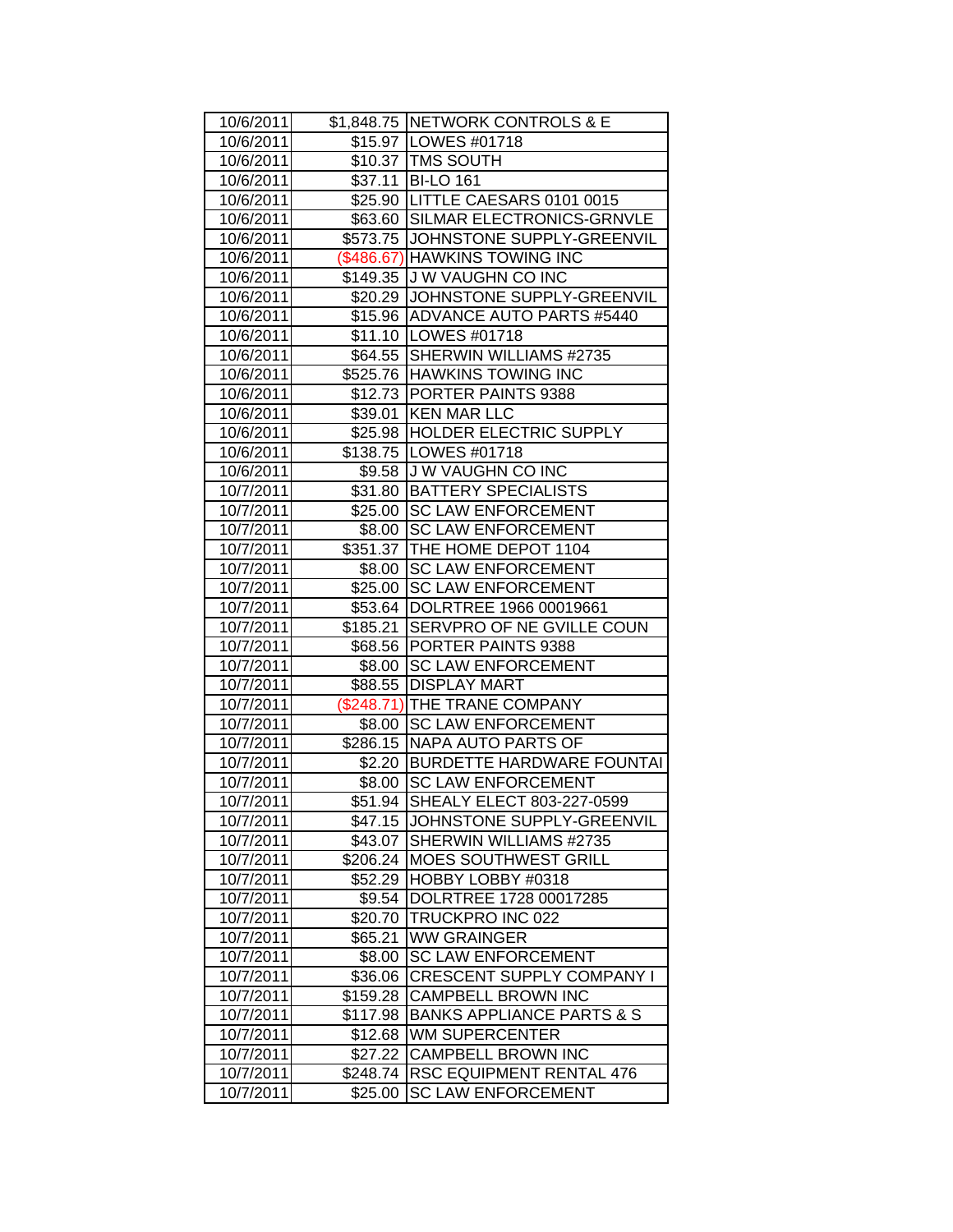| 10/7/2011 |            | \$8.00 SC LAW ENFORCEMENT           |
|-----------|------------|-------------------------------------|
| 10/7/2011 |            | \$87.26 GREENVILLE FENCE CO         |
| 10/7/2011 |            | \$25.00 SC LAW ENFORCEMENT          |
| 10/7/2011 | \$62.54    | <b>COOK &amp; BOARDMAN OF</b>       |
| 10/7/2011 | \$25.00    | <b>SC LAW ENFORCEMENT</b>           |
| 10/7/2011 | \$25.00    | <b>SC LAW ENFORCEMENT</b>           |
| 10/7/2011 |            | \$102.82 RENTAL ONE                 |
| 10/7/2011 |            | \$25.00 SC LAW ENFORCEMENT          |
| 10/7/2011 |            | \$62.54 COOK & BOARDMAN OF          |
| 10/7/2011 | \$25.00    | <b>SC LAW ENFORCEMENT</b>           |
| 10/7/2011 | \$25.00    | <b>SC LAW ENFORCEMENT</b>           |
| 10/7/2011 |            | (\$127.20) WHITE BROS OF GREENVILLE |
| 10/7/2011 |            | \$30.00 WM SUPERCENTER              |
| 10/7/2011 |            | \$8.00 SC LAW ENFORCEMENT           |
| 10/7/2011 |            | \$10.46   LOWES #00528              |
| 10/7/2011 |            | \$8.87   LOWES #01718               |
| 10/7/2011 | \$8.00     | <b>SC LAW ENFORCEMENT</b>           |
| 10/7/2011 | \$519.40   | W. W. WILLIAMS                      |
| 10/7/2011 | \$25.00    | <b>SC LAW ENFORCEMENT</b>           |
| 10/7/2011 | \$43.32    | <b>GREENVILLE FENCE CO</b>          |
| 10/7/2011 |            | \$25.00 SC LAW ENFORCEMENT          |
| 10/7/2011 | \$25.00    | <b>SC LAW ENFORCEMENT</b>           |
| 10/7/2011 | \$126.39   | SPECIALTY STEELS INC 1              |
| 10/7/2011 |            | \$667.80 THE TRANE COMPANY          |
| 10/7/2011 |            | \$25.00 SC LAW ENFORCEMENT          |
| 10/7/2011 |            | \$25.00 SC LAW ENFORCEMENT          |
| 10/7/2011 |            | \$31,757.67 SPRINT WIRELESS         |
| 10/7/2011 |            | \$85.92 WHITE BROS OF GREENVILLE    |
| 10/7/2011 | \$67.61    | SHERWIN WILLIAMS #2735              |
| 10/7/2011 |            | \$90.44 AAA SUPPLY - GVILLE         |
| 10/7/2011 |            | \$52.36   DMI DELL K-12 PTR         |
| 10/7/2011 |            | \$57.50  INGLES GAS EXP #206        |
| 10/7/2011 |            | \$8.00 SC LAW ENFORCEMENT           |
| 10/7/2011 |            | \$149.07 UNITED ELECTRICAL DIST MO  |
| 10/7/2011 | \$8.00     | <b>SC LAW ENFORCEMENT</b>           |
| 10/7/2011 | \$25.00    | <b>SC LAW ENFORCEMENT</b>           |
| 10/7/2011 | \$25.00    | <b>SC LAW ENFORCEMENT</b>           |
| 10/7/2011 | \$156.88   | LOWES #00528                        |
| 10/7/2011 | \$95.27    | LOWES #01718                        |
| 10/7/2011 | \$59.35    | AAA SUPPLY - GVILLE                 |
| 10/7/2011 | \$25.00    | <b>SC LAW ENFORCEMENT</b>           |
| 10/7/2011 | \$74.73    | TLF A ARRANGEMENT                   |
| 10/7/2011 | \$402.80   | <b>ST CLAIR DESIGNS</b>             |
| 10/7/2011 | \$248.71   | THE TRANE COMPANY                   |
| 10/7/2011 | \$8.00     | <b>SC LAW ENFORCEMENT</b>           |
| 10/7/2011 | \$2,051.00 | JASPER ENGINES AND TRANSM           |
| 10/7/2011 | \$438.47   | <b>CUMMINS ATLANTIC #11</b>         |
| 10/7/2011 | \$529.47   | THE TRANE COMPANY                   |
| 10/7/2011 | \$94.34    | BWI-GREENVILLE-SPARTAN              |
| 10/7/2011 | \$25.00    | <b>SC LAW ENFORCEMENT</b>           |
| 10/7/2011 | \$8.20     | ADVANCE AUTO PARTS #5440            |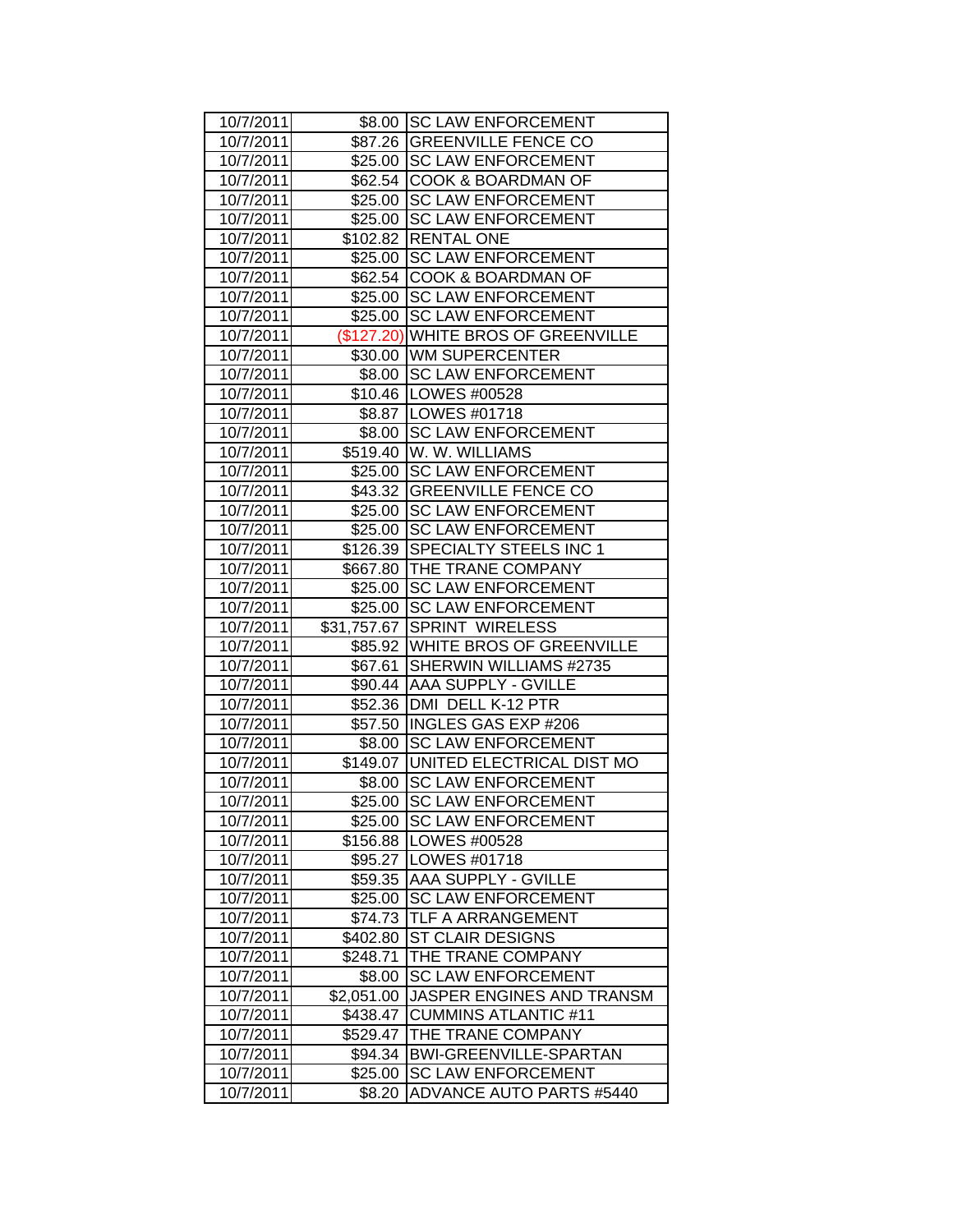| 10/7/2011  |            | \$12.02 CLASSIC HWD & POSTAL       |
|------------|------------|------------------------------------|
| 10/7/2011  |            | \$75.30   LABELVALUE.COM           |
| 10/7/2011  |            | \$50.16   DMI DELL K-12 PTR        |
| 10/7/2011  |            | \$23.06   TMS SOUTH                |
| 10/7/2011  |            | \$332.62 ADVANCE AUTO PARTS #5440  |
| 10/7/2011  |            | \$51.11 TMS SOUTH                  |
| 10/7/2011  |            | \$940.00 ATTRACTIONS COUPON        |
| 10/7/2011  |            | \$25.00 SC LAW ENFORCEMENT         |
| 10/7/2011  |            | \$213.71   TMS SOUTH               |
| 10/7/2011  |            | \$85.16 THE TRANE COMPANY          |
| 10/7/2011  |            | \$105.99 STAPLES 00108688          |
| 10/7/2011  |            | \$8.00 SC LAW ENFORCEMENT          |
| 10/7/2011  |            | \$9.09 THE TRANE COMPANY           |
| 10/7/2011  |            | \$31.46 2865-CED                   |
| 10/7/2011  |            | \$8.00 SC LAW ENFORCEMENT          |
| 10/7/2011  |            | \$13.12 PORTER PAINTS 9388         |
| 10/7/2011  |            | \$25.00 SC LAW ENFORCEMENT         |
| 10/7/2011  |            | \$194.76 GOS// GREENVILLE OFFICE S |
| 10/7/2011  |            | \$47.88 CRESCENT SUPPLY COMPANY I  |
| 10/7/2011  |            | \$8.00 SC LAW ENFORCEMENT          |
| 10/7/2011  |            | \$362.81 THE TRANE COMPANY         |
| 10/7/2011  |            | \$102.23   TMS SOUTH               |
| 10/7/2011  |            | \$290.42 PORTER PAINTS 9388        |
| 10/7/2011  |            | (\$248.71) THE TRANE COMPANY       |
| 10/7/2011  |            | \$42.94   TMS SOUTH                |
| 10/7/2011  |            | \$370.87 HAWKINS TOWING INC        |
| 10/7/2011  |            | \$8.00 SC LAW ENFORCEMENT          |
| 10/7/2011  |            | \$10.38 HOBBY LOBBY #0318          |
| 10/7/2011  |            | \$40.77   LOWES #00667             |
| 10/7/2011  |            | \$25.00 SC LAW ENFORCEMENT         |
| 10/7/2011  |            | \$60.64   LOWES #01718             |
| 10/7/2011  |            | \$8.00 SC LAW ENFORCEMENT          |
| 10/7/2011  |            | \$518.10   DBC BLICK ART MATERIAL  |
| 10/7/2011  |            | \$420.75 APCO PLASTICS CP          |
| 10/7/2011  |            | \$25.00 SC LAW ENFORCEMENT         |
| 10/7/2011  |            | \$25.00 SC LAW ENFORCEMENT         |
| 10/7/2011  | \$58.28    | SHERWIN WILLIAMS #2785             |
| 10/7/2011  | \$8.00     | <b>SC LAW ENFORCEMENT</b>          |
| 10/7/2011  | \$878.75   | SPECIALTY STEELS INC 1             |
| 10/10/2011 | \$76.29    | <b>CAROLINA LAWN &amp; TRACTOR</b> |
| 10/10/2011 | \$25.00    | <b>SC LAW ENFORCEMENT</b>          |
| 10/10/2011 | \$296.43   | <b>WW GRAINGER</b>                 |
| 10/10/2011 | \$40.27    | <b>NAPA AUTO PARTS OF</b>          |
| 10/10/2011 | \$7,074.32 | DMI DELL K-12 PTR                  |
| 10/10/2011 | \$232.68   | <b>SCHOOL SPOT</b>                 |
| 10/10/2011 | \$16.84    | WILSONS 5 TO \$1 STORES            |
| 10/10/2011 | \$85.32    | <b>CLINE HOSE &amp; HYDRAULICS</b> |
| 10/10/2011 | \$289.99   | <b>HAWKINS TOWING INC</b>          |
| 10/10/2011 | \$1,272.00 | ALLDATA CORP #8601                 |
| 10/10/2011 | \$115.00   | ADVANCE AUTO PARTS #5440           |
| 10/10/2011 | \$19.47    | <b>WM SUPERCENTER</b>              |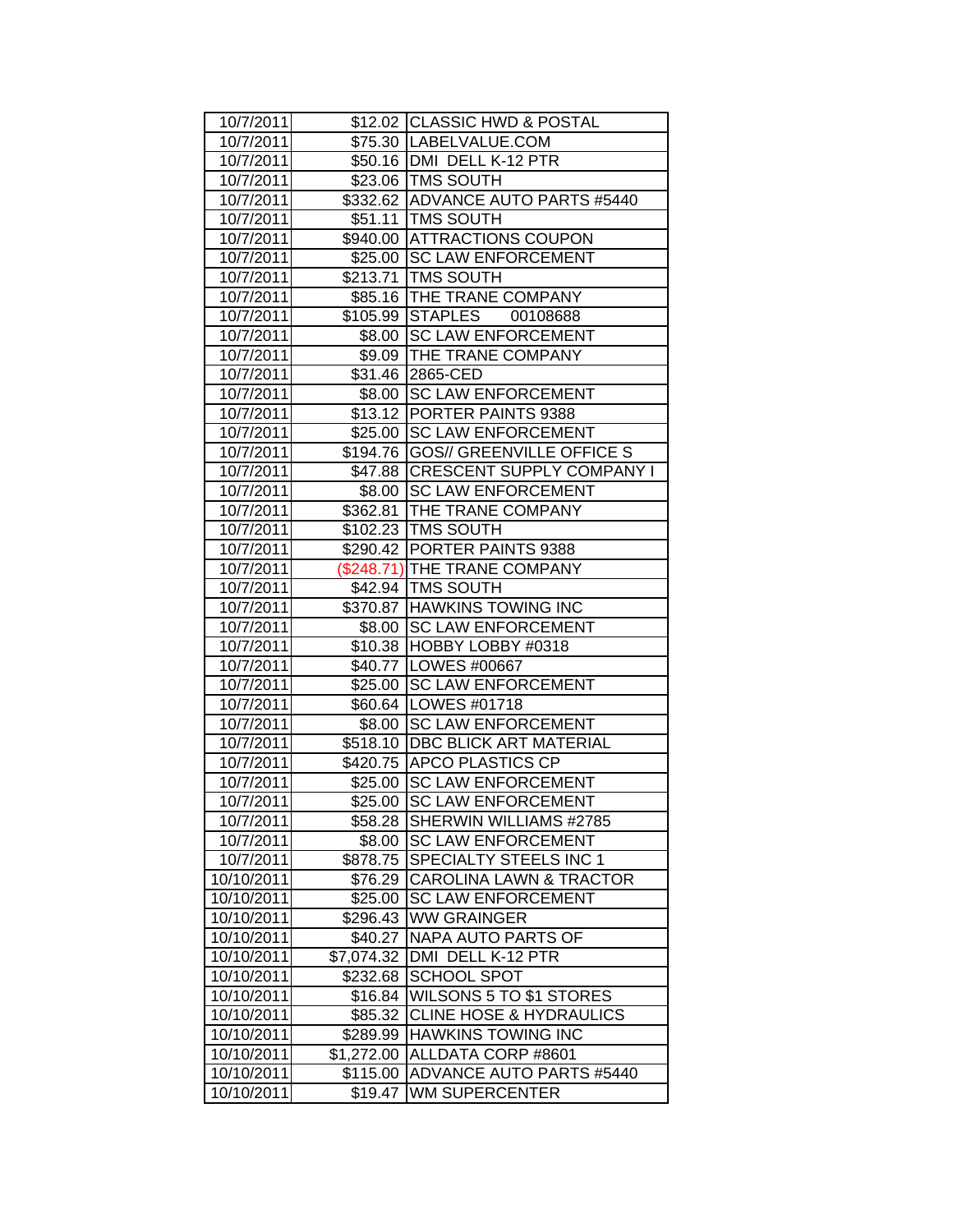| 10/10/2011 |            | \$3,280.00 WILSON & ASSOCIATES             |
|------------|------------|--------------------------------------------|
| 10/10/2011 |            | \$807.50 MIXED BAG DESIGNS, INC            |
| 10/10/2011 |            | \$315.93 JJOHNSTONE SUPPLY-GREENVIL        |
| 10/10/2011 |            | \$12.49 J W VAUGHN CO INC                  |
| 10/10/2011 |            | \$14,931.18 DMI DELL K-12 PTR              |
| 10/10/2011 |            | \$46.93   TCT ANDERSON'S                   |
| 10/10/2011 |            | \$56.10 THE TRANE COMPANY                  |
| 10/10/2011 |            | \$862.98 THE TRANE COMPANY                 |
| 10/10/2011 |            | \$323.27 CAROLINA LAWN & TRACTOR           |
| 10/10/2011 |            | \$32.86 BLACK ELECTRICAL SUPPLY I          |
| 10/10/2011 |            | \$9,975.02 CSITECHNOLO                     |
| 10/10/2011 |            | (\$91.97) ZAXBYS 001013<br>Q <sub>55</sub> |
| 10/10/2011 |            | \$32.31   LOWES #01718                     |
| 10/10/2011 |            | \$90.00 BENSON CHRYSLER PLYMOUTH           |
| 10/10/2011 |            | \$66.74 PORTER PAINTS 9250                 |
| 10/10/2011 |            | \$46.94   RICHARDTHREAD/EMPIRETAPE         |
| 10/10/2011 |            | \$34.98   TMS SOUTH                        |
| 10/10/2011 |            | \$49.87 C C DICKSON CO 1004                |
| 10/10/2011 |            | \$244.90 THE TRANE COMPANY                 |
| 10/10/2011 |            | \$23.26 FGS HARDWARE                       |
| 10/10/2011 |            | \$9,975.02 CSITECHNOLO                     |
| 10/10/2011 |            | \$15.73   LOWES #00667                     |
| 10/10/2011 |            | \$165.54 HAWKINS TOWING INC                |
| 10/10/2011 |            | \$1,453.21 CONTINENTAL ENGINE              |
| 10/10/2011 |            | \$11.17 HOLDER ELECTRIC SUPPLY             |
| 10/10/2011 |            | \$441.00  IMAGESTUFF.COM                   |
| 10/10/2011 |            | \$9,975.02 CSITECHNOLO                     |
| 10/10/2011 |            | \$9,975.02 CSITECHNOLO                     |
| 10/10/2011 |            | \$79.50 CAROLINA LAWN & TRACTOR            |
| 10/10/2011 |            | \$19.98 ADVANCE AUTO PARTS #5440           |
| 10/10/2011 | \$11.43    | SHERWIN WILLIAMS #2735                     |
| 10/10/2011 | \$26.28    | SHERWIN WILLIAMS #2785                     |
| 10/10/2011 |            | \$9,975.02 CSITECHNOLO                     |
| 10/10/2011 |            | \$225.99 CHICK-FIL-A #01076                |
| 10/10/2011 |            | \$10.06 ADVANCE AUTO PARTS #5440           |
| 10/10/2011 |            | \$334.96 DMI DELL K-12 PTR                 |
| 10/10/2011 | \$396.18   | <b>OXFORD CLEANERS</b>                     |
| 10/10/2011 | \$362.67   | <b>CAROLINA LAWN &amp; TRACTOR</b>         |
| 10/10/2011 | \$16.94    | <b>PARTY JUNCTION</b>                      |
| 10/10/2011 | \$418.70   | DMI DELL K-12 PTR                          |
| 10/10/2011 | \$22.04    | C C DICKSON CO 1004                        |
| 10/10/2011 | \$136.87   | Amazon.com                                 |
| 10/10/2011 | \$244.94   | CHICK-FIL-A #02122                         |
| 10/10/2011 | \$57.43    | <b>HOLDER ELECTRIC SUPPLY</b>              |
| 10/10/2011 | \$219.86   | THE TRANE COMPANY                          |
| 10/10/2011 | \$351.00   | <b>AUM - K&amp;K FIDUCIARY</b>             |
| 10/10/2011 | \$9,975.02 | <b>CSITECHNOLO</b>                         |
| 10/10/2011 | \$1,118.00 | NIVENS APPLE FARM                          |
| 10/10/2011 | \$1,272.00 | ALLDATA CORP #8601                         |
| 10/10/2011 | \$162.00   | CHICK-FIL-A #00726                         |
| 10/10/2011 | \$451.83   | JOHNSTONE SUPPLY-GREENVIL                  |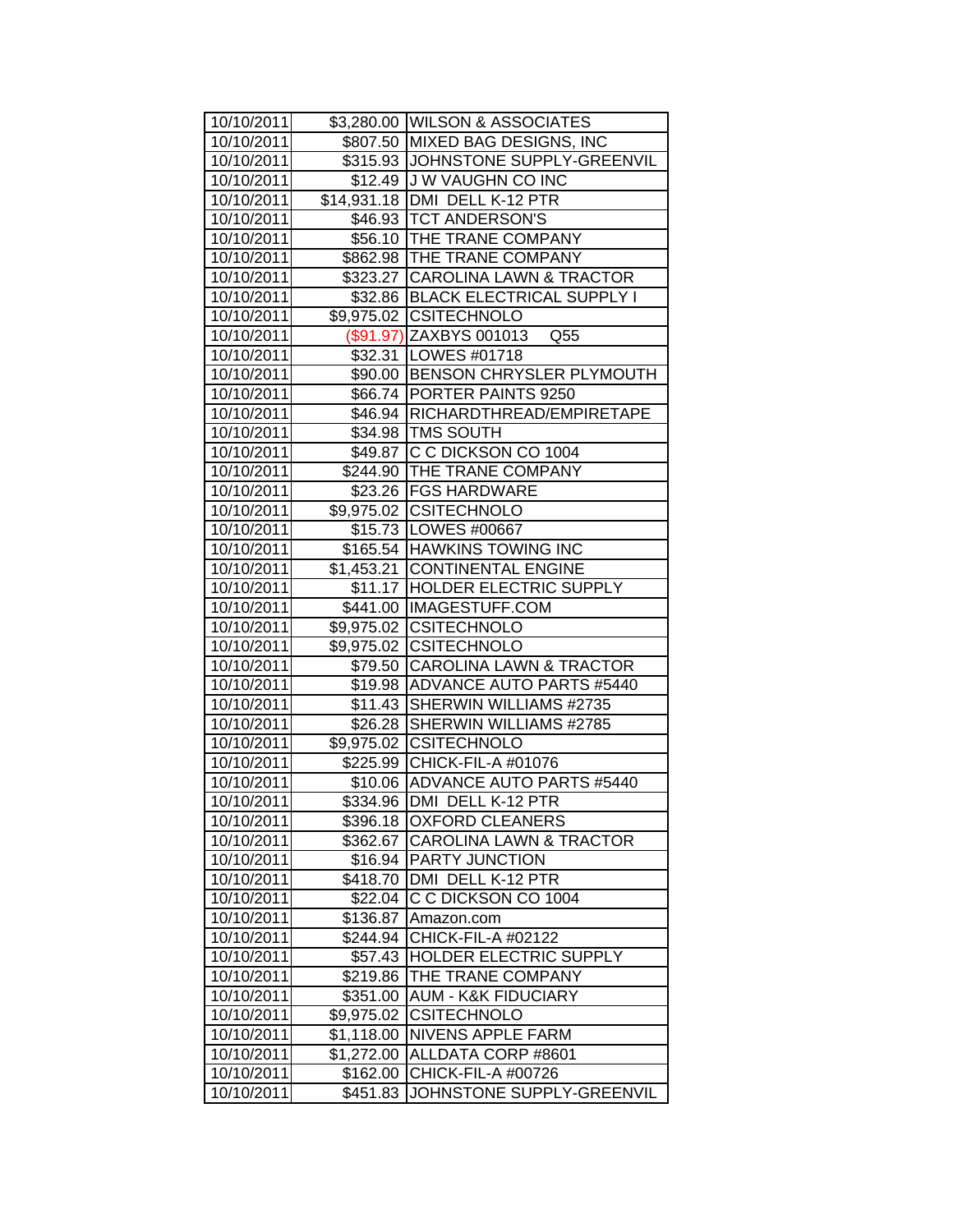| 10/10/2011 |            | \$11,999.02 DMI DELL K-12 PTR            |
|------------|------------|------------------------------------------|
| 10/10/2011 |            | \$7.90 ADVANCE AUTO PARTS #5440          |
| 10/10/2011 |            | \$624.90 MCCALLS SUPPLY INC 19           |
| 10/10/2011 |            | \$6,142.84 DMI DELL K-12 PTR             |
| 10/10/2011 |            | \$360.04 THE TRANE COMPANY               |
| 10/10/2011 |            | \$25.97 BANKS APPLIANCE PARTS & S        |
| 10/10/2011 |            | \$24.59 J W VAUGHN CO INC                |
| 10/10/2011 |            | \$20.22 Amazon.com                       |
| 10/10/2011 |            | \$25.96 WM SUPERCENTER                   |
| 10/10/2011 |            | \$879.63   THE TRANE COMPANY             |
| 10/10/2011 |            | \$105.06   BATTERY SPECIALISTS           |
| 10/10/2011 |            | \$44.60 AAA SUPPLY-GREER                 |
| 10/10/2011 |            | \$3,979.36   DMI DELL K-12 PTR           |
| 10/10/2011 |            | \$100.00 ADVANCE AUTO PARTS #5330        |
| 10/10/2011 |            | \$60.31 ACADEMY SPORTS #219              |
| 10/10/2011 |            | \$74.17   LOWES #00667                   |
| 10/10/2011 |            | \$104.93 JJOHNSTONE SUPPLY-GREENVIL      |
| 10/10/2011 |            | \$16.46 NAPA AUTO PARTS OF               |
| 10/10/2011 |            | \$200.00 ADVANCE AUTO PARTS #5330        |
| 10/10/2011 |            | \$13,630.32 DMI DELL K-12 PTR            |
| 10/10/2011 |            | \$9,974.99 CSITECHNOLO                   |
| 10/10/2011 |            | \$151.97 SHERWIN WILLIAMS #2194          |
| 10/10/2011 |            | \$12.56 ADVANCE AUTO PARTS #5440         |
| 10/10/2011 |            | \$67.18   HOLDER ELECTRIC SUPPLY         |
| 10/10/2011 |            | \$68.65   ADVANCE AUTO PARTS #5440       |
| 10/10/2011 | \$11.55    | J W VAUGHN CO INC                        |
| 10/10/2011 |            | \$10.14 ELLIS FLOORING SALES #43         |
| 10/10/2011 |            | \$19.86   LOWES #00667                   |
| 10/10/2011 |            | \$86.26 CAROLINA LAWN & TRACTOR          |
| 10/10/2011 |            | \$91.97 ZAXBYS 001013<br>Q <sub>55</sub> |
| 10/10/2011 |            | \$111.11   LOWES #01718                  |
| 10/10/2011 |            | \$99.62 COMMUNITY LAWN & GARDEN          |
| 10/10/2011 |            | \$7.29 ADVANCE AUTO PARTS #5440          |
| 10/10/2011 |            | \$185.50 CAROLINA LAWN & TRACTOR         |
| 10/10/2011 |            | \$91.97 ZAXBYS 001013 Q55                |
| 10/10/2011 |            | \$16.19 SHERWIN WILLIAMS #2785           |
| 10/10/2011 | \$82.47    | <b>KRISPY KREME DOUGH</b>                |
| 10/10/2011 | \$3.65     | <b>NAPA AUTO PARTS OF</b>                |
| 10/10/2011 | \$2,796.28 | PIONEER REVERE 8008771500                |
| 10/10/2011 | \$9,975.02 | <b>CSITECHNOLO</b>                       |
| 10/11/2011 | \$898.57   | LOWES #00667                             |
| 10/11/2011 | \$118.67   | SHERWIN WILLIAMS #2735                   |
| 10/11/2011 | \$399.73   | HOLDER ELECTRIC SUPPLY                   |
| 10/11/2011 | \$48.94    | <b>SHERWIN WILLIAMS #2735</b>            |
| 10/11/2011 | \$764.10   | <b>HAWKINS TOWING INC</b>                |
| 10/11/2011 | \$16.48    | <b>BI-LO 566</b>                         |
| 10/11/2011 | \$55.00    | <b>SUBWAY</b><br>00058990                |
| 10/11/2011 | \$25.00    | <b>SC LAW ENFORCEMENT</b>                |
| 10/11/2011 | \$791.72   | LOWES #00667                             |
| 10/11/2011 | \$12.70    | WILSONS 5 TO \$1 STORES                  |
| 10/11/2011 | \$93.87    | NATL BUS SALES & LEASING                 |
|            |            |                                          |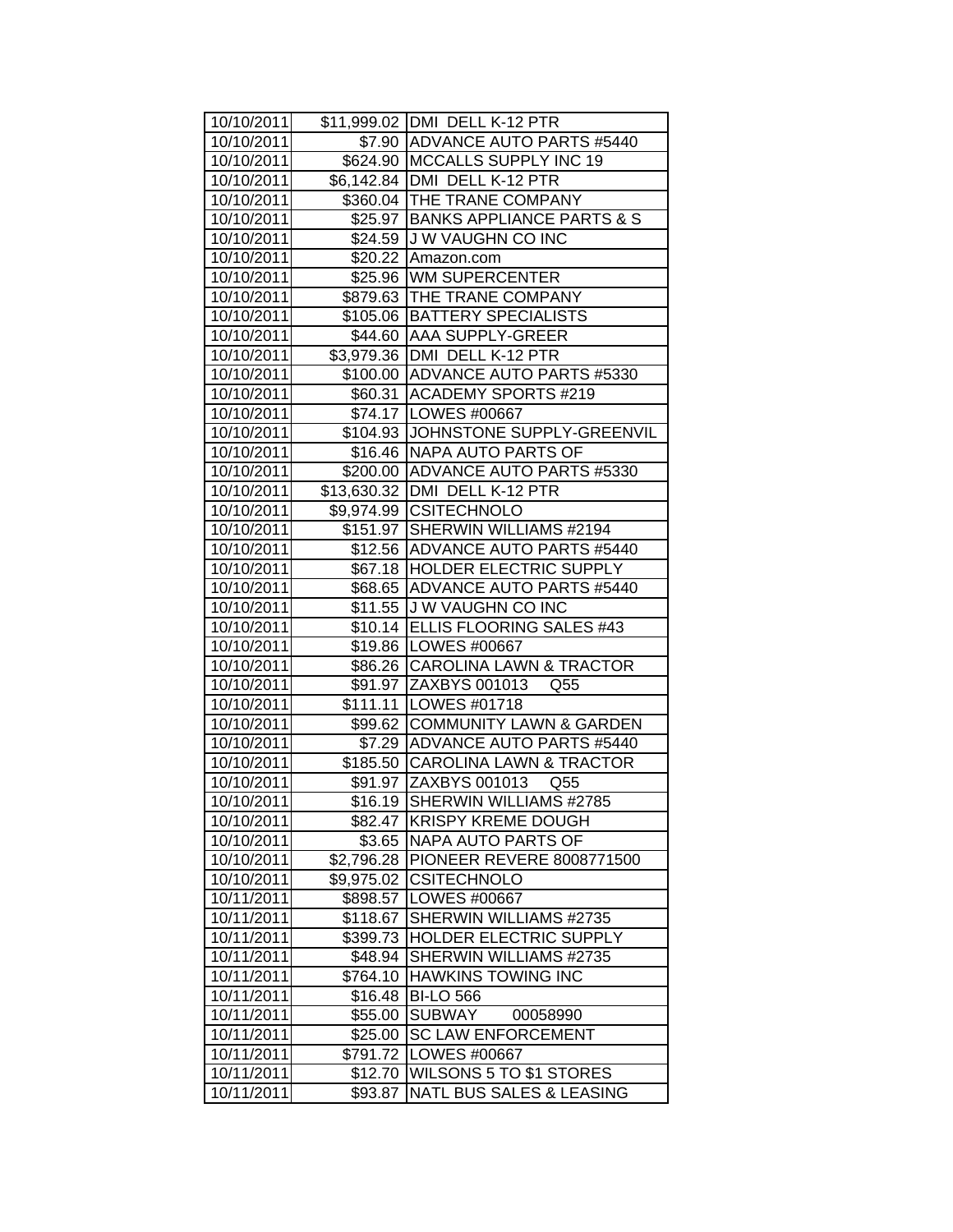| 10/11/2011 |          | \$25.36 THE TRANE COMPANY            |
|------------|----------|--------------------------------------|
| 10/11/2011 |          | \$52.99 Best Buy 00002725            |
| 10/11/2011 |          | \$60.60 SHERWIN WILLIAMS #2735       |
| 10/11/2011 |          | \$30.00 VZWRLSS PREPAID REC          |
| 10/11/2011 |          | \$15.87 WM SUPERCENTER               |
| 10/11/2011 |          | \$64.55 SHERWIN WILLIAMS #2735       |
| 10/11/2011 |          | \$58.15 THE COOKIE CUTTER SHOP       |
| 10/11/2011 |          | \$210.00 LIQUID HIGHWAY ON LINE      |
| 10/11/2011 |          | \$23.32 LOWES #00667                 |
| 10/11/2011 |          | \$40.27 SHERWIN WILLIAMS #2735       |
| 10/11/2011 |          | \$443.68 MECO INC OF AUGUSTA         |
| 10/11/2011 |          | \$383.72 DESIGN TO IMPRESS           |
| 10/12/2011 |          | \$1,040.00 CENTER FOR PUPPETRY       |
| 10/12/2011 |          | \$52.99 DMI DELL K-12 PTR            |
| 10/12/2011 |          | \$50.99   LOWES #00667               |
| 10/12/2011 |          | \$103.84   Weekly Reader             |
| 10/12/2011 |          | \$65.64 CDW GOVERNMENT               |
| 10/12/2011 |          | \$4,813.80 ATT BILL PAYMENT          |
| 10/12/2011 |          | \$3.59 AUTOZONE #1010                |
| 10/12/2011 |          | \$72.94 SMITHTURF AND IRRIGATI       |
| 10/12/2011 |          | \$305.57 BLANCHARD MACHINERY         |
| 10/12/2011 |          | \$76.03 JOHNSTONE SUPPLY-GREENVIL    |
| 10/12/2011 |          | \$75.00 SPINX #130                   |
| 10/12/2011 |          | \$105.99   GOS// GREENVILLE OFFICE S |
| 10/12/2011 |          | \$59.45 POSITIVE PROMOTIONS          |
| 10/12/2011 |          | \$24.87 ADVANCE AUTO PARTS #5440     |
| 10/12/2011 |          | \$278.81   D & D MOTORS, INC.        |
| 10/12/2011 |          | \$474.62 ADVANCE AUTO PARTS #5440    |
| 10/12/2011 |          | \$200.30 HOLDER ELECTRIC SUPPLY      |
| 10/12/2011 |          | \$147.34   LOWES #00667              |
| 10/12/2011 |          | \$15.11 BENSON CHRYSLER PLYMOUTH     |
| 10/12/2011 |          | \$88.00 USPS 45818106829832383       |
| 10/12/2011 |          | \$228.80 CRESCENT SUPPLY COMPANY I   |
| 10/12/2011 |          | \$218.76   LOWES #01983              |
| 10/12/2011 |          | \$191.24 JOHNSTONE SUPPLY-GREENVIL   |
| 10/12/2011 |          | \$613.82 HAWKINS TOWING INC          |
| 10/12/2011 | \$79.81  | <b>BI-LO 624</b>                     |
| 10/12/2011 | \$259.23 | MCALISTERS DELI 1062                 |
| 10/12/2011 | \$100.98 | <b>JERSEY MIKES SUBS</b>             |
| 10/12/2011 |          | \$25.00 SC LAW ENFORCEMENT           |
| 10/12/2011 | \$100.75 | WOODCRAFT 560                        |
| 10/12/2011 | \$78.95  | AAA SUPPLY - GVILLE                  |
| 10/12/2011 | \$25.00  | <b>SC LAW ENFORCEMENT</b>            |
| 10/12/2011 | \$26.95  | FOOD LION #2212                      |
| 10/12/2011 | \$105.99 | <b>STAPLES</b><br>00105536           |
| 10/12/2011 | \$25.00  | <b>SC LAW ENFORCEMENT</b>            |
| 10/12/2011 | \$78.71  | LOWES #01983                         |
| 10/12/2011 | \$9.99   | HOLDER ELECTRIC SUPPLY               |
| 10/12/2011 | \$103.84 | <b>Weekly Reader</b>                 |
| 10/12/2011 | \$90.41  | CLAY-KING.COM                        |
| 10/12/2011 | \$25.00  | <b>SC LAW ENFORCEMENT</b>            |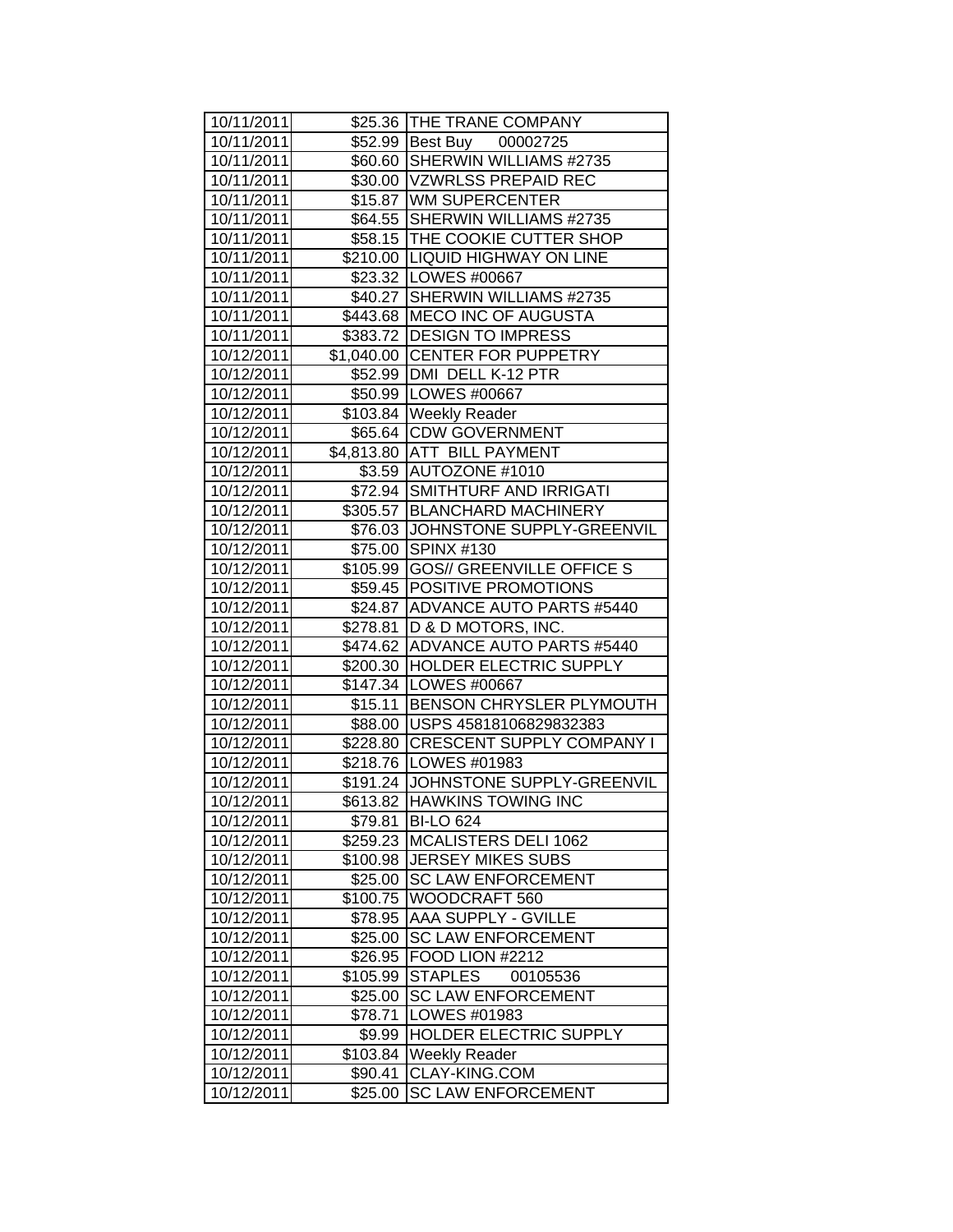| 10/12/2011 |            | \$218.94 CREATIVETEACHINGPRESS E     |
|------------|------------|--------------------------------------|
| 10/12/2011 |            | \$49.70 SHERWIN WILLIAMS #2735       |
| 10/12/2011 |            | \$101.04 HOLDER ELECTRIC SUPPLY      |
| 10/12/2011 |            | \$44.82 MCM ELECTRONICS 101 OF 01    |
| 10/12/2011 |            | \$49.98 SSG SPORT SUPPLY GROUP       |
| 10/12/2011 |            | \$16.94 ADVANCE AUTO PARTS #5440     |
| 10/12/2011 |            | (\$53.75) HOLDER ELECTRIC SUPPLY     |
| 10/12/2011 |            | \$138.86 SHEALY ELECT 803-227-0599   |
| 10/12/2011 |            | \$41.87   WALMART.COM 8009666546     |
| 10/12/2011 |            | \$268.14 CAROLINA LAWN & TRACTOR     |
| 10/12/2011 |            | \$62.46   TMS SOUTH                  |
| 10/12/2011 |            | \$286.59 AAA SUPPLY - GVILLE         |
| 10/12/2011 |            | \$24.37 STAPLES 00118018             |
| 10/12/2011 |            | \$155.55   MUR MCMURRAY HATCHERY     |
| 10/12/2011 |            | \$95.39 ADVANCE AUTO PARTS #5440     |
| 10/12/2011 |            | \$182.15 HOLDER ELECTRIC SUPPLY      |
| 10/12/2011 |            | \$738.98 SMITHTURF AND IRRIGATI      |
| 10/12/2011 |            | \$53.75 HOLDER ELECTRIC SUPPLY       |
| 10/12/2011 |            | \$690.96 ADVANCED ELECTRONICS        |
| 10/12/2011 |            | \$45.86 TMS SOUTH                    |
| 10/12/2011 |            | \$1,594.86 ATT BILL PAYMENT          |
| 10/12/2011 |            | \$99.21 WM SUPERCENTER               |
| 10/12/2011 |            | (\$100.00) ADVANCE AUTO PARTS #5330  |
| 10/12/2011 |            | \$169.21 GARFIELD SIGNS & GRAPHICS   |
| 10/12/2011 |            | \$103.84   Weekly Reader             |
| 10/12/2011 |            | \$25.00 SC LAW ENFORCEMENT           |
| 10/12/2011 |            | \$103.84   Weekly Reader             |
| 10/12/2011 |            | (\$105.99) STAPLES 00105536          |
| 10/12/2011 |            | \$41.61 CAROLINA LAWN & TRACTOR      |
| 10/12/2011 |            | \$52.54 LOWES #00667                 |
| 10/12/2011 |            | \$17.37   LOWES #01983               |
| 10/12/2011 |            | \$22.39 C C DICKSON CO 1063          |
| 10/12/2011 |            | \$46.62 GRAYBAR ELECTRIC COMPANY     |
| 10/12/2011 |            | \$27.00 GREER DMV 49                 |
| 10/12/2011 |            | \$57.97 JOHNSTONE SUPPLY-GREENVIL    |
| 10/13/2011 |            | \$99.99 ADVANCE AUTO PARTS #5440     |
| 10/13/2011 |            | \$21.16   LOWES #01718               |
| 10/13/2011 |            | \$4,480.16 DMI DELL K-12 PTR         |
| 10/13/2011 |            | \$147.50 FIRST TEAM SPORTS           |
| 10/13/2011 |            | \$110.28 AAA SUPPLY - GVILLE         |
| 10/13/2011 | \$2,584.19 | DMI DELL K-12 PTR                    |
| 10/13/2011 |            | \$26.36 KMART 03240                  |
| 10/13/2011 | \$5.29     | <b>CLASSIC HWD &amp; POSTAL</b>      |
| 10/13/2011 | \$277.72   | NAPA AUTO PARTS OF                   |
| 10/13/2011 | \$1,722.79 | DMI DELL K-12 PTR                    |
| 10/13/2011 | \$3,445.58 | DMI DELL K-12 PTR                    |
| 10/13/2011 | \$6,720.23 | DMI DELL K-12 PTR                    |
| 10/13/2011 | \$25.00    | <b>SC LAW ENFORCEMENT</b>            |
| 10/13/2011 | \$23.32    | COOK & BOARDMAN OF                   |
| 10/13/2011 | \$56.42    | <b>BANKS APPLIANCE PARTS &amp; S</b> |
| 10/13/2011 | \$22.98    | <b>BATTERIES PLUS</b>                |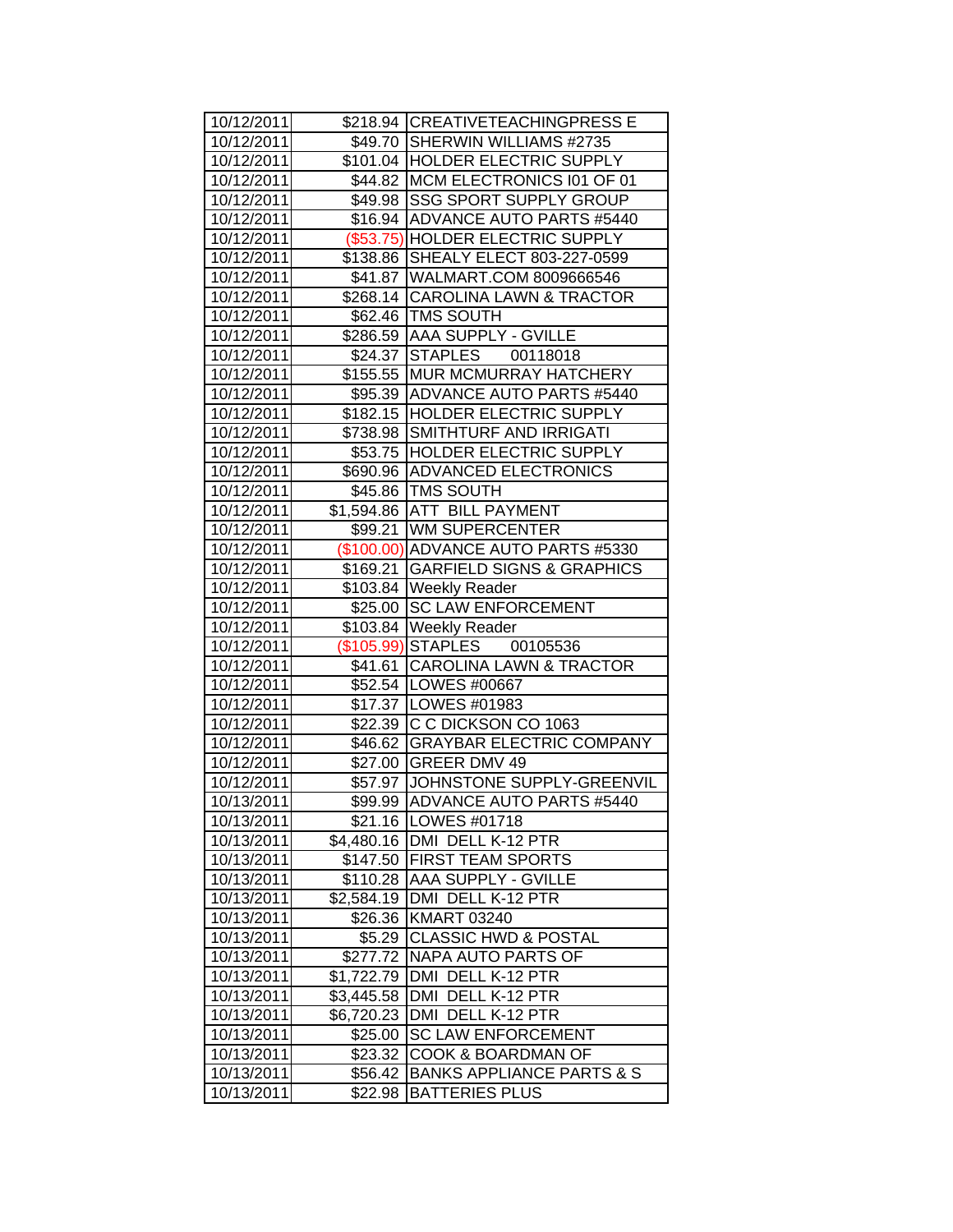| 10/13/2011               |                     | \$54.72 CRESCENT SUPPLY COMPANY I                        |
|--------------------------|---------------------|----------------------------------------------------------|
| 10/13/2011               |                     | \$8,183.01 DMI DELL K-12 PTR                             |
| 10/13/2011               |                     | \$23.79   LOWES #01983                                   |
| 10/13/2011               |                     | \$34.22 SHERWIN WILLIAMS #2785                           |
| 10/13/2011               |                     | \$1,587.00 TLF EXPRESSIONS UNLIMI                        |
| 10/13/2011               |                     | \$58.80   LOWES #00667                                   |
| 10/13/2011               |                     | \$306.20 SSG SPORT SUPPLY GROUP                          |
| 10/13/2011               |                     | \$25.00 SC LAW ENFORCEMENT                               |
| 10/13/2011               |                     | \$10,910.72 DMI DELL K-12 PTR                            |
| 10/13/2011               |                     | \$34.61 W.P.LAW, INC #5                                  |
| 10/13/2011               |                     | \$25.00 SC LAW ENFORCEMENT                               |
| 10/13/2011               |                     | \$861.41   DMI DELL K-12 PTR                             |
| 10/13/2011               |                     | \$35.29 TARGET<br>00019372                               |
| 10/13/2011               |                     | \$140.00 GEORGE H PENNELL                                |
| 10/13/2011               |                     | \$158.05 MCCALLS SUPPLY INC 19                           |
| 10/13/2011               |                     | \$405.70 TMS SOUTH                                       |
| 10/13/2011               |                     | \$33.98 AAA SUPPLY - GVILLE                              |
| 10/13/2011               |                     | \$244.82 PAYPAL ASCENT HUE                               |
| 10/13/2011               |                     | \$1,363.85 DMI DELL K-12 PTR                             |
| 10/13/2011               |                     | \$16.94 THE HOME DEPOT 1127                              |
| 10/13/2011               |                     | \$4,480.16 DMI DELL K-12 PTR                             |
| 10/13/2011               |                     | \$6,720.23 DMI DELL K-12 PTR                             |
| 10/13/2011               |                     | \$77.12   TMS SOUTH                                      |
| 10/13/2011               |                     | \$1,909.49 FIND GREAT PEOPLE                             |
| 10/13/2011               |                     | \$1,481.92 C C DICKSON CO 1004                           |
| 10/13/2011               |                     | \$26.50 BC CANNON CO INC                                 |
| 10/13/2011               |                     | \$1,350.07   DMI DELL K-12 PTR                           |
| 10/13/2011               |                     | \$611.62 WM SUPERCENTER                                  |
| 10/13/2011               |                     | \$7.60 ADVANCE AUTO PARTS #5440                          |
| 10/13/2011               |                     | \$1,179.57 ELLIS FLOORING SALES #43                      |
| 10/13/2011               |                     | \$394.57 CAROLINA LAWN & TRACTOR                         |
| 10/13/2011               |                     | \$136.10 WW GRAINGER                                     |
| 10/13/2011               |                     | \$133.72 PCI MEDCO SUPPLY                                |
| 10/13/2011               |                     | \$5,600.19 DMI DELL K-12 PTR                             |
| 10/13/2011               |                     | \$8.89 NAPA AUTO PARTS OF                                |
| 10/13/2011               |                     | \$1.96 INTERNATIONAL TRANSACTION                         |
| 10/13/2011               | \$261.24            | <b>GREENVILLE WATER SYSTEM</b><br>SHERWIN WILLIAMS #2785 |
| 10/13/2011               | \$23.31             | D & D MOTORS, INC.                                       |
| 10/13/2011<br>10/13/2011 | \$997.86<br>\$65.75 | <b>HOLDER ELECTRIC SUPPLY</b>                            |
| 10/13/2011               | \$10.52             | LOWES #01983                                             |
| 10/13/2011               | \$62.18             | <b>TMS SOUTH</b>                                         |
| 10/13/2011               | \$157.76            | <b>CUSTOM WRISTBANDS</b>                                 |
| 10/13/2011               | \$31.77             | LOWES #01983                                             |
| 10/13/2011               | \$6.98              | ADVANCE AUTO PARTS #5440                                 |
| 10/13/2011               | \$2,584.19          | DMI DELL K-12 PTR                                        |
| 10/13/2011               | \$16,366.06         | DMI DELL K-12 PTR                                        |
| 10/13/2011               | \$15.24             | LOWES #00528                                             |
| 10/13/2011               | \$4,480.16          | <b>DMI</b><br>DELL K-12 PTR                              |
| 10/13/2011               | \$766.31            | DBC BLICK ART MATERIAL                                   |
| 10/13/2011               | \$16,366.06         | DMI DELL K-12 PTR                                        |
|                          |                     |                                                          |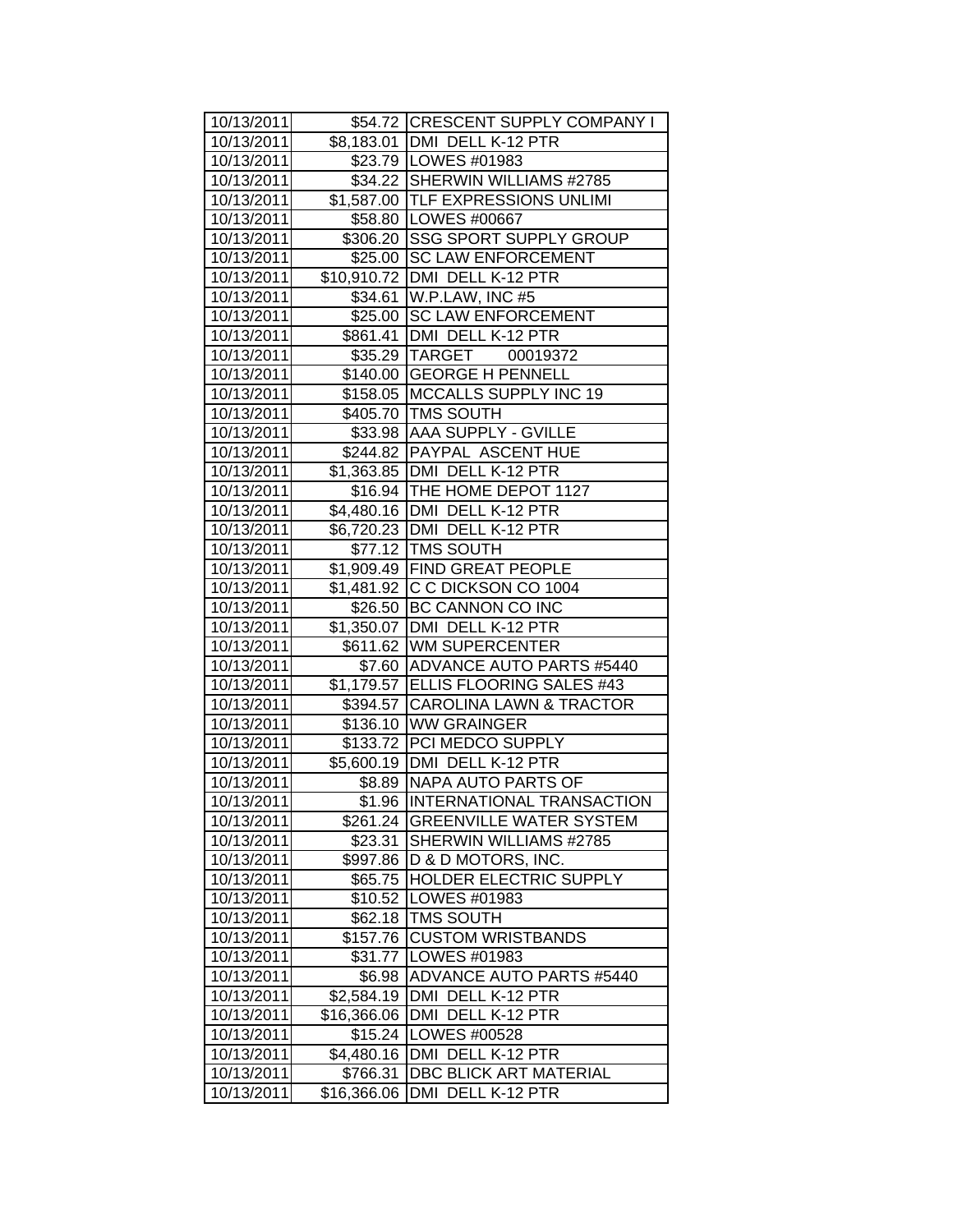| 10/13/2011 |             | \$83.32 CRESCENT SUPPLY COMPANY I   |
|------------|-------------|-------------------------------------|
| 10/13/2011 |             | \$16,366.06   DMI DELL K-12 PTR     |
| 10/13/2011 |             | \$107.02 TARGET 00011825            |
| 10/13/2011 |             | \$237.61 JOHNSTONE SUPPLY-GREENVIL  |
| 10/13/2011 |             | \$93.89 CRESCENT SUPPLY COMPANY I   |
| 10/13/2011 |             | \$23.75 SHOE CARNIVAL #0048         |
| 10/13/2011 |             | \$6,720.23   DMI DELL K-12 PTR      |
| 10/13/2011 |             | \$5,951.57 NETWORK CONTROLS & E     |
| 10/13/2011 |             | \$23.78 GREENVILLE TURF & TRACTOR   |
| 10/13/2011 |             | \$50.37   TMS SOUTH                 |
| 10/13/2011 |             | \$15.05   TMS SOUTH                 |
| 10/13/2011 |             | \$12,921.00 DMI DELL K-12 PTR       |
| 10/13/2011 |             | \$28.66 THE TRANE COMPANY           |
| 10/13/2011 |             | (\$50.99) LOWES #00667              |
| 10/13/2011 |             | \$174.85 JJOHNSTONE SUPPLY-GREENVIL |
| 10/13/2011 |             | \$14,643.77   DMI DELL K-12 PTR     |
| 10/13/2011 |             | \$25.00 SC LAW ENFORCEMENT          |
| 10/13/2011 |             | \$449.52 SPEEDPAY:DUKE-ENERGY       |
| 10/13/2011 |             | \$4,480.16 DMI DELL K-12 PTR        |
| 10/13/2011 |             | \$106.00 TLF MCKOWN'S FLORIST &     |
| 10/13/2011 |             | \$29.80 NB HANDY 110                |
| 10/13/2011 |             | \$2,727.69   DMI DELL K-12 PTR      |
| 10/13/2011 |             | \$10,336.78 DMI DELL K-12 PTR       |
| 10/13/2011 |             | \$1,722.79 DMI DELL K-12 PTR        |
| 10/13/2011 |             | \$4,307.02   DMI DELL K-12 PTR      |
| 10/13/2011 |             | \$52.18   W.P.LAW, INC #5           |
| 10/13/2011 |             | \$56.79   LANDSCAPER'S SUPPLY       |
| 10/14/2011 |             | \$16.03   LOWES #01718              |
| 10/14/2011 |             | \$475.68 RENTAL ONE                 |
| 10/14/2011 |             | \$10,860.96 DMI DELL K-12 PTR       |
| 10/14/2011 |             | \$267.50 PURPLE TUNA TEES           |
| 10/14/2011 |             | \$179.22 THE HOME DEPOT 1104        |
| 10/14/2011 |             | \$146.87 TMS SOUTH                  |
| 10/14/2011 |             | \$67.76 C C DICKSON CO 1063         |
| 10/14/2011 |             | \$9.05 J W VAUGHN CO INC            |
| 10/14/2011 | \$190.27    | SHEALY ELECT 803-227-0599           |
| 10/14/2011 | \$415.00    | STORK SYSTEMS INC.                  |
| 10/14/2011 | \$36.97     | <b>TMS SOUTH</b>                    |
| 10/14/2011 | \$103.35    | <b>HOLDER ELECTRIC SUPPLY</b>       |
| 10/14/2011 | \$27.60     | <b>TMS SOUTH</b>                    |
| 10/14/2011 | \$25.25     | <b>WM SUPERCENTER</b>               |
| 10/14/2011 | \$53.01     | <b>JASON'S DELI # 049 Q64</b>       |
| 10/14/2011 | \$58.26     | LOWES #01718                        |
| 10/14/2011 | \$188.15    | <b>HAWKINS TOWING INC</b>           |
| 10/14/2011 | \$502.44    | DMI DELL K-12 PTR                   |
| 10/14/2011 | \$22.68     | THE HOME DEPOT #1124                |
| 10/14/2011 | \$154.53    | SHEALY ELECT 803-227-0599           |
| 10/14/2011 | \$2,584.19  | DMI DELL K-12 PTR                   |
| 10/14/2011 | \$37.11     | LOWES #01718                        |
| 10/14/2011 | \$13,740.76 | DMI DELL K-12 PTR                   |
| 10/14/2011 | \$162.66    | JOHNSTONE SUPPLY-GREENVIL           |
|            |             |                                     |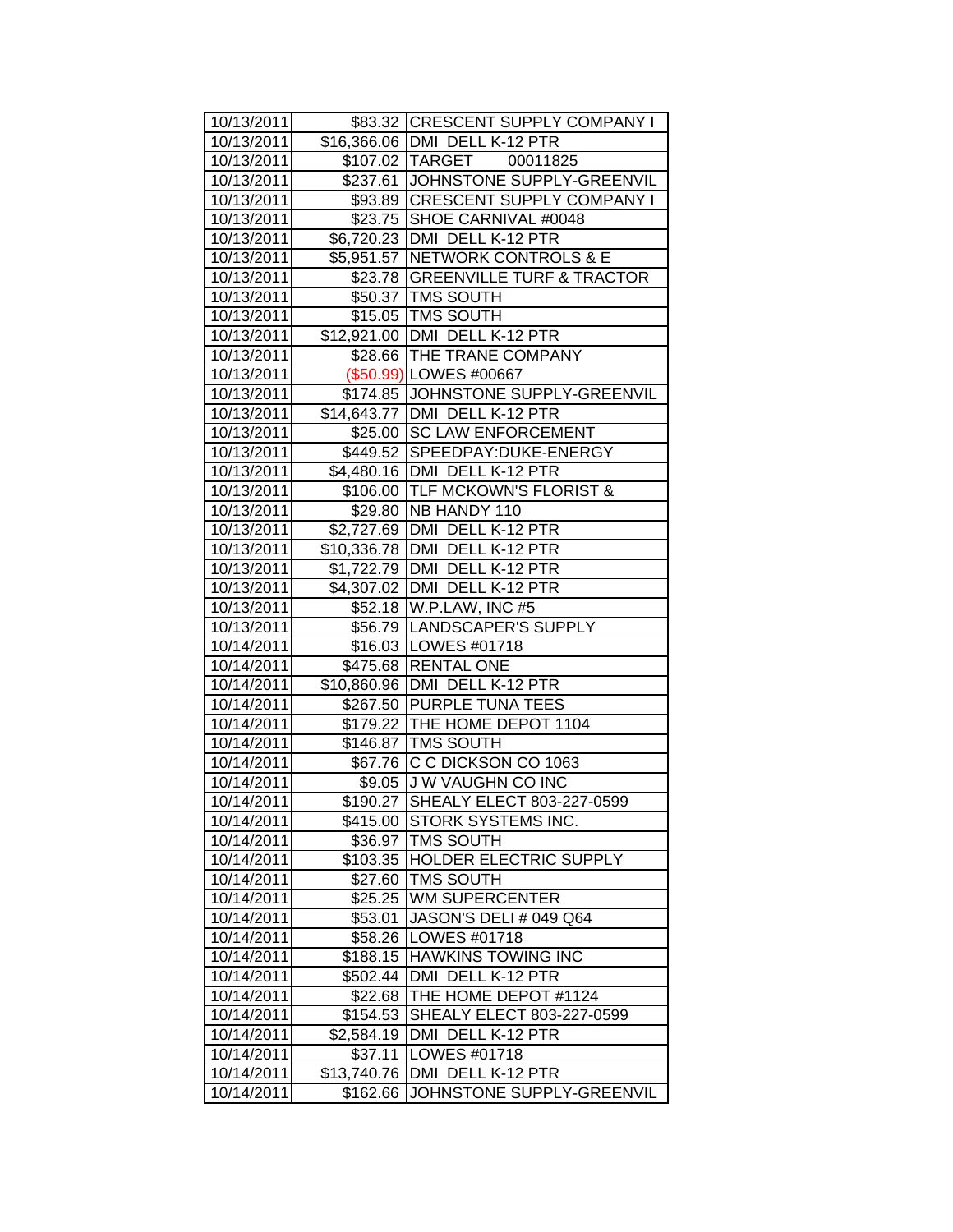| 10/14/2011 |            | \$10,336.78 DMI DELL K-12 PTR      |
|------------|------------|------------------------------------|
| 10/14/2011 |            | \$42.29 ADVANCE AUTO PARTS #5440   |
| 10/14/2011 |            | \$82.12 JASON'S DELI # 049 Q64     |
| 10/14/2011 |            | \$165.32 ADVANCE AUTO PARTS #5440  |
| 10/14/2011 |            | \$360.40 DMI DELL K-12 PTR         |
| 10/14/2011 |            | \$158.15 TCT ANDERSON'S            |
| 10/14/2011 |            | \$5,766.40   DMI DELL K-12 PTR     |
| 10/14/2011 |            | \$740.00 STORK SYSTEMS INC.        |
| 10/14/2011 |            | \$148.95 CAROLINA LAWN & TRACTOR   |
| 10/14/2011 |            | \$13.40 AAA FASTENER AND SUPPLY L  |
| 10/14/2011 |            | \$137.66 WM SUPERCENTER            |
| 10/14/2011 |            | \$306.91 HAWKINS TOWING INC        |
| 10/14/2011 |            | \$23.28   LOWES #01718             |
| 10/14/2011 |            | \$30.00 SHEALY ELECT 803-227-0599  |
| 10/14/2011 |            | \$12.71 STAPLES 00105536           |
| 10/14/2011 |            | \$9.70  HOLDER ELECTRIC SUPPLY     |
| 10/14/2011 |            | \$870.49 HAWKINS TOWING INC        |
| 10/14/2011 |            | \$306.91 HAWKINS TOWING INC        |
| 10/14/2011 |            | \$490.00 ARTS PRTNRSHP-GRTR SPA    |
| 10/14/2011 |            | \$66.67 CAROLINA LAWN & TRACTOR    |
| 10/14/2011 |            | \$655.19 AAA SUPPLY - GVILLE       |
| 10/14/2011 |            | \$5,168.39 DMI DELL K-12 PTR       |
| 10/14/2011 |            | \$478.98   RENTAL ONE              |
| 10/14/2011 |            | \$91.97 ZAXBYS 001013 Q55          |
| 10/14/2011 |            | \$37.51 SHERWIN WILLIAMS #2194     |
| 10/14/2011 |            | \$44.91   TMS SOUTH                |
| 10/14/2011 |            | \$18.98   LOWES #01718             |
| 10/14/2011 |            | \$94.64 HAWKINS TOWING INC         |
| 10/14/2011 |            | \$65.00 HAWKINS TOWING INC         |
| 10/14/2011 |            | \$9,730.80 DMI DELL K-12 PTR       |
| 10/14/2011 |            | \$32,733.14   DMI DELL K-12 PTR    |
| 10/14/2011 |            | \$95.00 POSGUYS.COM                |
| 10/14/2011 |            | \$62.55 FINDTAPE COM               |
| 10/14/2011 |            | \$6,476.25 DMI DELL K-12 PTR       |
| 10/14/2011 |            | \$1.98   TMS SOUTH                 |
| 10/14/2011 |            | \$181.66 LONG TRAILER & BODY SERVI |
| 10/14/2011 |            | \$14.88 WILSONS 5 TO \$1 STORES    |
| 10/14/2011 | \$6.24     | JASON'S DELI # 049 Q64             |
| 10/14/2011 | \$25.00    | <b>SC LAW ENFORCEMENT</b>          |
| 10/14/2011 | \$5,266.08 | DMI DELL K-12 PTR                  |
| 10/14/2011 | \$7,899.12 | DMI DELL K-12 PTR                  |
| 10/14/2011 | \$30.12    | JOHNSTONE SUPPLY-GREENVIL          |
| 10/14/2011 | \$5,766.40 | DMI DELL K-12 PTR                  |
| 10/14/2011 | \$7,899.12 | DMI DELL K-12 PTR                  |
| 10/14/2011 | \$24.37    | NORTHERN TOOL EQUIPMNT             |
| 10/14/2011 | \$18.10    | EXXONMOBIL<br>47303888             |
| 10/14/2011 | \$105.99   | BROOKSTONE 110001782               |
| 10/14/2011 | \$8,430.18 | DMI DELL K-12 PTR                  |
| 10/14/2011 | \$126.43   | THE HOME DEPOT 1127                |
| 10/14/2011 | \$150.18   | <b>TMS SOUTH</b>                   |
| 10/14/2011 | \$4,680.96 | DMI DELL K-12 PTR                  |
|            |            |                                    |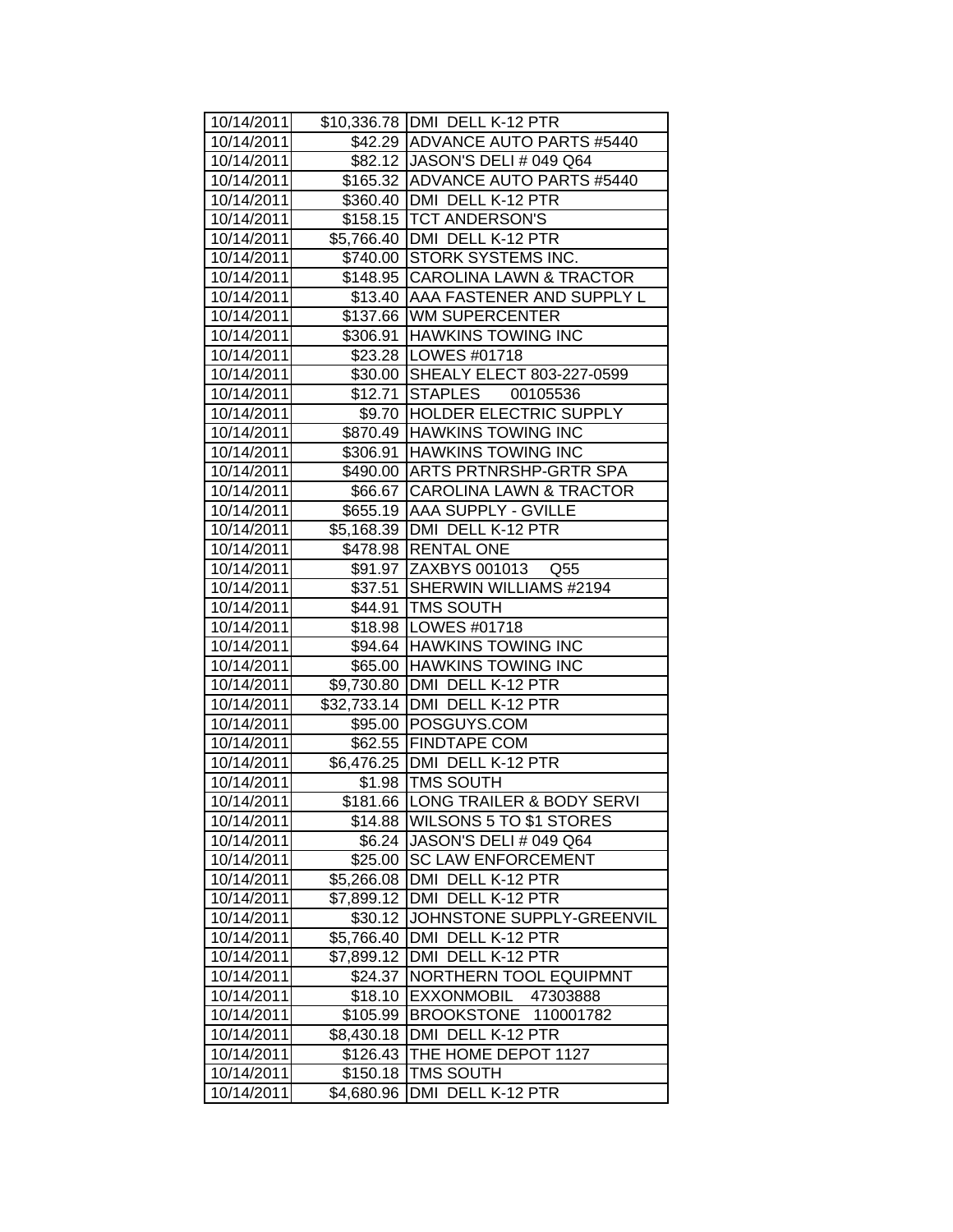| 10/14/2011               |                       | \$80.71 WM SUPERCENTER                     |
|--------------------------|-----------------------|--------------------------------------------|
| 10/14/2011               |                       | \$165.25 BATTERY SPECIALISTS               |
| 10/14/2011               |                       | \$44.27   LOWES #01718                     |
| 10/14/2011               |                       | \$111.25 FERGUSON ENT #43                  |
| 10/14/2011               |                       | \$5,864.32   DMI DELL K-12 PTR             |
| 10/14/2011               |                       | \$1,119.63 BLACK ELECTRICAL SUPPLY I       |
| 10/14/2011               |                       | \$30.69   LOWES #01718                     |
| 10/14/2011               |                       | \$160.81 RSC EQUIPMENT RENTAL 476          |
| 10/14/2011               |                       | \$176.80 BANKS APPLIANCE PARTS & S         |
| 10/14/2011               |                       | \$21,535.02 DMI DELL K-12 PTR              |
| 10/14/2011               |                       | \$915.33 BATTERIES PLUS                    |
| 10/14/2011               |                       | \$5,168.39   DMI DELL K-12 PTR             |
| 10/14/2011               |                       | \$19.41 JOHNSTONE SUPPLY-GREENVIL          |
| 10/14/2011               |                       | \$193.94 HAWKINS TOWING INC                |
| 10/14/2011               |                       | \$32.02 FOOD LION # 2644                   |
| 10/14/2011               |                       | \$446.08 JOHNSTONE SUPPLY-GREENVIL         |
| 10/14/2011               |                       | \$9.76 KONICA MINOLTA BUSINESS             |
| 10/14/2011               |                       | \$6.89 AMAZON MKTPLACE PMTS                |
| 10/14/2011               |                       | \$6.75   THE HOME DEPOT 1127               |
| 10/14/2011               |                       | \$890.40 W. W. WILLIAMS                    |
| 10/14/2011               |                       | \$6,487.20 DMI DELL K-12 PTR               |
| 10/14/2011               |                       | \$59.80 KMART COM INTERNET                 |
| 10/14/2011               |                       | \$24.77   LOWES #01718                     |
| 10/14/2011               |                       | \$66.93 HOLDER ELECTRIC SUPPLY             |
| 10/14/2011               |                       | \$12.66   LOWES #01718                     |
| 10/14/2011               |                       | \$14.31   LOWES #01718                     |
| 10/14/2011               |                       | \$20.97   NAPA AUTO PARTS OF               |
| 10/14/2011               |                       | \$41,347.13   DMI DELL K-12 PTR            |
| 10/17/2011               |                       | \$22,556.13 DMI DELL K-12 PTR              |
| 10/17/2011               |                       | \$40.71   THE HOME DEPOT #1124             |
| 10/17/2011               |                       | \$27,440.62 DMI DELL K-12 PTR              |
| 10/17/2011               |                       | \$5,639.05 DMI DELL K-12 PTR               |
| 10/17/2011               |                       | \$27,440.62 DMI DELL K-12 PTR              |
| 10/17/2011               |                       | \$16,007.02 DMI DELL K-12 PTR              |
| 10/17/2011               |                       | \$188.35 TMS SOUTH                         |
| 10/17/2011               |                       | \$5,639.05   DMI DELL K-12 PTR             |
| 10/17/2011               |                       | \$1,419.34 DMI DELL K-12 PTR               |
| 10/17/2011               | \$100.70              | <b>ST CLAIR DESIGNS</b>                    |
| 10/17/2011               |                       | \$211.95 SILMAR ELECTRONICS-GRNVLE         |
| 10/17/2011               |                       | \$5.14   AMAZON MKTPLACE PMTS              |
| 10/17/2011               | \$38.62               | LOWES #00528                               |
| 10/17/2011               | \$3,657.00            | DMI DELL K-12 PTR                          |
| 10/17/2011               | \$51.68               | <b>CRESCENT SUPPLY COMPANY I</b>           |
| 10/17/2011               | \$418.93              | THE TRANE COMPANY                          |
| 10/17/2011               | \$5,073.77            | DMI DELL K-12 PTR                          |
| 10/17/2011               | \$6,342.20            | DMI DELL K-12 PTR                          |
| 10/17/2011               | \$27,440.62           | DMI DELL K-12 PTR                          |
| 10/17/2011               | \$10.26               | <b>NAPA AUTO PARTS OF</b><br>DELL K-12 PTR |
| 10/17/2011               | \$27,440.62           | DMI<br><b>DMI</b><br>DELL K-12 PTR         |
| 10/17/2011<br>10/17/2011 | \$9,947.04<br>\$30.18 | LOWES #00528                               |
|                          |                       |                                            |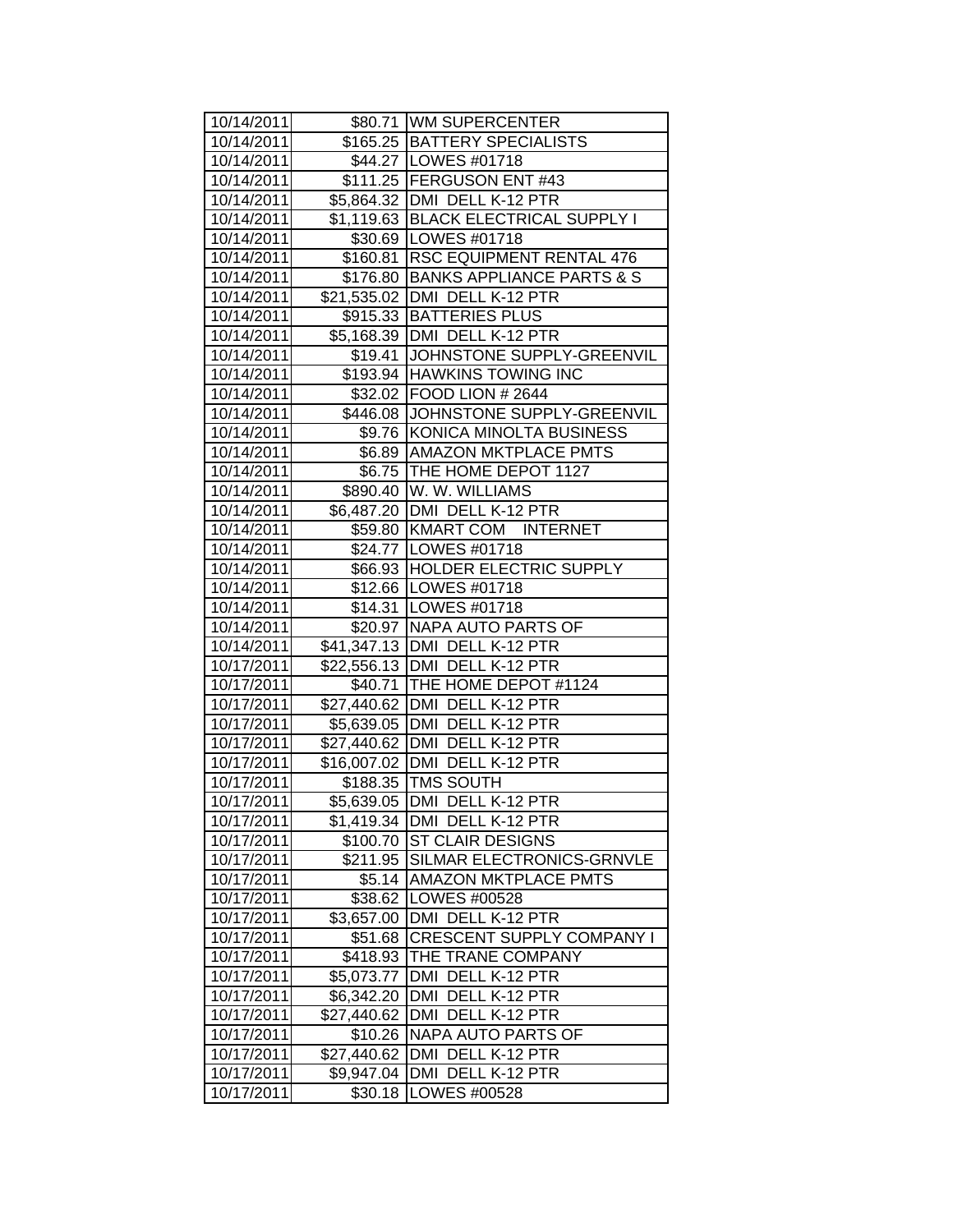| 10/17/2011 |                         | \$5,639.05   DMI DELL K-12 PTR     |
|------------|-------------------------|------------------------------------|
| 10/17/2011 |                         | \$74.07 WM SUPERCENTER             |
| 10/17/2011 |                         | \$11,278.06 DMI DELL K-12 PTR      |
| 10/17/2011 |                         | \$2,819.51 DMI DELL K-12 PTR       |
| 10/17/2011 |                         | \$5,558.64 DMI DELL K-12 PTR       |
| 10/17/2011 |                         | \$121.76 PIEDMONT PLASTICS GR #05  |
| 10/17/2011 |                         | \$8,879.05 DMI DELL K-12 PTR       |
| 10/17/2011 |                         | \$16.33 THE HOME DEPOT 1127        |
| 10/17/2011 |                         | \$3,805.31   DMI DELL K-12 PTR     |
| 10/17/2011 |                         | \$11,433.56 DMI DELL K-12 PTR      |
| 10/17/2011 |                         | \$27,440.62 DMI DELL K-12 PTR      |
| 10/17/2011 |                         | \$900.82   THE TRANE COMPANY       |
| 10/17/2011 |                         | \$22,556.13 DMI DELL K-12 PTR      |
| 10/17/2011 |                         | \$3,805.31   DMI DELL K-12 PTR     |
| 10/17/2011 |                         | \$119.78 SILMAR ELECTRONICS-GRNVLE |
| 10/17/2011 |                         | \$84.40 WM SUPERCENTER             |
| 10/17/2011 |                         | \$378.00 UNITED ELECTRICAL DIST R  |
| 10/17/2011 |                         | \$166.42 COOK & BOARDMAN OF        |
| 10/17/2011 |                         | \$13,720.29   DMI DELL K-12 PTR    |
| 10/17/2011 |                         | \$210.00 SILMAR ELECTRONICS-GRNVLE |
| 10/17/2011 |                         | (\$9.70) HOLDER ELECTRIC SUPPLY    |
| 10/17/2011 |                         | \$22,556.13 DMI DELL K-12 PTR      |
| 10/17/2011 |                         | \$48.00   THE PINK MONOGRAM        |
| 10/17/2011 |                         | \$153.55 RENTAL ONE                |
| 10/17/2011 |                         | \$1,268.44   DMI DELL K-12 PTR     |
| 10/17/2011 |                         | \$27,440.62   DMI DELL K-12 PTR    |
| 10/17/2011 |                         | \$9,947.04 DMI DELL K-12 PTR       |
| 10/17/2011 |                         | \$80.81   TMS SOUTH                |
| 10/17/2011 |                         | \$14,097.60 DMI DELL K-12 PTR      |
| 10/17/2011 | \$3,805.31              | DMI DELL K-12 PTR                  |
| 10/17/2011 |                         | \$26,297.24   DMI DELL K-12 PTR    |
| 10/17/2011 |                         | \$22,556.13 DMI DELL K-12 PTR      |
| 10/17/2011 |                         | \$22,556.13   DMI DELL K-12 PTR    |
| 10/17/2011 |                         | \$150.52 COOK & BOARDMAN OF        |
| 10/17/2011 |                         | \$1,143.36 DMI DELL K-12 PTR       |
| 10/17/2011 |                         | \$16,917.11 DMI DELL K-12 PTR      |
| 10/17/2011 | \$30.58                 | THE HOME DEPOT #1124               |
| 10/17/2011 | \$9,730.80              | DMI DELL K-12 PTR                  |
| 10/17/2011 | \$95.03                 | LOWES #01983                       |
| 10/17/2011 | \$1,163.88              | <b>DIESEL POWER INC.</b>           |
| 10/17/2011 | \$33.07                 | THE TRANE COMPANY                  |
| 10/17/2011 | \$12,253.60             | DMI DELL K-12 PTR                  |
| 10/17/2011 | \$6,860.16              | DMI DELL K-12 PTR                  |
| 10/17/2011 | $\overline{$}22,556.13$ | DMI DELL K-12 PTR                  |
| 10/17/2011 | \$655.97                | JOHNSTONE SUPPLY-GREENVIL          |
| 10/17/2011 | \$29.12                 | 0386 YANKEE CANDLE                 |
| 10/17/2011 | \$22,556.13             | DMI DELL K-12 PTR                  |
| 10/17/2011 | \$14.98                 | <b>ADVANCE AUTO PARTS #5440</b>    |
| 10/17/2011 | \$22,556.13             | <b>DMI</b><br>DELL K-12 PTR        |
| 10/17/2011 | \$27,440.62             | DMI<br>DELL K-12 PTR               |
| 10/17/2011 | \$11,278.06             | DMI DELL K-12 PTR                  |
|            |                         |                                    |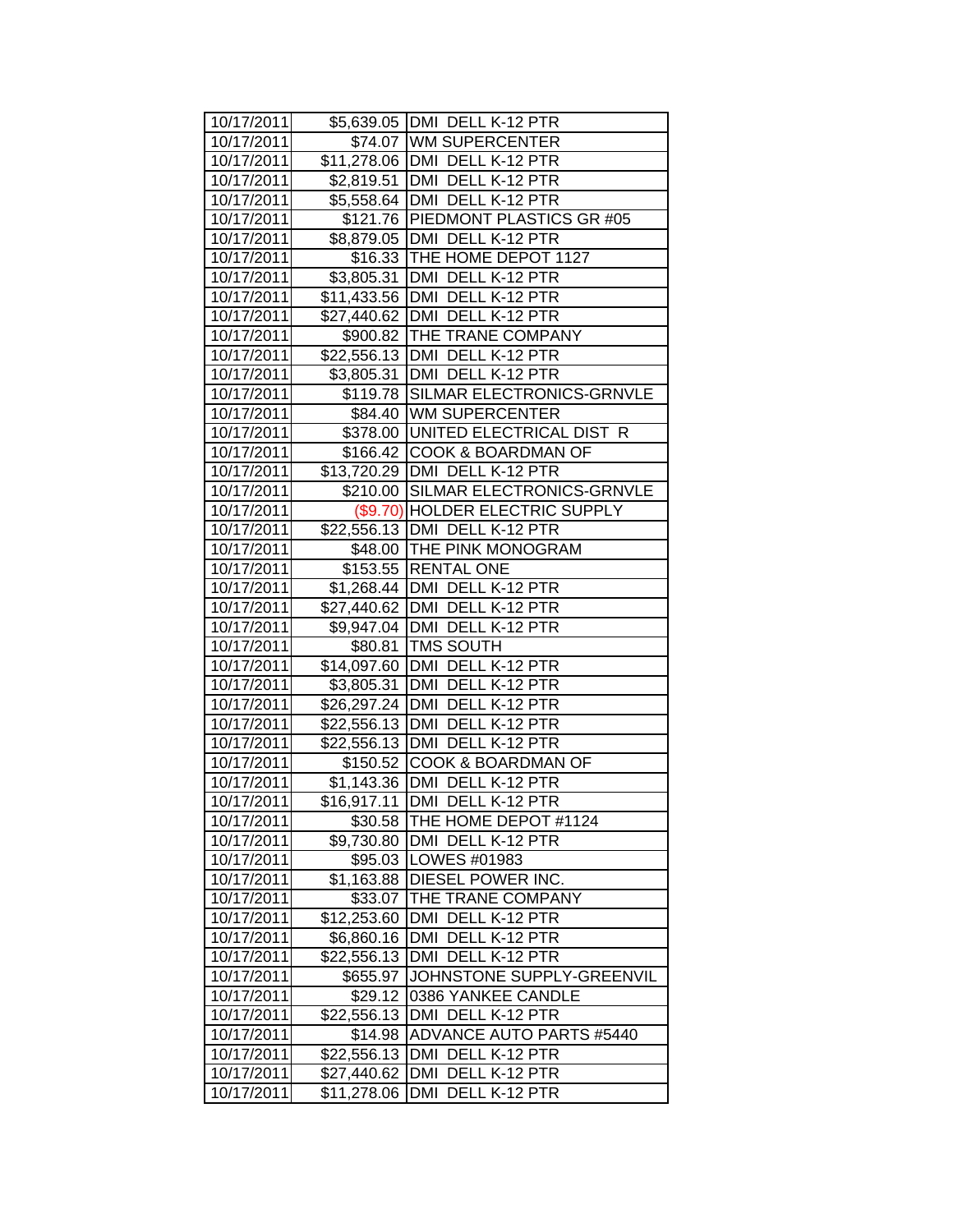| 10/17/2011 |             | \$42.29 ADVANCE AUTO PARTS #5440   |
|------------|-------------|------------------------------------|
| 10/17/2011 |             | \$509.86 THE TRANE COMPANY         |
| 10/17/2011 |             | \$102.82   LOWES #01718            |
| 10/17/2011 |             | \$20.00 VZWRLSS PREPAID REC        |
| 10/17/2011 |             | \$1,764.97 FIND GREAT PEOPLE       |
| 10/17/2011 |             | \$22,556.13 DMI DELL K-12 PTR      |
| 10/17/2011 |             | \$217.30 COOK & BOARDMAN OF        |
| 10/17/2011 |             | \$27,440.62   DMI DELL K-12 PTR    |
| 10/17/2011 |             | \$1,058.57   DMI DELL K-12 PTR     |
| 10/17/2011 |             | \$27,440.62 DMI DELL K-12 PTR      |
| 10/17/2011 |             | \$996.22   THE TRANE COMPANY       |
| 10/17/2011 |             | \$117.34   BWI-GREENVILLE-SPARTAN  |
| 10/17/2011 |             | \$51.81   THE TRANE COMPANY        |
| 10/17/2011 |             | \$68.46 CRESCENT SUPPLY COMPANY I  |
| 10/17/2011 |             | \$5,073.77 DMI DELL K-12 PTR       |
| 10/17/2011 |             | (\$225.47) TMS SOUTH               |
| 10/17/2011 |             | \$15.36 WM SUPERCENTER             |
| 10/17/2011 |             | \$15.07 OFFICE DEPOT #1214         |
| 10/17/2011 |             | \$12,253.60 DMI DELL K-12 PTR      |
| 10/17/2011 |             | \$53.35 BENSON CHRYSLER PLYMOUTH   |
| 10/17/2011 |             | \$30.85 WW GRAINGER                |
| 10/17/2011 |             | \$20.00 VZWRLSS PREPAID REC        |
| 10/17/2011 |             | \$22,556.13 DMI DELL K-12 PTR      |
| 10/17/2011 |             | \$5,073.77   DMI DELL K-12 PTR     |
| 10/17/2011 |             | \$93.40 JJOHNSTONE SUPPLY-GREENVIL |
| 10/17/2011 |             | \$22,556.13 DMI DELL K-12 PTR      |
| 10/17/2011 |             | \$716.18 AAA SUPPLY - GVILLE       |
| 10/17/2011 |             | \$8.38   MSC WATERWORKS-GREENVILLE |
| 10/17/2011 |             | \$90.10 SILMAR ELECTRONICS-GRNVLE  |
| 10/17/2011 |             | \$6.04   TMS SOUTH                 |
| 10/17/2011 |             | \$279.42 BLACK ELECTRICAL SUPPLY I |
| 10/17/2011 |             | \$1,419.34 DMI DELL K-12 PTR       |
| 10/17/2011 |             | \$246.25 BAKER DIST CO 578         |
| 10/17/2011 |             | \$24,010.53   DMI DELL K-12 PTR    |
| 10/17/2011 |             | \$30.61 TMS SOUTH                  |
| 10/17/2011 |             | \$13.56 STAPLES<br>00105536        |
| 10/17/2011 | \$27,440.62 | DMI DELL K-12 PTR                  |
| 10/17/2011 | \$11,278.06 | DMI<br>DELL K-12 PTR               |
| 10/17/2011 |             | \$82.30 CAROLINA LAWN & TRACTOR    |
| 10/17/2011 | \$80.81     | JOHNSTONE SUPPLY-GREENVIL          |
| 10/17/2011 | (\$996.22)  | THE TRANE COMPANY                  |
| 10/17/2011 | \$27,440.62 | DMI DELL K-12 PTR                  |
| 10/17/2011 | \$5,073.77  | DMI DELL K-12 PTR                  |
| 10/17/2011 | \$4,505.00  | DMI DELL K-12 PTR                  |
| 10/17/2011 | \$26.28     | AAA SUPPLY - GVILLE                |
| 10/17/2011 | \$27,440.62 | DMI DELL K-12 PTR                  |
| 10/17/2011 | \$7,610.66  | DMI DELL K-12 PTR                  |
| 10/17/2011 | \$5,292.80  | DMI DELL K-12 PTR                  |
| 10/17/2011 | \$21,723.79 | <b>DMI</b><br>DELL K-12 PTR        |
| 10/17/2011 | \$40.05     | KEVIN WHITAKER CHEVROLET           |
| 10/17/2011 | \$8.06      | AAA SUPPLY - GVILLE                |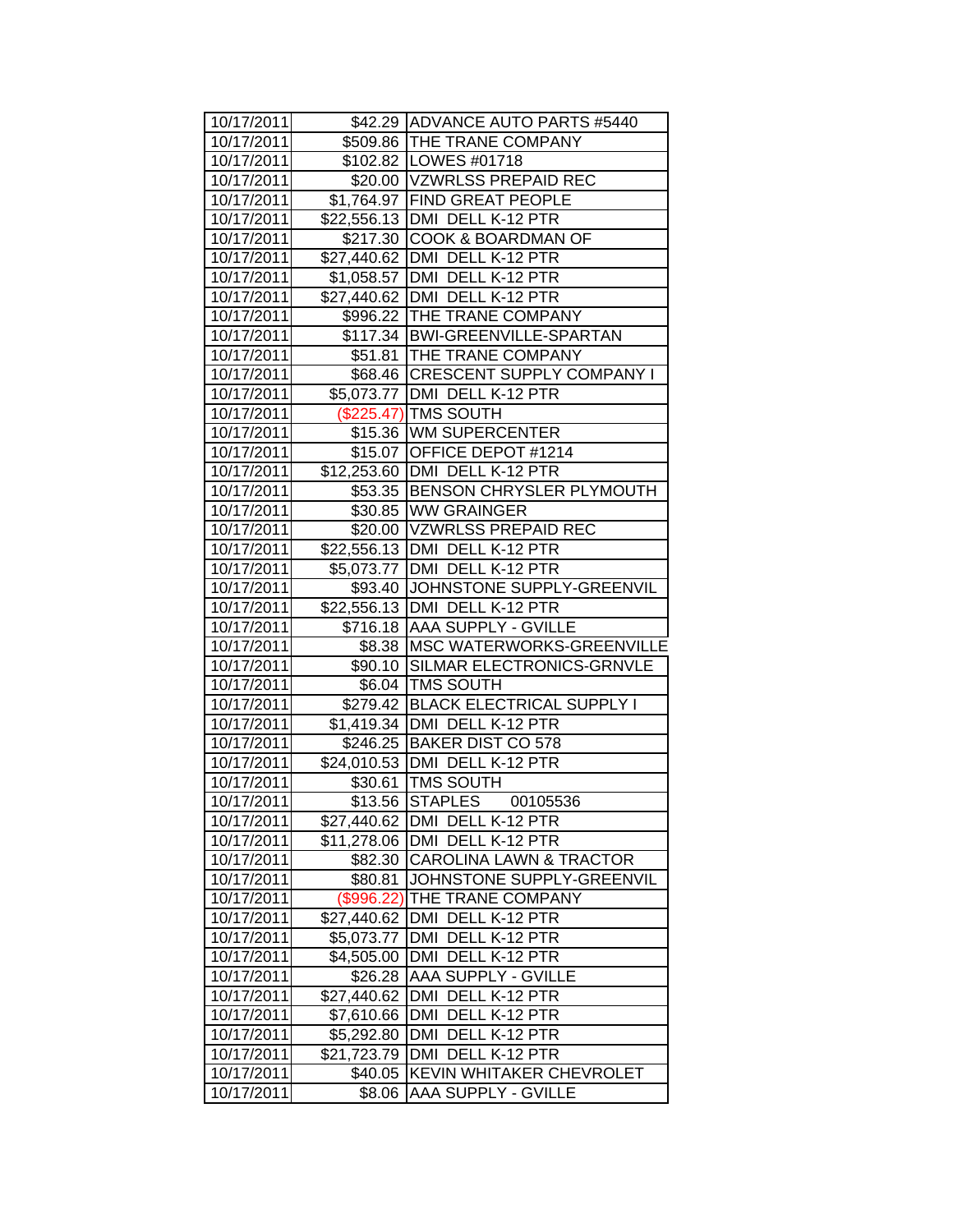| 10/17/2011 |          | \$41.88 JJOHNSTONE SUPPLY-GREENVIL  |
|------------|----------|-------------------------------------|
| 10/17/2011 |          | \$67.60 SHERWIN WILLIAMS #2194      |
| 10/17/2011 |          | \$5.88 ADVANCE AUTO PARTS #5440     |
| 10/17/2011 |          | \$863.75 SPRING SERV ALIGNME        |
| 10/17/2011 |          | \$10.73   LOWES #01718              |
| 10/17/2011 |          | \$6,847.60 DMI DELL K-12 PTR        |
| 10/17/2011 |          | \$89.72   DOLRTREE 1965 00019653    |
| 10/17/2011 |          | \$19,736.61 DMI DELL K-12 PTR       |
| 10/17/2011 |          | \$18,293.74 DMI DELL K-12 PTR       |
| 10/17/2011 |          | \$22,556.13 DMI DELL K-12 PTR       |
| 10/17/2011 |          | \$6,860.16 DMI DELL K-12 PTR        |
| 10/17/2011 |          | \$11,433.56 DMI DELL K-12 PTR       |
| 10/17/2011 |          | \$153.83 JJOHNSTONE SUPPLY-GREENVIL |
| 10/17/2011 |          | \$590.00 SILMAR ELECTRONICS-GRNVLE  |
| 10/17/2011 |          | \$109.90 240 C-K SIMPSONV           |
| 10/18/2011 |          | \$163.72 SHERWIN WILLIAMS #2735     |
| 10/18/2011 |          | \$32.29   LOWES #00667              |
| 10/18/2011 |          | \$29.65 WM SUPERCENTER              |
| 10/18/2011 |          | \$144.73 PORTER PAINTS 9388         |
| 10/18/2011 |          | \$16.54 WHOLESALE INDUSTRIAL ELEC   |
| 10/18/2011 |          | \$129.60 HAWKINS TOWING INC         |
| 10/18/2011 |          | \$55.97   LOWES #01718              |
| 10/18/2011 |          | \$20.00 VZWRLSS PREPAID OT          |
| 10/18/2011 |          | \$73.94   WHOLESALE INDUSTRIAL ELEC |
| 10/18/2011 |          | \$38.16   AIRGAS NAT WELDERS #8     |
| 10/18/2011 |          | \$34.49 HICKORY POINT MOON          |
| 10/18/2011 |          | \$37.09   DMI DELL K-12 PTR         |
| 10/18/2011 |          | \$158.50 HAWKINS TOWING INC         |
| 10/18/2011 |          | \$12.94   LOWES #00667              |
| 10/18/2011 |          | \$13.91 PORTER PAINTS 9250          |
| 10/18/2011 |          | \$320.00 AMON CARTER MUSEUM         |
| 10/18/2011 |          | \$14.83 CLASSIC ACE HARDWARE        |
| 10/18/2011 |          | \$8,663.67 AUM - K&K FIDUCIARY      |
| 10/18/2011 |          | \$119.57 HOLDER ELECTRIC SUPPLY     |
| 10/18/2011 |          | \$15.26   BINSWANGER GLASS #043     |
| 10/18/2011 |          | \$88.00 FOTOZOOMER, LLC             |
| 10/18/2011 |          | \$112.26 WM SUPERCENTER             |
| 10/18/2011 |          | \$48.60 LITTLE CAESARS 0101 0007    |
| 10/18/2011 |          | \$8.44   LOWES #00667               |
| 10/18/2011 | \$217.14 | <b>OILMENS EQUIPMENT CORP</b>       |
| 10/18/2011 | \$17.57  | <b>FASTENAL COMPANY01</b>           |
| 10/18/2011 | \$81.07  | MCALISTERS DELI 1062                |
| 10/18/2011 | \$11.55  | LOWES #00667                        |
| 10/18/2011 | \$253.70 | PURPLE TUNA TEES                    |
| 10/18/2011 | \$82.75  | C C DICKSON CO 1004                 |
| 10/18/2011 | \$961.29 | THE MT PIT                          |
| 10/18/2011 | \$32.22  | <b>FOOD LION # 2644</b>             |
| 10/18/2011 | \$21.20  | <b>AMAZON MKTPLACE PMTS</b>         |
| 10/19/2011 | \$343.95 | HOLDER ELECTRIC SUPPLY              |
| 10/19/2011 | \$155.68 | <b>STA WORLDWIDE SPORT</b>          |
| 10/19/2011 | \$123.38 | <b>BWI-GREENVILLE-SPARTAN</b>       |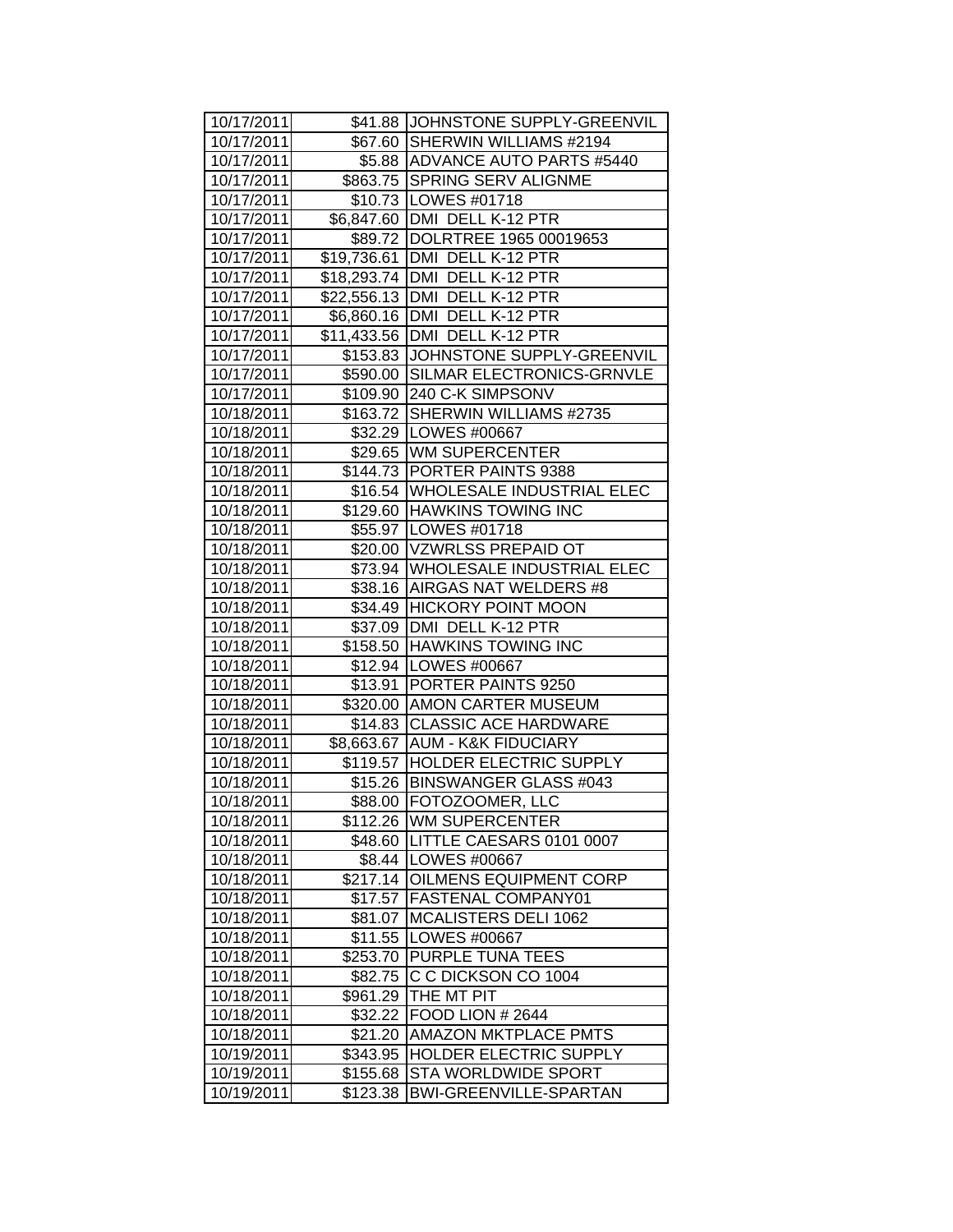| 10/19/2011 |          | \$178.20 CHICK-FIL-A #00726         |
|------------|----------|-------------------------------------|
| 10/19/2011 |          | \$626.83   VISSAGE AUTO PARTS CO    |
| 10/19/2011 |          | \$127.20 BINSWANGER GLASS #043      |
| 10/19/2011 |          | \$18.01   LOWES #00667              |
| 10/19/2011 |          | \$25.86 WW GRAINGER                 |
| 10/19/2011 |          | \$127.20 BINSWANGER GLASS #043      |
| 10/19/2011 |          | \$666.74 FIRST TEAM SPORTS          |
| 10/19/2011 |          | \$120.33 JJOHNSTONE SUPPLY-GREENVIL |
| 10/19/2011 |          | \$186.65 C C DICKSON CO 1063        |
| 10/19/2011 |          | \$557.03 HOLDER ELECTRIC SUPPLY     |
| 10/19/2011 |          | \$52.16 UNITED ELECTRICAL DIST MO   |
| 10/19/2011 |          | \$57.36 SPINX #128                  |
| 10/19/2011 |          | \$24.40   LOWES #00528              |
| 10/19/2011 |          | \$52.41   BATTERY SPECIALISTS       |
| 10/19/2011 |          | \$45.23 NB HANDY 110                |
| 10/19/2011 |          | \$462.53 HOLDER ELECTRIC SUPPLY     |
| 10/19/2011 |          | \$468.32 SPORTDECALS, INC.          |
| 10/19/2011 |          | \$219.92 BLACK ELECTRICAL SUPPLY I  |
| 10/19/2011 | \$22.67  | <b>FGS HARDWARE</b>                 |
| 10/19/2011 |          | \$147.72 HOLDER ELECTRIC SUPPLY     |
| 10/19/2011 |          | \$27.56   TMS SOUTH                 |
| 10/19/2011 |          | \$88.72 BAKER DIST CO 578           |
| 10/19/2011 |          | \$21.69   MARATHON PETRO136648      |
| 10/19/2011 |          | \$125.24 AAA SUPPLY - GVILLE        |
| 10/19/2011 |          | \$109.07 PUBLIX #530                |
| 10/19/2011 |          | \$186.56 NORFOLK WIRE & ELECTRONIC  |
| 10/19/2011 |          | \$400.40   LANDSCAPERS SUPPLY II    |
| 10/19/2011 |          | \$4.74 ADVANCE AUTO PARTS #5440     |
| 10/19/2011 |          | \$547.28 HOLDER ELECTRIC SUPPLY     |
| 10/19/2011 |          | \$178.06 ADI SECURITY PRD CB        |
| 10/19/2011 |          | \$26.43   LOWES #01983              |
| 10/19/2011 |          | \$26.92   LOWES #01983              |
| 10/19/2011 |          | \$233.16 UNITED ELECTRICAL DIST MO  |
| 10/19/2011 |          | \$7.14   BLACK ELECTRICAL SUPPLY I  |
| 10/19/2011 |          | \$5.82 CARSON'S NUT-BOLT & TO       |
| 10/19/2011 |          | \$29.02 CLASSIC HWD & POSTAL        |
| 10/19/2011 |          | \$1,015.53 MCBRIDES INC             |
| 10/19/2011 | \$12.40  | <b>HD SUPPLY</b>                    |
| 10/19/2011 | $$81.44$ | <b>BATTERY SPECIALISTS</b>          |
| 10/19/2011 |          | \$406.72 HOLDER ELECTRIC SUPPLY     |
| 10/19/2011 | \$49.90  | <b>WM SUPERCENTER</b>               |
| 10/19/2011 | \$37.80  | LITTLE CAESARS 0101 0007            |
| 10/19/2011 | \$20.00  | <b>MUSICAL CREATIONS</b>            |
| 10/19/2011 | \$20.00  | LIFE SAFETY & COMM. SYS.            |
| 10/19/2011 | \$368.46 | HOLDER ELECTRIC SUPPLY              |
| 10/19/2011 | \$349.80 | HOLDER ELECTRIC SUPPLY              |
| 10/19/2011 | \$41.19  | SHERWIN WILLIAMS #2785              |
| 10/19/2011 | \$19.99  | <b>DRI NITRODESK</b>                |
| 10/19/2011 | \$3.05   | LOWES #01718                        |
| 10/19/2011 | \$274.28 | <b>HOLDER ELECTRIC SUPPLY</b>       |
| 10/19/2011 | \$59.51  | <b>AMAZON MKTPLACE PMTS</b>         |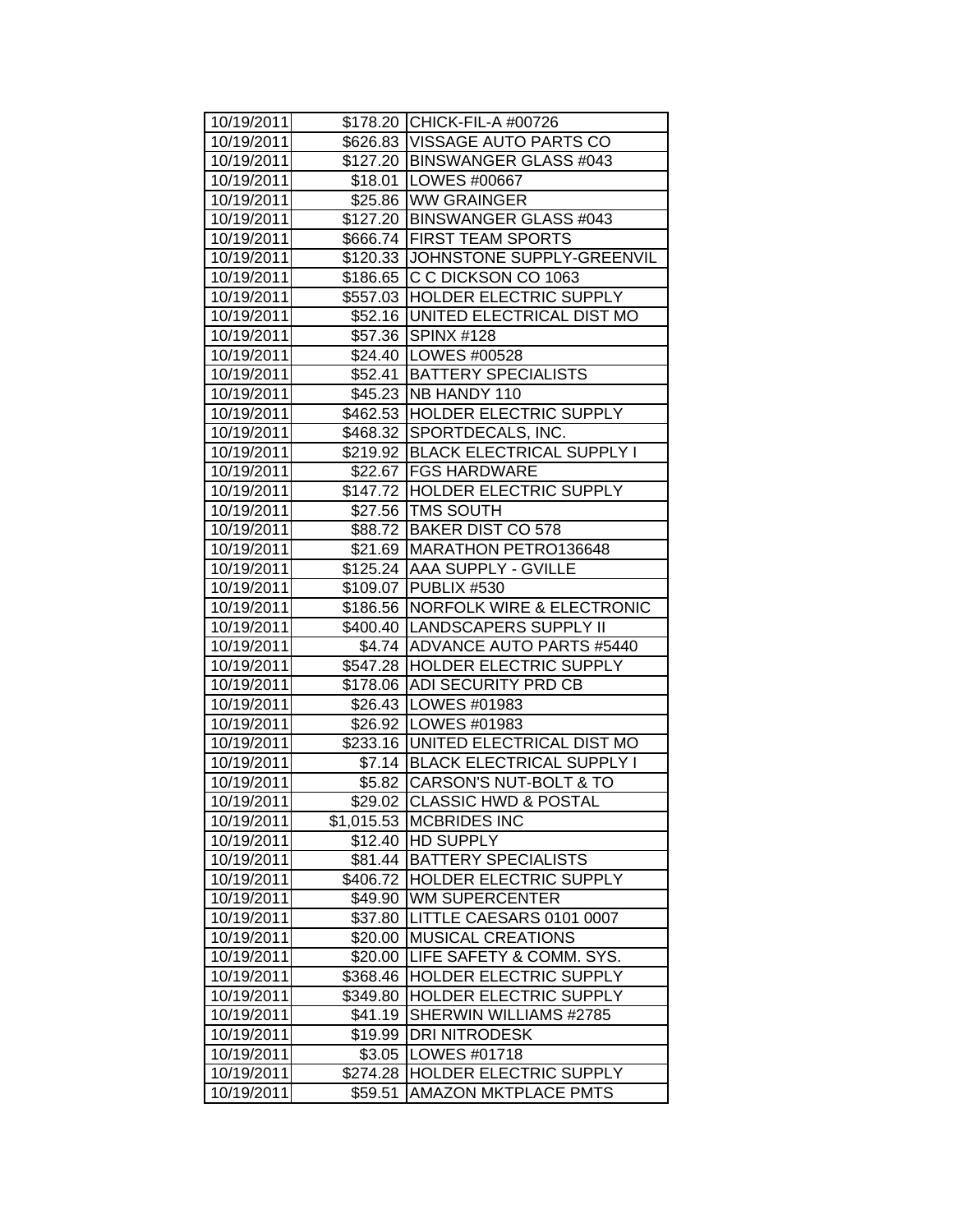| 10/19/2011 |                      | \$69.88   ROBBINS TIRE SERVI         |
|------------|----------------------|--------------------------------------|
| 10/19/2011 |                      | \$22.03 NAPA AUTO PARTS OF           |
| 10/19/2011 |                      | \$80.69   TMS SOUTH                  |
| 10/19/2011 |                      | \$110.35 CRESCENT SUPPLY COMPANY I   |
| 10/19/2011 |                      | \$188.89 HOLDER ELECTRIC SUPPLY      |
| 10/19/2011 |                      | \$4.10 ADVANCE AUTO PARTS #5440      |
| 10/19/2011 |                      | \$74.17 RADIOSHACK COR00117465       |
| 10/19/2011 |                      | \$108.59 SHOULDER CORDS UNLIMIT      |
| 10/19/2011 |                      | \$547.55 FOLLETT LIBRARY RES         |
| 10/19/2011 |                      | \$1,073.70 JOHNSTONE SUPPLY-GREENVIL |
| 10/19/2011 |                      | \$255.79 NATL BUS SALES & LEASING    |
| 10/19/2011 |                      | \$981.22  HOLDER ELECTRIC SUPPLY     |
| 10/19/2011 |                      | \$22.00 CABLE & CONNECTIONS INC      |
| 10/20/2011 |                      | \$99.57 WM SUPERCENTER               |
| 10/20/2011 |                      | \$58.96   LOWES #00528               |
| 10/20/2011 |                      | \$4.23 BURDETTE HARDWARE SIMPSON     |
| 10/20/2011 |                      | \$1,030.85 LIFE SAFETY & COMM. SYS.  |
| 10/20/2011 |                      | \$89.90   BATTERY SPECIALISTS        |
| 10/20/2011 | \$6.56               | <b>GREENVILLE FENCE CO</b>           |
| 10/20/2011 | $\overline{$}335.64$ | SPRINGHILL SUITES HUNTSVL            |
| 10/20/2011 | \$369.00             | <b>Nettexx Netting</b>               |
| 10/20/2011 |                      | \$900.53 LOWES #01718                |
| 10/20/2011 |                      | \$131.56 RENTAL ONE                  |
| 10/20/2011 |                      | \$46.64 PUBLIX #874                  |
| 10/20/2011 |                      | \$201.63 HOLDER ELECTRIC SUPPLY      |
| 10/20/2011 |                      | \$18.44 2865-CED                     |
| 10/20/2011 |                      | \$50.31   LOWES #00667               |
| 10/20/2011 |                      | \$1,264.50 STALLARD TECHNOLOGIES INC |
| 10/20/2011 |                      | \$264.26 RENTAL ONE                  |
| 10/20/2011 |                      | \$150.99 THE READING SOURCE          |
| 10/20/2011 |                      | \$312.00 ANTHONY GRAPHICS            |
| 10/20/2011 |                      | \$100.76 JOHNSTONE SUPPLY-GREENVIL   |
| 10/20/2011 |                      | \$49.06 EXCLAMARK AWARDS AND ENGR    |
| 10/20/2011 |                      | \$15.62 JJOHNSTONE SUPPLY-GREENVIL   |
| 10/20/2011 |                      | \$335.64 SPRINGHILL SUITES HUNTSVL   |
| 10/20/2011 |                      | \$293.67 HOLDER ELECTRIC SUPPLY      |
| 10/20/2011 | \$132.67             | M AND A SUPPLY CO GREENVI            |
| 10/20/2011 | \$453.20             | LABELVALUE.COM                       |
| 10/20/2011 | \$88.98              | <b>TRUCKPRO INC 022</b>              |
| 10/20/2011 |                      | \$286.00 SPARTANBURG COUNTY          |
| 10/20/2011 | \$40.00              | <b>CHARLESTON VISITOR CENTER</b>     |
| 10/20/2011 | \$214.20             | <b>AAA SUPPLY - GVILLE</b>           |
| 10/20/2011 | \$68.52              | <b>WM SUPERCENTER</b>                |
| 10/20/2011 | \$61.80              | <b>BLACK ELECTRICAL SUPPLY I</b>     |
| 10/20/2011 | \$5.17               | <b>CRESCENT SUPPLY COMPANY I</b>     |
| 10/20/2011 | \$142.57             | <b>CAROLINA LAWN &amp; TRACTOR</b>   |
| 10/20/2011 | \$296.26             | <b>SUNBELT RENTALS #002</b>          |
| 10/20/2011 | \$196.06             | AAA SUPPLY - GVILLE                  |
| 10/20/2011 | \$42.74              | <b>CRESCENT SUPPLY COMPANY I</b>     |
| 10/20/2011 | \$411.11             | <b>TMS SOUTH</b>                     |
| 10/20/2011 | \$193.94             | <b>HAWKINS TOWING INC</b>            |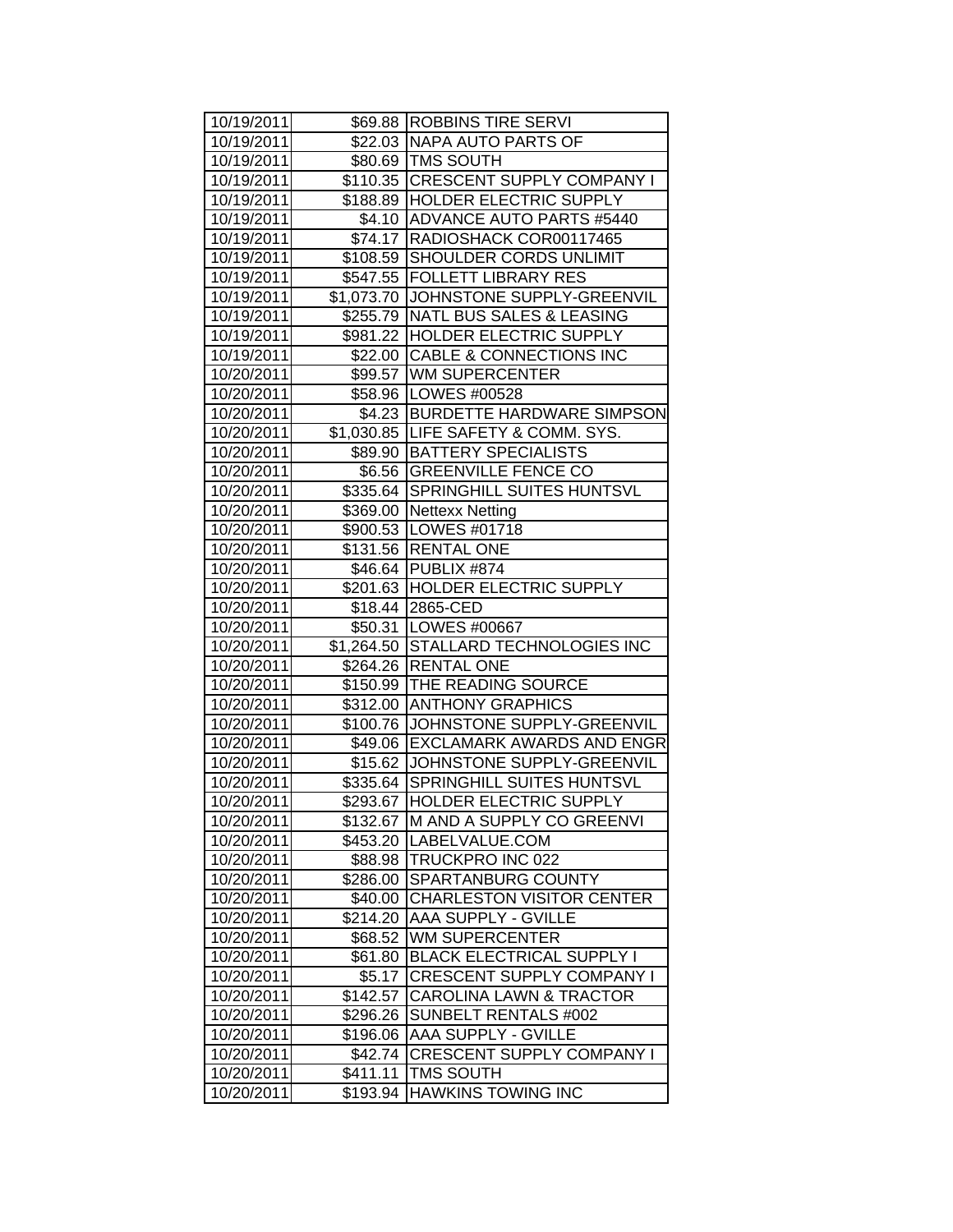| 10/20/2011 |          | \$45.86   TMS SOUTH                 |
|------------|----------|-------------------------------------|
| 10/20/2011 |          | \$25.81 SHEALY ELECT 803-227-0599   |
| 10/20/2011 |          | \$44.57 GATEWAY SUPPLY GH           |
| 10/20/2011 |          | \$25.00 SC LAW ENFORCEMENT          |
| 10/20/2011 |          | \$445.57 CAMCOR INC                 |
| 10/20/2011 |          | \$3.05   LOWES #01718               |
| 10/20/2011 |          | \$18.42 KEVIN WHITAKER CHEVROLET    |
| 10/20/2011 |          | \$75.66   LOWES #00528              |
| 10/20/2011 |          | \$560.00 THE CHILDRENS MUSEUM OF T  |
| 10/20/2011 |          | \$500.95   BLANCHARD MACHINERY      |
| 10/20/2011 |          | \$538.97 M AND A SUPPLY CO GREENVI  |
| 10/20/2011 |          | (\$32.06) RENTAL ONE                |
| 10/20/2011 |          | \$335.64 SPRINGHILL SUITES HUNTSVL  |
| 10/20/2011 |          | \$75.81   NORFOLK WIRE & ELECTRONIC |
| 10/20/2011 |          | \$73.48   THE TRANE COMPANY         |
| 10/20/2011 | \$10.39  | C C DICKSON CO 1004                 |
| 10/20/2011 | \$33.81  | C C DICKSON CO 1063                 |
| 10/20/2011 |          | \$5.94 JOHNSTONE SUPPLY-GREENVIL    |
| 10/20/2011 |          | \$39.01   LOWES #00667              |
| 10/20/2011 |          | \$43.09 OFFICE DEPOT #62            |
| 10/20/2011 |          | \$3.79 BURDETTE HARDWARE SIMPSON    |
| 10/20/2011 |          | \$11.07 THE HOME DEPOT #1124        |
| 10/20/2011 |          | \$170.66 CAMCOR INC                 |
| 10/20/2011 |          | \$689.42 HOLDER ELECTRIC SUPPLY     |
| 10/20/2011 |          | \$3,729.00  JOSTENS AR-USD          |
| 10/20/2011 |          | \$45.65 BAKER DIST CO 578           |
| 10/20/2011 |          | \$2,449.58   NETWORK CONTROLS & E   |
| 10/20/2011 |          | \$34.09 WM SUPERCENTER              |
| 10/20/2011 |          | \$137.79 NAPA AUTO PARTS OF         |
| 10/20/2011 |          | \$1,054.87 HOLDER ELECTRIC SUPPLY   |
| 10/20/2011 |          | \$27.67 2865-CED                    |
| 10/20/2011 | \$25.00  | <b>SC LAW ENFORCEMENT</b>           |
| 10/20/2011 |          | \$25.00 BI-LO 624                   |
| 10/20/2011 |          | \$8,960.29 DMI DELL K-12 PTR        |
| 10/20/2011 |          | \$16.01 GREENVILLE FENCE CO         |
| 10/20/2011 |          | \$4,680.96   DMI DELL K-12 PTR      |
| 10/20/2011 |          | \$689.00 LOWES #01718               |
| 10/20/2011 | \$76.31  | <b>BATTERIES PLUS</b>               |
| 10/20/2011 | \$136.74 | <b>DIXIE RUBBER &amp; PLASTIC</b>   |
| 10/20/2011 | \$85.69  | <b>BI-LO 92</b>                     |
| 10/21/2011 | \$17.38  | <b>LOWES #01718</b>                 |
| 10/21/2011 | \$166.95 | <b>GREENVILLE FENCE CO</b>          |
| 10/21/2011 | \$173.32 | JOHNSTONE SUPPLY-GREENVIL           |
| 10/21/2011 | \$9.84   | C C DICKSON CO 1079                 |
| 10/21/2011 | \$19.46  | <b>DUNCANS HOME CENTER</b>          |
| 10/21/2011 | \$145.34 | <b>CAROLINA LAWN &amp; TRACTOR</b>  |
| 10/21/2011 | \$202.99 | SHEALY ELECT 803-227-0599           |
| 10/21/2011 | \$268.00 | SPARTANBURG COUNTY                  |
| 10/21/2011 | \$149.43 | TMS SOUTH                           |
| 10/21/2011 | \$16.20  | LOWES #01718                        |
| 10/21/2011 | \$44.77  | <b>TMS SOUTH</b>                    |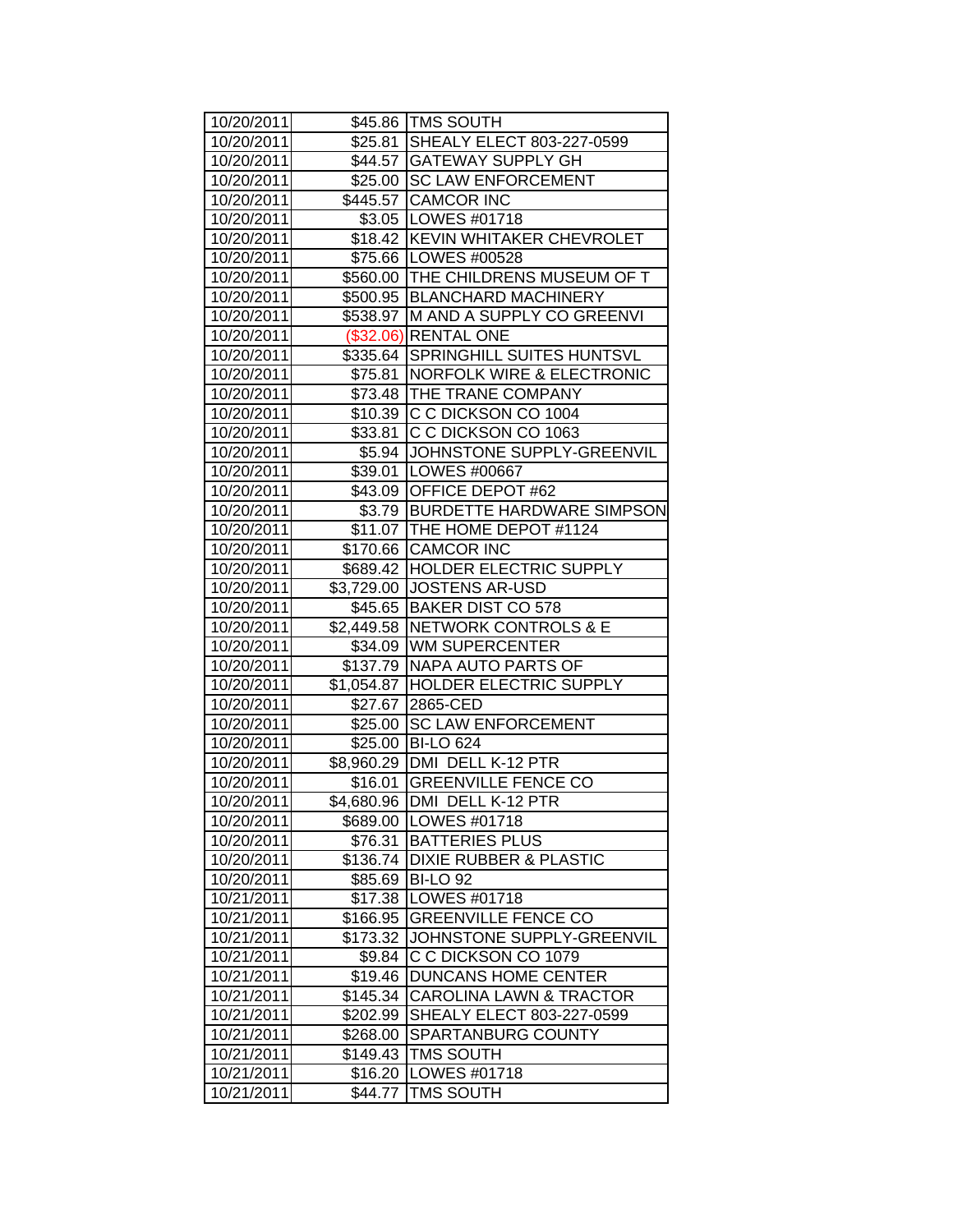| 10/21/2011 |          | \$99.60 STAPLES 00108688             |
|------------|----------|--------------------------------------|
| 10/21/2011 |          | \$50.75   LOWES #00667               |
| 10/21/2011 |          | \$143.84   TMS SOUTH                 |
| 10/21/2011 |          | \$20.00   VZWRLSS PREPAID REC        |
| 10/21/2011 |          | \$25.00 SC LAW ENFORCEMENT           |
| 10/21/2011 |          | \$42.55 HOLDER ELECTRIC SUPPLY       |
| 10/21/2011 |          | \$29.40 TMS SOUTH                    |
| 10/21/2011 |          | \$165.84 HOLDER ELECTRIC SUPPLY      |
| 10/21/2011 |          | \$133.00 LEHIGH ELECTRIC PRODUCTS    |
| 10/21/2011 |          | \$26.26 WM SUPERCENTER               |
| 10/21/2011 |          | \$6.32   LOWES #01718                |
| 10/21/2011 |          | \$166.54 SIGNS BY TOMORROW           |
| 10/21/2011 |          | \$1,264.50 STALLARD TECHNOLOGIES INC |
| 10/21/2011 |          | \$1,189.49 HYDROTEX                  |
| 10/21/2011 |          | \$9.99 ADVANCE AUTO PARTS #5440      |
| 10/21/2011 |          | \$12.64   LOWES #01718               |
| 10/21/2011 |          | \$30.99   LOWES #00528               |
| 10/21/2011 |          | \$49.75 ANTHONY & CO. INC            |
| 10/21/2011 |          | \$101.76 UNITED ELECTRICAL DIST MO   |
| 10/21/2011 |          | \$51.75 HOLDER ELECTRIC SUPPLY       |
| 10/21/2011 |          | \$38.88   TMS SOUTH                  |
| 10/21/2011 |          | \$878.99 SYX GLOBALINDUSTRIALEQ      |
| 10/21/2011 |          | \$66.24   LOWES #01983               |
| 10/21/2011 |          | \$25.00 SC LAW ENFORCEMENT           |
| 10/21/2011 | \$23.41  | <b>BATTERY SPECIALISTS</b>           |
| 10/21/2011 |          | \$76.50 THOMAS SAND COMPANY INC      |
| 10/21/2011 |          | \$83.35 W.P.LAW, INC #5              |
| 10/21/2011 |          | \$164.91   THE HOME DEPOT 1119       |
| 10/21/2011 |          | \$77.04 ADVANCE AUTO PARTS #5440     |
| 10/21/2011 |          | \$111.30 CAROLINA LAWN & TRACTOR     |
| 10/21/2011 |          | \$231.08 SHEALY ELECT 803-227-0599   |
| 10/21/2011 |          | \$119.20 C C DICKSON CO 1063         |
| 10/21/2011 |          | \$5.28 HOLDER ELECTRIC SUPPLY        |
| 10/21/2011 |          | \$8.16 2865-CED                      |
| 10/21/2011 |          | \$180.00 ANTHONY & CO. INC           |
| 10/21/2011 |          | \$25.00   SC LAW ENFORCEMENT         |
| 10/21/2011 | \$285.94 | <b>BANKS APPLIANCE PARTS &amp; S</b> |
| 10/21/2011 | \$65.99  | CAROLINA LAWN & TRACTOR              |
| 10/21/2011 | \$10.59  | AC MOORE STR 58                      |
| 10/21/2011 | \$459.45 | APPERSON PRINT RSRCS -C              |
| 10/21/2011 | \$19.03  | THE TOOL SHED                        |
| 10/21/2011 | \$65.99  | <b>CAROLINA LAWN &amp; TRACTOR</b>   |
| 10/21/2011 | \$25.00  | <b>SC LAW ENFORCEMENT</b>            |
| 10/21/2011 | \$18.36  | <b>TMS SOUTH</b>                     |
| 10/21/2011 | \$963.28 | <b>CAROLINA LAWN &amp; TRACTOR</b>   |
| 10/21/2011 | \$22.47  | J W VAUGHN CO INC                    |
| 10/21/2011 | \$263.87 | JOHNSTONE SUPPLY-GREENVIL            |
| 10/21/2011 | \$25.00  | <b>SC LAW ENFORCEMENT</b>            |
| 10/21/2011 | \$113.99 | TMS SOUTH                            |
| 10/21/2011 | \$4.83   | <b>ADVANCE AUTO PARTS #5440</b>      |
| 10/21/2011 | \$31.23  | <b>WM SUPERCENTER</b>                |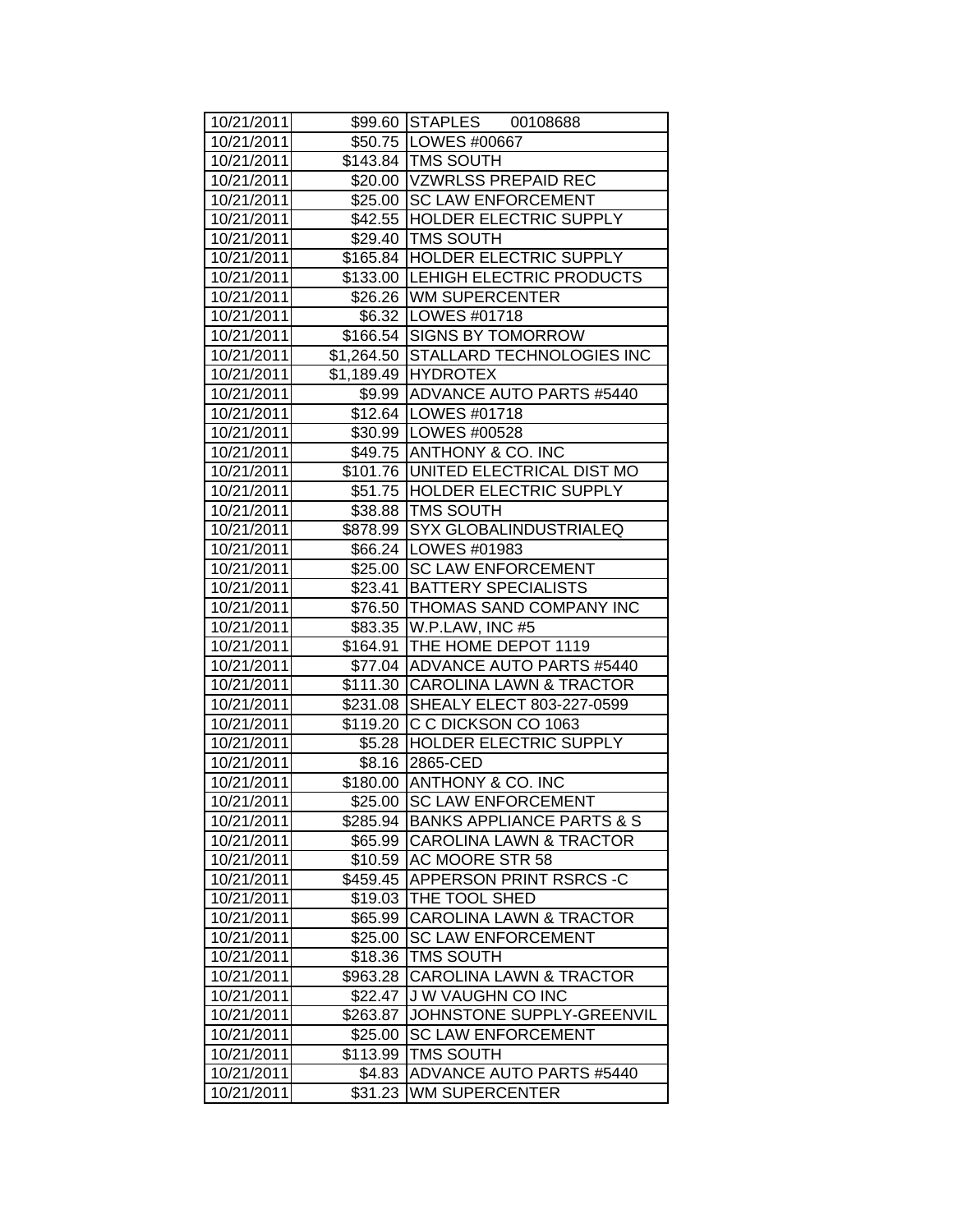| 10/21/2011 |            | \$125.19   TMS SOUTH                 |
|------------|------------|--------------------------------------|
| 10/21/2011 |            | \$65.00 EDUCATIONAL THEATRE ASSOC    |
| 10/21/2011 |            | \$148.19 JOHNSTONE SUPPLY-GREENVIL   |
| 10/21/2011 |            | \$24.81   LOWES #01718               |
| 10/21/2011 |            | \$10.59 AC MOORE STR 58              |
| 10/21/2011 |            | \$39.16   LOWES #00667               |
| 10/21/2011 |            | \$6.41 SHEALY ELECT 803-227-0599     |
| 10/21/2011 |            | \$138.80 THE TOOL SHED               |
| 10/21/2011 |            | \$150.92 J W VAUGHN CO INC           |
| 10/21/2011 |            | \$68.58 WM SUPERCENTER               |
| 10/21/2011 |            | \$18.74 WHITE BROS OF GREENVILLE     |
| 10/21/2011 |            | \$12.40 CRESCENT SUPPLY COMPANY I    |
| 10/21/2011 |            | \$1,324.38 JOHNSTONE SUPPLY-GREENVIL |
| 10/21/2011 |            | \$25.95 JONES SCHOOL SUPPL           |
| 10/21/2011 | \$1,003.71 | <b>COOK &amp; BOARDMAN OF</b>        |
| 10/21/2011 |            | \$80.00 METAL WORK LLC               |
| 10/21/2011 | \$25.00    | <b>SC LAW ENFORCEMENT</b>            |
| 10/21/2011 | \$214.44   | SHEALY ELECT 803-227-0599            |
| 10/21/2011 |            | \$86.50 2865-CED                     |
| 10/21/2011 |            | \$233.20 CAROLINA LAWN & TRACTOR     |
| 10/21/2011 |            | \$121.90   TMS SOUTH                 |
| 10/21/2011 |            | \$71.21 BENSON CHRYSLER PLYMOUTH     |
| 10/21/2011 |            | \$6.33   LOWES #00667                |
| 10/21/2011 |            | \$101.87   TMS SOUTH                 |
| 10/24/2011 |            | \$43.49   LOWES #01718               |
| 10/24/2011 |            | \$75.64 THE TRANE COMPANY            |
| 10/24/2011 |            | \$3,663.86   FIRST TEAM SPORTS       |
| 10/24/2011 |            | \$84.08 PUBLIX #613                  |
| 10/24/2011 |            | \$10.34   INGLES STORE #32           |
| 10/24/2011 |            | \$20.00 VZWRLSS PREPAID REC          |
| 10/24/2011 |            | \$131.56 HAWKINS TOWING INC          |
| 10/24/2011 |            | \$4,680.96 DMI DELL K-12 PTR         |
| 10/24/2011 |            | \$33.92 FIRST TEAM SPORTS            |
| 10/24/2011 |            | \$2,883.20 DMI DELL K-12 PTR         |
| 10/24/2011 |            | (\$10.00) ADVANCE AUTO PARTS #5440   |
| 10/24/2011 |            | \$105.00 FORMAL FASHIONS             |
| 10/24/2011 |            | \$125.00  LIQUID HIGHWAY ON LINE     |
| 10/24/2011 | \$21.78    | LOWES #00667                         |
| 10/24/2011 | \$95.67    | SHERWIN WILLIAMS #2194               |
| 10/24/2011 | \$22.69    | LOWES #00667                         |
| 10/24/2011 | \$20.64    | THE TRANE COMPANY                    |
| 10/24/2011 | \$58.43    | THE TRANE COMPANY                    |
| 10/24/2011 | \$82.61    | AAA SUPPLY - GVILLE                  |
| 10/24/2011 | \$800.00   | <b>STEWART FARMS</b>                 |
| 10/24/2011 | \$4,921.84 | DMI DELL K-12 PTR                    |
| 10/24/2011 | \$63.39    | HEATHERLYS BROTHERS AUTO             |
| 10/24/2011 | \$217.62   | CHICK-FIL-A #01076                   |
| 10/24/2011 | \$412.34   | TMS SOUTH                            |
| 10/24/2011 | \$89.20    | THE TRANE COMPANY                    |
| 10/24/2011 | \$11.34    | THE TOOL SHED                        |
| 10/24/2011 | \$29.32    | LOWES #01983                         |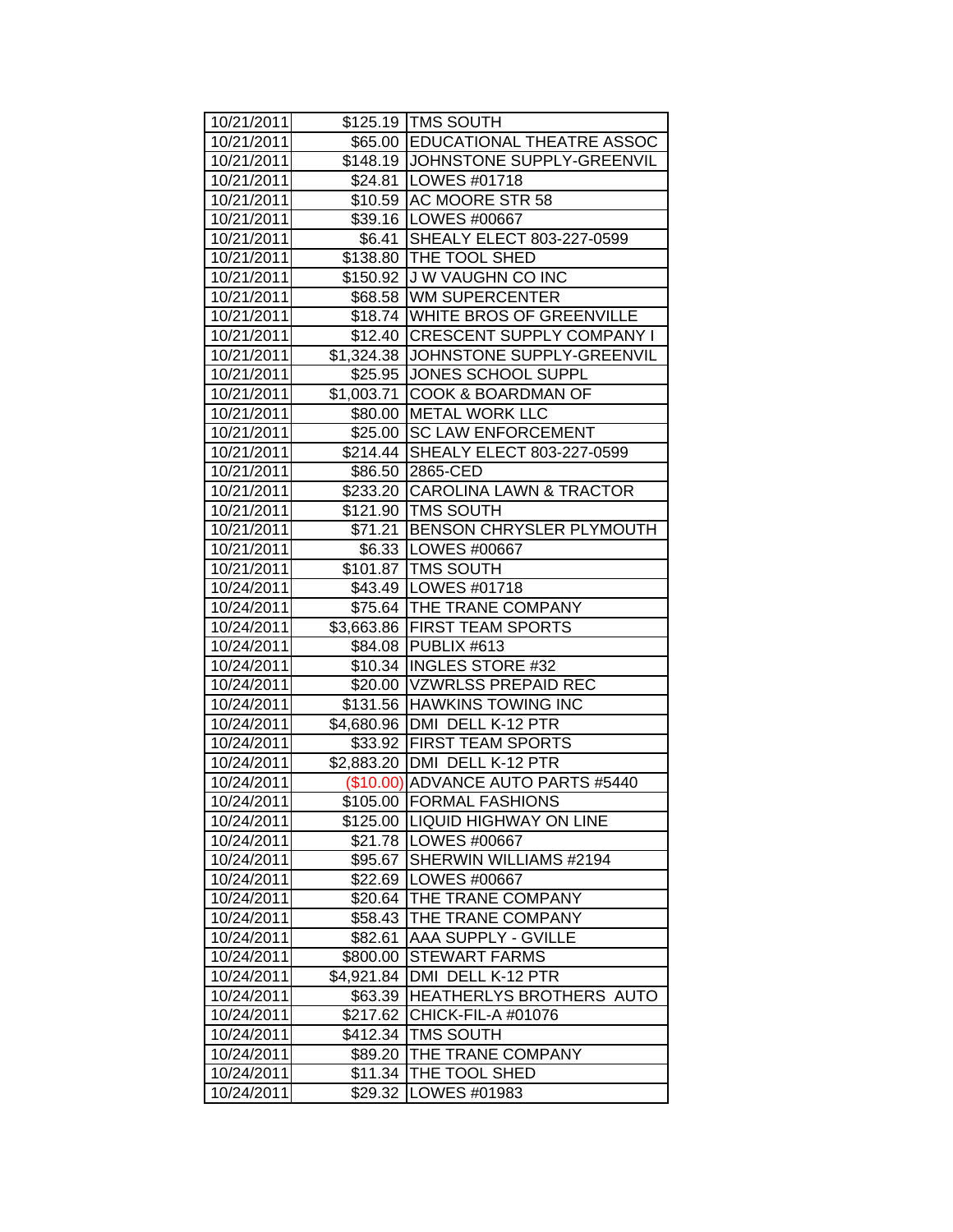| 10/24/2011 |            | \$79.66 JJOHNSTONE SUPPLY-GREENVIL |
|------------|------------|------------------------------------|
| 10/24/2011 |            | \$8,760.84 DMI DELL K-12 PTR       |
| 10/24/2011 |            | \$28.49 JJOHNSTONE SUPPLY-GREENVIL |
| 10/24/2011 |            | \$145.71 HAWKINS TOWING INC        |
|            |            |                                    |
| 10/24/2011 |            | \$44.92 ADVANTAGE FORMS AND SYSTE  |
| 10/24/2011 |            | \$63.39   LOWES #01983             |
| 10/24/2011 |            | \$19.07 SHEALY ELECT 803-227-0599  |
| 10/24/2011 |            | \$132.24 THE TRANE COMPANY         |
| 10/24/2011 |            | \$4,680.96   DMI DELL K-12 PTR     |
| 10/24/2011 |            | \$31.11 THE HOME DEPOT 1127        |
| 10/24/2011 |            | \$7.54 ADVANCE AUTO PARTS #5440    |
| 10/24/2011 |            | \$252.43 THE TRANE COMPANY         |
| 10/24/2011 |            | \$1,256.79 THE TRANE COMPANY       |
| 10/24/2011 |            | \$38.11 NORTHERN TOOL EQUIPMNT     |
| 10/24/2011 |            | \$36.34 C C DICKSON CO 1063        |
| 10/24/2011 |            | \$114.09 BENSON CHRYSLER PLYMOUTH  |
| 10/24/2011 |            | \$157.92   LOWES #00667            |
| 10/24/2011 |            | \$25.00 SC LAW ENFORCEMENT         |
| 10/24/2011 |            | \$195.04  I M INDUSTRIAL INC       |
| 10/24/2011 |            | \$260.00 TOTAL MEETING CONCEP      |
| 10/24/2011 |            | \$762.99 FIRST TEAM SPORTS         |
| 10/24/2011 |            | \$5,602.52   DMI DELL K-12 PTR     |
| 10/24/2011 |            | \$7,487.48   DMI DELL K-12 PTR     |
| 10/24/2011 |            | \$6,250.20   DMI DELL K-12 PTR     |
| 10/24/2011 |            | \$896.54 FIRST TEAM SPORTS         |
| 10/24/2011 |            | \$190.78 AAA SUPPLY - GVILLE       |
| 10/24/2011 |            | \$185.44 HAWKINS TOWING INC        |
| 10/24/2011 |            | \$5,558.64   DMI DELL K-12 PTR     |
| 10/24/2011 |            | \$152.39 THE TRANE COMPANY         |
| 10/24/2011 |            | \$197.82 JOHNSTONE SUPPLY-GREENVIL |
| 10/24/2011 | \$10.14    | JOHNSTONE SUPPLY-GREENVIL          |
| 10/24/2011 |            | \$375.00 SAMUEL FRENCH- NEW YORK   |
| 10/24/2011 |            | \$80.48   THE TRANE COMPANY        |
| 10/24/2011 |            | \$6,859.38 DMI DELL K-12 PTR       |
| 10/24/2011 |            | \$5,266.08 DMI DELL K-12 PTR       |
| 10/24/2011 |            | \$63.83 TMS SOUTH                  |
| 10/24/2011 | \$100.02   | <b>JU W VAUGHN CO INC</b>          |
| 10/24/2011 | \$5.30     | HAJOCA TAYLORS 72                  |
| 10/24/2011 | \$197.16   | <b>FIRST TEAM SPORTS</b>           |
| 10/24/2011 | \$104.32   | <b>INGLES STORE #32</b>            |
| 10/24/2011 | \$2,340.48 | DMI DELL K-12 PTR                  |
| 10/24/2011 | \$5,558.64 | DMI DELL K-12 PTR                  |
| 10/24/2011 | \$1,409.80 | <b>INDUSTRIAL FIRE SYSTEMS</b>     |
| 10/24/2011 | \$89.20    | THE TRANE COMPANY                  |
| 10/24/2011 | \$178.56   | <b>ADVANCE AUTO PARTS #5440</b>    |
| 10/24/2011 | \$115.39   | THE TOOL SHED                      |
| 10/24/2011 | (\$95.25)  | ADVANCE AUTO PARTS #5440           |
| 10/24/2011 | \$58.43    | THE TRANE COMPANY                  |
| 10/24/2011 | \$127.81   | HOLDER ELECTRIC SUPPLY             |
| 10/24/2011 | \$117.68   | ADVANCE AUTO PARTS #5440           |
| 10/24/2011 | \$28.93    | <b>GOS// GREENVILLE OFFICE S</b>   |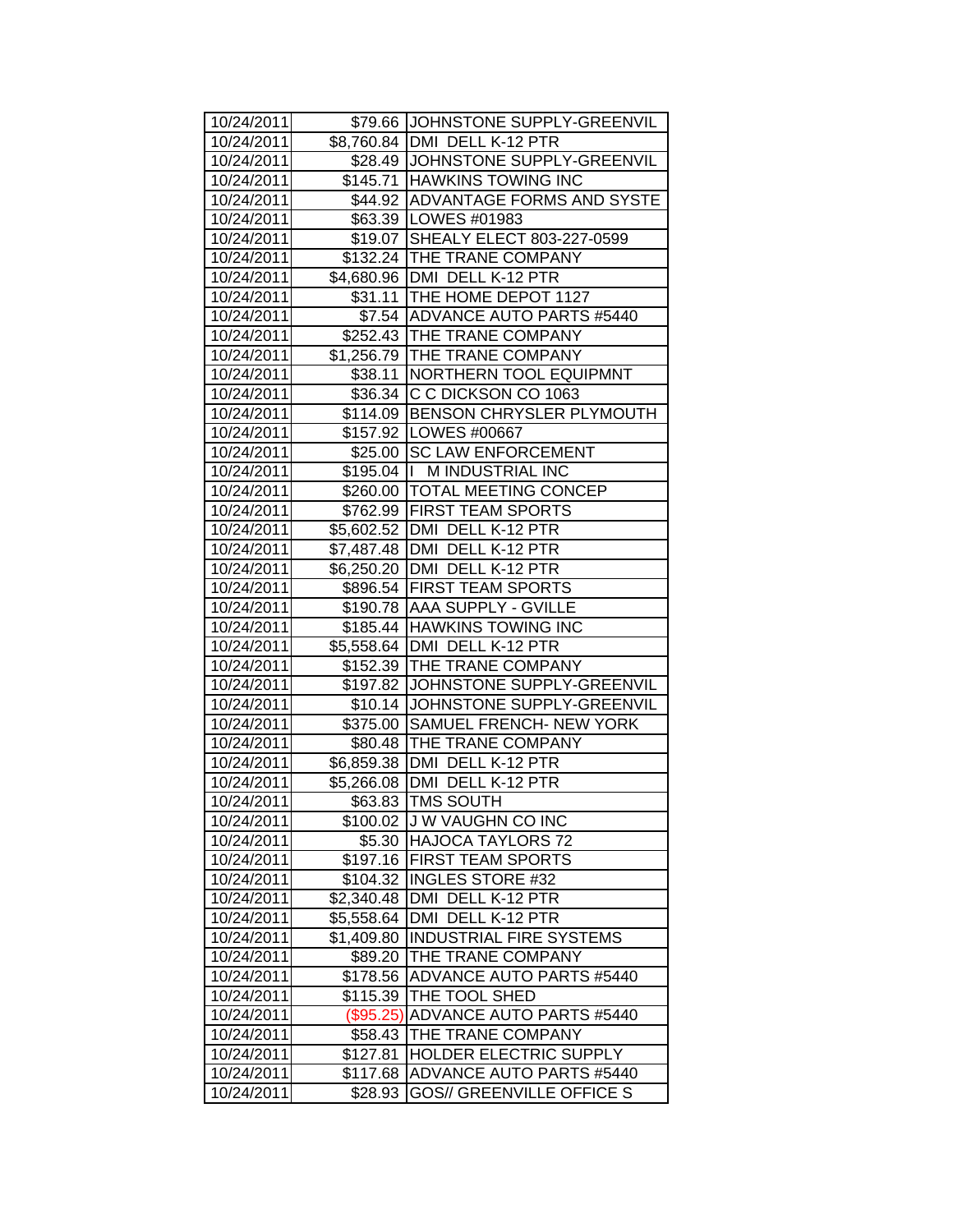| 10/24/2011 |            | \$648.17 FIRST TEAM SPORTS           |
|------------|------------|--------------------------------------|
| 10/24/2011 |            | \$46.59 HEATHERLYS BROTHERS AUTO     |
| 10/24/2011 |            | (\$89.20) THE TRANE COMPANY          |
| 10/24/2011 |            | \$131.55 TMS SOUTH                   |
| 10/24/2011 |            | \$563.34 HORIZONFOREST PRODUCTS      |
| 10/24/2011 |            | \$109.94 THE TRANE COMPANY           |
| 10/24/2011 |            | \$14.43 JOHNSTONE SUPPLY-GREENVIL    |
| 10/24/2011 |            | \$95.25 ADVANCE AUTO PARTS #5440     |
| 10/24/2011 |            | \$13.19   LOWES #01983               |
| 10/24/2011 |            | \$430.32 TMS SOUTH                   |
| 10/24/2011 |            | \$35.32 BLACK ELECTRICAL SUPPLY I    |
| 10/24/2011 |            | \$8.50 CARSON'S NUT-BOLT & TO        |
| 10/24/2011 |            | \$16.95   TMS SOUTH                  |
| 10/24/2011 |            | \$323.43 HOLDER ELECTRIC SUPPLY      |
| 10/24/2011 |            | \$79.66 JJOHNSTONE SUPPLY-GREENVIL   |
| 10/24/2011 |            | \$82.50 GREEN POND                   |
| 10/24/2011 |            | \$1,890.93 FIND GREAT PEOPLE         |
| 10/24/2011 |            | \$78.10 TMS SOUTH                    |
| 10/24/2011 |            | \$252.03 THE TRANE COMPANY           |
| 10/24/2011 |            | \$211.29 THE TRANE COMPANY           |
| 10/24/2011 |            | \$79.66 JJOHNSTONE SUPPLY-GREENVIL   |
| 10/24/2011 |            | \$6,492.86 DMI DELL K-12 PTR         |
| 10/24/2011 | \$4.31     | JOHNSTONE SUPPLY-GREENVIL            |
| 10/24/2011 |            | \$95.96   NAPA AUTO PARTS OF         |
| 10/24/2011 |            | \$195.71   THE TRANE COMPANY         |
| 10/24/2011 |            | \$20.00 VZWRLSS PREPAID REC          |
| 10/24/2011 |            | \$112.81 ADVANCE AUTO PARTS #5440    |
| 10/24/2011 |            | \$146.85   FIREHOUSE SUBS - M        |
| 10/24/2011 |            | \$10.37   LOWES #00667               |
| 10/24/2011 |            | \$55.88 WM SUPERCENTER               |
| 10/24/2011 |            | \$542.42 FIRST TEAM SPORTS           |
| 10/24/2011 |            | \$122.97 SYSTEMS DISTRIBUTOR         |
| 10/24/2011 |            | \$41.28   NORTHERN TOOL EQUIPMNT     |
| 10/24/2011 | \$1,361.87 | <b>MOORE &amp; BALLIEW OIL COMPA</b> |
| 10/24/2011 | \$30.72    | <b>NORTHERN TOOL EQUIPMNT</b>        |
| 10/24/2011 |            | \$343.44 BC CANNON CO INC            |
| 10/24/2011 |            | (\$82.61) AAA SUPPLY - GVILLE        |
| 10/24/2011 | \$291.16   | <b>THE TRANE COMPANY</b>             |
| 10/24/2011 |            | \$139.77   ADVANCE AUTO PARTS #5440  |
| 10/24/2011 | \$1,736.88 | DMI DELL K-12 PTR                    |
| 10/24/2011 | \$674.14   | <b>NETWORK CONTROLS &amp; E</b>      |
| 10/24/2011 | \$62.50    | STORK SYSTEMS INC.                   |
| 10/25/2011 | \$34.16    | <b>VZWRLSS APOCC VISE</b>            |
| 10/25/2011 | \$254.08   | <b>HOLDER ELECTRIC SUPPLY</b>        |
| 10/25/2011 | \$124.18   | THE TRANE COMPANY                    |
| 10/25/2011 | \$352.41   | <b>HOLDER ELECTRIC SUPPLY</b>        |
| 10/25/2011 | \$12.55    | D & D MOTORS, INC.                   |
| 10/25/2011 | \$28.10    | LOWES #00528                         |
| 10/25/2011 | \$49.82    | TLF SIMPSONVILLE FLORI               |
| 10/25/2011 | \$25.00    | <b>SC LAW ENFORCEMENT</b>            |
| 10/25/2011 | \$71.57    | <b>FRAME WAREHOUSE 16</b>            |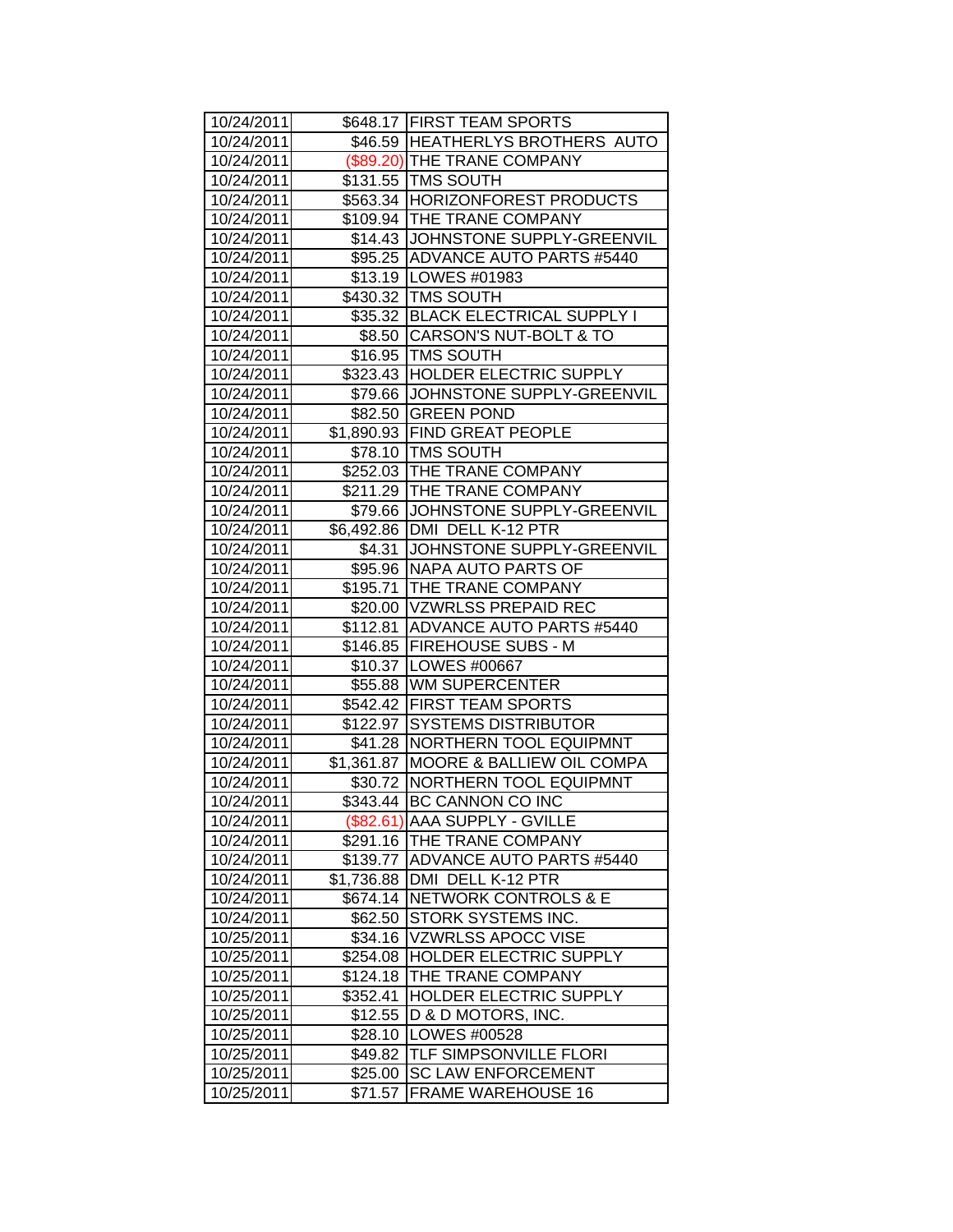| 10/25/2011 |          | \$25.00 SC LAW ENFORCEMENT          |
|------------|----------|-------------------------------------|
| 10/25/2011 |          | \$163.16   LOWES #01983             |
| 10/25/2011 |          | \$10.04 LOWES #00667                |
| 10/25/2011 |          | \$26.28 DURON #3651                 |
| 10/25/2011 |          | \$10.57   LOWES #00667              |
| 10/25/2011 |          | \$25.00 SC LAW ENFORCEMENT          |
| 10/25/2011 |          | \$127.01 HAWKINS TOWING INC         |
| 10/25/2011 |          | \$291.92 LOWES #01718               |
| 10/25/2011 |          | \$40.47 SHERWIN WILLIAMS #2735      |
| 10/25/2011 |          | \$8.00 SC LAW ENFORCEMENT           |
| 10/25/2011 |          | \$495.51 STAPLES 00108688           |
| 10/25/2011 |          | \$73.03   LOWES #01718              |
| 10/25/2011 |          | \$8.00 SC LAW ENFORCEMENT           |
| 10/25/2011 |          | \$1,409.80  INDUSTRIAL FIRE SYSTEMS |
| 10/25/2011 |          | \$76.32 COOK & BOARDMAN OF          |
| 10/25/2011 |          | \$44.19 SHERWIN WILLIAMS #2735      |
| 10/25/2011 |          | \$42.34 LOWES #01718                |
| 10/25/2011 |          | \$25.00 SC LAW ENFORCEMENT          |
| 10/25/2011 | \$6.51   | LOWES #01718                        |
| 10/25/2011 |          | \$99.75 SAMUEL FRENCH - NEW YORK    |
| 10/25/2011 |          | \$40.58 THE TRANE COMPANY           |
| 10/25/2011 |          | \$32.49   LOWES #00528              |
| 10/25/2011 |          | \$25.00 SC LAW ENFORCEMENT          |
| 10/25/2011 |          | \$48.23 CRESCENT SUPPLY COMPANY I   |
| 10/25/2011 |          | \$148.48   THE SYSTEMS DEPOT INC    |
| 10/25/2011 |          | \$25.00 SC LAW ENFORCEMENT          |
| 10/25/2011 |          | \$25.00 SC LAW ENFORCEMENT          |
| 10/25/2011 |          | \$2.48   LOWES #00528               |
| 10/25/2011 |          | \$27.19 SHERWIN WILLIAMS #2735      |
| 10/25/2011 | \$68.67  | <b>SHERWIN WILLIAMS #2145</b>       |
| 10/25/2011 | \$25.00  | <b>SC LAW ENFORCEMENT</b>           |
| 10/25/2011 |          | \$9.50 LOWES #00528                 |
| 10/25/2011 |          | \$64.41 CRESCENT SUPPLY COMP INC    |
| 10/25/2011 |          | \$44.19 SHERWIN WILLIAMS #2735      |
| 10/25/2011 |          | \$18.46 WW GRAINGER                 |
| 10/25/2011 |          | \$174.83 THE SYSTEMS DEPOT INC      |
| 10/25/2011 |          | \$354.04 SILMAR ELECTRONICS-GRNVLE  |
| 10/25/2011 |          | \$244.72   LOWES #01718             |
| 10/25/2011 | \$198.88 | THE SYSTEMS DEPOT INC               |
| 10/25/2011 |          | \$18.98   LOWES #00667              |
| 10/26/2011 |          | \$117.33 BENDER BURKOT EAST COAST   |
| 10/26/2011 | \$40.18  | C C DICKSON CO 1063                 |
| 10/26/2011 | \$59.13  | <b>WM SUPERCENTER</b>               |
| 10/26/2011 | \$15.10  | <b>HOLDER ELECTRIC SUPPLY</b>       |
| 10/26/2011 | \$36.16  | PORTER PAINTS 9388                  |
| 10/26/2011 | \$42.37  | LOWES #01718                        |
| 10/26/2011 | \$42.90  | THE HOME DEPOT 1127                 |
| 10/26/2011 | \$8.84   | <b>BURDETTE HARDWARE SIMPSON</b>    |
| 10/26/2011 | \$8.00   | <b>SC LAW ENFORCEMENT</b>           |
| 10/26/2011 | \$26.76  | PAPA JOHNS #0193                    |
| 10/26/2011 | \$50.66  | SHERWIN WILLIAMS #2194              |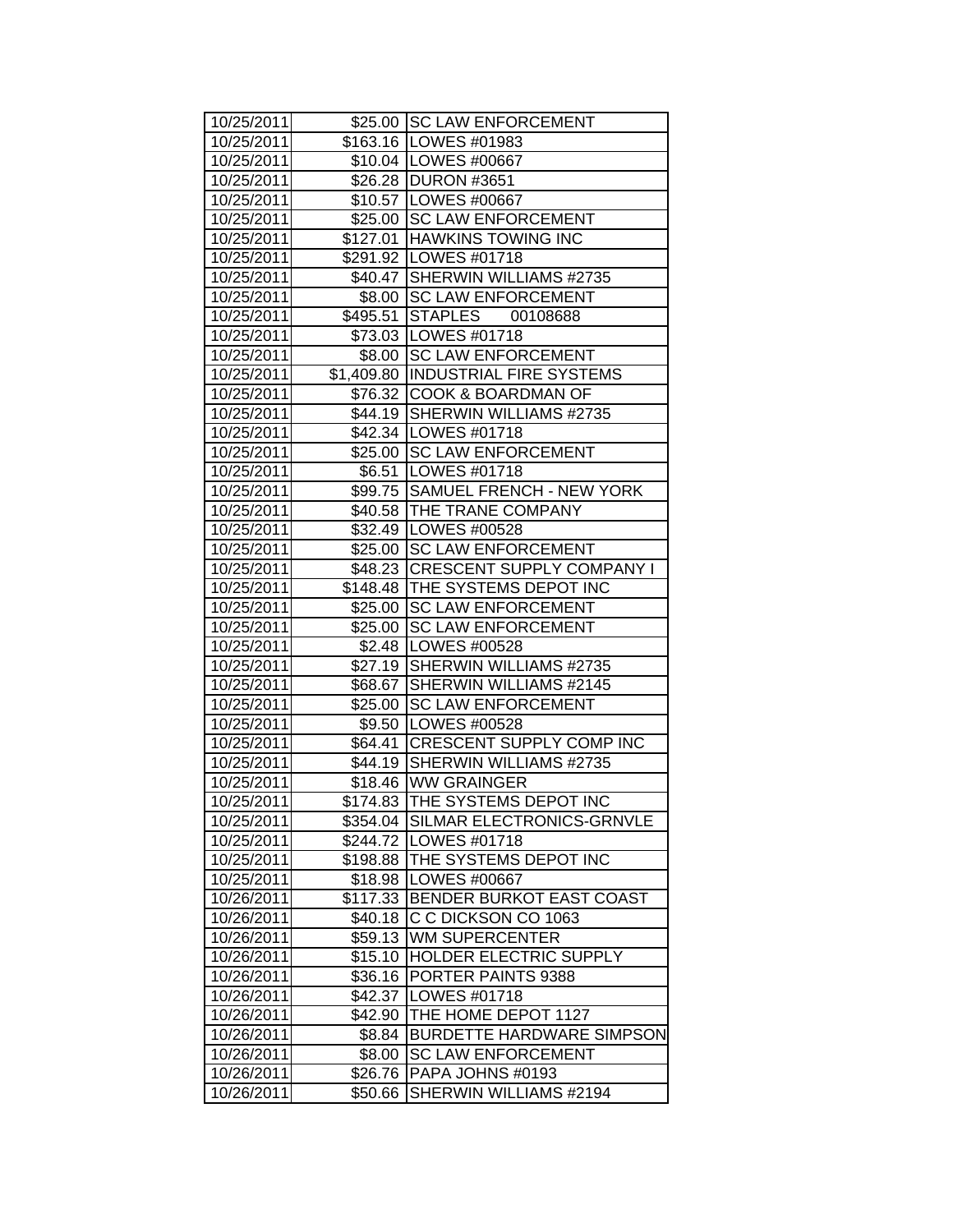| 10/26/2011 |            | \$8.00 SC LAW ENFORCEMENT           |
|------------|------------|-------------------------------------|
| 10/26/2011 |            | \$8.00 SC LAW ENFORCEMENT           |
| 10/26/2011 |            | \$8.00   SC LAW ENFORCEMENT         |
| 10/26/2011 |            | \$16.94   TRACTOR SUPPLY #747       |
| 10/26/2011 | \$8.00     | <b>SC LAW ENFORCEMENT</b>           |
| 10/26/2011 |            | \$92.19   DMI DELL K-12 PTR         |
| 10/26/2011 |            | \$235.52 JJOHNSTONE SUPPLY-GREENVIL |
| 10/26/2011 |            | \$220.20 HOLDER ELECTRIC SUPPLY     |
| 10/26/2011 |            | \$11.80   LOWES #00528              |
| 10/26/2011 |            | \$11.69   FOOD LION #2211           |
| 10/26/2011 | \$75.00    | <b>SPINX #130</b>                   |
| 10/26/2011 |            | \$9,179.72 DMI DELL K-12 PTR        |
| 10/26/2011 | \$25.00    | <b>SC LAW ENFORCEMENT</b>           |
| 10/26/2011 |            | \$25.00 SC LAW ENFORCEMENT          |
| 10/26/2011 |            | \$29.13 TANNER'S BIG ORANGE         |
| 10/26/2011 | \$25.00    | <b>SC LAW ENFORCEMENT</b>           |
| 10/26/2011 | \$26.47    | JOHNSTONE SUPPLY-GREENVIL           |
| 10/26/2011 |            | \$5,766.40 DMI DELL K-12 PTR        |
| 10/26/2011 |            | \$143.96 NAPA AUTO PARTS OF         |
| 10/26/2011 |            | \$15.48 STAPLES 00105536            |
| 10/26/2011 |            | \$29.05   FGS HARDWARE              |
| 10/26/2011 |            | \$17.45 SYSTEM DISTRIBUTORS IN      |
| 10/26/2011 |            | \$104.94   THE TOOL SHED            |
| 10/26/2011 |            | \$25.00 SC LAW ENFORCEMENT          |
| 10/26/2011 |            | \$664.25 SFI ELECTRONICS INC        |
| 10/26/2011 |            | \$8.00 SC LAW ENFORCEMENT           |
| 10/26/2011 |            | \$675.34 JOHNSTONE SUPPLY-GREENVIL  |
| 10/26/2011 |            | \$20.29 THE TOOL SHED               |
| 10/26/2011 | \$8.00     | <b>SC LAW ENFORCEMENT</b>           |
| 10/26/2011 | \$52.36    | DMI DELL K-12 PTR                   |
| 10/26/2011 |            | \$104.43   BINSWANGER GLASS #043    |
| 10/26/2011 |            | \$131.65 JJOHNSTONE SUPPLY-GREENVIL |
| 10/26/2011 |            | \$13.55 J W VAUGHN CO INC           |
| 10/26/2011 |            | \$311.80 DURACO INC                 |
| 10/26/2011 | \$18.65 I  | SHERWIN WILLIAMS #2194              |
| 10/26/2011 |            | \$260.95 VISSAGE AUTO PARTS CO      |
| 10/26/2011 | \$84.95    | C C DICKSON CO 1079                 |
| 10/26/2011 | \$8.00     | <b>SC LAW ENFORCEMENT</b>           |
| 10/26/2011 | \$25.00    | <b>SC LAW ENFORCEMENT</b>           |
| 10/26/2011 | \$8.00     | <b>SC LAW ENFORCEMENT</b>           |
| 10/26/2011 | \$25.00    | <b>SC LAW ENFORCEMENT</b>           |
| 10/26/2011 | \$11.66    | <b>CRESCENT SUPPLY COMPANY I</b>    |
| 10/26/2011 | \$88.66    | <b>CONTINENTAL ENGINE</b>           |
| 10/26/2011 | \$533.00   | PAYPAL CALIFONEINT                  |
| 10/26/2011 | \$2,240.07 | DMI DELL K-12 PTR                   |
| 10/26/2011 | \$25.00    | <b>SC LAW ENFORCEMENT</b>           |
| 10/26/2011 | \$21.16    | THE HOME DEPOT 1119                 |
| 10/26/2011 | \$5,766.40 | DMI DELL K-12 PTR                   |
| 10/26/2011 | \$25.00    | <b>SC LAW ENFORCEMENT</b>           |
| 10/26/2011 | \$11.26    | NAPA AUTO PARTS OF                  |
| 10/26/2011 | \$25.00    | <b>SC LAW ENFORCEMENT</b>           |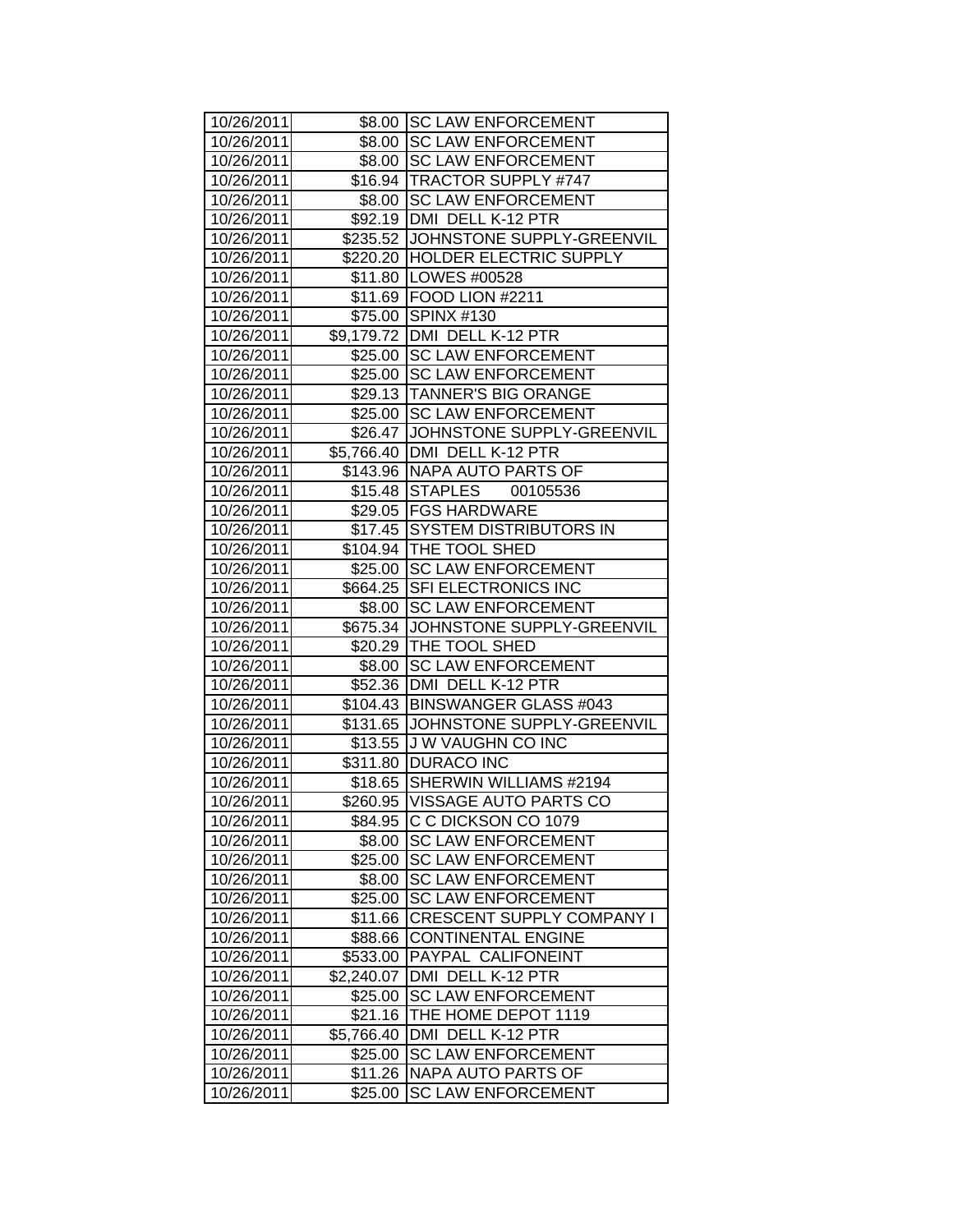| 10/26/2011 |            | \$93.20 USPS 45366006529808201     |
|------------|------------|------------------------------------|
| 10/26/2011 |            | \$153.04 2865-CED                  |
| 10/26/2011 |            | \$127.41 2865-CED                  |
| 10/26/2011 |            | \$84.03 ADVANCE AUTO PARTS #5440   |
| 10/26/2011 |            | \$172.13 SYSTEMS DISTRIBUTOR       |
| 10/26/2011 |            | \$410.63 DMI DELL K-12 PTR         |
| 10/26/2011 |            | \$25.00 SC LAW ENFORCEMENT         |
| 10/26/2011 |            | \$8.00 SC LAW ENFORCEMENT          |
| 10/26/2011 |            | \$25.00 SC LAW ENFORCEMENT         |
| 10/26/2011 |            | \$4.28 C C DICKSON CO 1004         |
| 10/26/2011 |            | \$8.00 SC LAW ENFORCEMENT          |
| 10/26/2011 |            | \$8.00 SC LAW ENFORCEMENT          |
| 10/26/2011 |            | \$359.10 KRISPY KREME DOUGH        |
| 10/26/2011 |            | \$19.74   ORIENTAL TRADING CO      |
| 10/26/2011 |            | \$30.94   LOWES #00667             |
| 10/26/2011 |            | \$1,381.23 SFI ELECTRONICS INC     |
| 10/26/2011 |            | \$8.00 SC LAW ENFORCEMENT          |
| 10/26/2011 | \$8.00     | <b>SC LAW ENFORCEMENT</b>          |
| 10/26/2011 | \$8.00     | <b>SC LAW ENFORCEMENT</b>          |
| 10/26/2011 |            | \$616.92 TWIN BRIDGE NURSERY       |
| 10/26/2011 |            | \$428.60 HOLDER ELECTRIC SUPPLY    |
| 10/26/2011 |            | \$25.43  NAPA AUTO PARTS OF        |
| 10/26/2011 |            | \$172.10 CONTINENTAL ENGINE        |
| 10/26/2011 |            | \$47.10   BWI-GREENVILLE-SPARTAN   |
| 10/26/2011 |            | \$8.00 ISC LAW ENFORCEMENT         |
| 10/26/2011 |            | \$100.00 YMCA OF GREENVILL         |
| 10/26/2011 |            | \$25.00 SC LAW ENFORCEMENT         |
| 10/26/2011 |            | \$25.00 SC LAW ENFORCEMENT         |
| 10/26/2011 |            | \$25.00 SC LAW ENFORCEMENT         |
| 10/26/2011 | \$8.00     | <b>SC LAW ENFORCEMENT</b>          |
| 10/26/2011 |            | \$223.51 NAPA AUTO PARTS OF        |
| 10/26/2011 |            | \$200.34 CRESCENT SUPPLY COMPANY I |
| 10/26/2011 |            | \$65.00 PAVILION RESORT MANAGEMEN  |
| 10/26/2011 |            | \$8.00 SC LAW ENFORCEMENT          |
| 10/26/2011 |            | \$29.98 ADVANCE AUTO PARTS #5440   |
| 10/26/2011 | \$37.61    | SHERWIN WILLIAMS #2735             |
| 10/26/2011 | \$16.56    | <b>ADVANCE AUTO PARTS #5440</b>    |
| 10/26/2011 | \$251.64   | <b>IHOLDER ELECTRIC SUPPLY</b>     |
| 10/26/2011 | \$37.21    | <b>DUNCANS HOME CENTER</b>         |
| 10/26/2011 | \$34.28    | LOWES #01718                       |
| 10/26/2011 | \$8.00     | <b>SC LAW ENFORCEMENT</b>          |
| 10/26/2011 | \$12.14    | LOWES #01718                       |
| 10/26/2011 | \$96.66    | NATL BUS SALES & LEASING           |
| 10/26/2011 | \$19.08    | LOWES #00667                       |
| 10/27/2011 | \$2,838.68 | DMI DELL K-12 PTR                  |
| 10/27/2011 | \$269.24   | SOUTHEASTERN ELECTRICA             |
| 10/27/2011 | \$487.11   | THE TRANE COMPANY                  |
| 10/27/2011 | \$2.67     | <b>AAA SUPPLY - GVILLE</b>         |
| 10/27/2011 | \$506.04   | SILMAR ELECTRONICS-GRNVLE          |
| 10/27/2011 | \$1,120.04 | DMI DELL K-12 PTR                  |
| 10/27/2011 | \$10.58    | LOWES #00528                       |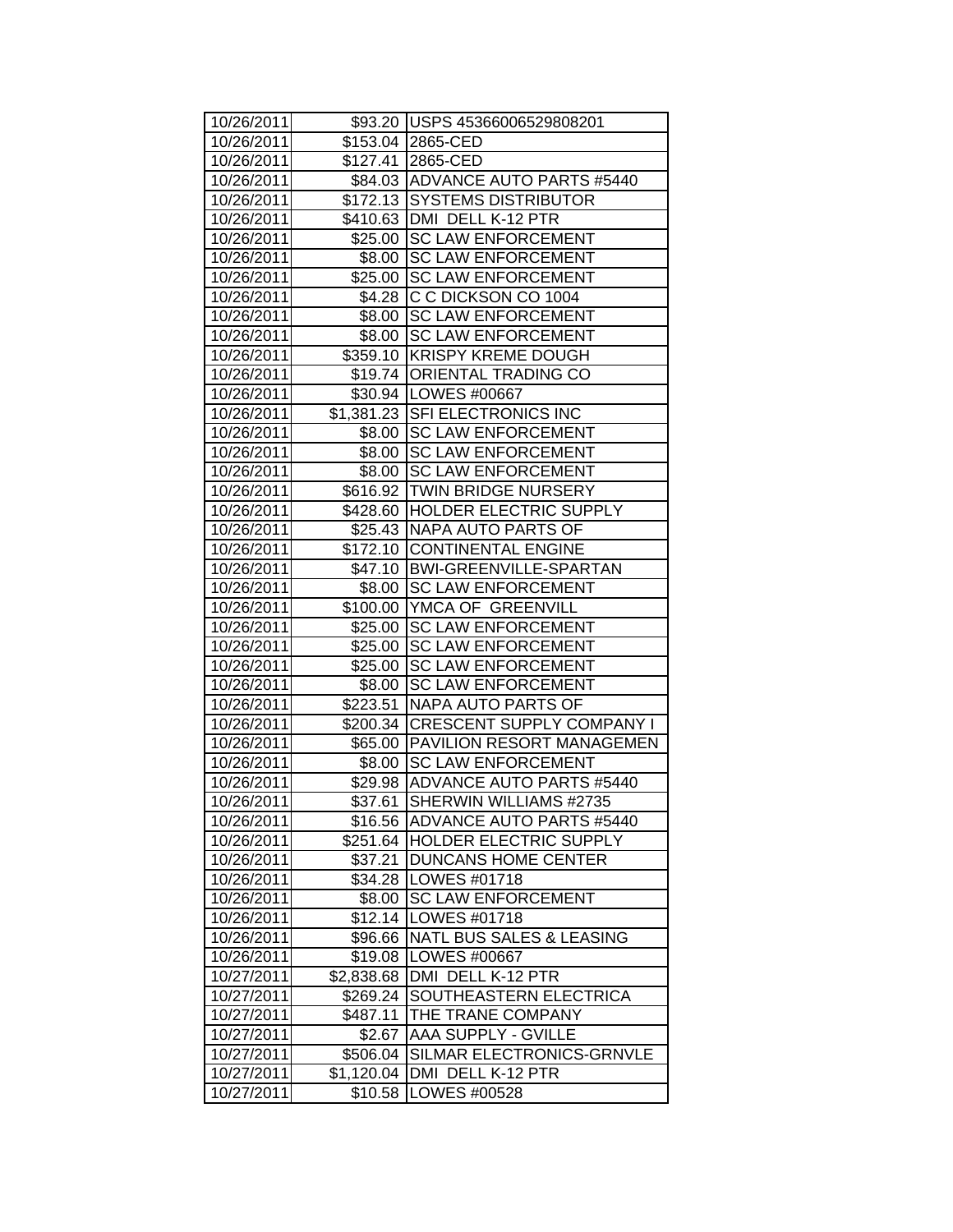| 10/27/2011 |            | \$803.59 EXTREMETEES                |
|------------|------------|-------------------------------------|
| 10/27/2011 |            | \$66.81 ELLIS FLOORING SALES #43    |
| 10/27/2011 |            | \$1,004.88   DMI DELL K-12 PTR      |
| 10/27/2011 |            | \$50.18 2865-CED                    |
| 10/27/2011 |            | \$11.02 HOLDER ELECTRIC SUPPLY      |
| 10/27/2011 |            | \$3,811.61   FOLLETT LIBRARY RES    |
| 10/27/2011 |            | \$177.22 PAVILION RESORT MANAGEMEN  |
| 10/27/2011 |            | \$14.83 MCLESKEY-TODD TRUE VAL      |
| 10/27/2011 |            | \$15.12   LOWES #01983              |
| 10/27/2011 |            | \$31,851.99   DMI DELL K-12 PTR     |
| 10/27/2011 |            | \$127.30 JJOHNSTONE SUPPLY-GREENVIL |
| 10/27/2011 |            | \$375.71 EBSCO INFO SERVICE BHM     |
| 10/27/2011 |            | \$82.12 BARNES&NOBLE COM            |
| 10/27/2011 |            | \$1,363.85   DMI DELL K-12 PTR      |
| 10/27/2011 |            | \$15.30 ADVANCE AUTO PARTS #5440    |
| 10/27/2011 |            | \$136.74 DIXIE RUBBER & PLASTIC     |
| 10/27/2011 |            | \$6,847.60   DMI DELL K-12 PTR      |
| 10/27/2011 |            | \$38.79 JOHNSTONE SUPPLY-GREENVIL   |
| 10/27/2011 |            | \$54.19 JOHNSTONE SUPPLY-GREENVIL   |
| 10/27/2011 |            | \$1,268.44 DMI DELL K-12 PTR        |
| 10/27/2011 |            | \$45.26 HAJOCA TAYLORS 72           |
| 10/27/2011 |            | \$829.53 SPXSERVICESOLUTIONS        |
| 10/27/2011 |            | \$144.51 INTERSTATE TRANSPORTATION  |
| 10/27/2011 |            | \$4,480.16 DMI DELL K-12 PTR        |
| 10/27/2011 |            | \$5,766.40 DMI DELL K-12 PTR        |
| 10/27/2011 |            | \$10.43 AAA SUPPLY - GVILLE         |
| 10/27/2011 |            | \$4,480.16 DMI DELL K-12 PTR        |
| 10/27/2011 |            | \$46.13 HOLDER ELECTRIC SUPPLY      |
| 10/27/2011 |            | \$228.74 BATTERY SPECIALISTS        |
| 10/27/2011 |            | \$529.61 CRESCENT SUPPLY COMPANY I  |
| 10/27/2011 |            | \$4.42 CREGGER COMPANY 2            |
| 10/27/2011 |            | \$5,073.77   DMI DELL K-12 PTR      |
| 10/27/2011 |            | \$3.46   LOWES #00528               |
| 10/27/2011 |            | \$193.06 SHERWIN WILLIAMS #2735     |
| 10/27/2011 |            | \$10,332.36 DMI DELL K-12 PTR       |
| 10/27/2011 |            | \$162.34 ADVANCE AUTO PARTS #5440   |
| 10/27/2011 |            | (\$50.16) DMI DELL K-12 PTR         |
| 10/27/2011 | \$3,443.45 | <b>JDMI DELL K-12 PTR</b>           |
| 10/27/2011 |            | \$251.22   DMI DELL K-12 PTR        |
| 10/27/2011 | \$10.47    | SOUTHEASTERN ELECTRICA              |
| 10/27/2011 | \$6,026.05 | DMI DELL K-12 PTR                   |
| 10/27/2011 | \$1,726.74 | DMI DELL K-12 PTR                   |
| 10/27/2011 | \$900.58   | AAA SUPPLY - GVILLE                 |
| 10/27/2011 | \$1,057.84 | DMI DELL K-12 PTR                   |
| 10/27/2011 | \$5,455.35 | DMI DELL K-12 PTR                   |
| 10/27/2011 | \$10.65    | CRESCENT SUPPLY COMPANY I           |
| 10/27/2011 | \$15.45    | MARATHON PETRO136648                |
| 10/27/2011 | \$5,165.19 | DMI DELL K-12 PTR                   |
| 10/27/2011 | \$394.20   | BUCKY'S BAR-B-Q - 1                 |
| 10/27/2011 | \$540.60   | <b>DMI</b><br>DELL K-12 PTR         |
| 10/27/2011 | \$169.57   | <b>COMMUNITY LAWN &amp; GARDEN</b>  |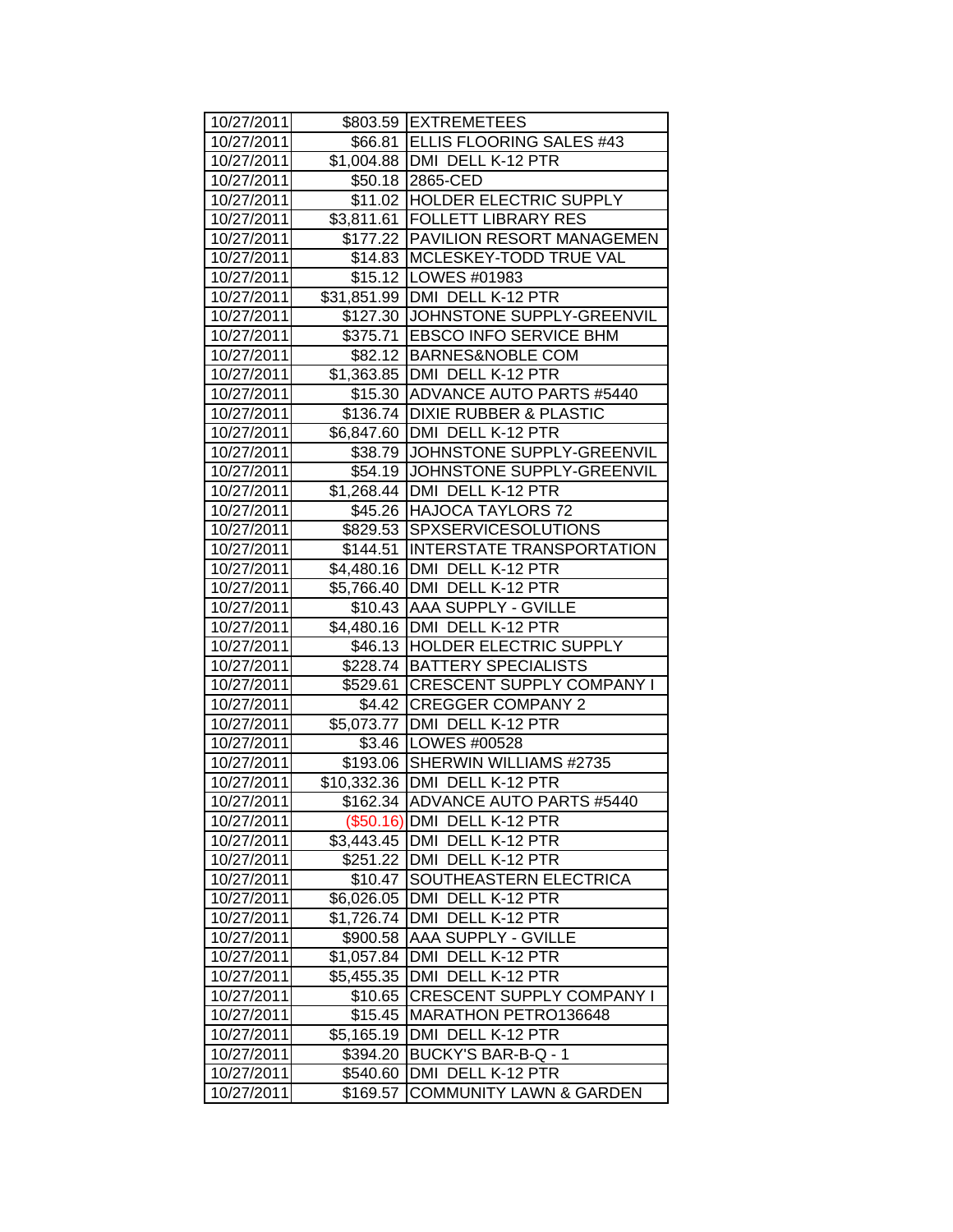| 10/27/2011 |            | \$419.34 2865-CED                    |
|------------|------------|--------------------------------------|
| 10/27/2011 |            | \$573.75 JOHNSTONE SUPPLY-GREENVIL   |
| 10/27/2011 |            | \$209.45 BENSON CHRYSLER PLYMOUTH    |
| 10/27/2011 |            | \$131.25 HOLDER ELECTRIC SUPPLY      |
| 10/27/2011 |            | \$4,480.16   DMI DELL K-12 PTR       |
| 10/27/2011 |            | \$20.90 LOWES #01718                 |
| 10/27/2011 |            | \$1,721.72 DMI DELL K-12 PTR         |
| 10/27/2011 |            | \$84.97 HOLDER ELECTRIC SUPPLY       |
| 10/27/2011 |            | \$1,006.01 JOHNSTONE SUPPLY-GREENVIL |
| 10/27/2011 |            | \$3,443.45   DMI DELL K-12 PTR       |
| 10/27/2011 |            | \$41,441.41   DMI DELL K-12 PTR      |
| 10/27/2011 |            | \$25.20 W.P.LAW, INC #5              |
| 10/27/2011 |            | \$14.96   LOWES #00667               |
| 10/27/2011 |            | \$398.53 OREILLY AUTO 00016253       |
| 10/27/2011 |            | \$2,162.40 DMI DELL K-12 PTR         |
| 10/27/2011 |            | \$317.19 CAROLINA LAWN & TRACTOR     |
| 10/27/2011 |            | \$255.25 AAA SUPPLY - GVILLE         |
| 10/27/2011 |            | \$238.46 SHERWIN WILLIAMS #2194      |
| 10/27/2011 |            | \$40.28 DMI DELL K-12 PTR            |
| 10/27/2011 |            | \$4,231.29 DMI DELL K-12 PTR         |
| 10/27/2011 |            | \$7,610.66 DMI DELL K-12 PTR         |
| 10/27/2011 |            | \$3,443.45   DMI DELL K-12 PTR       |
| 10/27/2011 |            | \$27,427.82   DMI DELL K-12 PTR      |
| 10/27/2011 |            | \$19.45 WM SUPERCENTER               |
| 10/27/2011 |            | \$2,582.59   DMI DELL K-12 PTR       |
| 10/27/2011 |            | \$110.54 THE TRANE COMPANY           |
| 10/27/2011 |            | \$77.44 ADVANCE AUTO PARTS #5440     |
| 10/27/2011 |            | \$2,849.29   DMI DELL K-12 PTR       |
| 10/27/2011 |            | \$126.64 UNITED ELECTRICAL DISTR     |
| 10/27/2011 |            | \$61.96   NB HANDY 110               |
| 10/27/2011 |            | \$4,480.16 DMI DELL K-12 PTR         |
| 10/27/2011 |            | \$339.20 BC CANNON CO INC            |
| 10/27/2011 |            | \$95.80 FOOD LION # 2644             |
| 10/27/2011 |            | \$3,453.48 DMI DELL K-12 PTR         |
| 10/27/2011 |            | \$60.80 ADVANCE AUTO PARTS #5440     |
| 10/27/2011 |            | \$9,469.53 DMI DELL K-12 PTR         |
| 10/27/2011 |            | \$11.25 ADVANCE AUTO PARTS #5440     |
| 10/27/2011 | \$22.47    | W.P.LAW, INC #5                      |
| 10/27/2011 |            | \$500.59 EBSCO INFO SERVICE BHM      |
| 10/27/2011 | \$166.53   | <b>SIGNS BY TOMORROW</b>             |
| 10/27/2011 | \$5,073.77 | DMI DELL K-12 PTR                    |
| 10/27/2011 | \$2,240.08 | DMI DELL K-12 PTR                    |
| 10/27/2011 | \$31.80    | AAA LOCKSMITH & ALARM COM            |
| 10/27/2011 | \$6,847.60 | DMI DELL K-12 PTR                    |
| 10/27/2011 | \$4,480.16 | DMI DELL K-12 PTR                    |
| 10/27/2011 | \$38.99    | HOLDER ELECTRIC SUPPLY               |
| 10/27/2011 | \$69.75    | BATTERY & ELECTRIC CO INC            |
| 10/27/2011 | \$4,480.16 | DMI DELL K-12 PTR                    |
| 10/27/2011 | \$14.20    | BIG LOTS #051800051821               |
| 10/27/2011 | \$182.00   | PURPLE TUNA TEES                     |
| 10/27/2011 | \$95.40    | <b>COMMERCIAL ENGRAVING INC</b>      |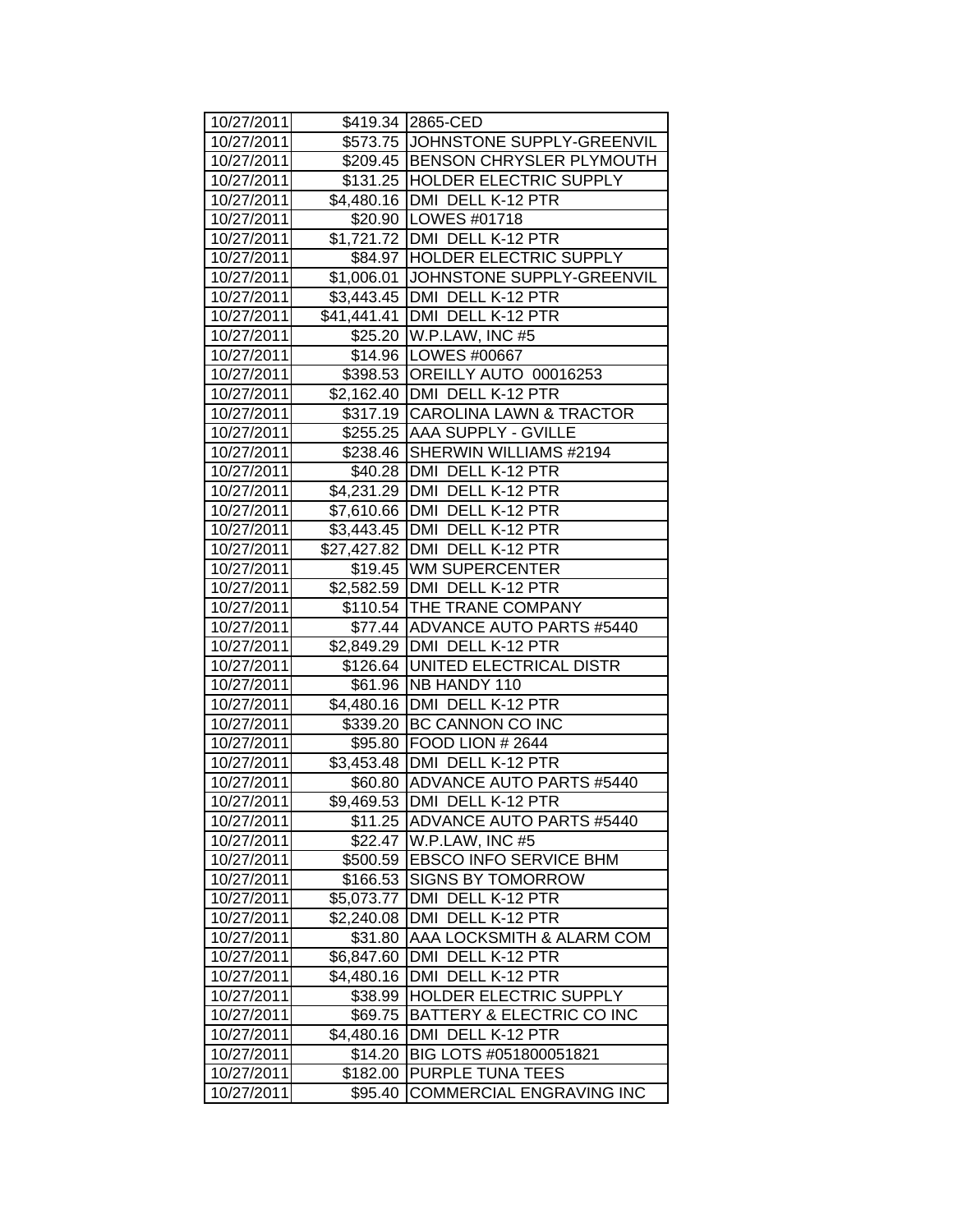| 10/27/2011 |              | \$36.02 CLASSIC HWD & POSTAL         |
|------------|--------------|--------------------------------------|
| 10/27/2011 |              | \$926.60 THE TRANE COMPANY           |
| 10/27/2011 |              | \$413.38 JJOHNSTONE SUPPLY-GREENVIL  |
| 10/27/2011 |              | \$1,059.77 BUSINESS EDUCATION PUBLIS |
| 10/27/2011 |              | \$46.62 LOWES #00528                 |
| 10/27/2011 |              | \$6,487.20 DMI DELL K-12 PTR         |
| 10/27/2011 |              | \$27.45 ELLIS FLOORING SALES #43     |
| 10/28/2011 |              | \$237.07 TMS SOUTH                   |
| 10/28/2011 |              | \$79.80   TMS SOUTH                  |
| 10/28/2011 |              | \$361.50 CRESCENT SUPPLY COMPANY I   |
| 10/28/2011 |              | \$25.00 WALGREENS #10390             |
| 10/28/2011 |              | \$10.13   LOWES #01718               |
| 10/28/2011 |              | \$11.83   NAPA OF TRAVELERS REST     |
| 10/28/2011 |              | \$1,219.00 PIONEER REVERE 8008771500 |
| 10/28/2011 |              | \$6,342.20 DMI DELL K-12 PTR         |
| 10/28/2011 |              | \$16.02 GOS// GREENVILLE OFFICE S    |
| 10/28/2011 |              | \$20.00   VZWRLSS PREPAID REC        |
| 10/28/2011 |              | \$34.09 ADVANCE AUTO PARTS #5440     |
| 10/28/2011 | \$25.00      | <b>SC LAW ENFORCEMENT</b>            |
| 10/28/2011 | \$25.00      | <b>SC LAW ENFORCEMENT</b>            |
| 10/28/2011 |              | \$37.08   LOWES #01718               |
| 10/28/2011 |              | \$254.93 RSC EQUIPMENT RENTAL 476    |
| 10/28/2011 |              | \$48.30 C C DICKSON CO 1004          |
| 10/28/2011 |              | (\$114.98) ADVANCE AUTO PARTS #5440  |
| 10/28/2011 |              | \$306.00 WING ZONE                   |
| 10/28/2011 |              | \$29.85 SHERWIN WILLIAMS #2194       |
| 10/28/2011 |              | \$65.00 HAWKINS TOWING INC           |
| 10/28/2011 |              | \$37.21 BAKER DIST CO 578            |
| 10/28/2011 |              | \$38.12 BED BATH & BEYOND #349       |
| 10/28/2011 |              | \$141.83 HOLDER ELECTRIC SUPPLY      |
| 10/28/2011 |              | \$46.05   LOWES #00528               |
| 10/28/2011 | \$12.93      | J W VAUGHN CO INC                    |
| 10/28/2011 |              | \$300.57 CRESCENT SUPPLY COMPANY I   |
| 10/28/2011 |              | \$243.85   HOLDER ELECTRIC SUPPLY    |
| 10/28/2011 |              | \$116.38 THE SYSTEMS DEPOT INC       |
| 10/28/2011 |              | \$270.30 FIRST TEAM SPORTS           |
| 10/28/2011 | \$159.48     | <b>ADVANCE AUTO PARTS #5440</b>      |
| 10/28/2011 | \$55.34      | LOWES #01983                         |
| 10/28/2011 | \$254.16     | THE TRANE COMPANY                    |
| 10/28/2011 | \$9.12       | <b>JW VAUGHN CO INC</b>              |
| 10/28/2011 | \$729.36     | <b>HOLDER ELECTRIC SUPPLY</b>        |
| 10/28/2011 | \$133.57     | SAFEGUARD BUS SYS INC                |
| 10/28/2011 | \$90.31      | 2865-CED                             |
| 10/28/2011 | \$169.82     | <b>CAROLINA LAWN &amp; TRACTOR</b>   |
| 10/28/2011 | \$12,571.08  | DMI DELL K-12 PTR                    |
| 10/28/2011 | \$9.62       | JOHNSTONE SUPPLY-GREENVIL            |
| 10/28/2011 | \$577.01     | JOHNSTONE SUPPLY-GREENVIL            |
| 10/28/2011 | \$18.82      | <b>CAROLINA LAWN &amp; TRACTOR</b>   |
| 10/28/2011 | \$245.15     | <b>BATTERY SPECIALISTS</b>           |
| 10/28/2011 | \$24.16      | <b>BI-LO 273</b>                     |
| 10/28/2011 | $(\$245.15)$ | <b>BATTERY SPECIALISTS</b>           |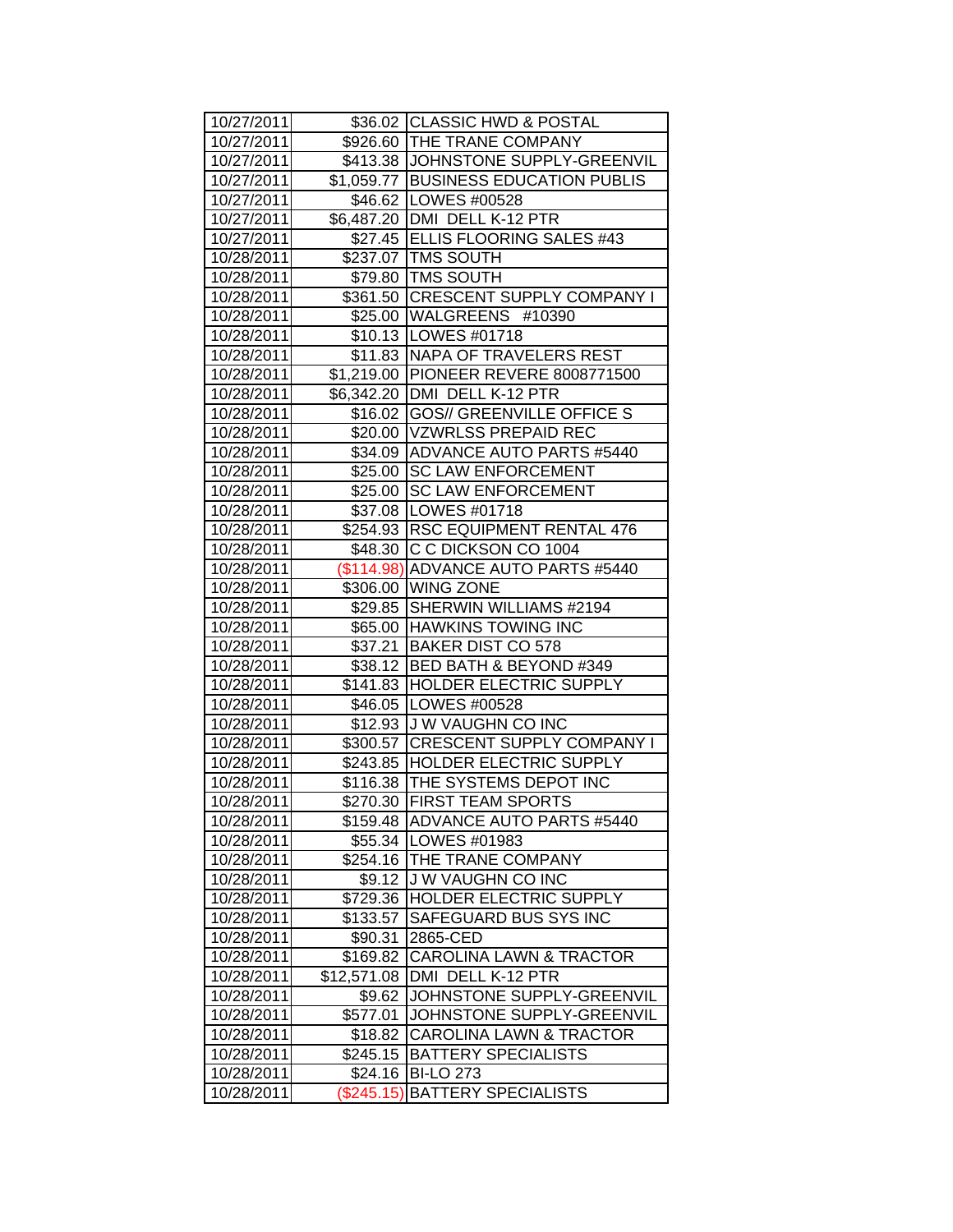| 10/28/2011 |            | \$140.72 ADVANCE AUTO PARTS #5440    |
|------------|------------|--------------------------------------|
| 10/28/2011 |            | \$379.42 HOLDER ELECTRIC SUPPLY      |
| 10/28/2011 |            | \$99.00   ROBOMATTER, INC            |
| 10/28/2011 |            | \$64.87 LOWES #00667                 |
| 10/28/2011 |            | \$427.26 THE TRANE COMPANY           |
| 10/28/2011 |            | \$31.28 JOHNSTONE SUPPLY-GREENVIL    |
| 10/28/2011 |            | \$453.20   LABELVALUE.COM            |
| 10/28/2011 |            | \$60.92   AAA SUPPLY - GVILLE        |
| 10/28/2011 |            | \$105.66 CAROLINA LAWN & TRACTOR     |
| 10/28/2011 |            | \$37.53 JJOHNSTONE SUPPLY-GREENVIL   |
| 10/28/2011 |            | \$5,635.85 DMI DELL K-12 PTR         |
| 10/28/2011 |            | \$10.43   LOWES #00528               |
| 10/28/2011 |            | \$14.46 CHRISTOPHER TRUCKS 2         |
| 10/28/2011 |            | \$7.36 THE HOME DEPOT 1127           |
| 10/28/2011 |            | \$54.85 WM SUPERCENTER               |
| 10/28/2011 |            | \$8.36 DOLRTREE 930 00009308         |
| 10/28/2011 |            | \$17.76 HOLDER ELECTRIC SUPPLY       |
| 10/28/2011 |            | \$803.61 PALOS SPORTS INC            |
| 10/28/2011 |            | \$95.41 CHRISTOPHER TRUCKS 2         |
| 10/28/2011 |            | \$31.09   LOWES #01718               |
| 10/28/2011 |            | (\$20.00) ADVANCE AUTO PARTS #5440   |
| 10/28/2011 |            | \$38.91   LOWES #01983               |
| 10/28/2011 |            | \$13.81 NAPA AUTO PARTS OF           |
| 10/28/2011 |            | \$172.80 THE CHOCOLATE SHOPPE        |
| 10/28/2011 |            | \$37.37   TMS SOUTH                  |
| 10/28/2011 |            | \$46.52 ADVANCE AUTO PARTS #5440     |
| 10/28/2011 |            | \$182.47 CRESCENT SUPPLY COMPANY I   |
| 10/28/2011 |            | \$34.86   LOWES #01718               |
| 10/28/2011 |            | \$1,216.88 PIONEER REVERE 8008771500 |
| 10/28/2011 |            | \$11.32   LOWES #00667               |
| 10/28/2011 |            | \$152.18 HOLDER ELECTRIC SUPPLY      |
| 10/28/2011 | \$25.00    | <b>SC LAW ENFORCEMENT</b>            |
| 10/28/2011 |            | \$20.00 VZWRLSS PREPAID REC          |
| 10/28/2011 |            | \$87.75 FERGUSON ENT #43             |
| 10/28/2011 |            | \$42.38 HOLDER ELECTRIC SUPPLY       |
| 10/28/2011 |            | \$309.30   BATTERY SPECIALISTS       |
| 10/28/2011 |            | \$234.37 2865-CED                    |
| 10/28/2011 | \$138.90   | <b>CRESCENT SUPPLY COMPANY I</b>     |
| 10/28/2011 | \$25.44    | <b>CRESCENT SUPPLY COMP INC</b>      |
| 10/28/2011 |            | \$174.64 RADIOSHACK.COM              |
| 10/28/2011 | \$20.00    | <b>VZWRLSS PREPAID REC</b>           |
| 10/28/2011 | \$1,047.90 | MARIANNA INDUSTRIES INC              |
| 10/28/2011 | \$67.18    | NAPA AUTO PARTS OF                   |
| 10/28/2011 | \$80.81    | JOHNSTONE SUPPLY-GREENVIL            |
| 10/28/2011 | \$245.13   | <b>BATTERY SPECIALISTS</b>           |
| 10/28/2011 | \$5,635.85 | DMI DELL K-12 PTR                    |
| 10/28/2011 | \$674.94   | <b>ADVERTISING AUTHORITIES I</b>     |
| 10/28/2011 | \$31.08    | OFFICE DEPOT #1214                   |
| 10/28/2011 | \$10.65    | 2865-CED                             |
| 10/28/2011 | \$587.87   | M AND A SUPPLY CO GREENVI            |
| 10/28/2011 | \$182.65   | FERGUSON ENT #43                     |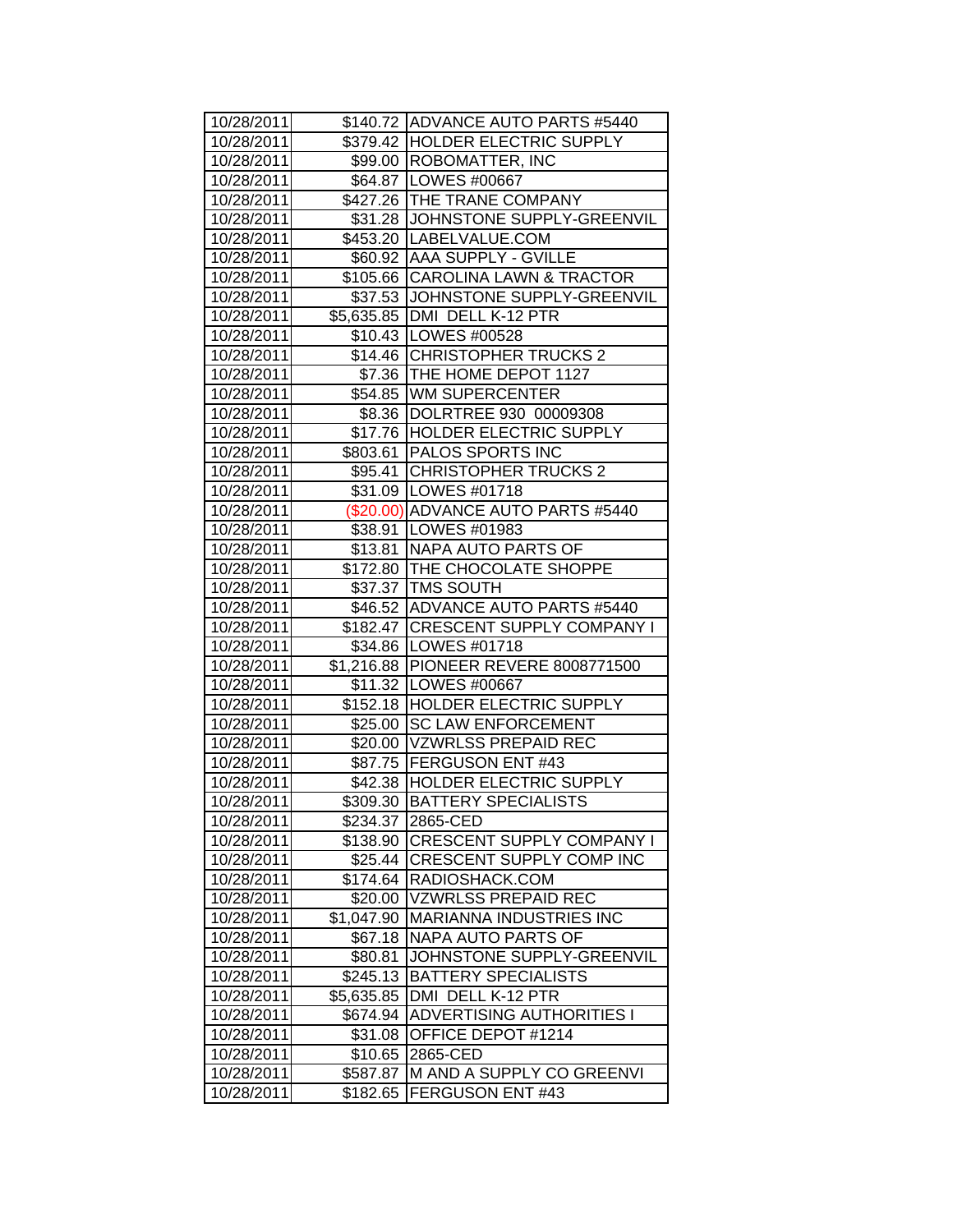| 10/28/2011 |             | \$20.00   VZWRLSS PREPAID REC                      |
|------------|-------------|----------------------------------------------------|
| 10/31/2011 |             | \$48.29   NAPA AUTO PARTS OF                       |
| 10/31/2011 |             | \$14,475.18 FRONTRANGE SOLUTIONS US                |
| 10/31/2011 |             | \$22,543.33 DMI DELL K-12 PTR                      |
| 10/31/2011 |             | \$634.68 ROBBINS TIRE SERVI                        |
| 10/31/2011 |             | \$14.94 TARGET 00011825                            |
| 10/31/2011 |             | \$90.85 Amazon.com                                 |
| 10/31/2011 |             | \$110.75   DMI DELL K-12 PTR                       |
| 10/31/2011 |             | \$128.90 J W VAUGHN CO INC                         |
| 10/31/2011 |             | \$21.30   THE HOME DEPOT 1127                      |
| 10/31/2011 |             | \$38.10 CAROLINA LAWN & TRACTOR                    |
| 10/31/2011 |             | \$121.00 USPS 45880006929809035                    |
| 10/31/2011 |             | \$162.00 CHICK-FIL-A #00726                        |
| 10/31/2011 |             | \$1,318.25 DMI DELL K-12 PTR                       |
| 10/31/2011 |             | \$42.29 ADVANCE AUTO PARTS #5440                   |
| 10/31/2011 |             | \$109.33 BOJANGLES 774 01007749                    |
| 10/31/2011 |             | \$27,427.82 DMI DELL K-12 PTR                      |
| 10/31/2011 |             | \$27,427.82 DMI DELL K-12 PTR                      |
| 10/31/2011 |             | \$264.26 RENTAL ONE                                |
| 10/31/2011 |             | \$217.62 CHICK-FIL-A #01076                        |
| 10/31/2011 |             | \$27,427.82 DMI DELL K-12 PTR                      |
| 10/31/2011 |             | \$27,427.82 DMI DELL K-12 PTR                      |
| 10/31/2011 |             | \$21.67   WM SUPERCENTER                           |
| 10/31/2011 |             | \$4,304.35   DMI DELL K-12 PTR                     |
| 10/31/2011 |             | \$497.14 WHITE BROS OF GREENVILLE                  |
| 10/31/2011 |             | \$27,427.82 DMI DELL K-12 PTR                      |
| 10/31/2011 |             | \$4.75 HOBBY LOBBY #0318                           |
| 10/31/2011 |             | \$15,999.55 DMI DELL K-12 PTR                      |
| 10/31/2011 |             | \$25.00 SC LAW ENFORCEMENT                         |
| 10/31/2011 |             | \$64.38   BARNES & NOBLE #2221                     |
| 10/31/2011 |             | \$20,570.87 DMI DELL K-12 PTR                      |
| 10/31/2011 |             | \$6,404.64   DMI DELL K-12 PTR                     |
| 10/31/2011 |             | \$22,543.33 DMI DELL K-12 PTR                      |
| 10/31/2011 |             | \$27,427.82 DMI DELL K-12 PTR                      |
| 10/31/2011 |             | \$1,305.79 FIND GREAT PEOPLE                       |
| 10/31/2011 |             | \$15.90 DMI DELL K-12 PTR                          |
| 10/31/2011 |             | \$23.00 2865-CED                                   |
| 10/31/2011 | \$185.35    | THE TRANE COMPANY                                  |
| 10/31/2011 | \$1,878.60  | DMI DELL K-12 PTR                                  |
| 10/31/2011 | \$25.00     | <b>SC LAW ENFORCEMENT</b>                          |
| 10/31/2011 | \$1,064.60  | DMI DELL K-12 PTR                                  |
| 10/31/2011 | \$363.10    | <b>HILTON GARDEN INN</b>                           |
| 10/31/2011 | \$50.46     | PAPA JOHNS #1164                                   |
| 10/31/2011 | \$316.00    | <b>VIDEO COMMUNICATIONS</b>                        |
| 10/31/2011 | \$350.84    | STAPLS9220880634000<br><b>CAROLINA INTL TRUCKS</b> |
| 10/31/2011 | \$115.16    |                                                    |
| 10/31/2011 | \$8.40      | JOHNSTONE SUPPLY-GREENVIL                          |
| 10/31/2011 | \$25.00     | <b>NATIONALBRE</b>                                 |
| 10/31/2011 | \$22,543.33 | DMI DELL K-12 PTR                                  |
| 10/31/2011 | \$57.24     | <b>CRESCENT SUPPLY COMPANY I</b>                   |
| 10/31/2011 | \$2,318.22  | <b>APL APPLE ONLINE STORE</b>                      |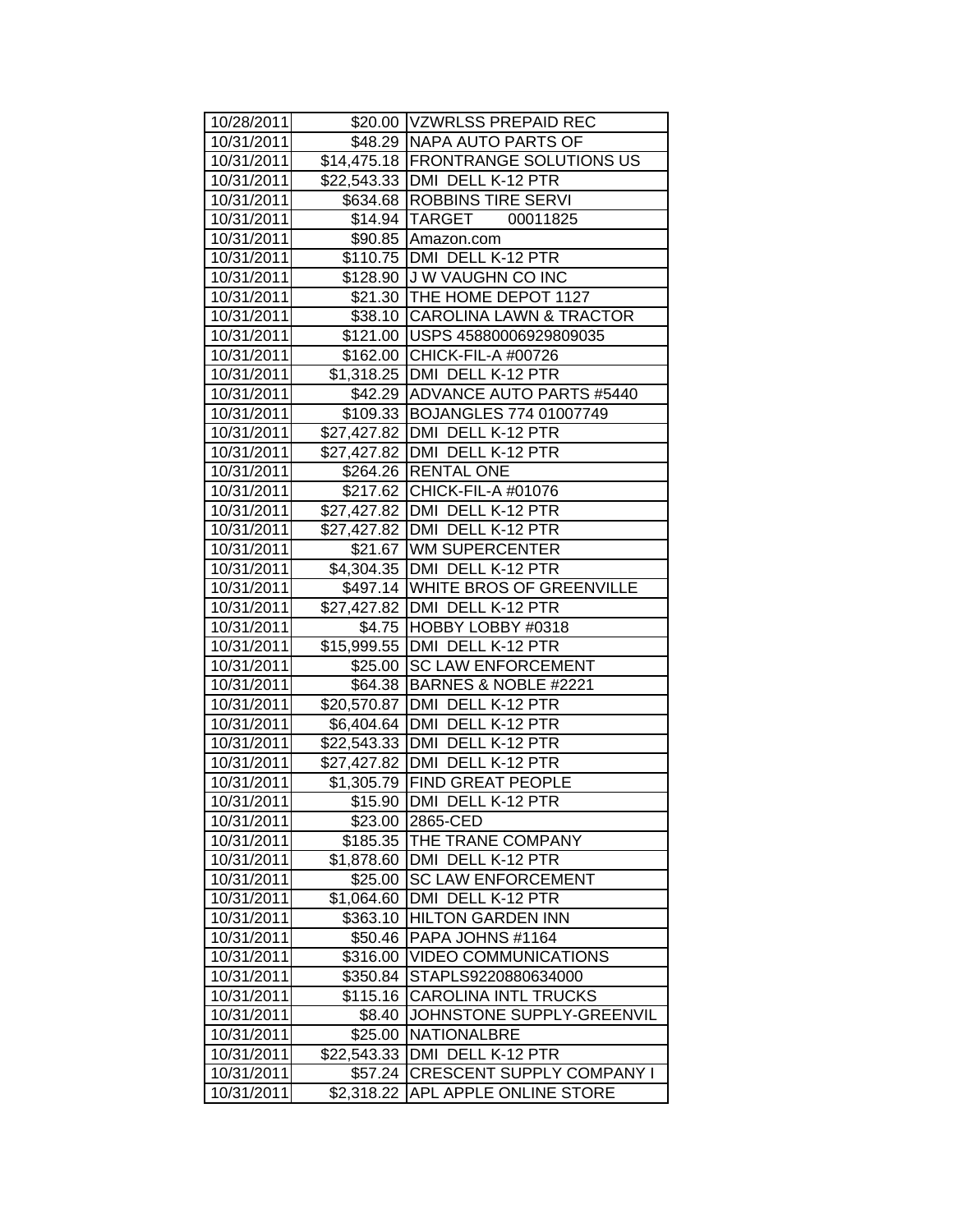| 10/31/2011 |             | \$27,427.82 DMI DELL K-12 PTR        |
|------------|-------------|--------------------------------------|
| 10/31/2011 |             | \$153.70   MR. ALTERNATOR            |
| 10/31/2011 |             | \$106.38 ADVANCE AUTO PARTS #5440    |
| 10/31/2011 |             | \$52.55 SHERWIN WILLIAMS #2785       |
| 10/31/2011 |             | \$257.86 HD SUPPLY WATERWORKS 551    |
| 10/31/2011 |             | \$22.35 NATIONAL HS FED OR NFHS      |
| 10/31/2011 |             | \$81.00 LITTLE CAESARS 0101 0013     |
| 10/31/2011 |             | \$129.69 ADVANCE AUTO PARTS #5440    |
| 10/31/2011 |             | \$397.34 THE TRANE COMPANY           |
| 10/31/2011 |             | \$5,073.77 DMI DELL K-12 PTR         |
| 10/31/2011 |             | \$14.25 ADVANCE AUTO PARTS #5440     |
| 10/31/2011 |             | \$5,073.77 DMI DELL K-12 PTR         |
| 10/31/2011 |             | \$4,134.00   DMI DELL K-12 PTR       |
| 10/31/2011 |             | \$316.00 APL APPLE ONLINE STORE      |
| 10/31/2011 |             | \$40.71 TARGET<br>00019372           |
| 10/31/2011 |             | \$13.08 TMS SOUTH                    |
| 10/31/2011 |             | \$3,090.96 APL APPLE ONLINE STORE    |
| 10/31/2011 |             | \$1,055.76 SILMAR ELECTRONICS-GRNVLE |
| 10/31/2011 |             | \$280.50   DEMCO INC                 |
| 10/31/2011 |             | \$27,427.82 DMI DELL K-12 PTR        |
| 10/31/2011 |             | \$206.00 PAYPAL CROWNSHOPHK          |
| 10/31/2011 |             | (\$135.00) ZYFLEX SPORTSWEAR         |
| 10/31/2011 |             | \$17,142.40   DMI DELL K-12 PTR      |
| 10/31/2011 |             | \$102.99 JUST FOR KIX CATALOG LLC    |
| 10/31/2011 |             | \$8.71   THE HOME DEPOT 1127         |
| 10/31/2011 |             | \$181.70 Amazon.com                  |
| 10/31/2011 |             | \$16,907.51   DMI DELL K-12 PTR      |
| 10/31/2011 |             | \$165.25  HOLDER ELECTRIC SUPPLY     |
| 10/31/2011 |             | \$11.25 SOUTHEASTERN ELECTRICA       |
| 10/31/2011 |             | \$7,747.77   DMI DELL K-12 PTR       |
| 10/31/2011 | \$87.39     | M AND A SUPPLY CO GREENVI            |
| 10/31/2011 |             | \$7,336.12 DMI DELL K-12 PTR         |
| 10/31/2011 |             | \$595.00 SMITH'S ADDRESSING MACHIN   |
| 10/31/2011 |             | \$18.73 THE NATIONAL BETA CLUB       |
| 10/31/2011 |             | \$1,876.71 DMI DELL K-12 PTR         |
| 10/31/2011 |             | \$3,090.96 APL APPLE ONLINE STORE    |
| 10/31/2011 |             | \$75.00 SPINX #130                   |
| 10/31/2011 |             | \$27,427.82  DMI DELL K-12 PTR       |
| 10/31/2011 | \$481.50    | <b>ILEGO EDUCATION</b>               |
| 10/31/2011 |             | \$127.19 Amazon.com                  |
| 10/31/2011 | \$818.66    | <b>ROBBINS TIRE SERVI</b>            |
| 10/31/2011 | \$316.00    | APL APPLE ONLINE STORE               |
| 10/31/2011 | \$237.00    | APL APPLE ONLINE STORE               |
| 10/31/2011 | \$22,543.33 | DMI DELL K-12 PTR                    |
| 10/31/2011 | \$25.71     | PORTER PAINTS 9388                   |
| 10/31/2011 | \$25.82     | <b>TMS SOUTH</b>                     |
| 10/31/2011 | \$48.10     | FOOD LION # 2644                     |
| 10/31/2011 | \$22,543.33 | DMI DELL K-12 PTR                    |
| 10/31/2011 | \$21.81     | TMS SOUTH                            |
| 10/31/2011 | \$441.00    | <b>ZYFLEX SPORTSWEAR</b>             |
| 10/31/2011 | \$89.84     | <b>ADVANCE AUTO PARTS #5330</b>      |